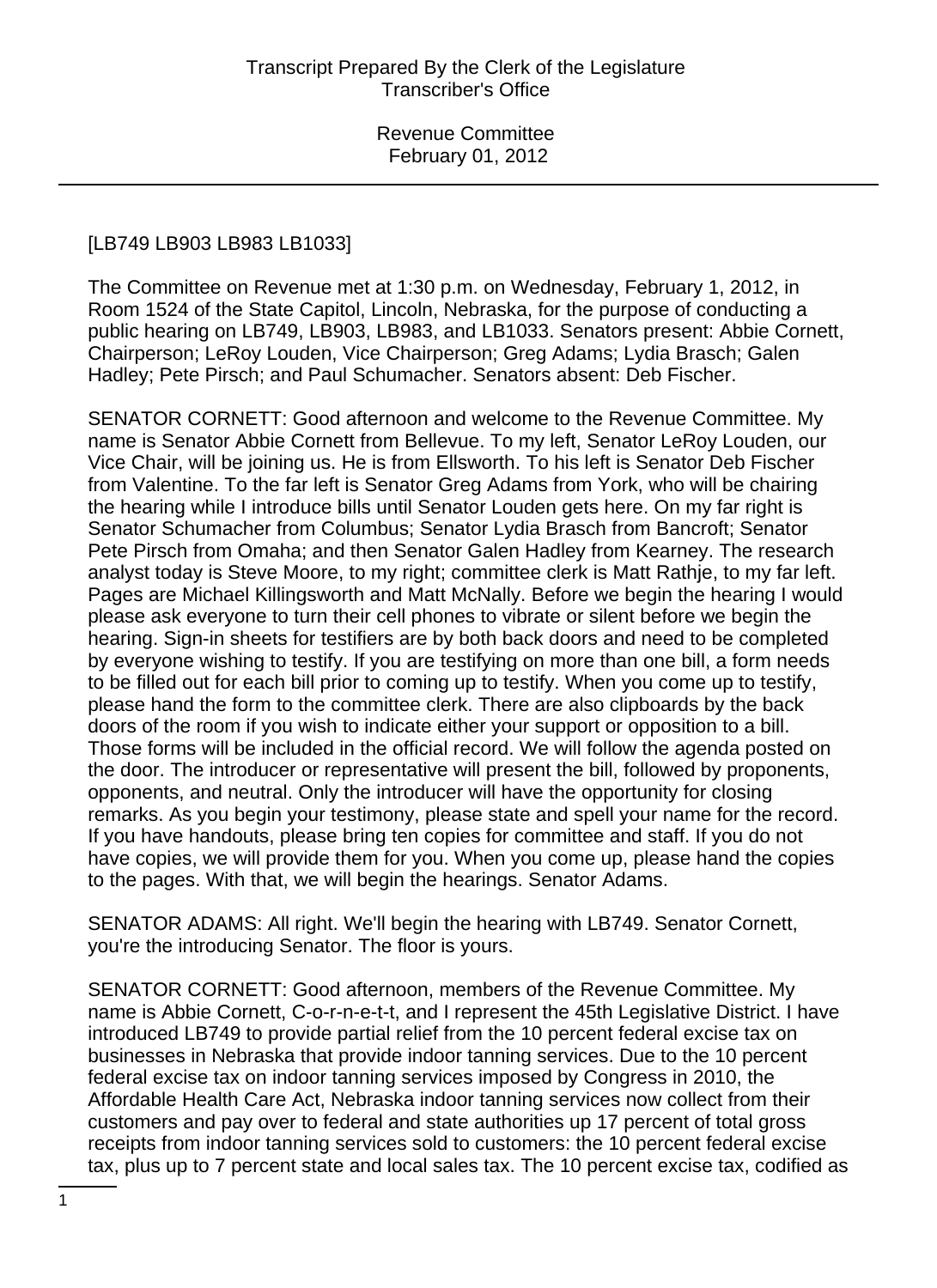Revenue Committee February 01, 2012

the Internal Revenue Code, Section 5000B, when coupled with longstanding state and local sales tax on admissions, is an excessive excise tax burden placed on businesses in Nebraska. LB749 would help relieve affected Nebraska businesses from the 10 percent federal excise tax imposed by exempting them from Nebraska's state and local sales tax on admission to indoor tanning services. The 10 percent federal excise tax is of special concern because it is arguably the first step towards an imposition of a nationwide sales tax. The loss of jobs in the indoor tanning industry due to the imposition of the 10 percent federal excise tax and the Nebraska state and local sales tax on indoor tanning services has had an undesirable consequence for job retention in the state. More than 30 percent of the indoor tanning services located in Nebraska have gone out of business since the 10 percent federal excise tax was first imposed, beginning July 1, 2010. The loss of those businesses and jobs they provide has also reduced taxable income attributable to the individuals who used to work those jobs and those indoor tanning businesses since they have gone out of business. Going forward, LB749 would help restore the jobs and taxable income lost due to such excessive taxation, and it would help save jobs and preserve taxable income attributable to Nebraska's indoor tanning business. Thank you. [LB749]

SENATOR ADAMS: Thank you, Senator Cornett. And we'll open it up to questions from members of the committee. Anyone? We're going to let you off the hook for now. We'll begin proponent testimony. Senator, did you want to use the light system today? [LB749]

SENATOR CORNETT: Yes, please. [LB749]

SENATOR ADAMS: All right. Three minutes? Five? What would be your preference? [LB749]

SENATOR CORNETT: How many people are here to testify for the bill? Five minutes. [LB749]

SENATOR ADAMS: Five minutes? All right. We will use the light system at five minutes. Welcome. [LB749]

BARTON BONN: Hello, Senator. My name is Barton D. Bonn, that's B-a-r-t-o-n B-o-n-n, and I'm from the Nebraska Indoor Tanning Association. I'm the president and also owner and operator of Ashley Lynn's Tanning, and I operate facilities throughout Nebraska. I want to talk about the economic impact of the taxes on our industry. I find the taxes unfair on several fronts. The first one is, this body had nothing to do with it, but two years ago the federal government imposed a 10 percent excise tax. The combined tax, state and local, is now 17 percent. It's a huge hurdle for any business to try and get over that, and the effects in Nebraska have been particularly bad. There are 31 states that do not tax indoor tanning, so 19 do. And of those 19, Nebraska is one of the highest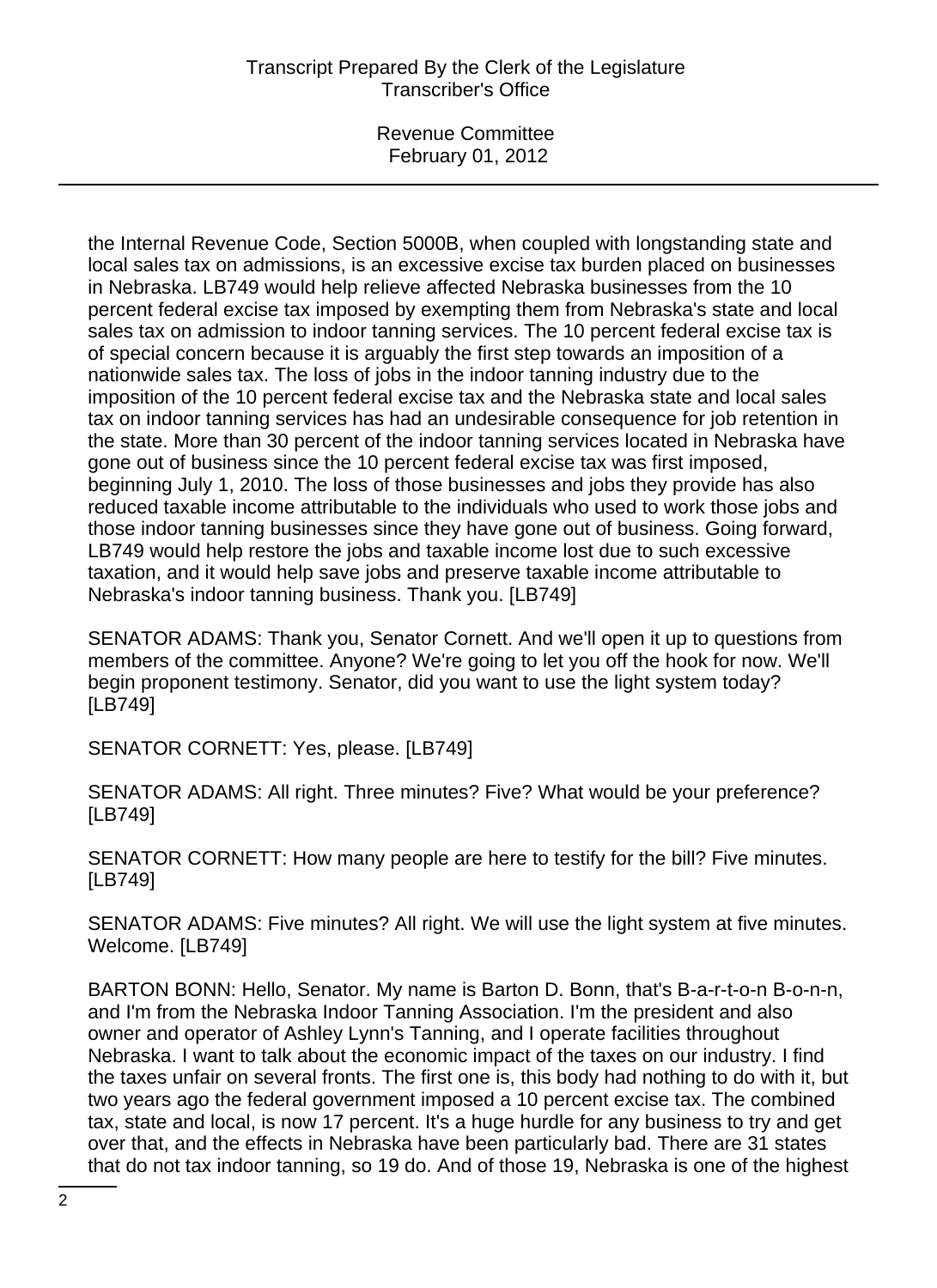Revenue Committee February 01, 2012

taxed of those states. And throughout this recession, Nebraska has weathered it rather well. We're at 4.3 percent unemployment. Yet in my industry 44 percent of the tanning salons have closed in the last two years. That's roughly 500 jobs. Ninety-four businesses have closed. And it's a bad deal to lose a job; everybody knows that. It's a particularly bad deal if you're a business owner and you're forced to go out of business. Often that leads to bankruptcy. In that kind of situation, that may plague you for the rest of your life. It is a devastating event to go through. And what brings that on is the taxes itself. I want to point out further, too, that we are the only industry in the state, the only service industry in the state that is subject to a state sales tax. It's officially an admissions tax. And I think that that's an unfair classification. In the first place, no legislative body in the state has ever declared that we should be the taxed industry. That came as a determination from the Revenue Department somewhere along the line over the years. And when that first occurred I recall it coming up. But my industry and my own business was quite immature. We're still a rather small and immature business. Most of the people that own these businesses work at the front counter, and that's how they earn it and that's where they're at. And at the time I remember trying to make a little bit of a note of it, that I felt that it was unfair. And their response was an audit. So I've just shut up and paid my tax. Well, today it's a combination 17 percent. I think that in most any industry they can handle around that 7 percent tax and so forth. But the combination has led to these devastating results. And I want to kind of put it into some perspective, too, in that the indoor tanning industry, as small as it, employs about...or did employ about 1,100 people in the state. We've lost 500 of those jobs in the last two years. But that's larger than 13 of our county populations. You know, it's not an irrelevant amount. And I'd like to also add that if it were all concentrated in one community, it would be a significant impact to any given community. But it's main street; it's spread throughout the entire state. And so these businesses quietly close up and go away, and those jobs go away. And I think that I'd like to just end my testimony saying that I just find that it is fundamentally unfair that our service be the only industry that is singled out for a tax, and then have the same thing occur at the federal level, and for what cost? You know, the intent...the business of this country is business. Without business to go out and provide for our jobs and our families and stuff like that, we have nothing; we don't have roads, we don't have schools, we don't have anything. So the end result ought to be about business and jobs. And the tax results here have cost those jobs. And that would be the conclusion of my comments. If there are any questions, Senator. [LB749]

SENATOR ADAMS: Thank you, Mr. Bonn. Are there questions? Senator Schumacher. [LB749]

SENATOR SCHUMACHER: Thank you, Senator Adams. Thank you for testifying today. The federal 10 percent tax, does that apply toward all people who deliver tanning services? [LB749]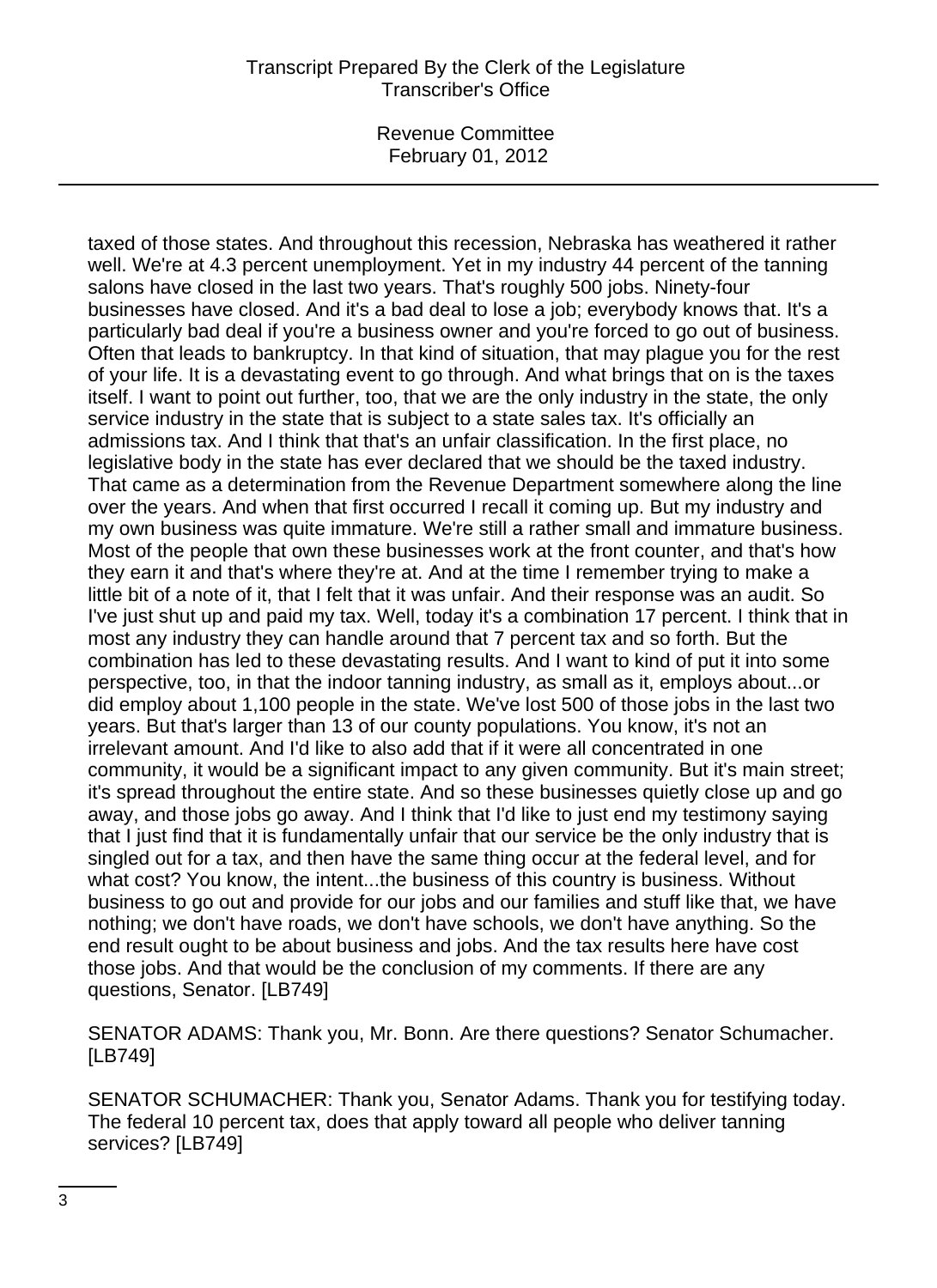Revenue Committee February 01, 2012

BARTON BONN: No, it does not. The federal law, the legislation that was within the Health Care bill, exempted dermatologists. And about 20 percent of my customers come for medical reasons; they're referred by doctors. Or, for instance, if you've got psoriasis, a lifelong skin ailment, you quickly realize that you can self-administer by coming to one of my tanning salons. So about 20 percent of our business is that. They were strong proponents about getting that tax into the bill to avoid what was always thought would be a cosmetic 5 percent tax, like on Botox injections and so forth. And at the last minute of the federal bill, on December 19, it was first noted, stated that there would be this federal excise tax on tanning. On December 25, the vote occurred. There was no input from my industry, no telephone, no hearing, no nothing. And so in it came. In addition to that, the revenue commissioner, the federal revenue commissioner determined to exempt gyms from the tax. So I have competitors that provide exactly the same business service and they are exempt from the 10 percent tax. And they promote it that way too: Come here and you can beat my price by 10 percent right off the bat. It's...I find the tax unfair on many levels, Senator. [LB749]

SENATOR SCHUMACHER: Would the distress then caused in your industry be from the fact that it's just jacked up the cost to make it too expensive, or that it's made you competitively unattractive, vis-a-vis your competitors, which is what's caused the loss in employment? [LB749]

BARTON BONN: I think it's a combination, but I would say primarily it is the total cost of the tax. You know, it affects the pricing mechanism. Ultimately, everyone makes a decision based on a price. If we didn't, then we'd all be driving luxury cars. But along the way everyone chooses what level that they can afford; and at some point someone says, I can't afford this anymore. So you add 17 percent tax on our business; and what it's done, it's reduced the number of customers. And essentially what that tax did is it took away the operating revenue of the business. So once I get done paying through all my expenses, I have four things left to do with my income: I have to pay my income tax; I have to live on that; I have to pay my bank principal; and any growth or expansion is where I come from. Why most of these businesses have gone out of business is because those business operators could no longer either pay their federal tax--like my brother-in-law, he's facing bankruptcy in Iowa over the same thing, and...or they can't make the principal payment to the bank. Therefore they're in the red, cash flow-wise, and that's why they're going out of business. [LB749]

SENATOR SCHUMACHER: Thank you. [LB749]

SENATOR ADAMS: Senator Hadley. [LB749]

SENATOR HADLEY: Thank you, Senator Adams. Thank you, Mr. Bonn, for coming. Just a couple quick questions. You mentioned gyms. Are they subject to the 7 percent sales tax on their dues and such as that? [LB749]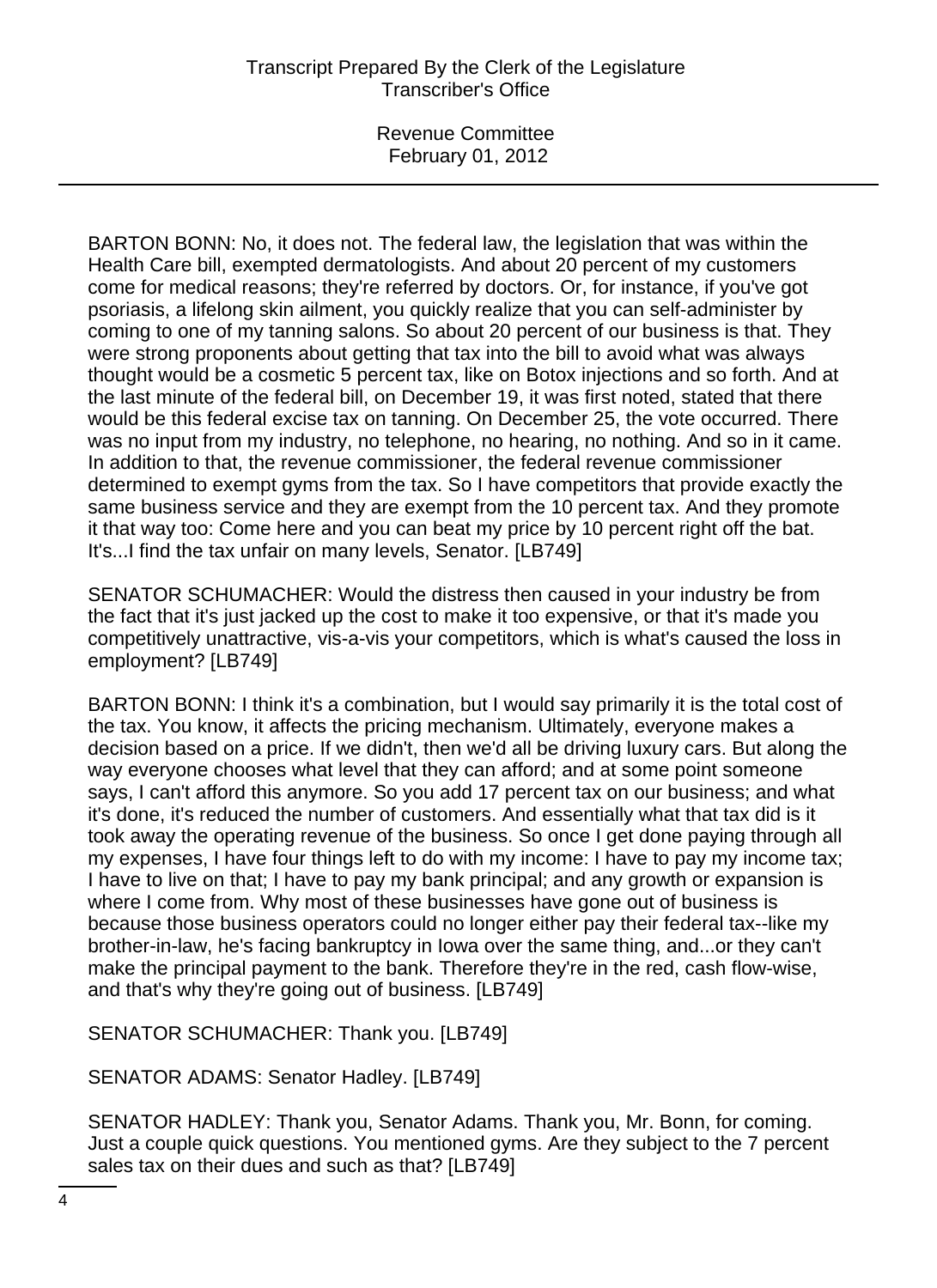BARTON BONN: Well, it depends on how they sell it or provide the service. If you join a gym membership and you're in, you get free access to all of the equipment; then it would be...no, it would just be part of their membership. If they sell it separately as an add-on service, then they should be paying that, the state sales tax or the state admissions tax at that point. [LB749]

SENATOR HADLEY: That's what I was talking about. Okay. Another question, and maybe you can't answer this. In your opinion, did the federal government put the 10 percent on because they saw low-hanging fruit, or did they put it on...sometimes tax policy is used to correct behavior. Do you think this was aimed at the tanning industry at the federal level because of the perceived dangers of some tanning instances? [LB749]

BARTON BONN: Well, that's the way they'd like to rewrite the history, Senator. But what occurred was this is a case study in crony capitalism to the ultimate, in my opinion. The tax was originally aimed at the cosmetic industry tax--Botox. Allergan is one of the largest producers of Botox in sales. In fact, last year they paid a \$175 million fine to the federal government for misrepresentation, and that was their settlement. And this coalition of people that are aimed at us are multiple times larger than my industry. It's just simply the big guy on the block. Behind that is the cosmetic industry; the dermatologists' association as well. And why? Because they were facing a 5 percent cosmetic tax. That's what the Health Care bill originally called for; so anything cosmetically was going to be taxed 5 percent. The federal gross receipts would have been much, much larger than they could have ever done. So what occurred in the final days behind the scene was, hey, get us out of this tax and stick these guys over here. There was never a hearing. There was no public comment, no public testimony. It was simply a last minute deal that was part of the Health Care bill. And like I said, the first public mention of it occurred on December 19. They voted on it for the first time on December 25. There was absolutely no opportunity to respond at all to it, Senator. [LB749]

SENATOR HADLEY: Thank you, Mr. Bonn. Thank you, Senator Adams. [LB749]

SENATOR ADAMS: Any further questions? Mr. Bonn, may I ask. You said that your brother had faced bankruptcy in Iowa, is that correct? [LB749]

BARTON BONN: Yes. [LB749]

SENATOR ADAMS: Same industry? [LB749]

BARTON BONN: Yes. [LB749]

SENATOR ADAMS: What's the admission tax rate in Iowa? [LB749]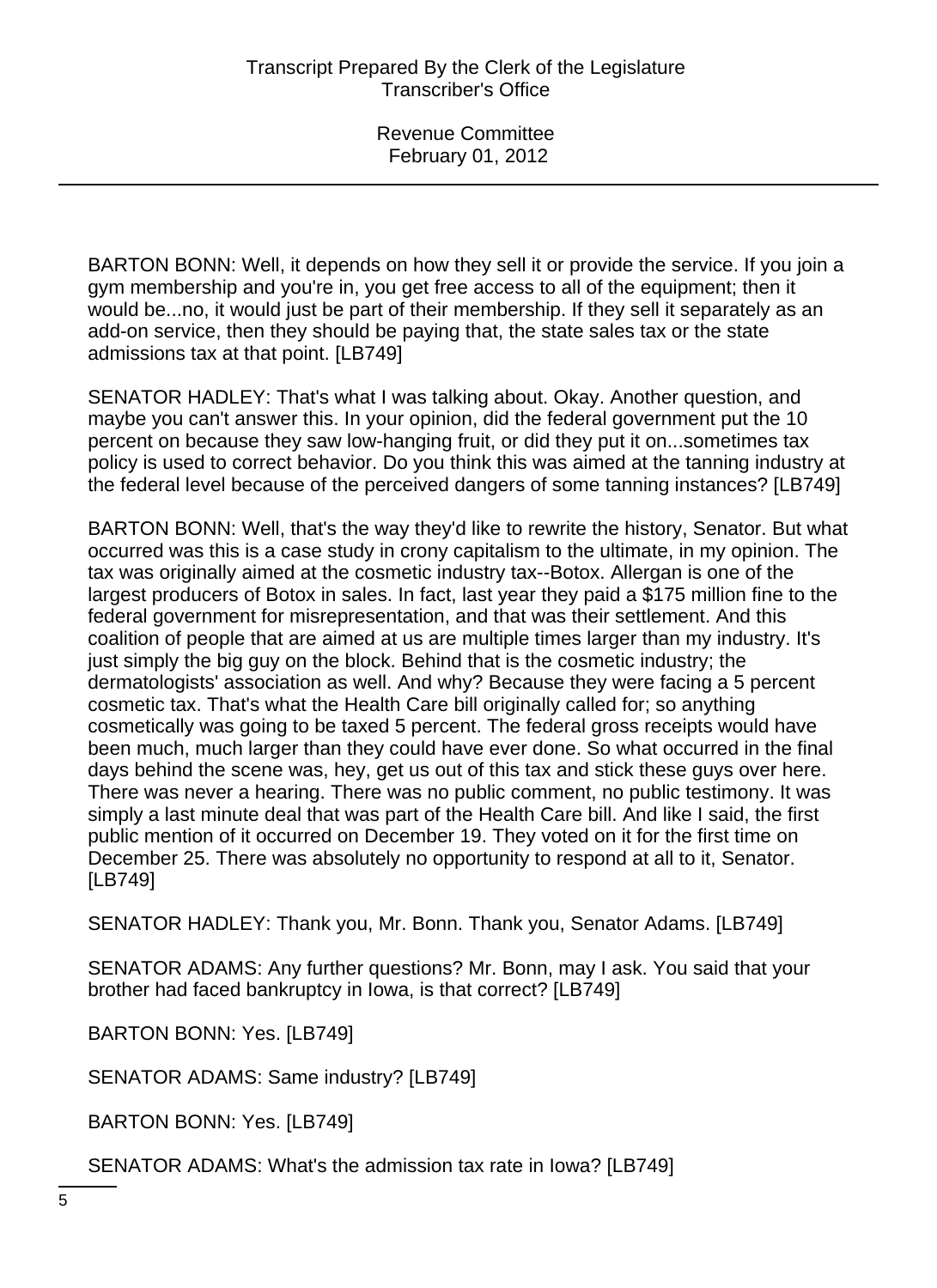BARTON BONN: Heather, do you know what it is in Iowa? [LB749]

HEATHER ALMOND: It's 7 percent. [LB749]

BARTON BONN: It's 7 percent. Iowa is the only neighboring state that imposes a state tax also on indoor tanning. All of our other neighboring states do not impose that tax, Senator. [LB749]

SENATOR ADAMS: All right. Thank you. Any further questions? Seeing none, thank you, sir. [LB749]

BARTON BONN: Thank you. [LB749]

SENATOR ADAMS: Next proponent. [LB749]

MONICA PARRIS: Good afternoon. Some of you I recognize. Monica Parris, M-o-n-i-c-a P-a-r-r-i-s. I own Alternative Tan tanning salons here in Lincoln. I celebrated my 20 years of starting it up on my own in January; it was my 20 years. I thank you for taking the time to see us again. I'm a little bit more old school. I guess I'm here to ask for your help again on the unfairness issue. And to make it really simple, if two people in Lincoln, I being one of them, orders a tanning bed, and they load it up on that truck and they deliver it; one bed goes to Prairie Life, one bed goes to Alternative Tan; why is Alternative Tan punished for receiving the same piece of equipment that my dermatologist could have got, that the gym could have got? Since this has went into play, and I do realize that the Legislature, the 10 percent is not on your shoulders and we're doing all we can to back-peddle and have that voice. But I do believe that you have the ability to make it right, now. It's really hard coming from a small business to explain to your clients and your staff why we have to charge more. It's not a choice. It is: I was told I had to. To answer to a client when you have a gym up the street--we all kind of share the same clientele that look good, feel great--to try and go in depth with every client as to why I'm having to charge you differently than if you go to that gym, it's degrading, because I really don't know why. I don't know how getting your hair done or a massage or a manicure, how that is considered to be such a different service than coming to Alternative Tan; that how going...if you live in Lenox apartment complex, you get it free, it's in your rent. You asked about staying in business. Years ago, when I opened, I paid the tax because I was told I had to. And I didn't voice an opinion but I should have. I was just opening up; my grandma cosigned a loan. She was just thrilled I paid it off. And I continued to grow and she was very proud. I maybe didn't have that voice then, but I'm using it now. And I have to believe that at the end of the day it's never too late to say and do the right thing. I have unfortunately had to close a business in December: 20 years. And it is the most gut-wrenching thing to stand in front of your employees and to tell them, we fought a good fight, but you 15 girls no longer have a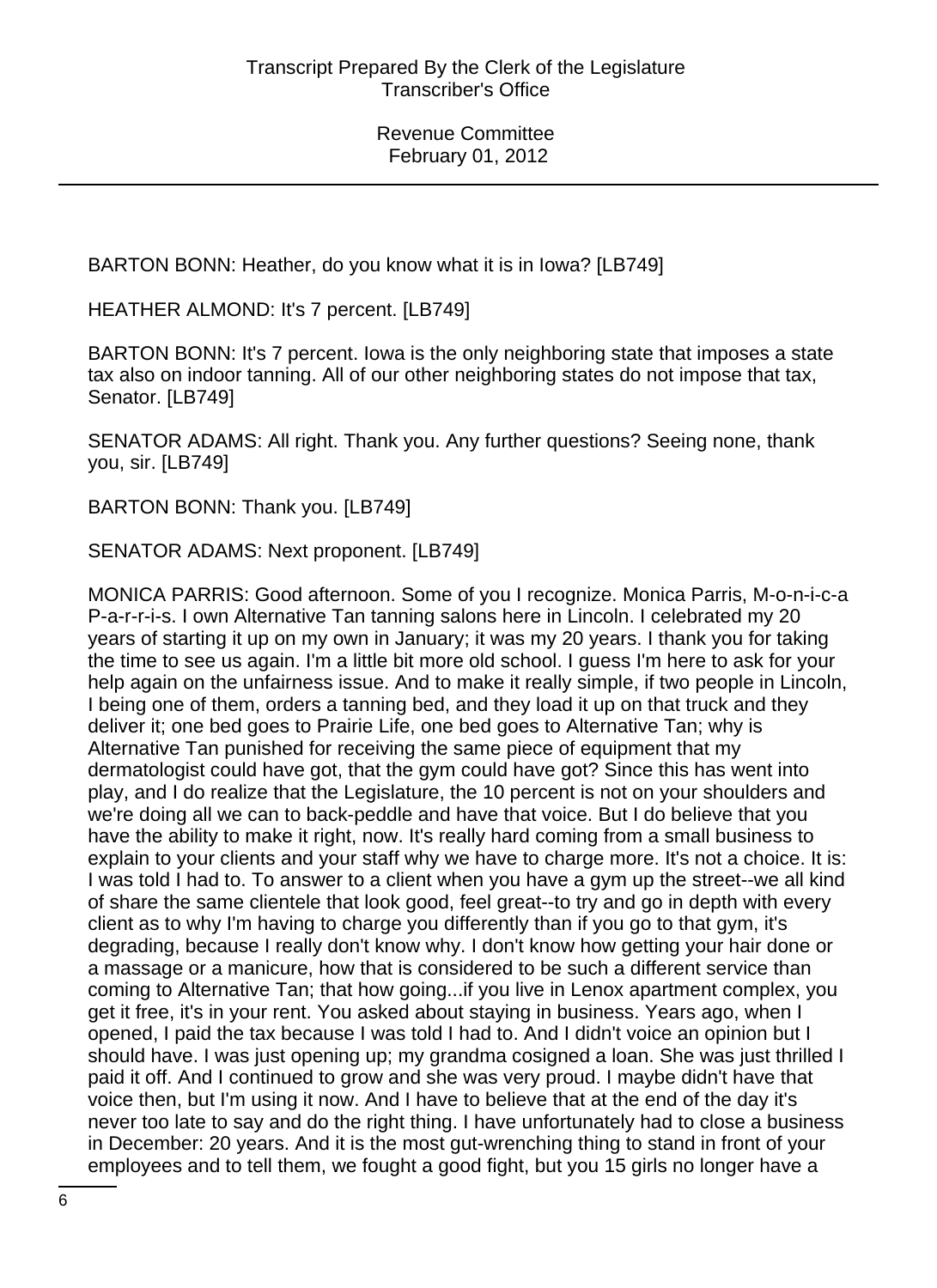job. Is it just because of this? No. It's a combination. It's a combination of, like Bart said, we have come together as competitors. I can handle competition. But in order to make this affordable and compete against free at an apartment or a gym that's giving it away in their membership, we've had to cut our prices to get them in our door, just to pay, basically, taxes. So therefore there's no money. There's no money to fight a fight, no matter what reason; my salon may have had damage due to water or lack of business. I'm running cheaper prices now than I did 20 years ago because we're trying to compete with a gym; we're trying to compete with a beauty salon that has a couple of beds. I mean, I ask your opinion, what do I tell these people when they say, why do we have to pay more here? They get to walk in their gym and they have a sign that says: Tan with us because you won't pay taxes. I don't know how to compete with that. So I'll end on that note. And then I'll answer any questions I possibly can. [LB749]

SENATOR ADAMS: All right. Thank you, Monica. Questions? Senator Schumacher. [LB749]

SENATOR SCHUMACHER: Thank you for testifying today. So basically as I'm hearing you, the evil of this particular tax is the different treatment between you and your competitors? [LB749]

MONICA PARRIS: I'm asking for fairness, that I...since I've been in business, from day one, I've paid the sales tax that was asked of me for that same piece of equipment that sits in another business, that same piece that they don't have to. [LB749]

SENATOR SCHUMACHER: So not only is the federal tax an issue with you,... [LB749]

MONICA PARRIS: The state. Yes. [LB749]

SENATOR SCHUMACHER: ...the state tax on some of your equipment is... [LB749]

MONICA PARRIS: Those tanning beds, that tanning bed. [LB749]

SENATOR SCHUMACHER: If, for example, on the federal side of it, we imposed a federal excise tax on all tanning and gave you credit for the 10 percent you pay the feds so that you have an equal playing field, would that solve some of the problem? [LB749]

MONICA PARRIS: I think that it would help. We've got a lot of damage to go back through. We have tried to muddle this...and, you know, we're spending our extra dollars to go to New York. I've never been to New York. But, you know what, the first time I went was so that I could get in front of some senators, that I could have a voice. So at the end of the day, I realize I should have maybe approached this uncertainty that I had being taxed on what you consider an admissions. I should have said something 20 years ago. I didn't. But I don't believe it's too late to give up. [LB749]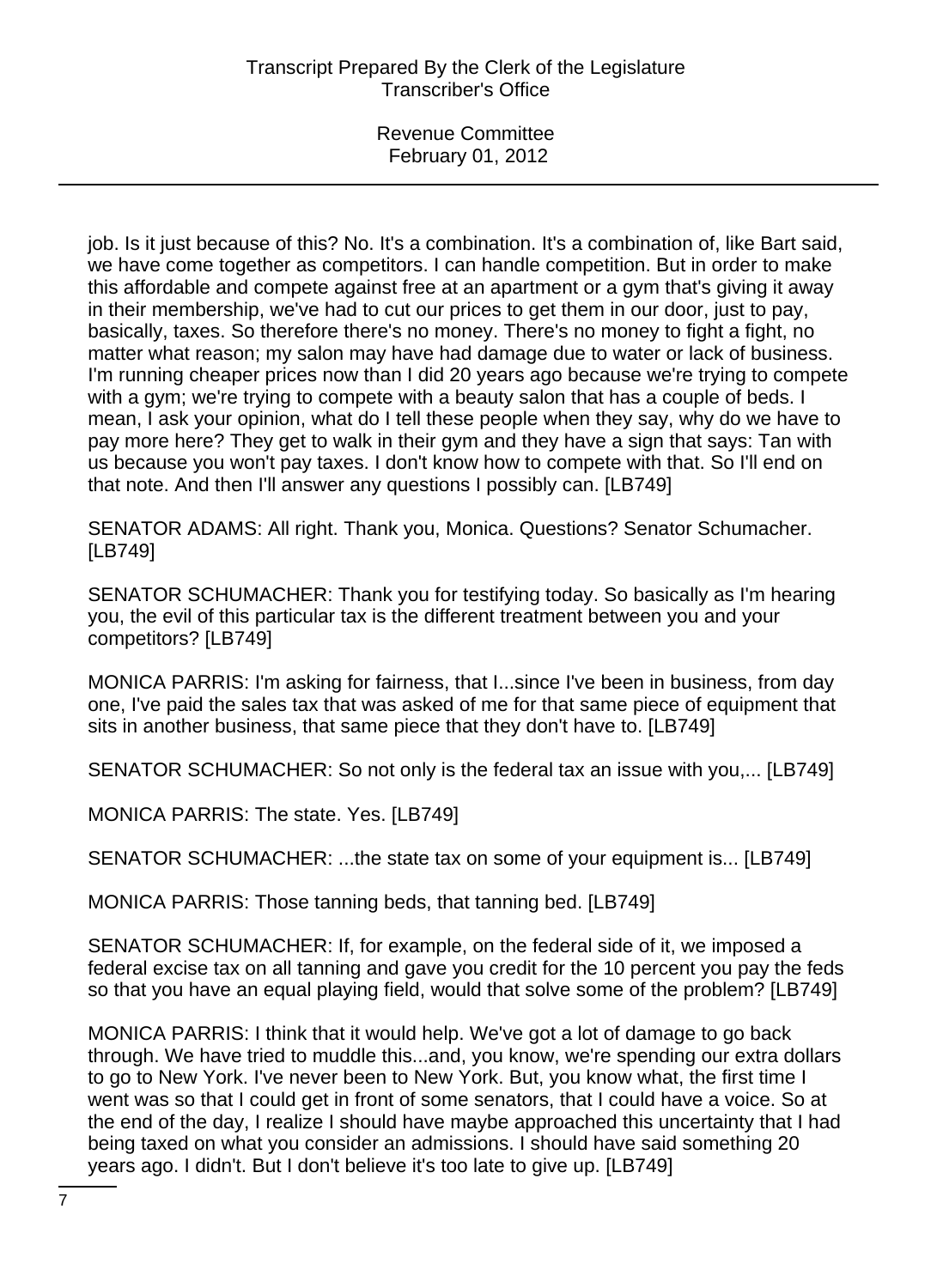SENATOR SCHUMACHER: Thank you. [LB749]

SENATOR ADAMS: Are there other questions? Senator Hadley. [LB749]

SENATOR HADLEY: Thank you, Ms. Parris. Just so I understand it, you're paying a tax on the tanning bed when you buy it. [LB749]

MONICA PARRIS: Um-hum. [LB749]

SENATOR HADLEY: And then you're charging... [LB749]

MONICA PARRIS: Every time someone goes in it. [LB749]

SENATOR HADLEY: ...every time someone comes in and pay 10 or 20 or whatever the charge is. [LB749]

MONICA PARRIS: Right now, 17. [LB749]

SENATOR HADLEY: You charge 17 percent on top of that. [LB749]

MONICA PARRIS: I do, and unfortunately that's not mandatory for everybody to. But then we also have, just like every business, our employee taxes and our payroll taxes. But we also pay property tax on our tanning bed. So I hope that you can understand this list of taxes. When I was able to do it, I didn't...I zipped it and I did what I was asked to do. And now I'm asking to be treated that fairly across the board. [LB749]

SENATOR HADLEY: Okay, thank you. Thank you, Senator Adams. [LB749]

SENATOR ADAMS: Other questions? Seeing none, thank you, Monica. [LB749]

MONICA PARRIS: Thank you. [LB749]

SENATOR ADAMS: Next proponent. [LB749]

STEVE GRASZ: (Exhibit 1) Senator Adams and members of the committee, my name is Steve Grasz, S-t-e-v-e G-r-a-s-z. I'm an attorney with Husch Blackwell. And our firm serves as legal counsel to the Nebraska Indoor Tanning Association. The committee is well aware of the events which have precipitated a crisis in the indoor tanning industry, and I will not address those issues or the devastating fallout that scores of Nebraska businesses and their employees have faced. Rather, I would like to call the committee's attention to some very important findings which have come from our research as we have looked and working to find a way to mitigate this crisis. In the course of looking at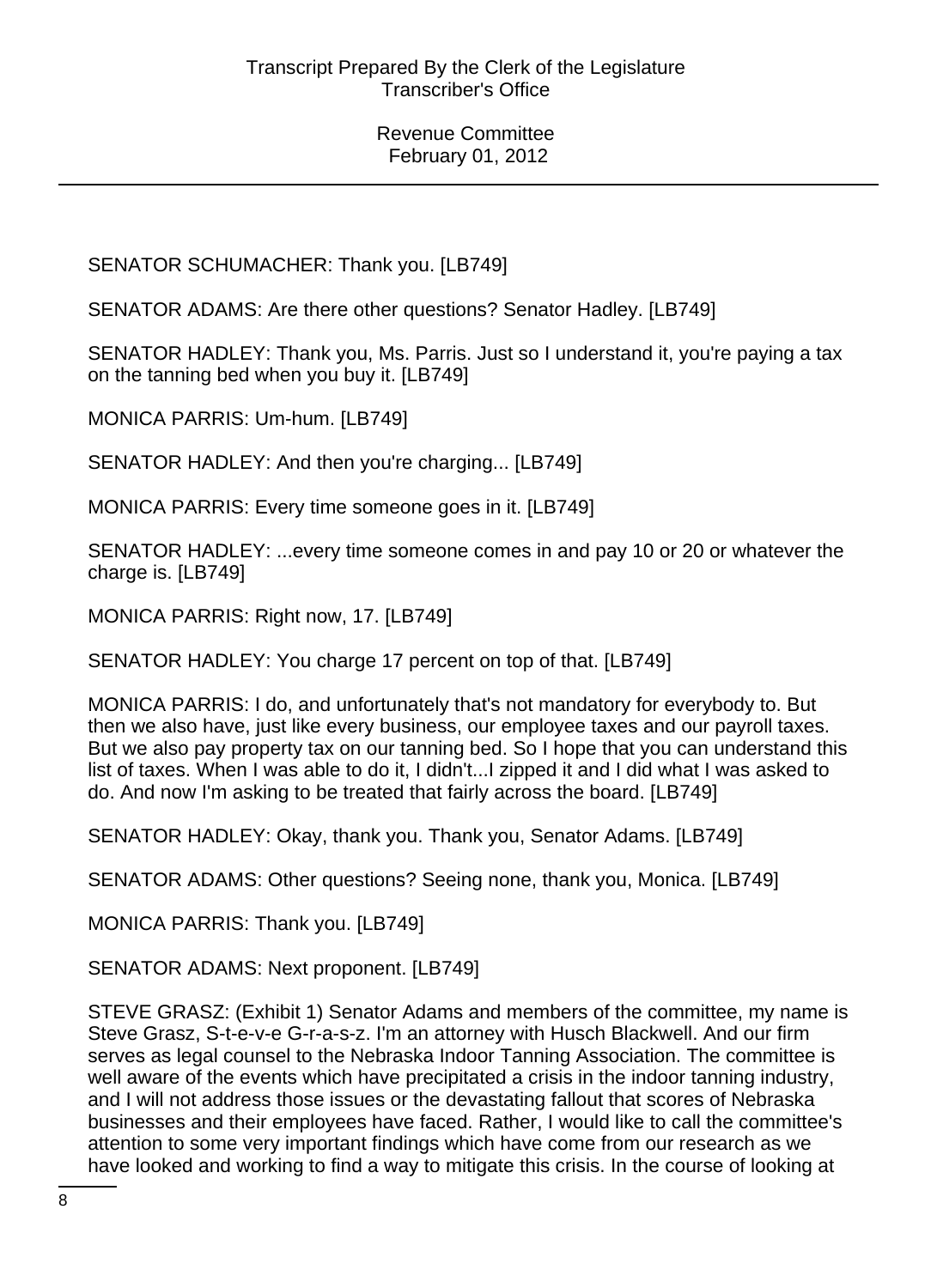Revenue Committee February 01, 2012

ways to address the problem legislatively, the question was recently asked, well, how is it that tanning was ever subject to an admissions tax in the first place? After all, tanning is a personal service, like going to a beauty shop or a barber shop. This, of course, is true. It's interesting I think if you know that customers of tanning businesses are provided controlled exposure to specific wavelengths of UV light produced by expensive equipment designed for that particular purpose. The customer pays for this service in order to receive skin tanning or in some cases for the self-treatment of certain skin conditions, seasonal affective disorder, and to increase levels of Vitamin D. As we looked further into this question, we discovered that there is no apparent legal basis for applying the admissions tax to tanning services. The legislative history of the present definition of admissions shows that the Legislature enacted this language through LB504 in 1969. The intent of the relevant portion of that bill was to broaden the coverage of the admissions tax. The legislative history gives as an example of the increased coverage of the admissions tax use of golf greens. The concern at the time was that entertainment and recreation which was provided through memberships was not being taxed like it was for individual sales. Much discussion occurred about whether and to what extent tickets to events for school children would be covered. Most notably though, there was no discussion or expressed intent to expand the tax to cover personal services. The committee statement for LB504 stated as follows: "The amendment to the bill in regard to admissions would expand the definition of admissions to include such current nontaxable events as a use or entry into golf courses, bowling alleys, pool tables, etcetera." That committee statement was later relied upon in an official Attorney General's Opinion which concluded that the purchase of a game of bowling was subject to the admissions tax. The Attorney General's Opinion discussed similar taxes in other states and application of the tax to admissions to places of amusement, entertainment, and recreation. The concepts discussed in the opinion were later enacted by the Department of Revenue into regulations. This regulation clarifies that the term "admission" as used herein, "means the right or privilege to have access to or to use a place or location where amusement, entertainment, or recreation is provided." The mystery of the inclusion of tanning services under the admissions tax is not fully known to us, but apparently stems from a decision by the Department of Revenue. Notwithstanding the definition in their own regulations as applying the tax only to admissions to places of amusement, entertainment, and recreation, the department has included tanning businesses in the same category as amusement parks, art exhibits, cabarets, dance halls, football stadiums, golf courses, movie theaters, racetracks, and zoos. Now it doesn't take a tax expert to notice that there's a clear distinction between admissions to those entertainment and recreation venues on the one hand and tanning services on the other. Again, tanning customers are being provided measured exposure to UV light waves by means of electronic equipment. They are paying for a personal service. They are not paying for admission to an entertainment event, a place of amusement, or a recreational activity. Interestingly, the department has expressly recognized that barber and beauty shops are exempt from the tax and the reason is because they are primarily rendering personal services. In conclusion, this committee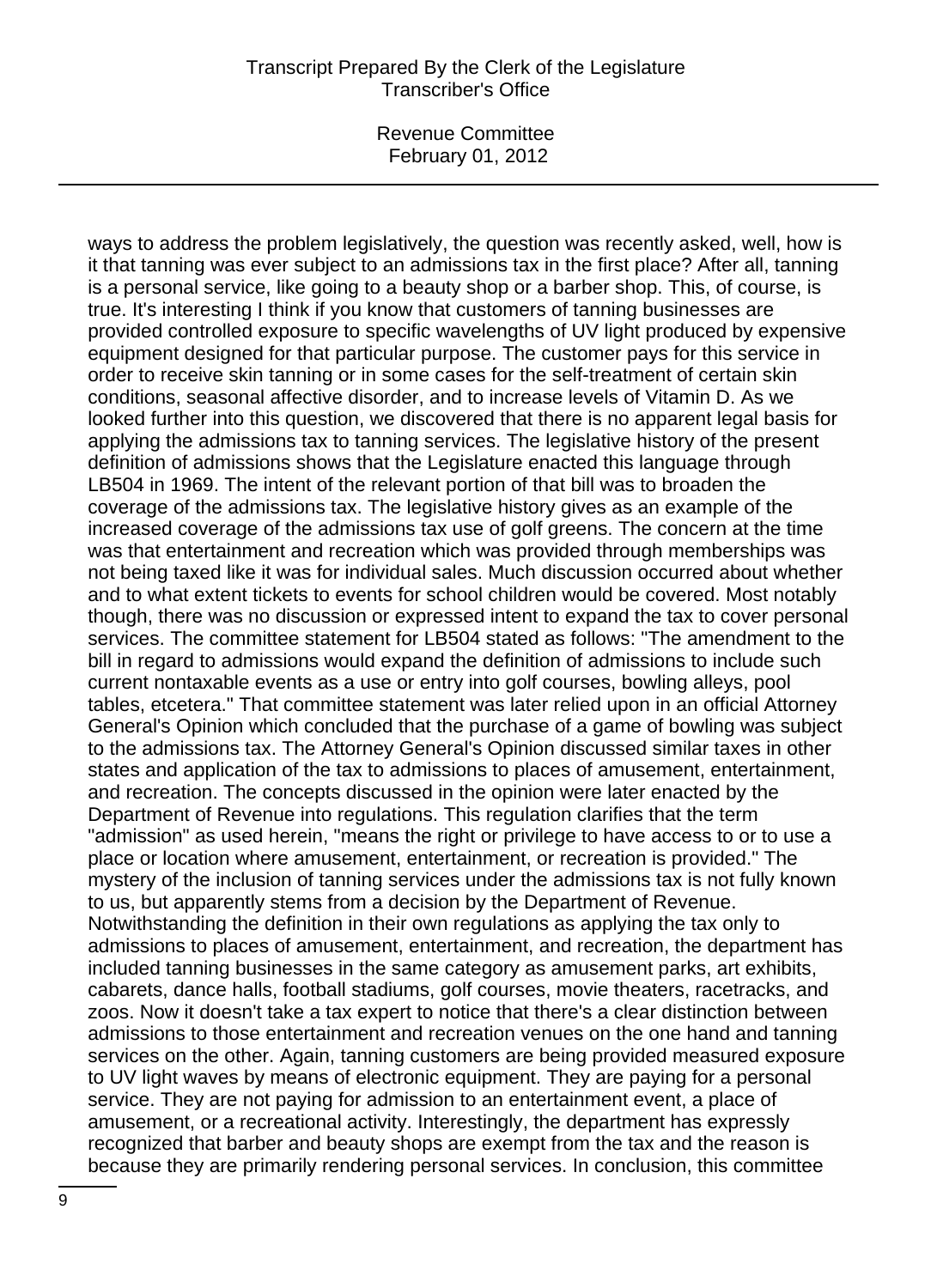can address this situation by clarifying that tanning services are not subject to the admissions tax. There is no legal basis for application of this tax to personal services, and the Legislature can provide much needed relief to scores of Nebraska businesses without subjecting them to the very high cost of litigation should they take this matter to the courts. And I'd be happy to answer any questions from the committee. [LB749]

SENATOR LOUDEN: Questions for Mr. Grasz? Senator Pirsch. [LB749]

SENATOR PIRSCH: Yeah, can you tell me, you said, "The mystery of the inclusion of tanning services is not fully known to us, but apparently stems from a decision by the Department of Revenue." When did that...when was that issued? [LB749]

STEVE GRASZ: Well, the statute was enacted in 1969. At that time, there was no indoor tanning business. At some point, we believe perhaps in the 1990s or early 2000s, the department issued a regulation, which is referenced there in my written testimony, which has a laundry list of recreational and entertainment activities; there's like 20 or so of them. And we believe that's the time they started taxing tanning services. [LB749]

SENATOR PIRSCH: Some time in the 1990s or 2000s? [LB749]

STEVE GRASZ: Yeah, and I do not have a date. [LB749]

SENATOR PIRSCH: It's hard to trace that type of information back? Or do you think that... [LB749]

STEVE GRASZ: It's not...if you go to the Department of Revenue Web site or the Secretary of State's Web site, there is no date on it. And I've not obtained the original documents from the date of enactment of the regulation. It is discoverable. [LB749]

SENATOR PIRSCH: Okay. And then I guess that begs the question, that of, I guess, what's prohibiting you? You think you're on clear legal ground not to pay, but you don't want to incur the cost and expense of testing the case in court? [LB749]

STEVE GRASZ: Right. It's a very small industry. Most of them are mom-and-pop shops. You know, they don't have lawyers and accountants on staff to, first of all, to even to have looked into this issue until now. It was only because we were looking at the legislation that we even looked back at the legislative history to see where did this come from. And for them to take it into the courts, of course, could be done; but that would cost more money than they have to spend. [LB749]

SENATOR PIRSCH: Okay, thank you. [LB749]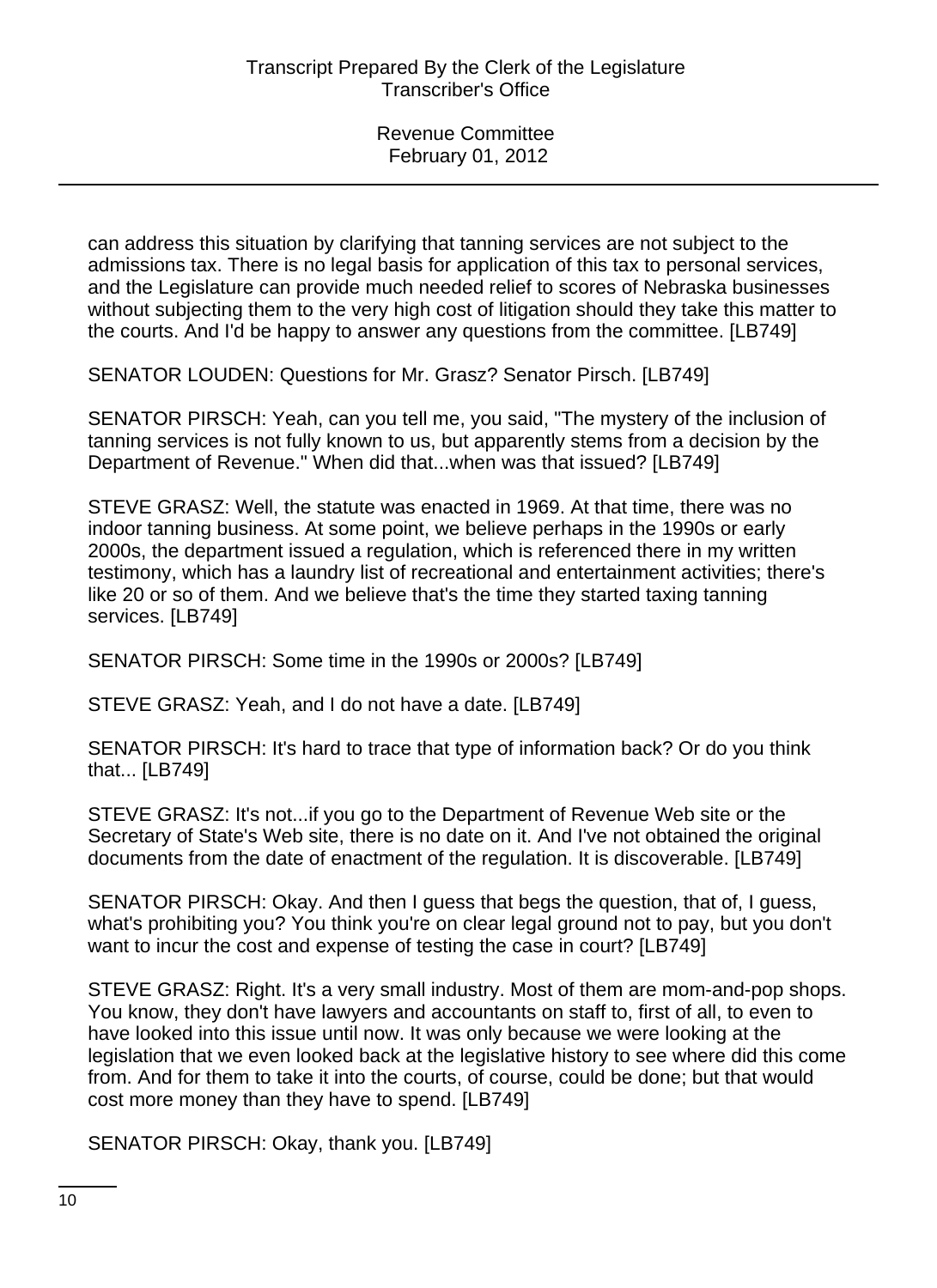SENATOR LOUDEN: Senator Hadley. [LB749]

SENATOR HADLEY: Thank you, Senator Louden. Mr. Grasz, thank you for being here. I was interested in your comment about barber and beauty shops are exempt because they're primarily rendering personal services. If they were to have a tanning bed as a part of their operation, how do you think that would... [LB749]

STEVE GRASZ: Yeah, I don't know how the department would do that. I suppose they would have to bifurcate their revenue and pay on some of it and not other revenue. [LB749]

SENATOR HADLEY: Okay, thank you. [LB749]

SENATOR LOUDEN: Senator Schumacher. [LB749]

SENATOR SCHUMACHER: Thank you, Senator Louden. Thank you, Mr. Grasz, for being here. Do you know how a business would be taxed if the nature of the business was to provide an area with high walls to create privacy and then sit under a tanning bulb 93 million miles in the air? (Laughter) Is there an admissions tax on that? [LB749]

STEVE GRASZ: Not that's ever been imposed by the state of Nebraska. [LB749]

SENATOR SCHUMACHER: Okay, so you could tan that way and charge to get into the high-walled area without a tax, is that as you understand it? [LB749]

STEVE GRASZ: Yeah, unless the department I guess issued a regulation that included it. It's not currently. [LB749]

SENATOR SCHUMACHER: Okay, but at least today you could. [LB749]

STEVE GRASZ: Yeah. [LB749]

SENATOR SCHUMACHER: Thank you. [LB749]

SENATOR LOUDEN: Other questions? Seeing none, thank you for your testimony. [LB749]

STEVE GRASZ: Thank you. [LB749]

SENATOR LOUDEN: Next proponent. [LB749]

RON SEDLACEK: (Exhibits 2 and 3) Good afternoon, Senator Louden and members of the Revenue Committee. For the record, my name is Ron Sedlacek, that's spelled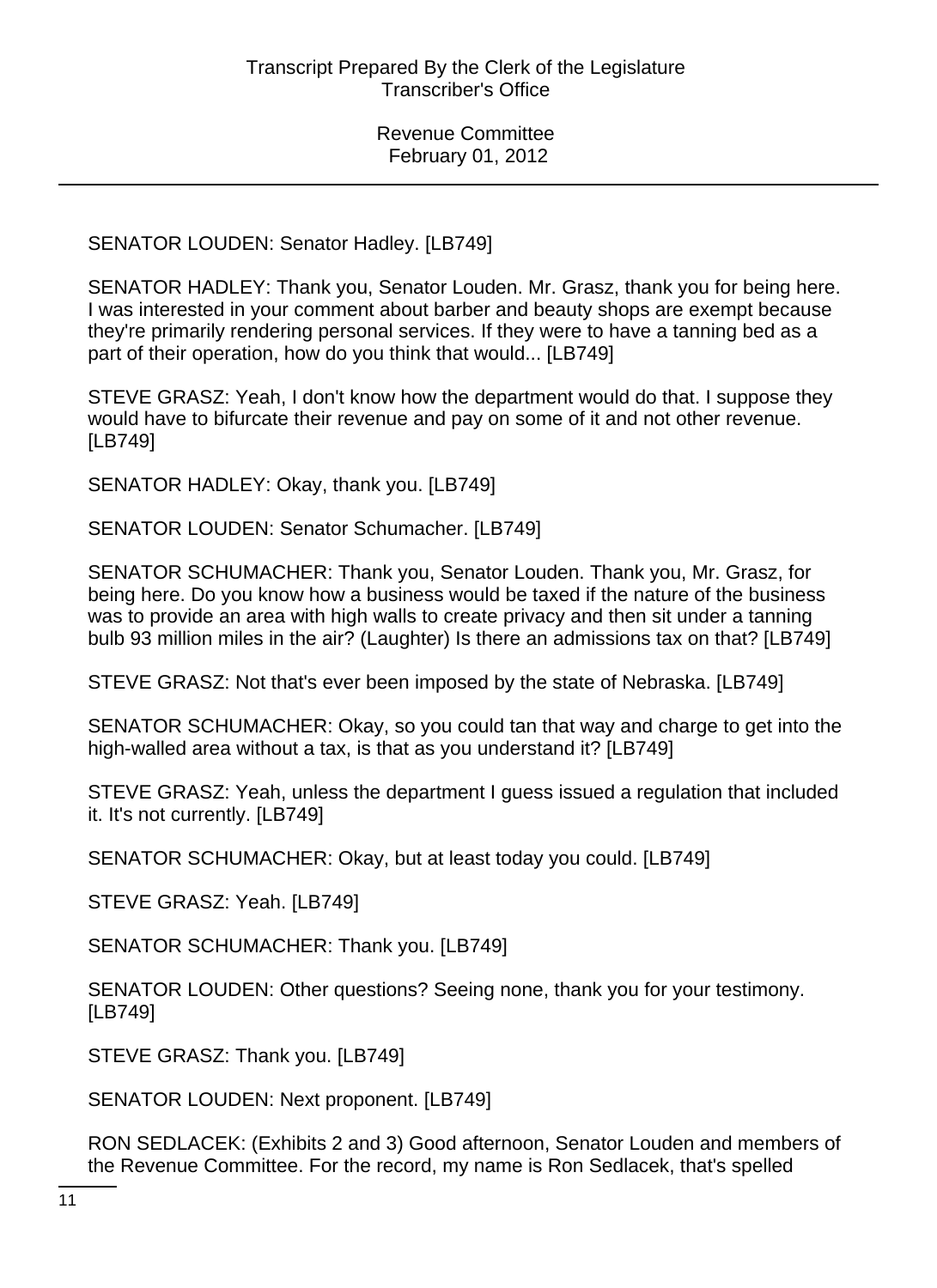S-e-d-l-a-c-e-k. I'm here today on behalf of the Nebraska Chamber of Commerce and Industry, as well as the Greater Omaha Chamber of Commerce. And we would also like to be on record in support of LB749 as we do believe it is going to bring much needed relief to a segment of small businesses across the state. We became aware of the issue last year. We supported the legislation last year. We had heard about the potential economic impact on the industry. And it appears that the predictions that were talked about last year have gone further than first stated. And I won't go into and repeat the testimony in regard to the economic impact. However, I do have those figures also in separate statements by the State Chamber of Commerce as well as the Greater Omaha Chamber of Commerce. We would ask you to further advance LB749. We'd also ask you to please take a look at this industry, the issue of a level playing field, the punitive nature of the taxes now. And would ask for your consideration to please support the bill. [LB749]

SENATOR LOUDEN: Questions for Ron? Senator Hadley. [LB749]

SENATOR HADLEY: Senator Louden. Mr. Sedlacek, just a quick question. There's going to be a Supreme Court case settled in June on the Affordable Care Act. Do you know perchance is there a possibility that the 10 percent tax would go away as a result of that case testing the Affordable Care Act? [LB749]

RON SEDLACEK: That's a good question. As to...the challenge is not...the challenge in the Supreme Court case...and I'm certainly not intimately familiar with it and probably know enough just to be dangerous to ask this, so I don't want to misrepresent that case. However, from what I understand, it deals with the...there are particular issues. This issue is not specifically addressed. And is it integral to the legislation? Probably not. It was a source of financing in order to make the scoring of that bill look better at that time, from what I understand. So I would assume this would continue. [LB749]

SENATOR HADLEY: Okay, thank you, Mr. Sedlacek. Thank you. [LB749]

SENATOR LOUDEN: Seeing no questions, thank you for your testimony, Ron. [LB749]

RON SEDLACEK: Thank you, Senator. [LB749]

SENATOR LOUDEN: Next testifier. Okay, any more proponents? We'll take opponent testimony now. First opponent to testify. [LB749]

BILL MUELLER: (Exhibit 4) Chairman Louden, members of the committee, my name is Bill Mueller, M-u-e-l-l-e-r. I appear here today on behalf of the Nebraska Dermatology Society in opposition to LB749. The page is handing out a letter from the American Academy of Dermatology, the American Society for Dermatologic Surgery Association, and the Nebraska Dermatology Society. I will not read that letter to you, but let me do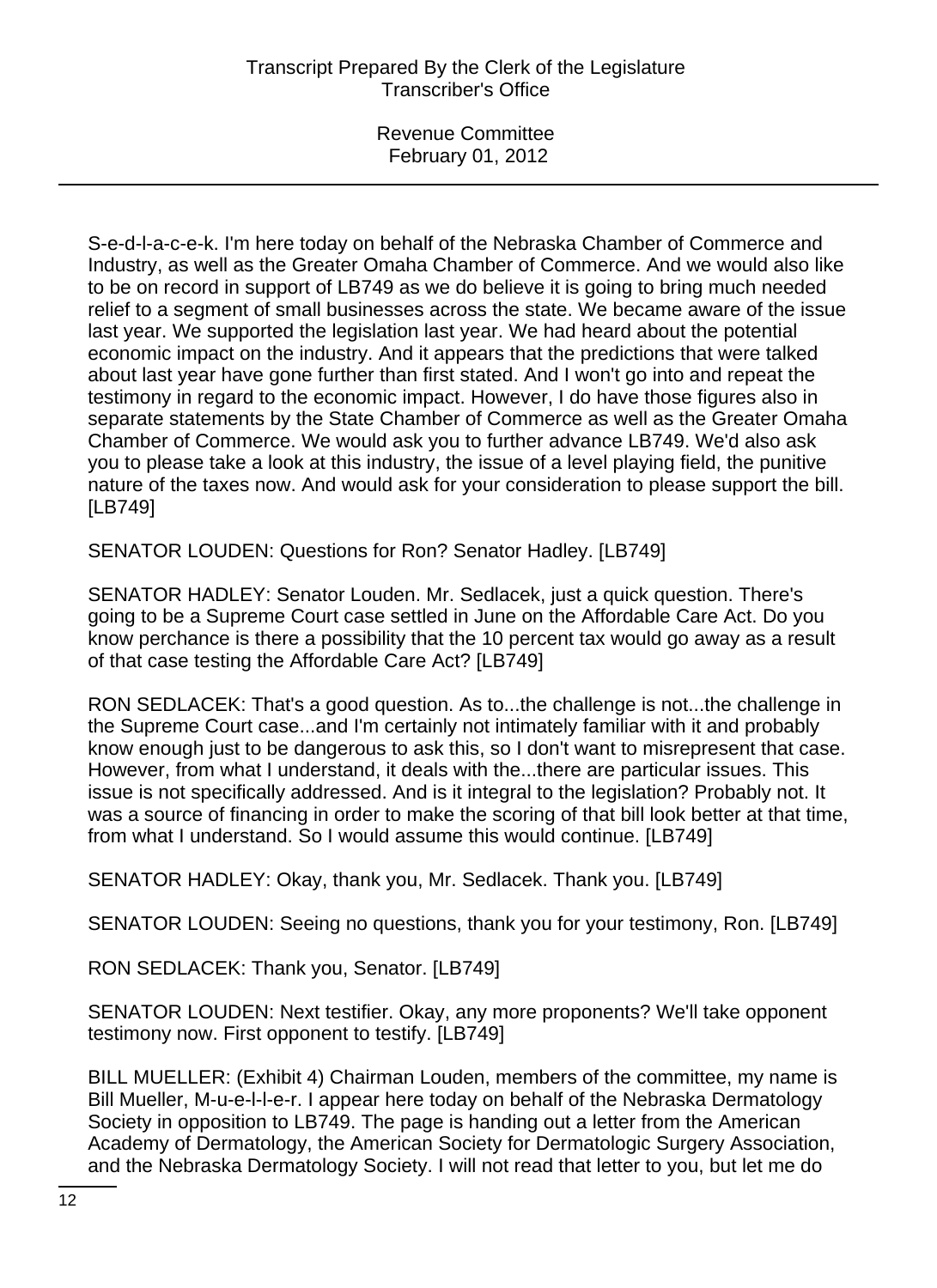read a paragraph of that. "We are writing to express our opposition to LB749. With an epidemic of melanoma and nonmelanoma skin cancer, dermatologists have made it a priority to advance public policies that promote prevention and education about skin cancer and the dangers of indoor tanning. Repealing Nebraska's sales and use tax on indoor tanning services ignores the serious public health risks associated with the use of these services. Countless scientific studies have shown clear and compelling evidence that indoor tanning bed use increases the risk of developing all forms of skin cancer. Recent studies show a disturbing trend. There's a steady rise in the number of young women diagnosed with melanoma, and at more advanced stages. It is not coincidental that this demographic is also significantly more likely to use tanning beds than their male counterparts." You have heard testimony about the Department of Revenue's regulations. And I did review those regulations in preparation for today's hearing. And as Mr. Grasz told you, there are several types of activities that are included under admissions, thus subject to the sales and use tax. Some of these included in this group, in addition to those identified by Mr. Grasz, are gymnasiums, health clubs, racketball courts, tanning salons, and toning salons. So there is a definition contained in law promulgated by the Department of Revenue as to what an admission is. So I don't think that the tanning salons are being singled out by our Department of Revenue. They may be singled out by Congress. And, Senator Hadley, you had the very same questions that I had and that is the Affordable Health Care Act is being challenged in the United States Supreme Court. If that law is struck down, will that affect this provision? Like Mr. Sedlacek, I know enough to be dangerous and I don't know. I've not heard that that was an issue in that litigation. Might that affect this? It certainly might. There is a fiscal note attached to this bill, as the committee knows. And the Department of Revenue has projected that approximately \$800,000 will be lost in revenue in 2013-14, and about \$881,000 in '14-15. I was thinking about the fact that we have a federal tax on a service, on an activity, and then we have a state sales tax. That is not unique. This committee has had hearings last year and this year on occupation taxes. And as an example, when an occupation tax is imposed on, say, a telecommunication service, that telecommunication service already has taxes imposed on those services at the federal level. Those of us who live here in Lincoln, those who live in Omaha, and probably other communities might have a local occupation tax to fund arenas and convention centers. That tax is imposed on restaurants, on bars. And that is in addition to the state sales tax. So this is not the only situation where we have a federal tax with a state tax imposed on it. I'd be happy to answer any questions the committee may have. We do believe that the reason the Congress did enact this federal tax is because of a concern about the cost. In the United States there are estimates that we currently spend \$1.86 billion on treating skin cancers each year, and \$300 million on melanoma alone. So there are healthcare costs associated with cancer. And that is why the dermatologists are here on this bill today. Be happy to answer any questions the committee may have. [LB749]

SENATOR LOUDEN: Okay. Thank you, Bill. Questions? Senator Adams. [LB749]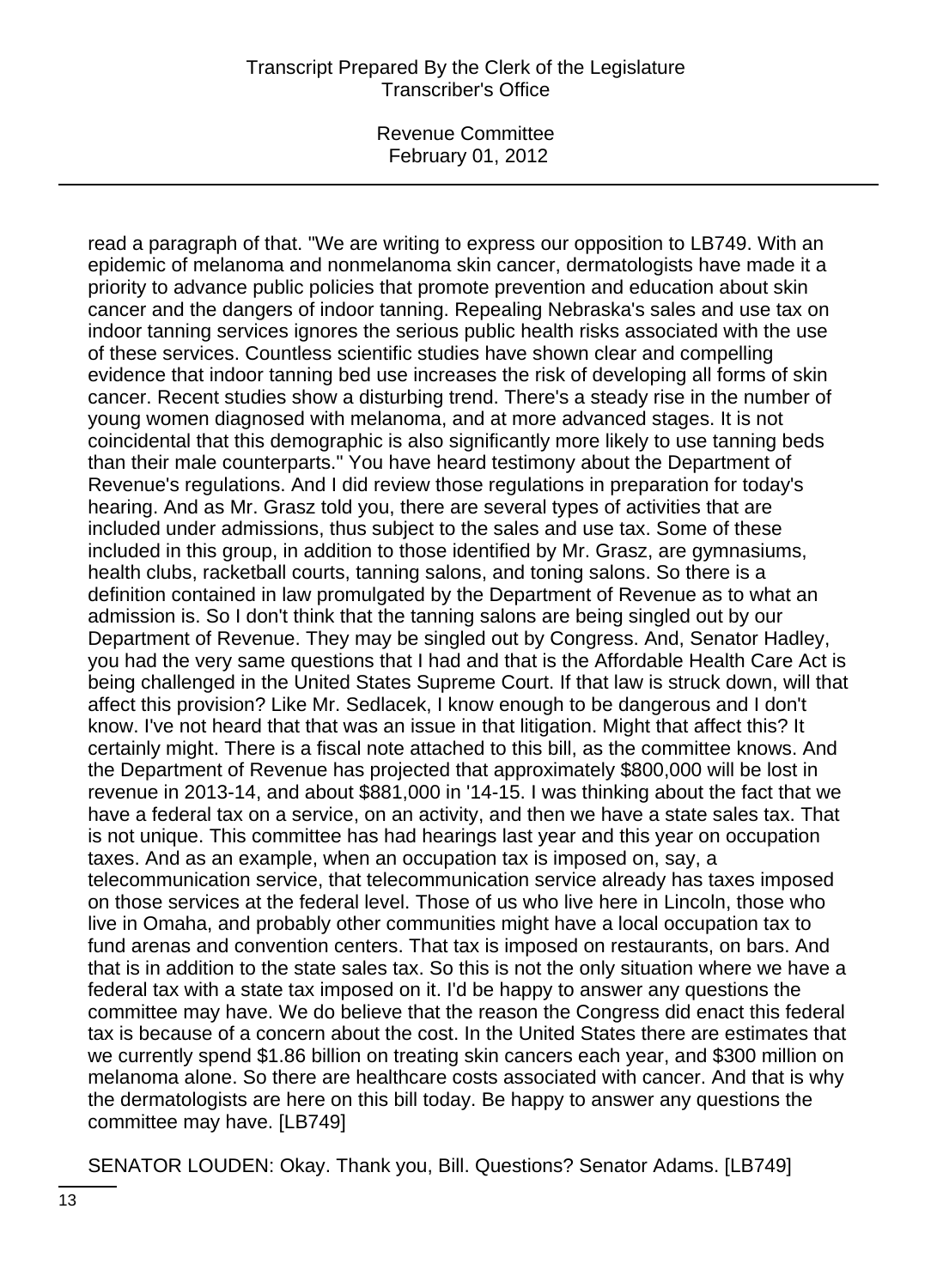SENATOR ADAMS: Thank you, Senator Louden. Bill, your association and the various members of it--and literally, I don't know; I'm not setting you up on this question--do they have tanning beds, do dermatologists? [LB749]

BILL MUELLER: I asked that very question. And what I am told is that the devices that the dermatologists have in their office are not tanning beds. They are FDA-regulated medical devices and that they are a different combination of UV light. So they are not tanning beds. It is a medical procedure. Your insurance policy would be billed and there is a code for these services. [LB749]

SENATOR ADAMS: Well, I'm not about to dispute that. (Laugh) So if the dermatologist prescribes to a patient that they need to sit in an FDA-approved tanning bed, then they would do that without admission tax. If that same person said, no, I think I'm going to go down the street to the tanning spa instead, they would be charged the tax? [LB749]

BILL MUELLER: That's my understanding. [LB749]

SENATOR ADAMS: But what you're indicating to me, the tanning bed in one place is not the tanning bed in the other? [LB749]

BILL MUELLER: That's what I have been told. [LB749]

SENATOR ADAMS: Thank you. [LB749]

BILL MUELLER: I've not been in either type of tanning bed personally. (Laugh) [LB749]

SENATOR ADAMS: Me either. [LB749]

SENATOR LOUDEN: Senator Pirsch. [LB749]

SENATOR PIRSCH: Well, thank you. And that's on the federal level, all those dynamics (inaudible). [LB749]

BILL MUELLER: It is. Correct. That's federal law. [LB749]

SENATOR PIRSCH: Okay. So on the state level, I just wanted to get a flavor for you, if you happen to know this. Are admission taxes commonly employed throughout the states? I mean, is that a... [LB749]

BILL MUELLER: I don't know. I'm guessing that they are. I do not know. [LB749]

SENATOR PIRSCH: And the admission tax as a category. And Mr. Grasz testified I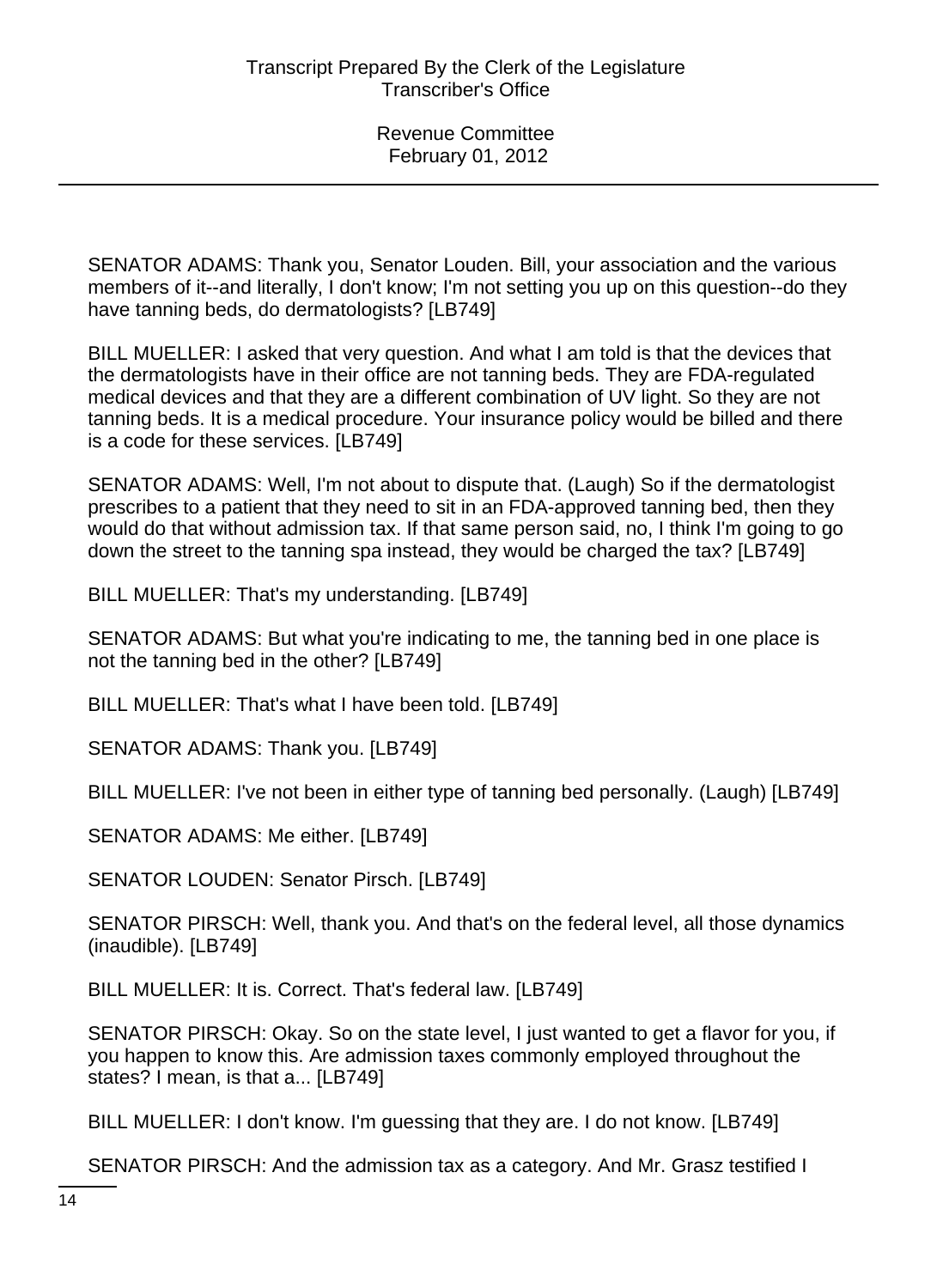think that it went into effect...was that the first time admission taxes went into effect was 1969, which was LB504 I think he said? Do you know? If you know. [LB749]

BILL MUELLER: I do not know. I'm guessing that it probably is, because I believe that that's when the state of Nebraska first adopted a sales and income tax. I think that was in 1967. [LB749]

SENATOR PIRSCH: Okay. So then admissions soon followed closely on the heels. [LB749]

BILL MUELLER: I'm guessing so. I've not researched that. [LB749]

SENATOR PIRSCH: And...well, so as it's been applied...well, I guess since that point in time are you very familiar with the historical evolution or origination of admissions? Maybe I can save this question for later if... [LB749]

BILL MUELLER: Hopefully, there's someone here who knows much about this than I do. No, I looked at the bill and saw that the change being proposed was to the definition of gross receipts on the sale of admissions. And that's when I went back and found the regulation defining the sale of admissions. [LB749]

SENATOR PIRSCH: And I think Mr. Grasz's testimony was that there was an application of this stemming from an Attorney General's Opinion that applied to places where amusement, entertainment, or recreation is provided. And then there was some testimony you gave here that said that it also, at least now, is applied to gyms, health clubs, tanning, tanning salons. Was that through a later...a recent or was that part of that...an earlier Department of Revenue regulation? [LB749]

BILL MUELLER: I don't know. Like Mr. Grasz, I went on-line and found Regulation 1-04 Admissions, and contained within that is a definition of admissions. And there are other things listed in addition to those that Mr. Grasz and I both testified about. [LB749]

SENATOR PIRSCH: Okay, so... [LB749]

BILL MUELLER: It's a long, long list of admissions. [LB749]

SENATOR PIRSCH: Yeah, no doubt about it now, if you look it up, it would say gyms, health clubs, tanning, tanning salons? [LB749]

BILL MUELLER: Yes, it does. [LB749]

SENATOR PIRSCH: And so on that basis then I thought that there was testimony by a previous testifier that she said, I thought, that referenced Prairie Life in particular that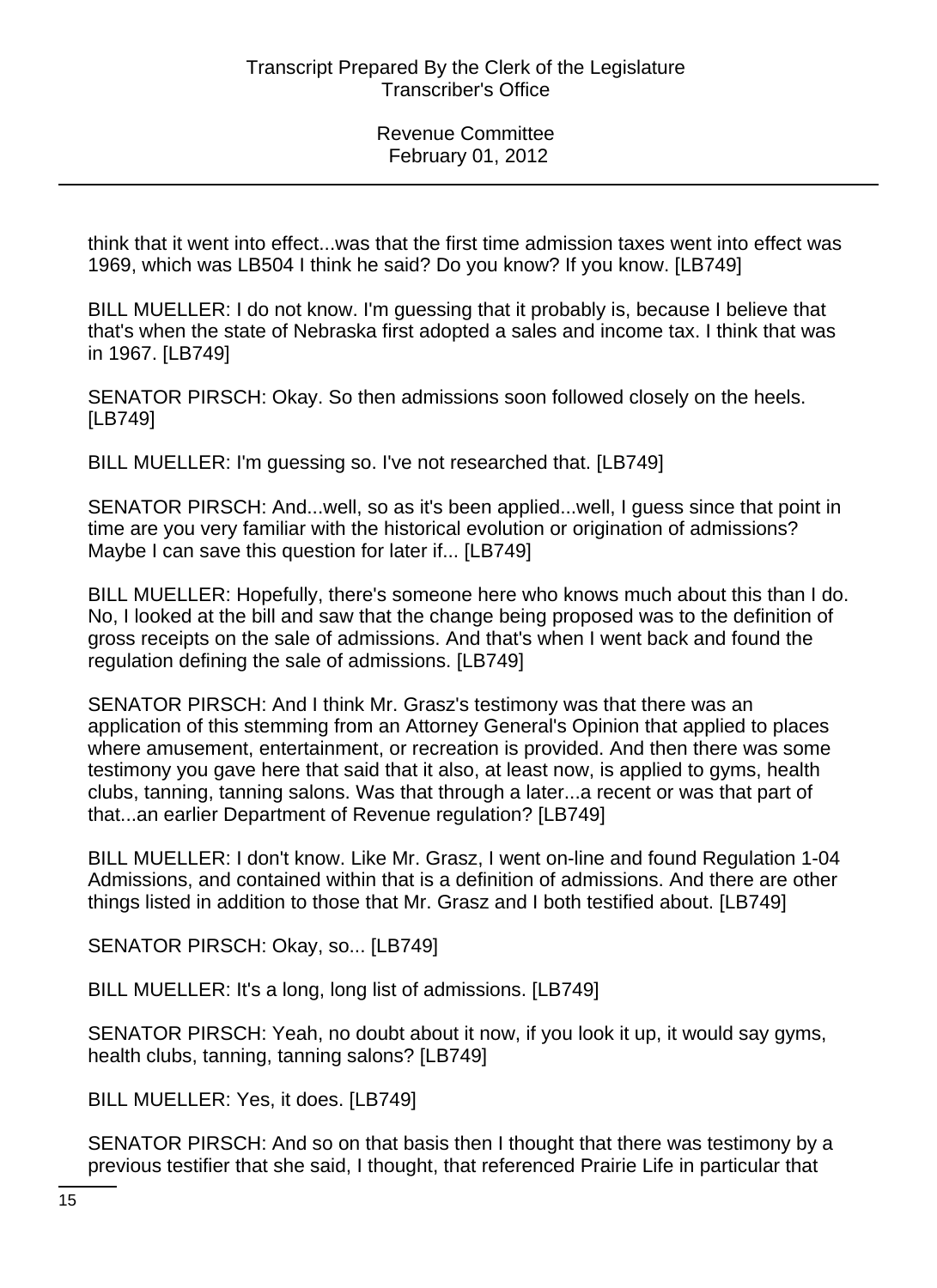did not pay. But under this revenue regulation it would seem to appear that Prairie Life would be paying for that? [LB749]

BILL MUELLER: As I read this, assuming that Prairie Life is a health club, I think they would be subject to the imposition of a sales tax; and as a member of a health club I believe that I pay sales tax on my membership amount. [LB749]

SENATOR PIRSCH: And that's on a state level. They're probably referencing then the federal tax may not apply then, right? [LB749]

BILL MUELLER: And I think that's what they testified to. [LB749]

SENATOR PIRSCH: Okay, thank you. [LB749]

SENATOR LOUDEN: Senator Hadley. [LB749]

SENATOR HADLEY: Thank you, Senator Louden. Mr. Mueller. I had not thought of the double taxation. And just sitting here thinking probably one of the prime examples of that is our gasoline tax, because, what do we pay, a 19.5-cent-a-gallon federal tax and a 23.5-cent-a-gallon or something like that state taxes. [LB749]

BILL MUELLER: Exactly. [LB749]

SENATOR HADLEY: So there are two taxes,... [LB749]

BILL MUELLER: Federal tax...yes, federal tax and state tax. [LB749]

SENATOR HADLEY: ...federal and state taxes on that. I just...I had not thought of that issue. So thank you. [LB749]

SENATOR LOUDEN: Senator Brasch. [LB749]

SENATOR BRASCH: Thank you, Chairman. And thank you, Bill, for your testimony. I'm just listening to the concept of where the fitness center versus the tanning center. And I don't know if fitness centers, besides sales tax, have a tax because they're a fitness center. But perhaps the tanning centers can provide exercise bands and a yoga class and then they're a tanning and fitness center. And so if they offset some pushups with, you know, the...I don't know. I'm just...this truly seems to be a dilemma because, yes, I have read and heard numerous concerns from the medical industry about tanning. It was on this morning's news on the radio as well. But then I'm thinking, you know, if people are going to and, you know, what constitutes the difference there, exercise only versus exercise plus tanning. [LB749]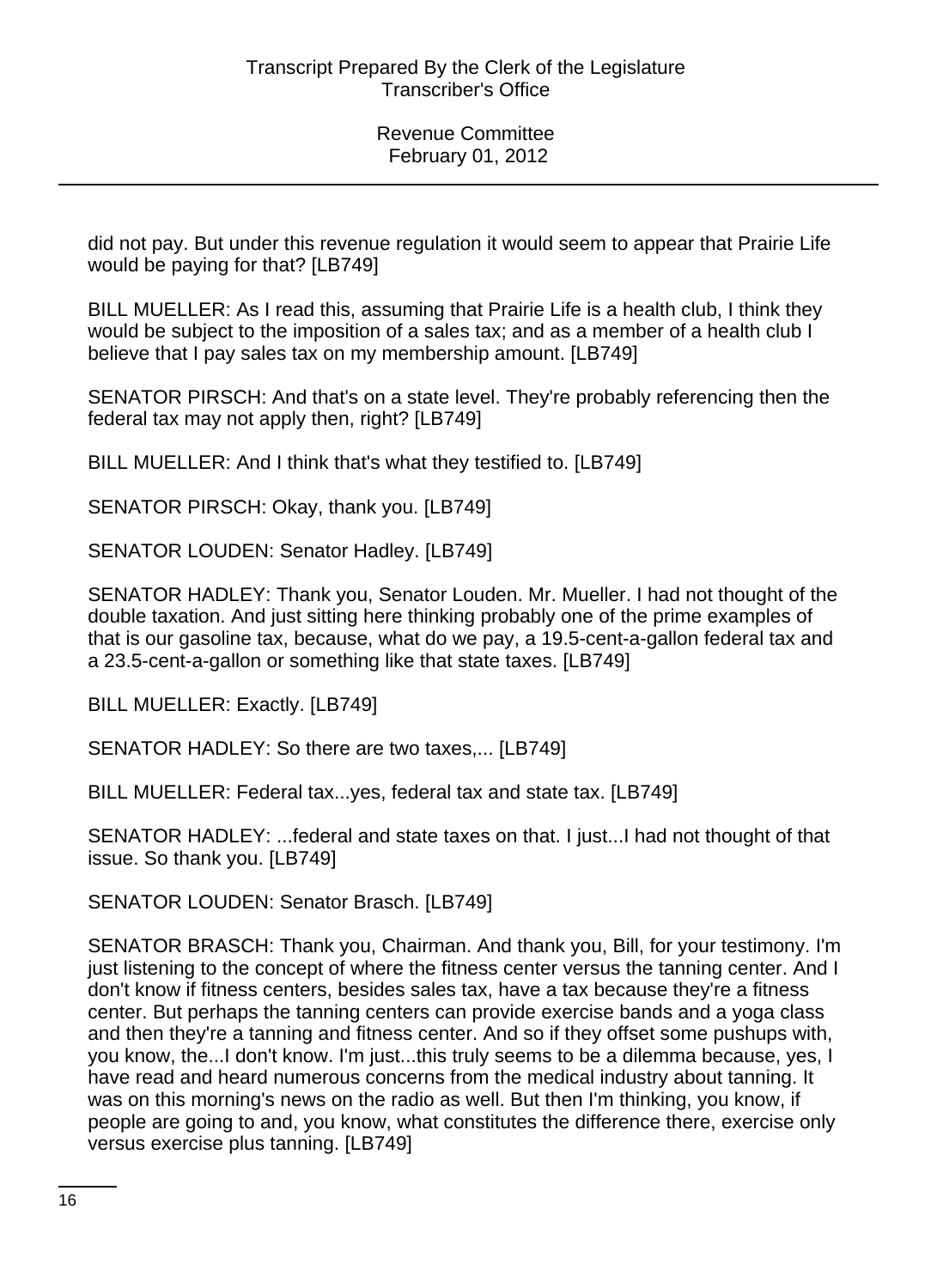BILL MUELLER: And, Senator, I agree with you. And I don't know why the federal government has decided to...and it is a federal issue as I understand it as to how this federal tax on tanning applies in some settings but not in others. But again, it's a federal issue; that's not a state revenue issue as I understand it. [LB749]

SENATOR BRASCH: Okay, I have no other questions. Thank you. [LB749]

BILL MUELLER: Thank you. [LB749]

SENATOR LOUDEN: Senator Schumacher. [LB749]

SENATOR SCHUMACHER: Thank you, Senator Louden. Thank you, Mr. Mueller, for being here. Considering that, as I understand the testimony, the wavelengths used by tanning salons are bad and they cause all kinds of health problems, and the wavelengths used by dermatologists are good and they fix all kinds of things. Would part of the problem be resolved by us putting a 10 percent excise tax on all tanning beds using the bad wavelengths and then rebating the 10 percent federal...or giving the ones who are charged the 10 percent tax a credit against that tax, so that we would level the playing field? And also tax all the bad wavelengths? [LB749]

BILL MUELLER: I think that that would level, I mean, us. And again, I don't know whether Prairie Life--and Prairie Life was mentioned--I don't know whether their tanning beds are subject to the federal tax or not. Assuming that they are not, what you propose it seems to me would level the playing field. It would treat the Prairie Lifes of the world the same as the Ashley Lynn stores. [LB749]

SENATOR SCHUMACHER: Thank you. [LB749]

SENATOR LOUDEN: Other questions? Seeing none, thank you for your testimony. [LB749]

BILL MUELLER: Thank you. [LB749]

SENATOR LOUDEN: Next opponent. Are there any more opponents to the bill? Seeing none, then those testifying in the neutral. Anyone testifying in the neutral? [LB749]

BARTON BONN: I don't know if this is appropriate, Senator. But I testified as a proponent. However, we were talking about revenue and economic issues, and then the opponent came up and talked about the health consequences of it. We deliberately didn't speak on that point because we thought that was appropriate for the Health Committee. But after listening to these comments and misinformation, may I speak on it? [LB749]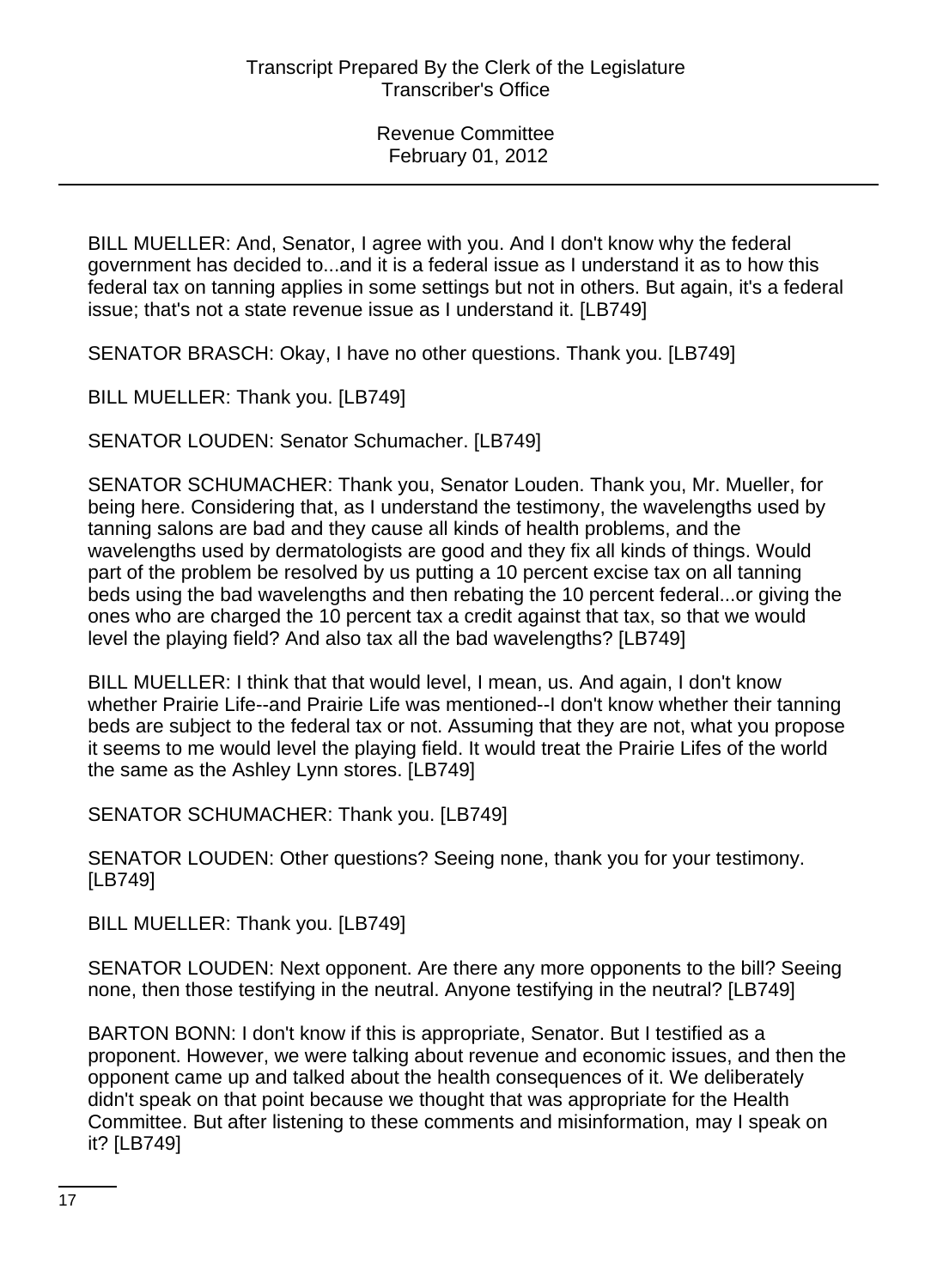SENATOR LOUDEN: You've got to spell your name. Did you sign-in on one of them little papers and spell your name? [LB749]

BARTON BONN: Yes, I did, Senator Louden. It's Barton Bonn, B-a-r-t-o-n B-o-n-n. And I do appreciate making the exception here to let me counteract some of that. One of the... [LB749]

SENATOR LOUDEN: Now you're in... [LB749]

BARTON BONN: The indoor...the Nebraska Indoor Tanning Association. [LB749]

SENATOR LOUDEN: You're testifying in the neutral? [LB749]

BARTON BONN: I had already gotten up here and spoke as a proponent, Senator. And I'm sorry, you weren't in here at that time. But after listening to the... [LB749]

SENATOR LOUDEN: Well, I don't think you can testify then if you already testified. Sorry, but that's the way it works. [LB749]

BARTON BONN: Well, okay. [LB749]

SENATOR LOUDEN: Anyone else testifying in the neutral? Seeing none, Senator Cornett, do you wish to close? [LB749]

SENATOR CORNETT: I just want to say a few words on this. I think that the industry is definitely facing some serious issues because of the federally imposed tax and that is why I brought this bill this year. And I'd be happy to work with the committee on it after that. With that, I'd be happy to answer any questions from the committee. [LB749]

SENATOR LOUDEN: Are there any questions for Senator Cornett? Seeing none, that will close the hearing then on LB749. And, Senator Cornett, do you wish to open on LB903? [LB749]

SENATOR CORNETT: Yes. Thank you, Vice Chair Louden. Again, my name is Abbie Cornett, it's C-o-r-n-e-t-t. I represent the 45th Legislative District. LB903 was introduced to clarify and change the definition of admissions used in sales tax laws of Nebraska. Under current law, admissions on which sales tax were to be paid included monies paid for participation in recreational sports activities. In this bill, fees paid for participation and recreational sports activities offered to youth under 18 will not be subject to sales tax. Other admissions currently taxable under Nebraska law will remain taxable. I felt that the additional burden of sales tax payment ought to be removed from recreational sports activities in order to make it more financially feasible for families to have their children participate in healthy sports activities. Our society will be better off if more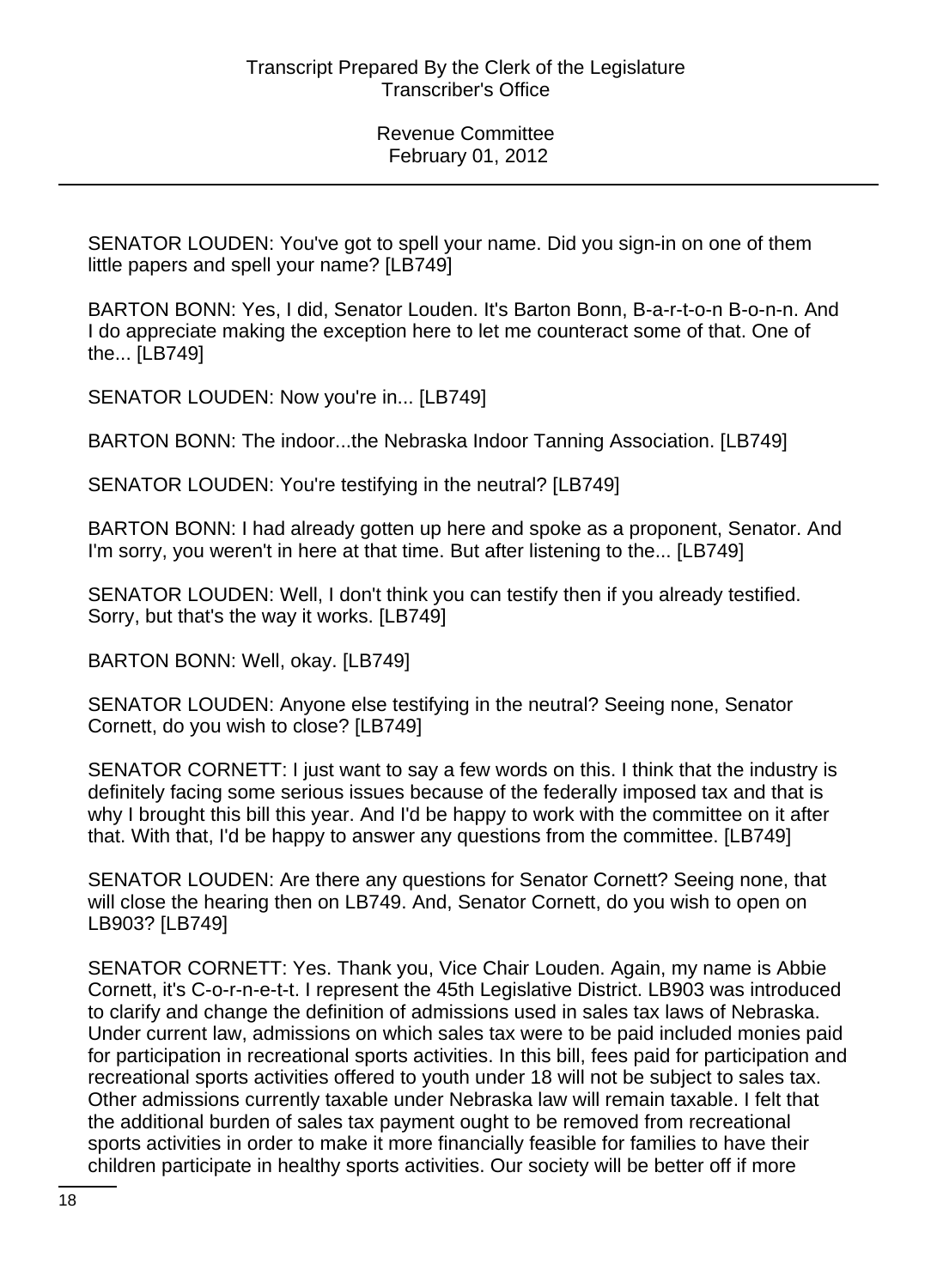youth participate in sports. The loss of sales tax revenue is a small price to pay for a healthier state. If the committee will think back a couple of months now, there was a...not a ruling but a draft from the Department of Revenue looking back at the sales tax code, which was enacted in 1967, which determined that a number of organizations should have been paying sales tax and should have been subject to sales tax, but over the course of 40-plus years had not been. We looked at that and...we're looking at it from a different policy point of view than when it was enacted, that youth sports should be incentivized. With that, I'm going to turn...and it's a little bit different procedure, but I'm going to turn my testimony over to the Tax Commissioner who can explain how the law came about and how the ruling came about also. [LB903]

SENATOR LOUDEN: Okay, thank you, Senator Cornett. First proponent. [LB903]

DOUG EWALD: (Exhibit 5) Vice Chair Louden and members of the Revenue Committee, my name is Doug Ewald, E-w-a-l-d, Tax Commissioner of the Nebraska Department of Revenue. And I actually appear before you today in a neutral capacity to try to give a little bit of an explanation up-front with respect to LB903 and provide you some background on how sales and use taxes currently apply to admissions. When the sales tax was adopted in Nebraska in 1967, admissions were subject to sales tax. The statutory definition of admissions has not changed since that time. An admission is still defined broadly as "the right or privilege to have access or to use a place or location." In 1967, the Department of Revenue also adopted sales and use tax regulation 1-044, which defined an admission for purposes of the sales and use tax as "the right or privilege to have access or to use a place or location where amusement, entertainment or recreation is provided." The language adopted in the regulation was based largely on how other states administered admissions at that point in time. Again, the definition included regulation has not changed since 1967, and this also has been approved by the Nebraska Attorney General. Since 1967, sales taxes have been collected on most recreational activities such as bowling, swimming pool admissions, and golf green fees. Oftentimes, the tax on admissions may go unnoticed because the sales tax on admissions is allowed to be included in the sales price of a movie ticket, concert ticket, football ticket, so on and so forth. However, in recent years the department has seen an increase in the number of organized recreational sports leagues and recreational events in Nebraska, and a significant increase in the number of questions relating to admissions and how sales tax applies to these activities and participants. In addition, the way recreational leagues and events are organized has led to some confusion among event organizers, participants, and facility owners on who is responsible for collecting and remitting sales tax on those admissions. The department also discovered a number of instances where organizations that have been remitting sales tax on admissions did not have to, for example, because they were renting...a rental or lease of real property, as well as organizations that have not been remitting sales tax on admissions that were supposed to. The department, after much study, believes that under current law entry fees to recreational sports leagues and recreational events are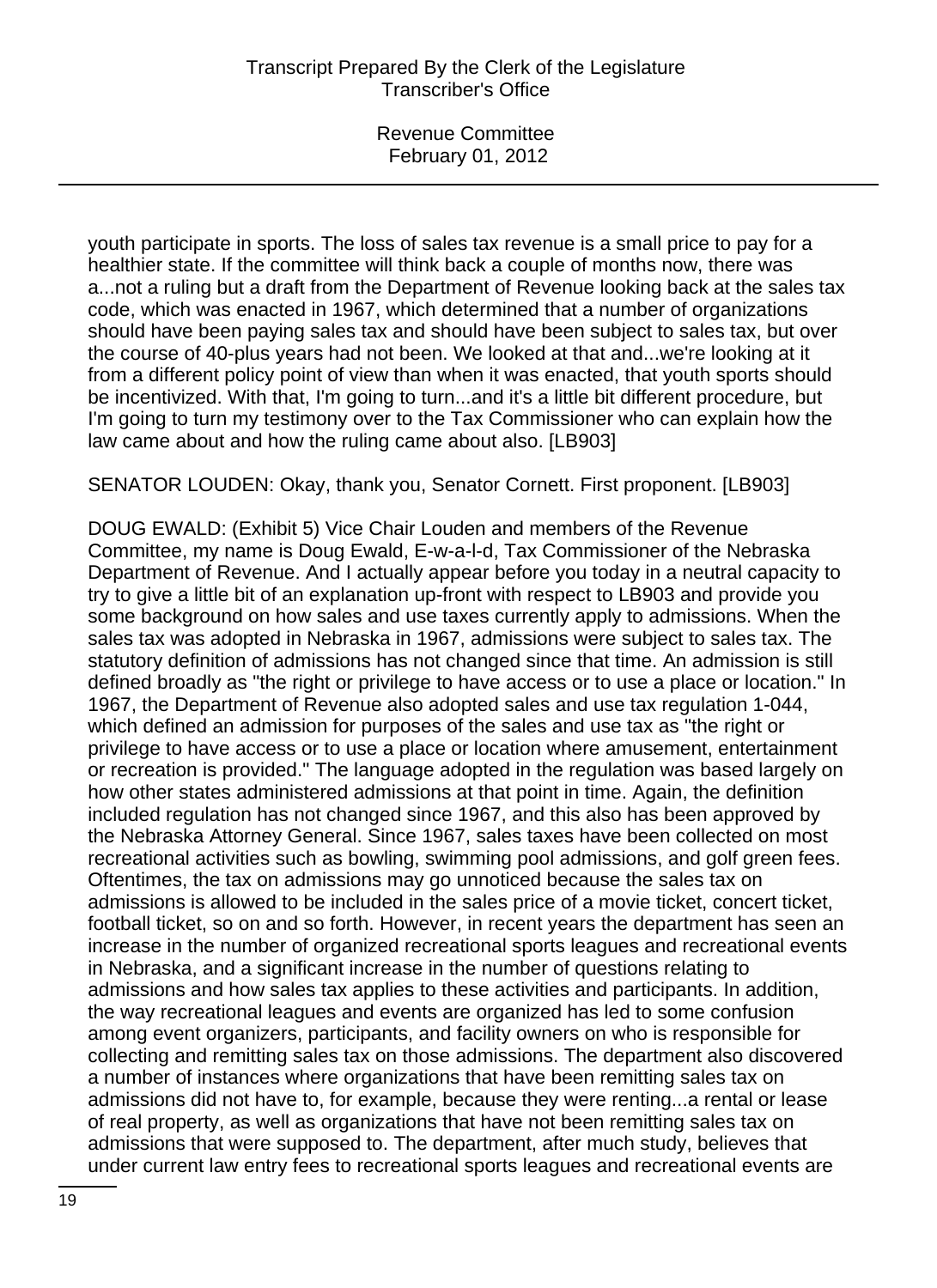Revenue Committee February 01, 2012

subject to sales tax as a taxable admission. There is no differentiation in the current law between leagues or events that are run by for-profit versus nonprofit entities. Nebraska law simply does not contain an exemption for recreational sports leagues or recreational events. In contrast, there's a certain section of law provides a specific exemption for fees and admissions charged by a public or private elementary or secondary school, and the fees and admissions charged by a school district, student organization, or a parent-teacher association. The specific exemption for other entities also exists in other states as well. For example, Iowa specifically exempts admissions to nonprofit youth sports leagues from sales tax. As a result of what we've seen in the last number of years, the department issued a draft Revenue Ruling on admissions in November of 2011 to try and clarify the scope on the admissions and answer some of the more commonly asked questions about admissions, but also to solicit public comment on how the department should look at the issues surrounding recreational sports leagues and the sales tax due on those admissions. The draft Revenue Ruling tried to describe the difference between activities that were subject to sales tax as a taxable admission and those activities that were not subject to sales tax, such as practices. The ruling also tried to differentiate between the party responsible for collecting sales tax and those who were not. As a result of this draft Revenue Ruling, the department received over 370 comments on the draft Revenue Ruling. And it's fair to say that most of the comments were negative, except some phone calls to me from owners of private recreational facilities. As a result of these comments and the pending legislation, the department will wait for the Legislature to act on the issue. In the meantime, the department has begun to rewrite the ruling in an effort to clarify things which could have been stated better in the original draft. That concludes my formal remarks, and I'd be happy to answer any questions you might have at this time. [LB903]

SENATOR LOUDEN: Questions for Commissioner Ewald? Senator Adams. [LB903]

SENATOR ADAMS: Thank you, Commissioner, for being here. Help me get something clear in my mind then, based on your interpretation and your draft so far. So if the sports team, let's call it the swim club, decides that they want to go to the city community center and use the swimming pool to practice, and they're going to be in there practicing, but the public is there too, we don't have an admissions issue, right? [LB903]

DOUG EWALD: That's correct. [LB903]

SENATOR ADAMS: But if that same club says we want to use the pool for a competition and the public will have to be kept out, so we're going to pay a rental fee of X number of dollars for the day for the swim meet, for that there would be an admissions tax? [LB903]

DOUG EWALD: That would be correct. [LB903]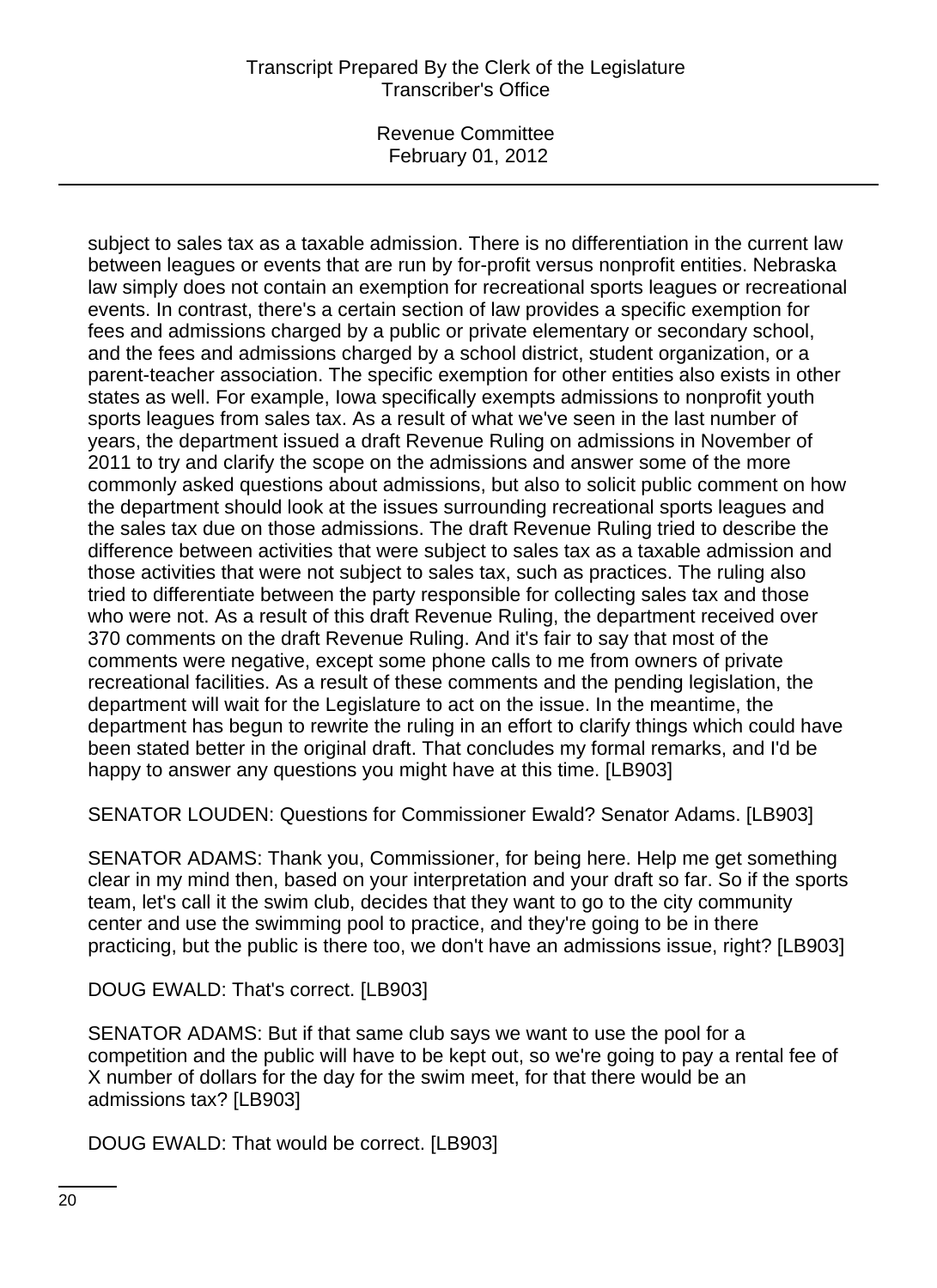# SENATOR ADAMS: Okay. Thank you. [LB903]

SENATOR LOUDEN: Other questions? Senator Pirsch. [LB903]

SENATOR PIRSCH: With respect to...so it was just in recent years the department saw an increase in organized recreational sports leagues, and that's when things started...the issue started getting looked at and examined in terms of nonprofits or these youth leagues, what is the correct classification of their tax status with respect to...is that...? [LB903]

DOUG EWALD: That's a fair statement, Senator. I've been a Commissioner for a little over five years here, and we've been out doing some small reviews. And during the process of those reviews we see certain things where people were collecting sales tax where they shouldn't be, and some that were not collecting sales tax where they should have been based on the current statute and the regulation. And, obviously, we knew that this would be a hot button on a number of fronts, so that's why we put out a draft Revenue Ruling. I say that, a draft, and that is unprecedented with respect to the Department of Revenue. The Department of Revenue issues Revenue Rulings pretty much when they see something, almost at will. It's not like a regulation where you go through a formal hearing from that perspective. But we put the draft Revenue Ruling out there really to solicit comments to make sure that we had the facts correct, would we have appropriate examples out there, and those type of things, before we went to an all-out enforcement, really to heighten the awareness of this issue and maybe have the Legislature give us some guidance. [LB903]

SENATOR PIRSCH: Two more issues. What is the fiscal...if in excluding this tax, which we apparently have not been collecting thus far, I mean anyway, right? But the estimated future "forgoance" of this tax, what is that estimated, do you know? [LB903]

DOUG EWALD: Well, at this point in time, what we've determined as well as the Legislative Fiscal Office, if you look at the fiscal note, it's basically, it's very difficult to determine that amount of loss because we know we have people that haven't been paying it that should be. We have people that have been paying it that shouldn't be. There's a mixed bag going both directions with respect to that from that perspective. [LB903]

SENATOR PIRSCH: If this exemption is put in place, prospectively going on, will the Department of Revenue attempt to collect back years? [LB903]

DOUG EWALD: No. [LB903]

SENATOR PIRSCH: And then the only...so there's no...you don't have even a ballpark kind of flimsy number as far...per year? [LB903]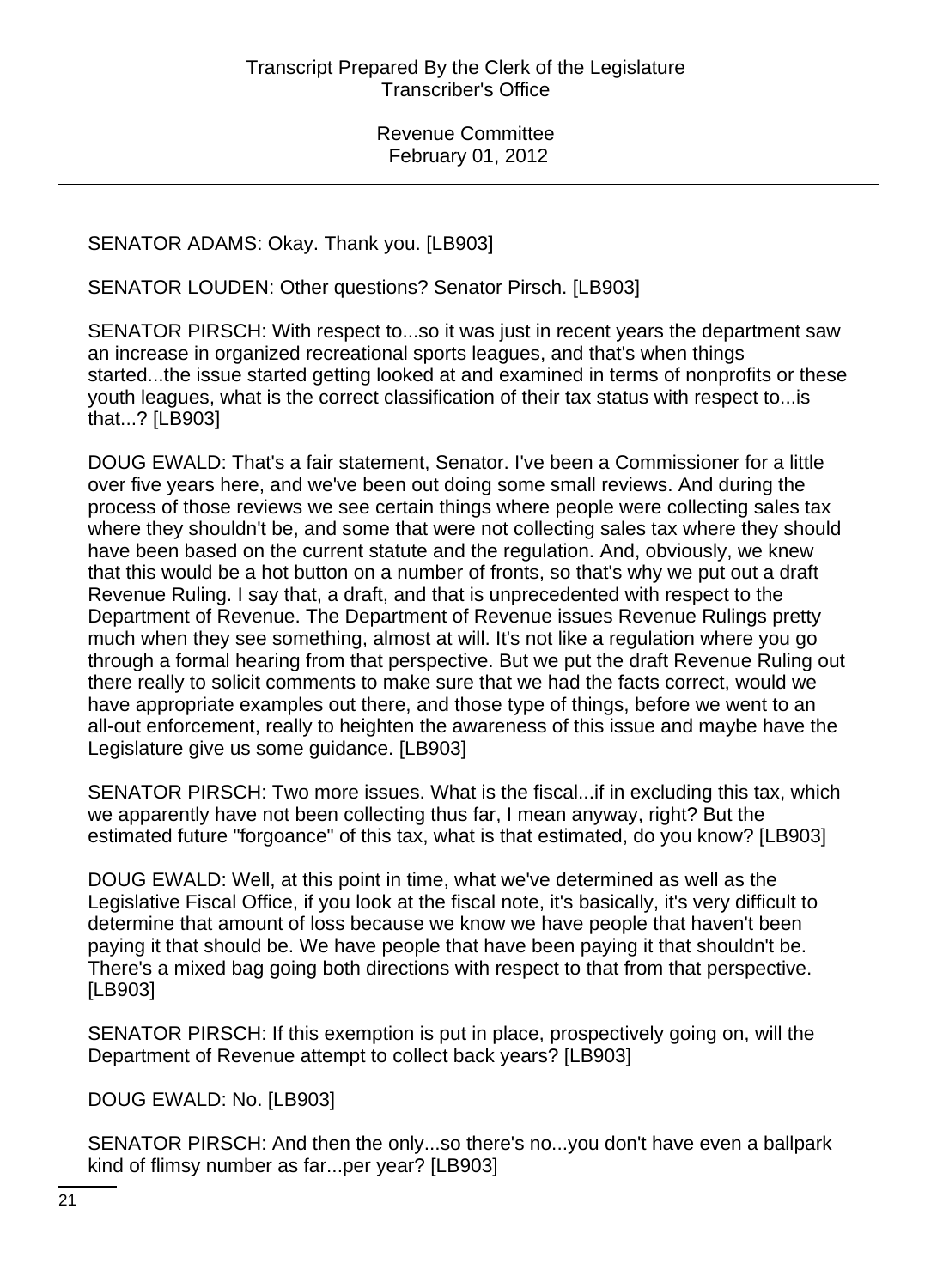DOUG EWALD: It's very difficult, based on what we've seen out there. And that's why we thought it was important to bring the issue and put the draft ruling out there because we've seen stuff that was really all over the board. [LB903]

SENATOR PIRSCH: Okay. Then the other issue that...could you describe those type of activities...now obviously, so, you know, these Little League teams and Pop Warner teams would be affected, right? I mean, those are...is this bill only dealing with nonprofit, right? [LB903]

DOUG EWALD: The way this bill reads right now, it exempts nonprofits from this tax, and for those for youth sports under the age of 19. [LB903]

SENATOR PIRSCH: For youth sports. Okay. [LB903]

DOUG EWALD: So it would not affect...I play in a men's softball league, for example, and there is an admission or a fee to play in that league. That would not be exempt in this situation. [LB903]

SENATOR PIRSCH: You mean just because it's 19 years. [LB903]

DOUG EWALD: Because it's not a youth. Yeah, exactly. It's not... [LB903]

SENATOR PIRSCH: Okay. So and that's, I'm sure, you know, in this age and era we're always looking for ways to, you know, decrease obesity, get kids time, energized in a healthy way. But would there be...and so the idea that they're Nebraska youth playing Nebraska sports, that's a very appealing concept in terms of those goals; but is there any type of activities that are going on, almost on a...might have...you know, I think when people look at the bill that might be the...I mean, is the focus. Are there any...would there be any unintended type of consequences; in other words, things that technically involved youth perhaps that you...you know, some sort of national groups coming to Omaha, in which case it doesn't really involve Nebraska youth at all? It's more of a... [LB903]

DOUG EWALD: Well, I think it's going to depend on the organization, that national organization, if they're a tax-exempt organization or not based on how this bill is currently written. [LB903]

SENATOR PIRSCH: Right. But, I mean, in terms of, you've looked at those affected, right, and obviously the Pop Warner and the Nebraska kids playing Nebraska, you know, sport leagues and that. Does it affect any other type of category which is just, you know, 19, or 18-year-olds and below who maybe come here on a semiprofessional type of...how...you know, some of these college...I'm trying to think of...some kids go to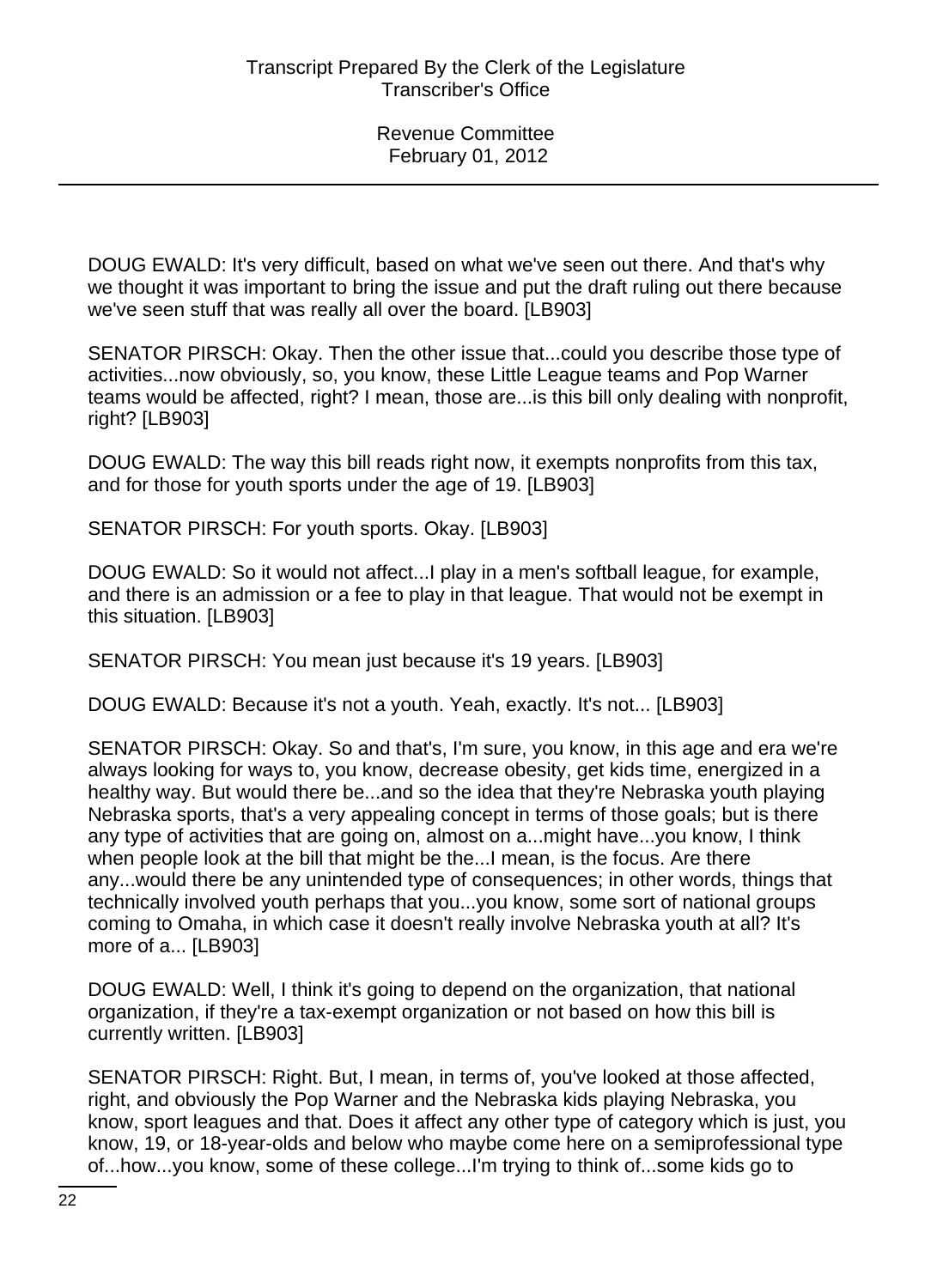college at 18, is that right? So there would be, I mean, any type of activities... [LB903]

DOUG EWALD: Well, I mean, that would be...that's probably rather unique with respect to they're either playing for their college team or something along those lines which gets you into playing for a governmental entity from that standpoint. But if you're playing in that situation...and, for example, Nebraska, Creighton, they host baseball, you know, a series, whatever, and that's...you know, part of that ticket is subject to...is an admission subject to sales tax. Today that would not change. [LB903]

SENATOR PIRSCH: Okay. So thank you. [LB903]

SENATOR LOUDEN: Senator Schumacher. [LB903]

SENATOR SCHUMACHER: Thank you, Senator Louden. Thank you for your testimony today, Commissioner Ewald. As you read this, is this bill at all intended to include in the definition of sports event and sports league, competition where admission is paid for kids to design robots, computer circuits, software, play chess, speed read? [LB903]

DOUG EWALD: Well, I guess if it's a youth sports, so under age 19, and it's a...it could be a competition from that standpoint, those examples you gave there would fall under this category as long as it was part of a 501(c)(3) nonprofit status umbrella. [LB903]

SENATOR SCHUMACHER: So you feel, and to build a little legislative history here, that those type of activities are included under the broad general term of sports. [LB903]

DOUG EWALD: Well, I mean, I don't know if it's necessarily sports as much as it is what's an admission from that perspective, I believe. [LB903]

SENATOR SCHUMACHER: Well, the exemption it says, "Sales tax shall not be imposed on the gross receipts from the sale, use, or consumption...charged to participants in youth sports or youth sports league by political subdivisions," etcetera. So if...I mean, we commonly know what sports is, but do we need to add language in there to make it clear that sports also includes those kind of things that make us competitive with the Chinese? [LB903]

DOUG EWALD: Well, I guess from the standpoint...you may want to from the standpoint, Senator, that our regulation talks about, you know, a place of amusement, entertainment, or recreation include...and there was in the prior bill they talked about bowling alleys, tanning salons, and those; so that was specifically enumerated in that prior bill with respect to what a place of amusement or entertainment or recreation includes. So based on that, that would be something that you could do to clarify, yes. [LB903]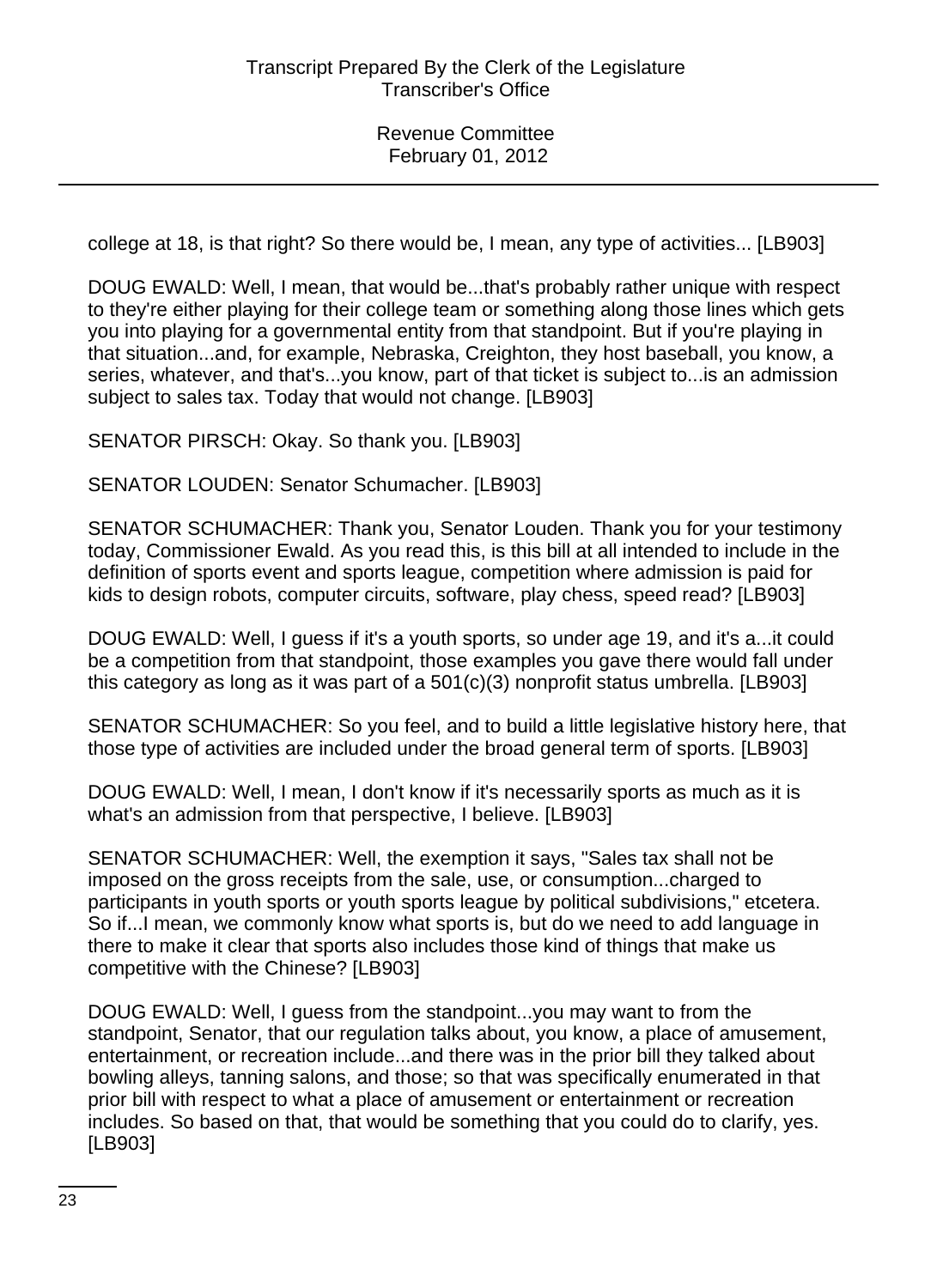# SENATOR SCHUMACHER: Thank you. [LB903]

SENATOR LOUDEN: Senator Brasch. [LB903]

SENATOR BRASCH: Thank you, Chairman, and thank you, Commissioner Ewald. As both senators have raised the questions, is it youth activities? Is there, you know, they're...say they pay a membership at a dance studio and they have dance competitions and things like that. It's, I don't think it's considered a sport, but is the admission or the membership to the studio, you know, is it...is it just sports that we have singled out back in the '60s that we're trying to...? You know, naturally I believe we do need to encourage youth activities, be it sports, dance, you know, anything to keep physically active, and not necessarily compete, but... [LB903]

DOUG EWALD: Well, I...yes, and I would think that the example you gave there would be...if it's a dance studio, that would...and even though if it's not nonprofit, it would be subject to tax today, not any different than the monthly fee you pay to the health club that's subject to sales tax today. So whether it's going to work out at a health facility or it is an admission of, you know, right to dance and become active in that nature, that would be...under the current statute it would be subject to tax. [LB903]

SENATOR BRASCH: Thank you. [LB903]

SENATOR LOUDEN: Senator Hadley. [LB903]

SENATOR HADLEY: Senator Louden, thank you. Mr. Ewald, thank you for coming. Just so I clearly understand this, the organization must be a 501(c)(3), is that correct? [LB903]

DOUG EWALD: That's correct. [LB903]

SENATOR HADLEY: Okay. So an event such as a...in Kearney with a Mr. Basketball or Miss Basketball, where it's a private entrepreneur putting on the event for 18-and-under youth, and charging admission, there could be...there would be a sales tax in that kind of situation where it is not a 501(c)(3) putting on the event. [LB903]

DOUG EWALD: Right. I mean, if the teams that join, they have to pay a fee to enter the competition, and it's not a 501(c)(3) that is running that, that would create a situation where that would be subject to sales tax. You're correct. [LB903]

SENATOR HADLEY: Sales tax. Okay. That answers my question. Thank you, Senator Louden. Thank you, sir. [LB903]

SENATOR LOUDEN: Other questions? Thank you, Commissioner Ewald. And for the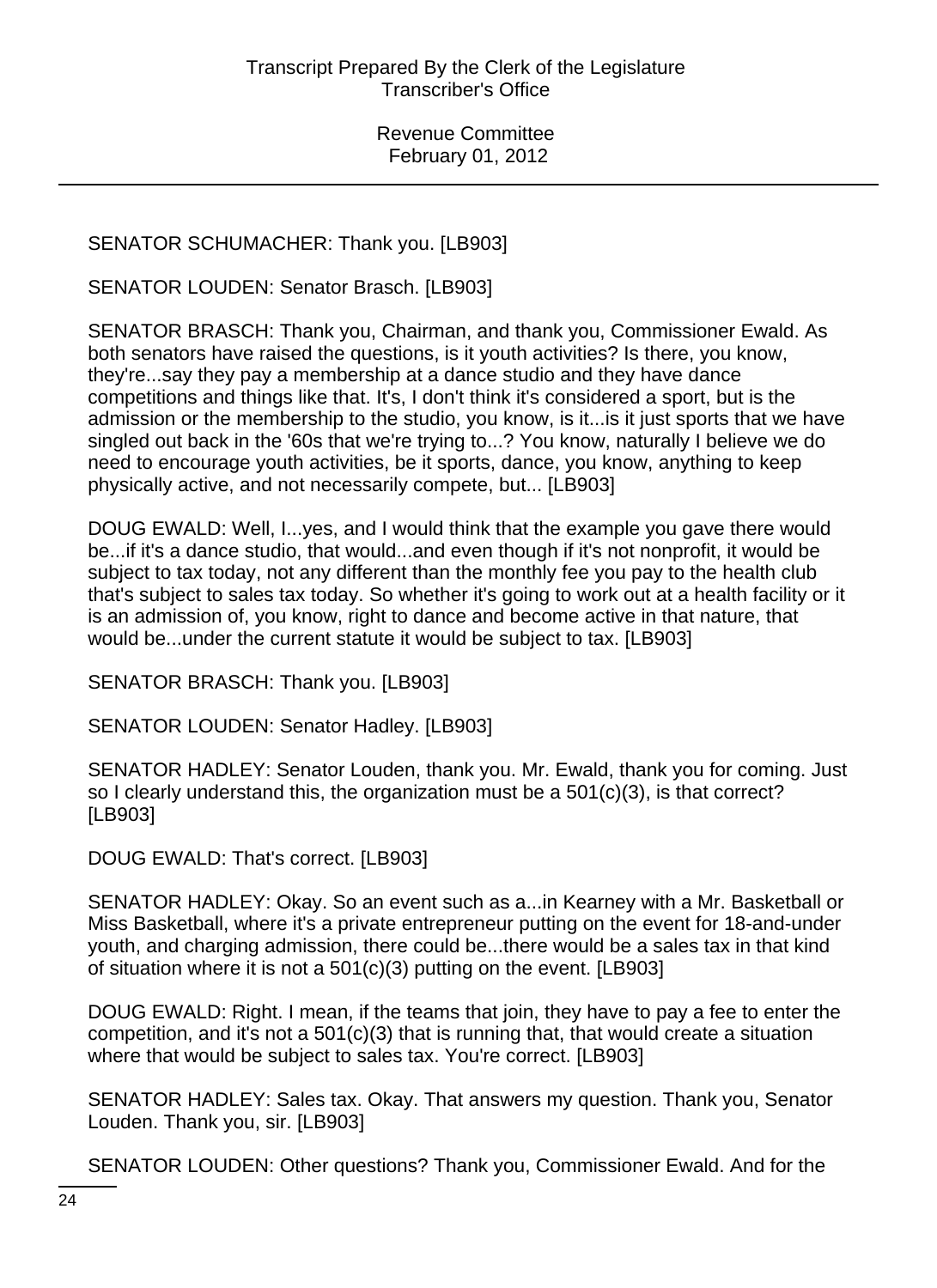record, I show that Commissioner Ewald's testimony was a summation of how the sales taxes are currently applies and that his testimony would be in the neutral. With that we will take first proponents now. [LB903]

STEVE VOIGT: (Exhibits 6-8) Vice Chair Louden and members of the committee, my name is Steve Voigt, and I'm a volunteer for the Nebraska Alliance of YMCAs. I'm also a board member of the Kearney YMCA and have been a volunteer for more than 20 years. [LB903]

SENATOR LOUDEN: Did you spell your name? [LB903]

STEVE VOIGT: I did not, Senator Louden. Voigt is V-o-i-g-t. We are speaking today in support of Chairman Cornett's bill, LB903. We believe that the Department of Revenue's proposed ruling from this past December which talks about sales tax on admissions, needs to be clarified by a statute change such as LB903. First, the proposed ruling presents a dramatic departure from the past practice of the Department of Revenue and is directly opposite of a specific determination letter to the Y's of Nebraska dating back to 1988. Second, the department's proposed ruling is inconsistent with the longstanding treatment of nonprofit 501(c)(3) organizations. That's been demonstrated at the federal, state, and county levels of government. The exemptions that 501(c)(3)'s get have been earned in recognition that their nonprofit organizations exist for the public good. The charitable nature of our activities and services and programs benefit the communities in which we serve, and quite often, relieve the burden of government. Third, without legislative clarification, the proposed ruling would result in financial barriers and burdens on families, and critically diminish the ability of the Y's to provide programs to the underserved low-income individuals and families that need services most and have come to count on the Y. There are YMCAs in 16 towns. There are 34 facilities managed by these 16 Y's, and these Y's serve over 300 communities in Nebraska. There have been Y's in Nebraska for the last 140 years. This past year, collectively, these 16 Y's have contributed over \$4 million in scholarship fees, membership assistance, and financial assistance to those who cannot afford it. We have never turned anyone away because of financial need. Lastly, we believe Nebraska cannot afford to create additional financial barriers to our children and families to becoming more physically active, at a time when obesity and chronic disease are on the rise and the statistics have proven that the low-income, hardworking families are in the greatest need to be engaged in health and well-being activities. On behalf of the alliance of the 16 Y's, we thank and applaud Senator Cornett and Senator Adams in support of this bill, and all of the other coauthors who signed onto this bill. However, there is a problem that's much larger due to the department's broad and far-reaching interpretation of what constitutes admissions and how recreation is defined. Other proponents will speak on these two issues later this afternoon. Are there any questions that I can answer? [LB903]

SENATOR LOUDEN: Questions? Senator Hadley. [LB903]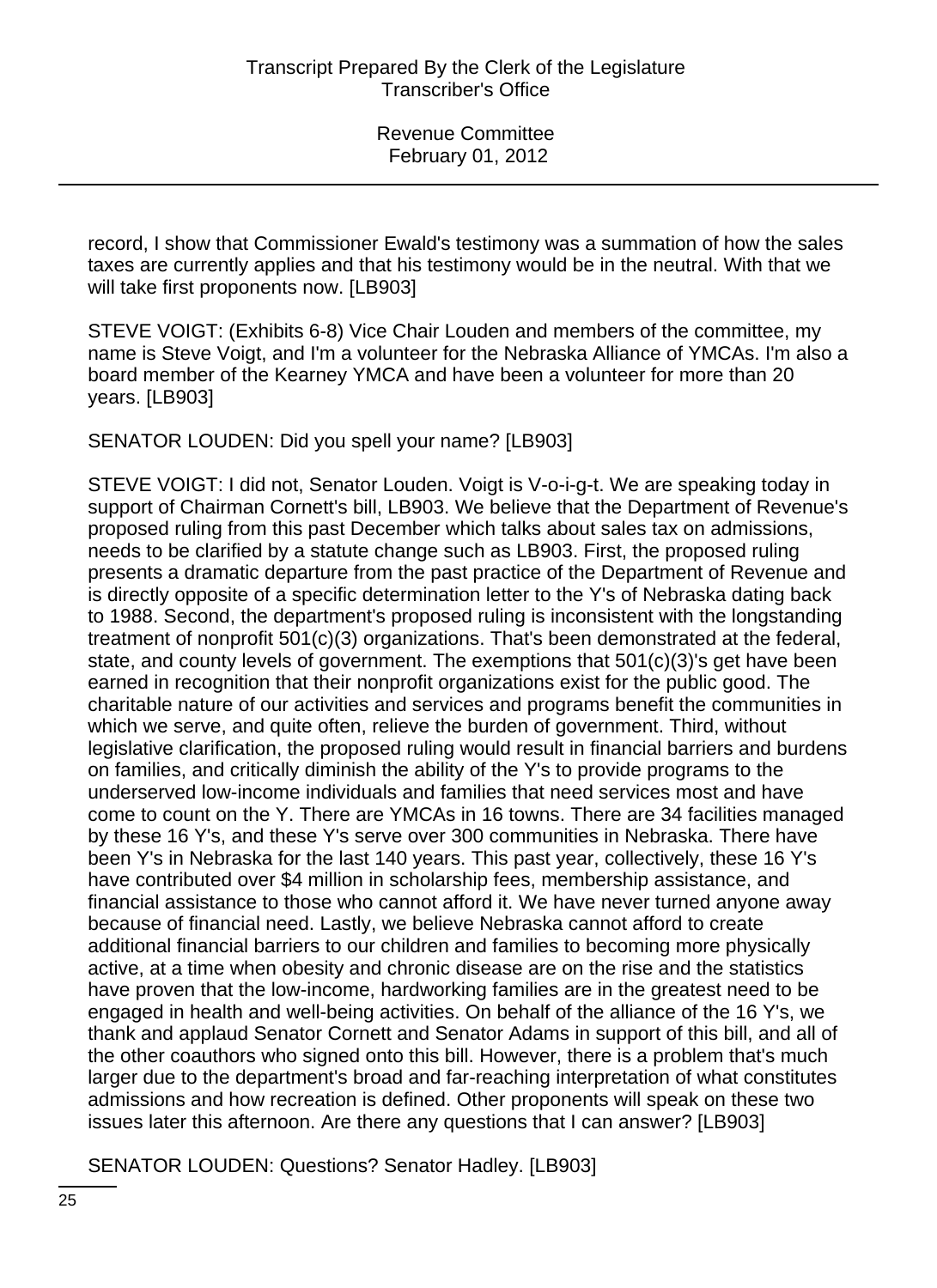SENATOR HADLEY: Thank you, Senator Louden. Steve, thank you for coming in. Two things. I really want to applaud the YMCA in Kearney. When I moved there 20 years ago there was not one, and now it is just an outstanding success in Kearney and is a valuable asset to the community, so I thank you and your group for what they do. Secondly, would you know across the country, is it common that Y's would not be paying this kind of fee or do you have any knowledge of kind of the broader picture? [LB903]

STEVE VOIGT: I think from a nationwide perspective there are only two or three states that would charge this type of admissions tax. [LB903]

SENATOR HADLEY: Okay. Thank you, Steve. Thank you, Senator Louden. [LB903]

SENATOR LOUDEN: Other questions? Senator Adams. [LB903]

SENATOR ADAMS: Thank you, Senator Louden. Just to be ornery, should we also say then to the for-profit recreation centers, you shouldn't pay the admission tax too? I mean, if youth recreation and adult recreation and all of that's the goal, then should we also say then to, I don't know who they are, Prairie Life, whatever, you know what, you guys, we're not going to charge you an admission tax either? [LB903]

STEVE VOIGT: My personal opinion is, is that the Y's provide a lot more than a competitive league. They provide instructions, youth leadership and development, a lot of things. How to be good community members are taught in our recreational leagues. They are not competitive. They are not the traveling teams that go to the Midwest to play softball and basketball and volleyball. And I think that's the major distinction why we should be allowed the exemption and maybe not the for-profits. [LB903]

SENATOR ADAMS: Okay. Thank you. [LB903]

SENATOR LOUDEN: Other questions? Seeing none, thank you for your testimony. [LB903]

STEVE VOIGT: Thank you. [LB903]

SENATOR LOUDEN: Other proponents? [LB903]

BARB BETTIN: (Exhibit 9) Good afternoon, members of the Revenue Committee. I'm Barb Bettin, president and CEO of the Lincoln YMCA. And I appreciate this opportunity to address you today on an issue that could have tremendous impact on the Y, those we serve, if LB903 is not passed. I also respectfully represent the 16 YMCAs that span our great state of Nebraska. You've already heard several reasons why this bill is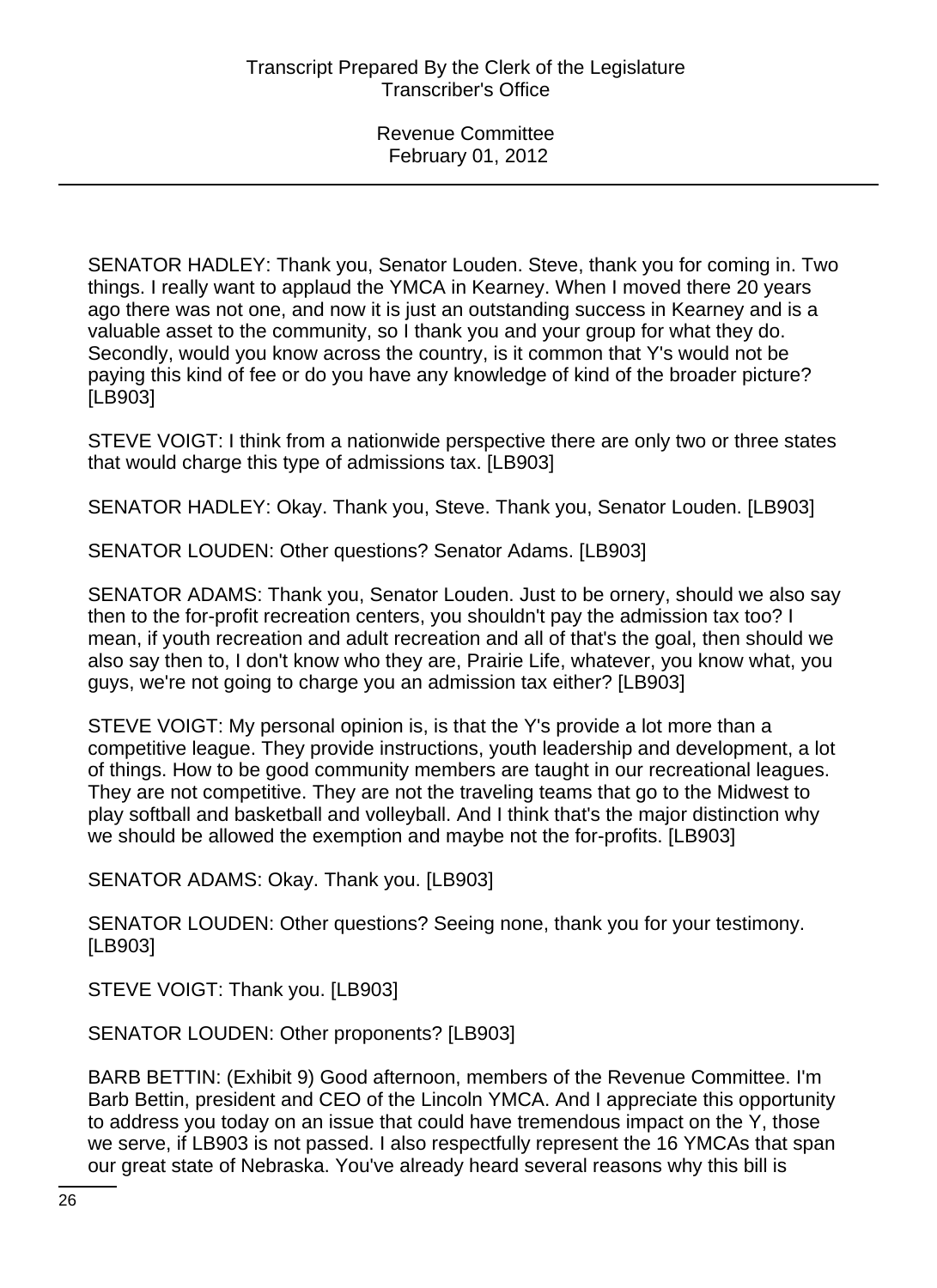Revenue Committee February 01, 2012

important, and I would like to specifically address the health and wellness aspects. I think Steve touched on the fact that from a healthy living standpoint we can't afford to present any more barriers to the physical health of our families. In 1990, the overweight obesity rate I believe in Nebraska was 46 percent, and today it's 64 percent, earning Nebraska the ranking of 24th most obese state in the nation. The epidemic is mirrored with our youth also, and about 15.8 percent of the children are obese, with Nebraska ranking 20th. And unfortunately, we fear that the 2011 data may be even more daunting. It's not only chronic disease that's on the rise, but also the associated costs as well that come along with this trend, and we certainly want to reverse that trend as a YMCA. The cost of ill health doesn't stop here. It's tragic to learn the fact that this is the first generation in America that will have a life expectancy shorter than their parents; and the cost for that is immeasurable. In addition to physical activity as an important link to overall good health, there is also a correlation between being physically active and academic success. There was an article in the Journal Star this past November that did a study indicating that children do better in school when they're more physically active by 20 percentage points, and a similar...that was in their math testing, and there were similar results in their reading testing, so. And it's not surprising also that the study found that higher rates of obesity and inactivity in the schools with higher rates of poverty was also more prevalent. The Lincoln Y has been in existence for 140 years, and part of our mission is to make sure no one is turned away for inability to pay. Last year alone, the Lincoln Y provided over \$1 million in financial assistance to help keep kids and families involved in our activities, and statewide over \$4 million in financial assistance throughout our 16 Y's. And just an interesting fact: that need for financial assistance has grown 50 percent in the last three years. That's a tracking that we do locally. The Lincoln Y has served children and families in an inner school program, a community learning center for the past 15 years. The focus of that program is really to get children, as well as their families, involved in physical activity, education, and enrichment. We've provided the program free due to the enormous financial barriers to the families in these schools, and I'm sure that's mirrored in every one of our communities in Nebraska. A new added sales tax would only translate into fewer being served: fewer children or adults in sports; fewer seniors trying to become healthy and live independently; fewer people served who are physically disabled and dealing with cancer or some other life-threatening disease. And this is truly not about recreation but rather fighting the challenge of a lifetime. Taxing programs, such as the Y, will impact communities we serve; quite honestly, impact those who need us the most. We recently have experienced a tax audit at the Lincoln Y, and through this experience we were questioned on several programs, in addition to youth sports, that have not been taxed based on our 1987 Revenue Ruling clarification and really prior to that clarification. I believe the tax code came into existence in '67. To date, activities and programs associated with the Y's have not been taxed, and the Revenue Department's stance certainly initiated a change in that interpretation. I respectfully request your support of LB903 but with broader parameters to include an exemption from sales tax for the kinds of activities that take place in organizations, 501(c)(3) organizations, such as the Y and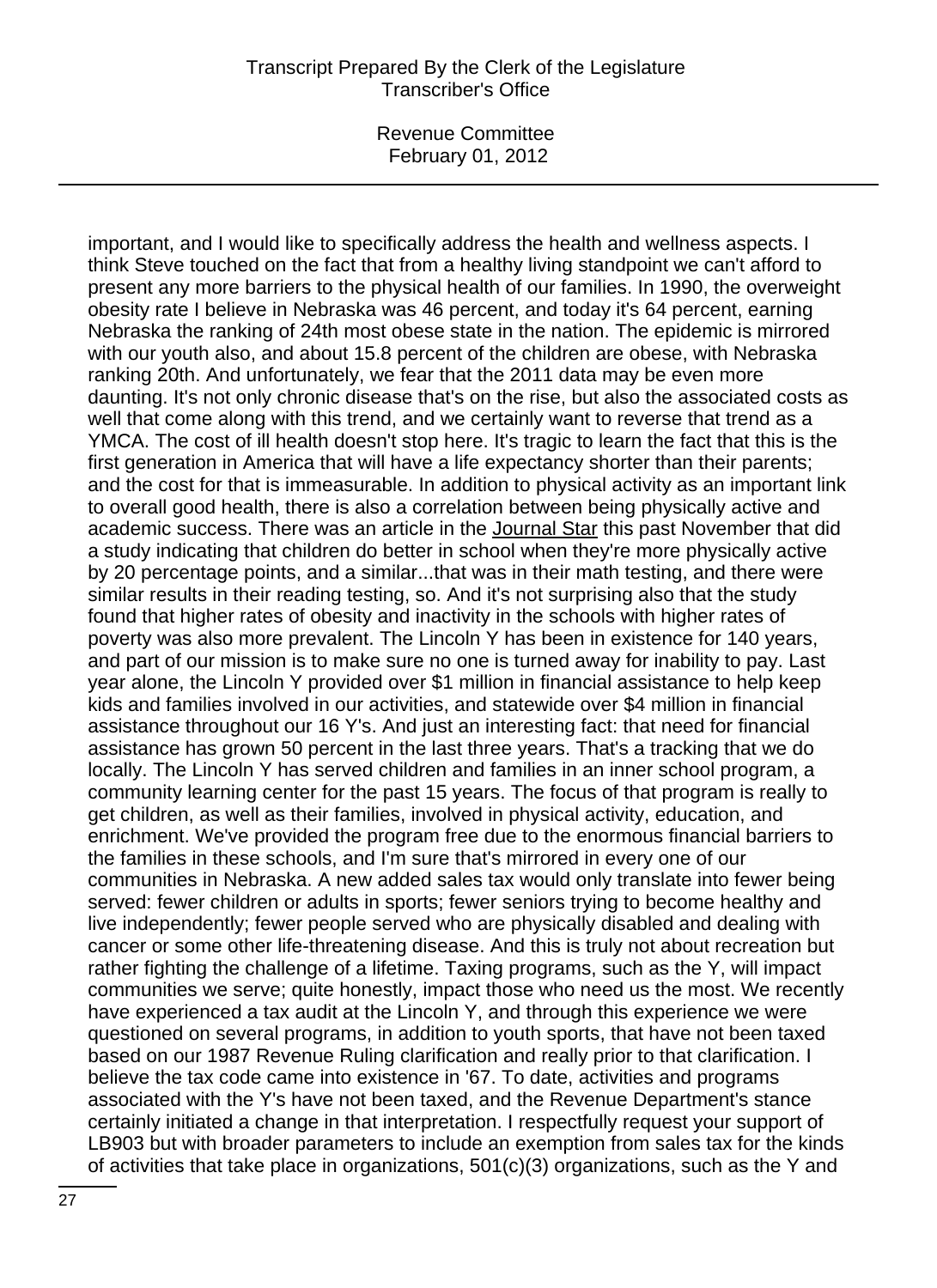others serving our state. I thank you very much for your time and your thoughtful consideration of our request, and thank you to Senator Cornett for her drafting of the bill. And if you have any questions, I'd be pleased to answer...try to answer. [LB903]

SENATOR LOUDEN: Questions? Senator Hadley [LB903]

SENATOR HADLEY: Thank you so much, Ms. Bettin. Did I pronounce that right? [LB903]

BARB BETTIN: It's Bettin. [LB903]

SENATOR HADLEY: Bettin. Thank you. A couple of points. One, who...as one who learned to swim at 13th and P Street in Lincoln at the YMCA, I understand that. The tax ruling or the audit you had, did this have to do with for-profit areas that you were involved in, or...? [LB903]

BARB BETTIN: No, it did not. It was new areas, new...programs that we've offered for some time, but new questioning by the Revenue Department. [LB903]

SENATOR HADLEY: Okay. Because a lot of times with nonprofit organizations, if they get involved in for-profit activities that's a different animal altogether. And what you're saying is basically the YMCA does not have basic for-profit activities at your... [LB903]

BARB BETTIN: Correct. Correct. And I'm aware of what...we're aware of that, yes. [LB903]

SENATOR HADLEY: Okay. Thank you. [LB903]

SENATOR LOUDEN: Senator Pirsch. [LB903]

SENATOR PIRSCH: And you said that...I just want some clarification with respect to individuals who have an inability to pay for memberships there. You say, we try to accommodate as many as we can, or are you able to...I mean is that an across-the-board accommodation that you do achieve? [LB903]

BARB BETTIN: We do achieve that. We've not had to turn anyone away. The only reason that would happen is if your building didn't have an extra inch of space in it or a youth sports league didn't have an extra team in that. If I said "try," I was inaccurate in saying that. [LB903]

SENATOR PIRSCH: Oh, no, I don't think you did. Is that true with the other YMCAs too? [LB903]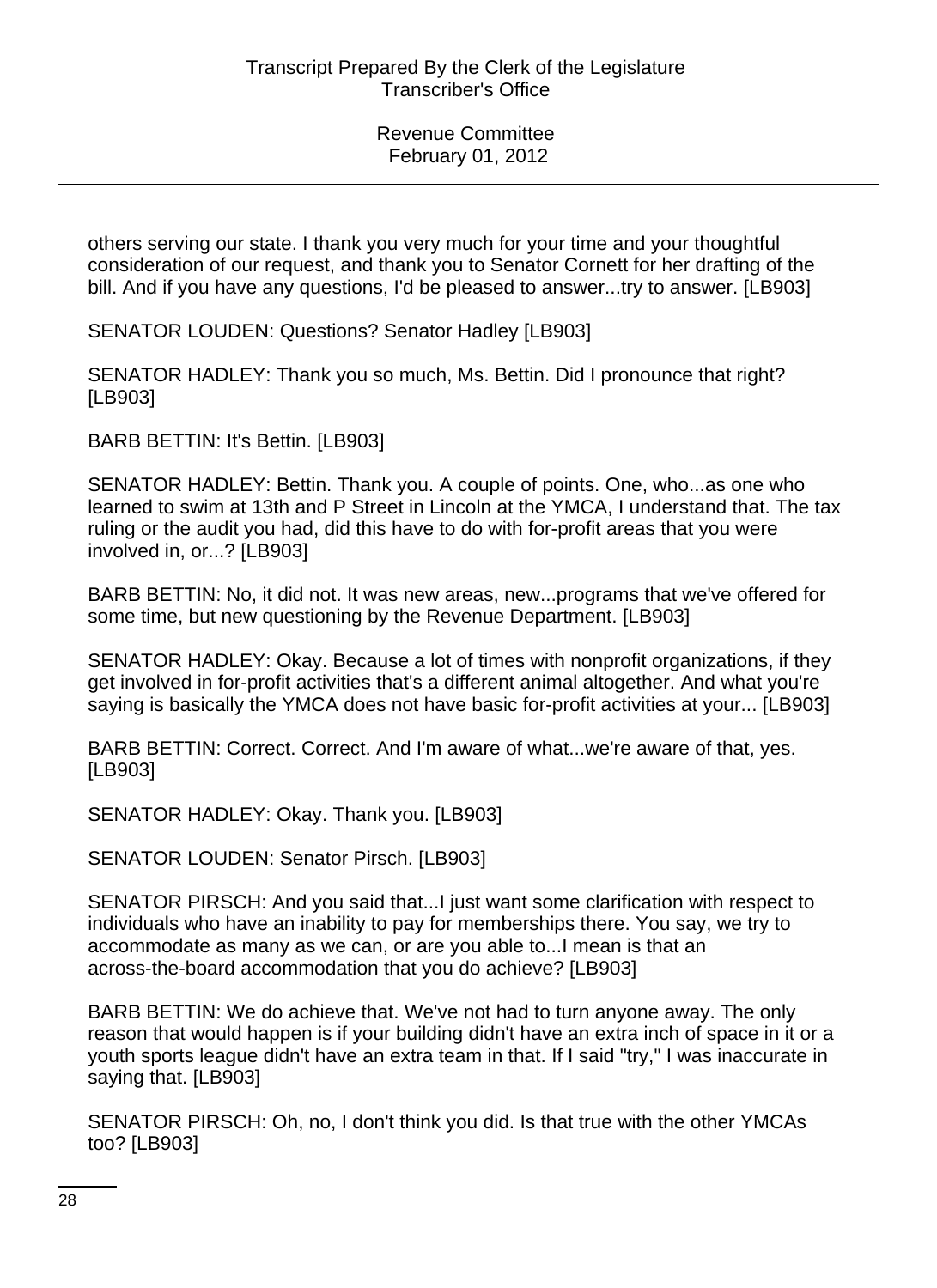BARB BETTIN: That would be correct. Yeah, with the other Y's across the state. [LB903]

SENATOR PIRSCH: Thank you. [LB903]

SENATOR LOUDEN: Questions? Other questions? I have one. Currently, you're not paying any sales tax on your admissions, or whatever you do, is that correct? [LB903]

BARB BETTIN: Correct. Now we do have day fees, which a person may come into our facility that is not a member and we do pay sales tax on day fees. [LB903]

SENATOR LOUDEN: On day fees? [LB903]

BARB BETTIN: Yes. [LB903]

SENATOR LOUDEN: Do you have any idea what kind of an impact that would be if you had to start paying sales tax? I mean, you're supposed to get it from the person coming in. So theoretically it shouldn't cost you anything. But, no doubt, it will cost you something. It will either be harder to sell memberships or something. Do you have any idea how much money we're talking about there? [LB903]

BARB BETTIN: You know, I don't have an exact figure, but I do know based on our 501(c)(3) status...one of our parts of our mission that we believe in is keeping our rates affordable. And you're right, we'd either have to pass that on, absorb those dollars somehow through operations, and/or discontinue programs, or lessen the amount of financial assistance that we give, so. But I do not have a dollar figure to offer, but it... [LB903]

SENATOR LOUDEN: What does it cost someone to come in there? Well, if they're a member then do they pay a membership fee and that's good for the year, or the family is good for the year? How is that? [LB903]

BARB BETTIN: For a membership to a facility, that's true. But then you can also have a membership as you participate in some of the other programs, like youth sports and swimming lessons or camping and those types of things. [LB903]

SENATOR LOUDEN: And what do you charge to do that: for swimming lessons, for instance? [LB903]

BARB BETTIN: Probably...I know the rate is different in all the Y's, but it's somewhere in the range between \$30 and \$50 I would guess, depending on which Y. Maybe less than that. [LB903]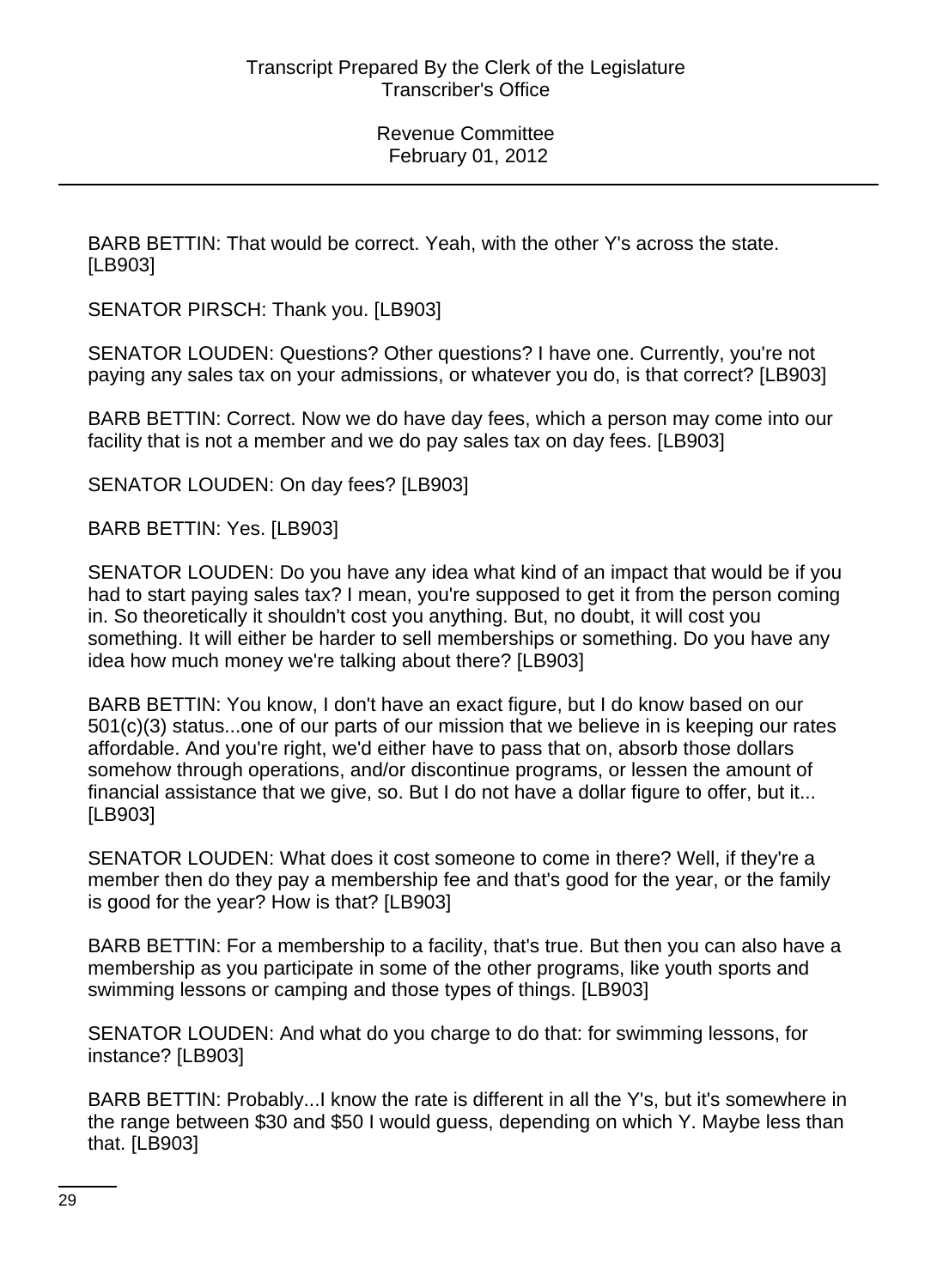SENATOR LOUDEN: I see. Then it would be somewhere around...this \$50 would be \$3.50 is what it would cost them extra in order to do that. [LB903]

BARB BETTIN: Right. And families many times enroll in many programs throughout the year, so that is a cumulative effect, obviously, with each activity. [LB903]

SENATOR LOUDEN: Now, do you sell a membership fee? [LB903]

BARB BETTIN: Yes, we do. [LB903]

SENATOR LOUDEN: And what does that membership fee cost? [LB903]

BARB BETTIN: Well, once again, I can't speak for all the Y's across Nebraska, but generally speaking in the \$40s, probably to \$70, is a membership rate depending on whether it's a family rate. [LB903]

SENATOR LOUDEN: That's for one person or for a family? [LB903]

BARB BETTIN: A family. [LB903]

SENATOR LOUDEN: For a family, \$40 to \$70. [LB903]

BARB BETTIN: In that range. And again we could get you those exact numbers. [LB903]

SENATOR LOUDEN: Yeah, but I mean, now we're talking...we're still talking less than \$5 extra on a family membership. [LB903]

BARB BETTIN: Yes. The interesting thing is we haven't raised...and again I can't speak for all the Y's in this particular instance. We haven't raised our rates in Lincoln for five years based on the hardships and the economic factors that we've seen as of late. So I think this tax would be a hardship. [LB903]

SENATOR LOUDEN: Now what...the lady I talked to with this from out there in Alliance, they were able to get the old roller rink or they rent it and they do roller hockey. And, of course, when they have people come in, I guess they would have to charge a sales tax for those people coming in to watch these kids do roller hockey. And that's through their Y that's doing that. That's what this bill would do if it isn't passed, I mean? [LB903]

BARB BETTIN: It depends on what the event was like. A lot of times those events, games, situations are about participation where the parents are taking the kids to the game and it's about much more than a competition. It's about youth development. I mean, the Y believes were in the youth development. That's what we do on a day-in,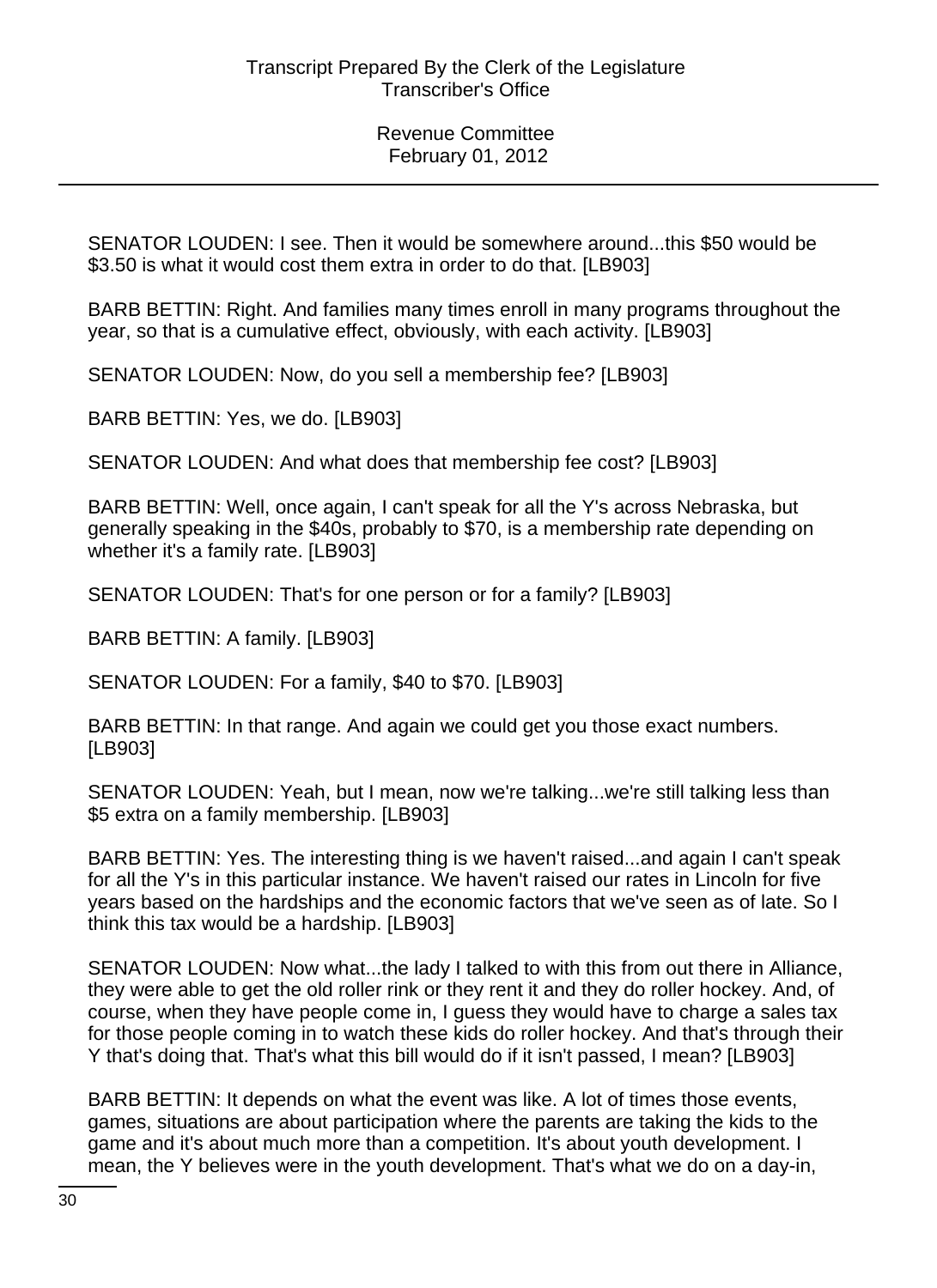day-out basis: youth development work. So I understand your question. But if it was an event where you charged the spectators to come in, then, yes, we would pay tax on that. [LB903]

SENATOR LOUDEN: Okay. Thank you. Other questions? Senator Hadley. [LB903]

SENATOR HADLEY: I just have one more quick question just so I fully understand this. Your fee for membership, right now you do not pay tax on that, is that...or there's not a sales tax charged on that? [LB903]

BARB BETTIN: Correct. [LB903]

SENATOR HADLEY: And under the potential ruling of the Revenue Department, you feel you would have to charge tax on that or not? [LB903]

BARB BETTIN: I don't believe I interpreted it that way. I believe based on our 501(c)(3) status, our membership has voting rights; therefore, that's not an admission type of... [LB903]

SENATOR HADLEY: Not an admission. Have you ever gotten any feedback from for-profit health clubs and such as that, that they charge...they have to charge tax and you don't? Has that ever been an issue? [LB903]

BARB BETTIN: I think there's been some conversation about that, if not here in Nebraska, in other states. But once again, I think we go back to our charitable purpose for the public good and the charitable nature of what we do, and the membership and the voting rights, and that characterizes a Y and why we do not pay sales tax on membership. [LB903]

SENATOR HADLEY: And Mr. Voigt tries to get me out to run, and I tell him I have to lay down until the urge goes away. (Laughter) Thank you. [LB903]

SENATOR LOUDEN: Senator Brasch. [LB903]

SENATOR BRASCH: Thank you, Chairman Louden, and thank you, Ms. Bettin, for your testimony here today. Before the hearing I went to various YMCA Web sites, and as you look, you know, membership is only the beginning. And there's many classes, activities that are offered by the various Y's. And is it that without this legislation anything a parent or person would do a la carte would be subject to sales tax, you know, those events? So basically, we're trying to charge tax on doing something within the Y that's other than the exercise equipment or the pool. Is that what we're looking at today, is trying to take some of the additional burden away above and beyond the membership fee? [LB903]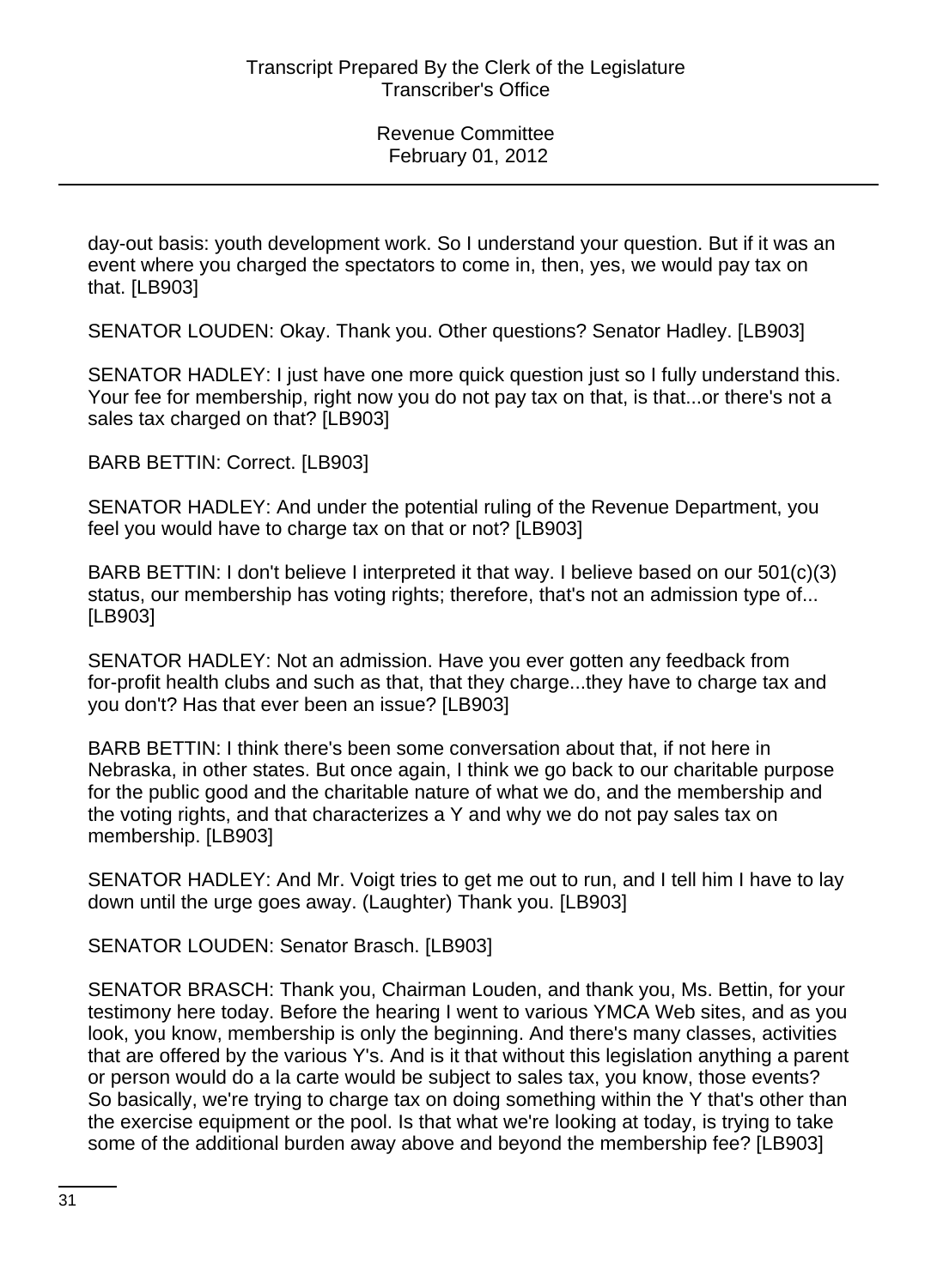BARB BETTIN: Correct. But you have to realize we've been operating in that vein...sales tax has not been a part of anything that we do, camping, or those type of things. At the same time the Revenue Ruling came out we were subjected to an audit, which was fine. But during that audit, new interpretations were made that involved things like camping, Easter egg hunts, birthday parties, some of those things. And so, yes, you're correct. I think part of what we're looking at is that all activities that are good for kids, families, and are good, healthy living, youth development-type activities, would be exempt just as they have since the beginning of the tax code in '67. [LB903]

SENATOR BRASCH: I'm also curious, most of our rural communities, you know, western part of our state has experienced a 5 percent or more population decline. Have the YMCAs also noticed a decline in membership? Is membership declining or do you see it growing? [LB903]

BARB BETTIN: I think, generally speaking, the Y is one of the few places that is affordable to the hardworking middle-class family and is there for the child who is underprivileged as well as those that come from families with large incomes. And so I feel like...again, I can get you the exact, but I feel like, generally speaking, we've been very viable through these hard economic times. [LB903]

SENATOR BRASCH: That's wonderful to hear. Thank you. I have no other questions. [LB903]

BARB BETTIN: Thank you. [LB903]

SENATOR LOUDEN: Other questions? Seeing none, thank you for your testimony. [LB903]

BARB BETTIN: Thank you. [LB903]

DAVE MLNARIK: Hello, Senator Louden. Thank you members of the committee. My name is Dave Mlnarik, that's M-l-n-a-r-i-k. I'm the executive director of the Nebraska Sports Council. We're a 501(c)(3) nonprofit organization that conducts the Cornhusker State Games every summer. We conduct the Live Healthy Wellness Challenges, two of those a year. We have a couple of other events that we conduct, sports and recreation. I think Barb and Steve both made my number one point very clearly and eloquently in that people participate in our events to keep themselves healthy. It's a motivator. And I really think it's important to not impose barriers to that. But I want to speak, since it hasn't been addressed really yet about the economics and the potential enforcement issues with a ruling like was drafted earlier. And I do want to give Commissioner Ewald a lot of credit for bringing it to the forefront so we can get a direction on this, and Senator Cornett for drafting a bill that could exempt nonprofits from the sales and use tax on admissions for this purpose. Our organization has about a \$750,000 annual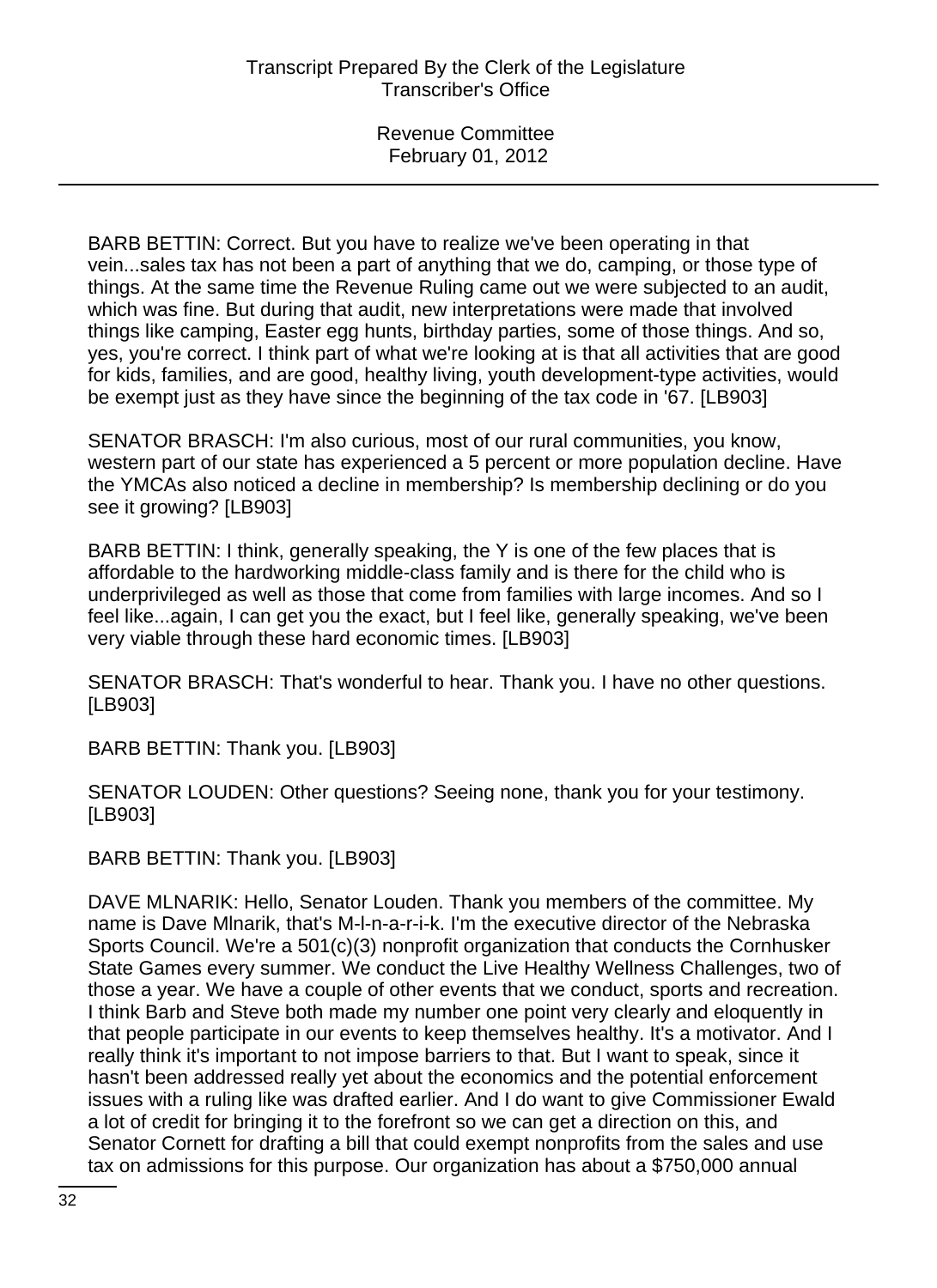Revenue Committee February 01, 2012

budget, and of that, about \$400,000 is in entry fee income, which the ruling says would have sales tax imposed upon it. And that's a significant portion, somewhere I think around \$30,000 to \$40,000. Our past four years, with the economic conditions of our time, we've operated two years at loss and two years at very modest surplus. So our reserves have been tapped significantly. And to pass along an additional \$35,000 in fees to our participants is going to squeeze the participant. It's going to eliminate some events across our state. And the reason I say that is I also know from the user side. Our family...I participate in events. I have three kids, they're active in sports and recreational programs. And when this ruling came out, I went back and looked at our 2011 expenditures in this area; and to my astonishment and shock, our family spent in the neighborhood of \$3,000 last year for our kids to participate, for myself. And, you know, it's a significant additional expenditure...and this was just in the nonprofit things that we did. So it's going to...it would cause us to do less, and so there are events that participation goes down in. Where this has additional impact on the Nebraska Sports Council budget is that the other major area where we get our income, our operating income, to be able to provide these programs, is sponsorships. When the sponsor makes an investment in our programs and events, they do it because of the numbers. Well, if there's any reason for people not to participate and the numbers dwindle and go down, that area of our business is impacted as well. Another thing that's on the forefront is, our organization is bidding to host a national event, the State Games of America in 2015. The bid document hasn't come out yet, but the rest of this year we'll be working on a bid for Nebraska to play host to an event that would be a souped-up version of the Cornhusker State Games, with our, roughly average, 12,000 participants that play in the state games, and an additional 4,000 to 6,000 athletes from around the country; and they would come in and participate. The thing that we have on the states with beaches and mountains is we have a more cost-effective program here. And any hindrance to that, I don't care if it's 7 percent, if it's a couple dollars extra, is going to make our bid not look quite as good. So those are a couple of the things. If I could, just one more thing. It's tied to admission, to the facilities. The part of our budget or the part of the entry fees that covers rental into the facilities we use is less than \$35,000 annually. So what's to preclude me from adding a facility admission line-item in the entry process, I guess it is, and then collecting and paying the sales tax on, rather than an average entry fee of \$30, the \$7 that applies to the actual admission to the facility. And then it's extra work for everybody, enforcement issues. I think I'm done, so. [LB903]

SENATOR LOUDEN: Any questions? Senator Pirsch. [LB903]

SENATOR PIRSCH: Well, if he can just finish up. I know we kind of cut you off, so feel free to finish your thought there with respect to...you're saying... [LB903]

DAVE MLNARIK: Thank you. And in that point, we've already paid sales tax on things that we...entry fees. If it's an average of \$30, five bucks of that goes to a souvenir shirt for every participant. When we buy the shirts and give them away, we pay sales tax on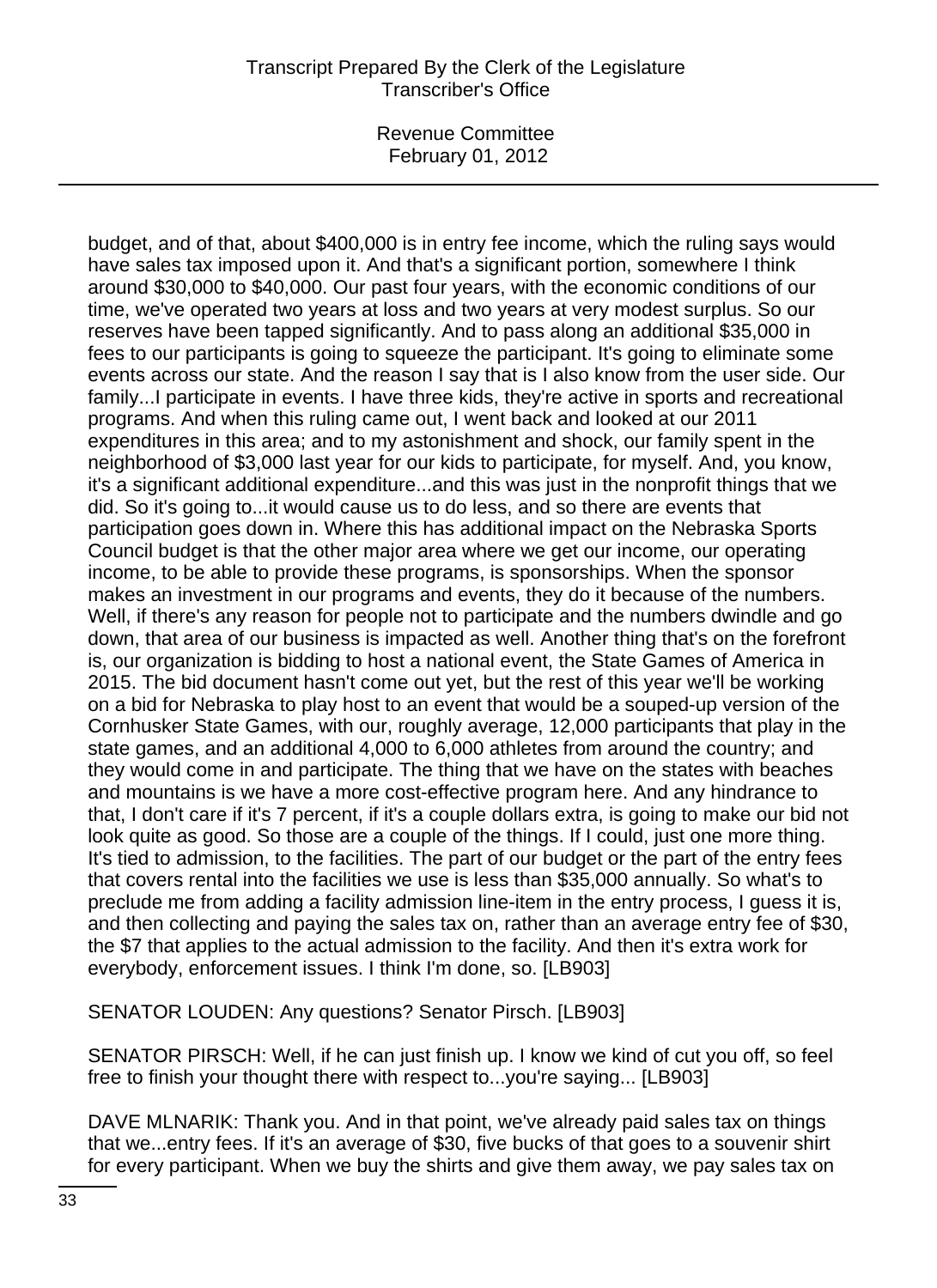it. Three bucks goes to a medal. We buy those medals, pay sales tax on it, and give it away to the participants; you know, the yearbook that we do; the umpire fees that they pay income taxes on. Now that, you know, isn't direct. And I understand the collection of sales tax on the gross transaction, but I think that's an issue. And then the other final thing, I hope, is that it's important that it include adults because it's just as important for adults to stay active and healthy for the same reasons we gave on that. But also an event like ours that has all ages eligible, now we're going to collect sales tax on the adult fees and not the youth fees to participate in the same event. Moreover, we're going to figure out how to have those facilities charge us nothing for the adults to play and ramp up their...so, I mean, I think there's ways that it's going to make it difficult to impose the ruling where it concerns events and organizations like ours. [LB903]

SENATOR LOUDEN: Other questions? [LB903]

DAVE MLNARIK: Sorry to go over time. [LB903]

SENATOR LOUDEN: Seeing none, thank you for your testimony. Next proponent. [LB903]

STEVE HILLER: (Exhibit 10) Good afternoon, Senator Louden and members of the Revenue Committee. My name is Steve Hiller, H-i-l-l-e-r, and I'm the assistant director of the city of Lincoln Parks and Recreation Department, responsible for overseeing recreational team sports programs and the municipal golf program. I'm here this afternoon on behalf of the city of Lincoln to testify in support of LB903 regarding sales tax for recreation programs and facilities. I want to thank Senator Cornett for introducing the bill and also thank the committee for allowing us the opportunity to comment. We support the proposed language that would exempt youth sports activities from sales and use tax. We also support the language that would exempt the lease or rental of public recreation facilities, such as sports fields, picnic shelters, and recreation center meeting rooms from sales and use tax. Most everyone would agree that there are both economic and social benefits that result from encouraging youth and adults to engage in being physically active, recreating outdoors, and participating in the social recreation activities. Exempting these types of activities from sales and use tax helps keep them affordable and accessible to citizens in Lincoln and across the state. In addition to offering youth sports team programs, we offer team sports programs for adult participants. We respectfully request that consideration be given to also exempting recreational adult sports from sales and use tax. Thank you for the opportunity to speak on behalf of the city of Lincoln in support of LB903. I would be happy to answer any questions that you may have. [LB903]

SENATOR LOUDEN: Okay. Questions? Senator Hadley. [LB903]

SENATOR HADLEY: Thank you, Senator Louden. Mr. Hiller, just a quick question. I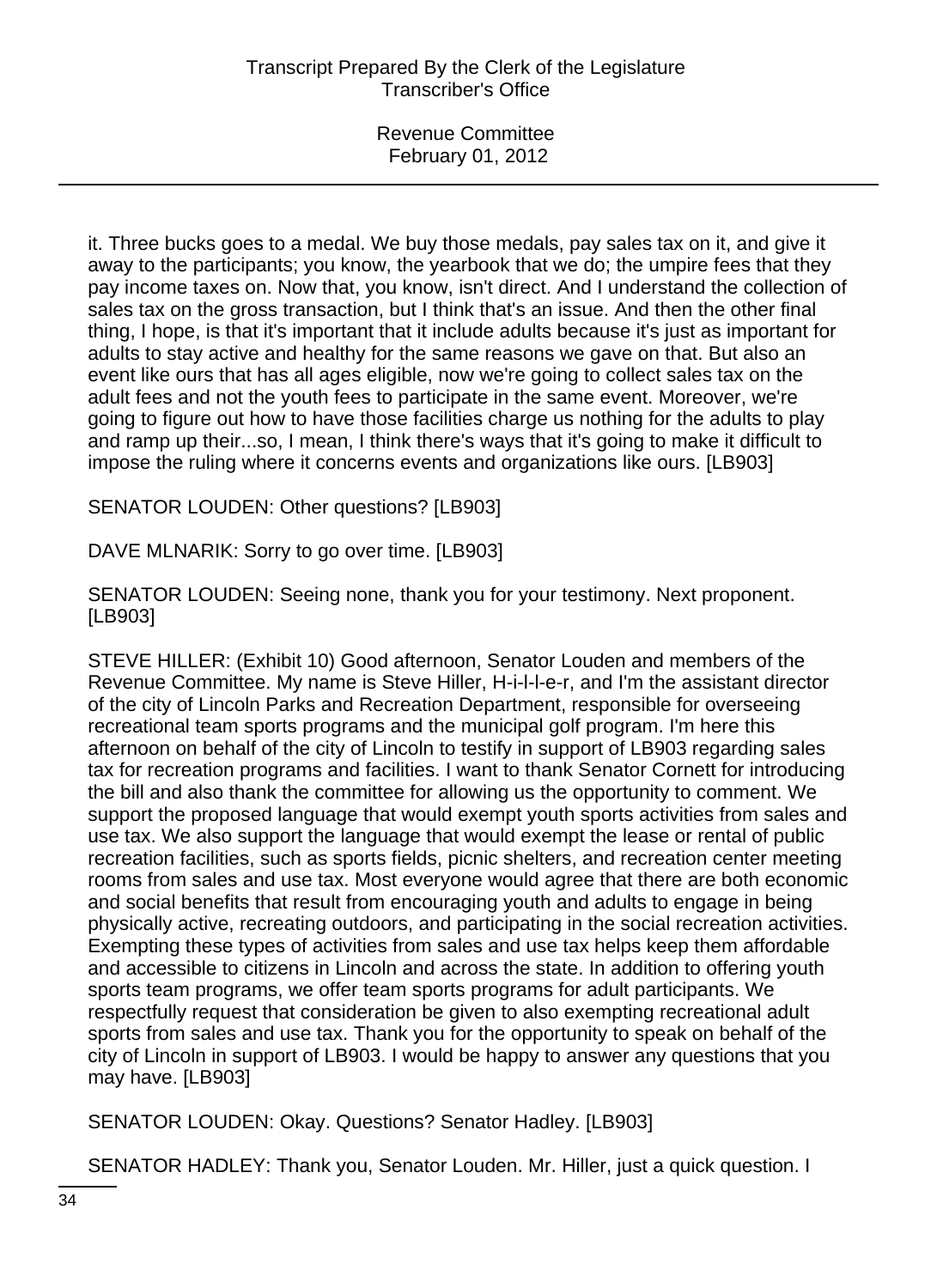notice you're involved with the municipal golf program. [LB903]

STEVE HILLER: Yes, sir. [LB903]

SENATOR HADLEY: If I go out to Pioneers and buy a ticket to play 18 holes, I would pay sales tax on that admission? [LB903]

STEVE HILLER: That sales tax is included in that green fee or that admission. [LB903]

SENATOR HADLEY: And that would not change at all under this? [LB903]

STEVE HILLER: No. sir, it wouldn't. [LB903]

SENATOR HADLEY: Okay. Thank you. [LB903]

STEVE HILLER: Those are truly admissions. We pay...our swimming pools, people that go to our swimming pools or to go swim, pay sales tax on those admissions. [LB903]

SENATOR HADLEY: One other follow-up question. It seems like we have more and more of these types of traveling teams, club-type of things. [LB903]

STEVE HILLER: Yes, sir. [LB903]

SENATOR HADLEY: Do you see that impacting these teams also? [LB903]

STEVE HILLER: Most certainly. I haven't looked around the room to see who all is here today, but we work with several organizations as a facilitator that use our various parks, ball fields, soccer fields, that have a grave concern for and support this bill in terms of not charging sales tax on those youth league participants. And yes, there will be a huge impact on those groups that provide those activities. [LB903]

SENATOR HADLEY: Okay. Thank you, Mr. Hiller. [LB903]

SENATOR LOUDEN: Other questions? Seeing none, thank you, Mr. Hiller, for your testimony. [LB903]

STEVE HILLER: Thank you. [LB903]

SENATOR LOUDEN: Next proponent. [LB903]

BILL LINDSAY: (Exhibit 11) Good afternoon, Senator Louden, other members of the Revenue Committee. My name is Bill Lindsay. I'm here on behalf of the Nebraska Alliance of YMCAs. I've been an attorney practicing in Omaha for over 33 years. I've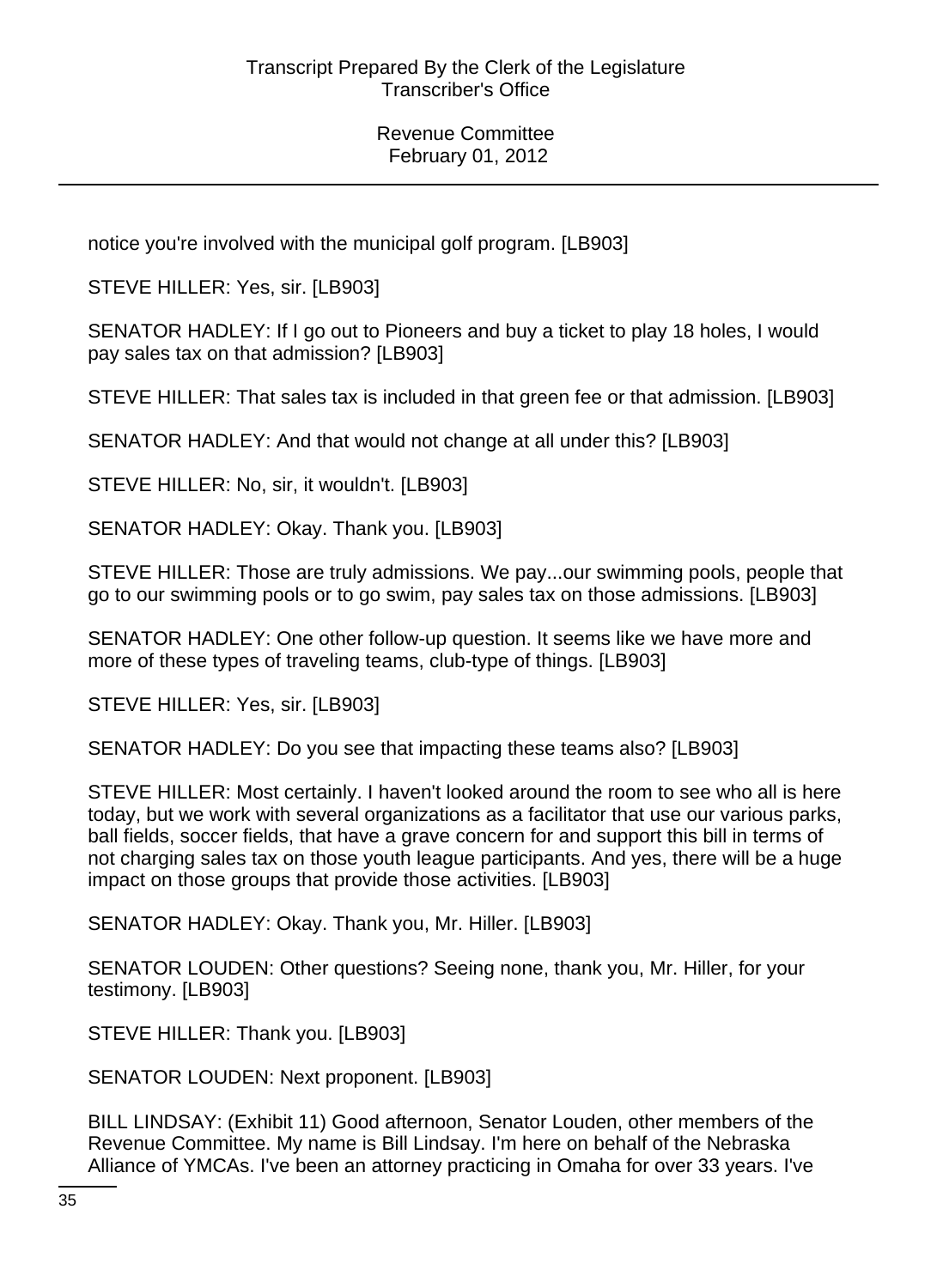Revenue Committee February 01, 2012

also received a master's of law degree in taxation. There were a couple of items that have come up on questions, and I wanted to clarify a couple of those, first. What we're talking about is participants in the various activities. We're not talking about spectators. So if I am charged a fee to go watch my daughter play basketball, I'm still going to pay sales tax on that under this bill. That is unaffected by the bill. LB903 really has two main purposes. The first is to change the statutory definition of the word "admission." That definition, as Commissioner Ewald pointed out, has differed for over 40 years from the definition that the Department of Revenue has been operating under. That, obviously, has led to some confusion over the years and part of the reason we're here. So what this bill first does is change the definition to what we've been actually operating under for the last 40 years. And then the second major purpose of the bill is to deal with issues relating to admissions for participants in the various activities by 501(c)(3) organizations and also governmental organizations, like the city of Lincoln you just heard from. The 501(c)(3) organizations are those that receive an income tax charitable contribution deduction. There's actually 29 different types of tax-exempt organizations under Section 501(c). Only one of these sections is affected by this bill. There's also some other tax-exempt organizations under other sections of the Internal Revenue Code. We support this bill. We believe it's a good bill. We appreciate the efforts of Senator Cornett and all of the other sponsors of the bill. The Department of Revenue issued their proposed Revenue Ruling last fall. Obviously, they went through quite a bit of work to come up with some definitions for the word "admissions." The work was apparent to anybody who read the bill and we appreciate that. The bill, as it stands, is based upon the proposed Revenue Ruling. It does make needed changes, and other witnesses have explained the reasons for the changes. One of the questions that came up is whether, for example, dance would be considered to be a sport. Well, that would be a question for the Department of Revenue to determine at some date, and it may change its mind. So I think it's something that should dealt with. There are sports that are not competitive against other people and they are sports that the activity itself is the reward. The bill's language could require participants in these sports to pay sales tax. Would a chess tournament qualify as a sport? I doubt it. And what happens if one participant over age 19 is involved? Under the definition, the way I read it, sales tax will be charged on the entire event. So I do stress that adding "adult" in, is important. These are just some of the questions that are raised by the current bill. We believe in some amendments--they've been passed out to you--they would avoid tax-exempt charitable organizations and the Department of Revenue having to spend valuable staff time on determining answers to the questions that would arise. We believe that the proposed amendments will clarify the bill and provide that both youth sports and adult sports should be exempt from sales tax on the admissions for the participants only. In addition, the bill would provide that participants in all activities, programs, or classes conducted by these organizations would be exempt. I thank you for your time. [LB903]

SENATOR LOUDEN: Questions? Senator Hadley. [LB903]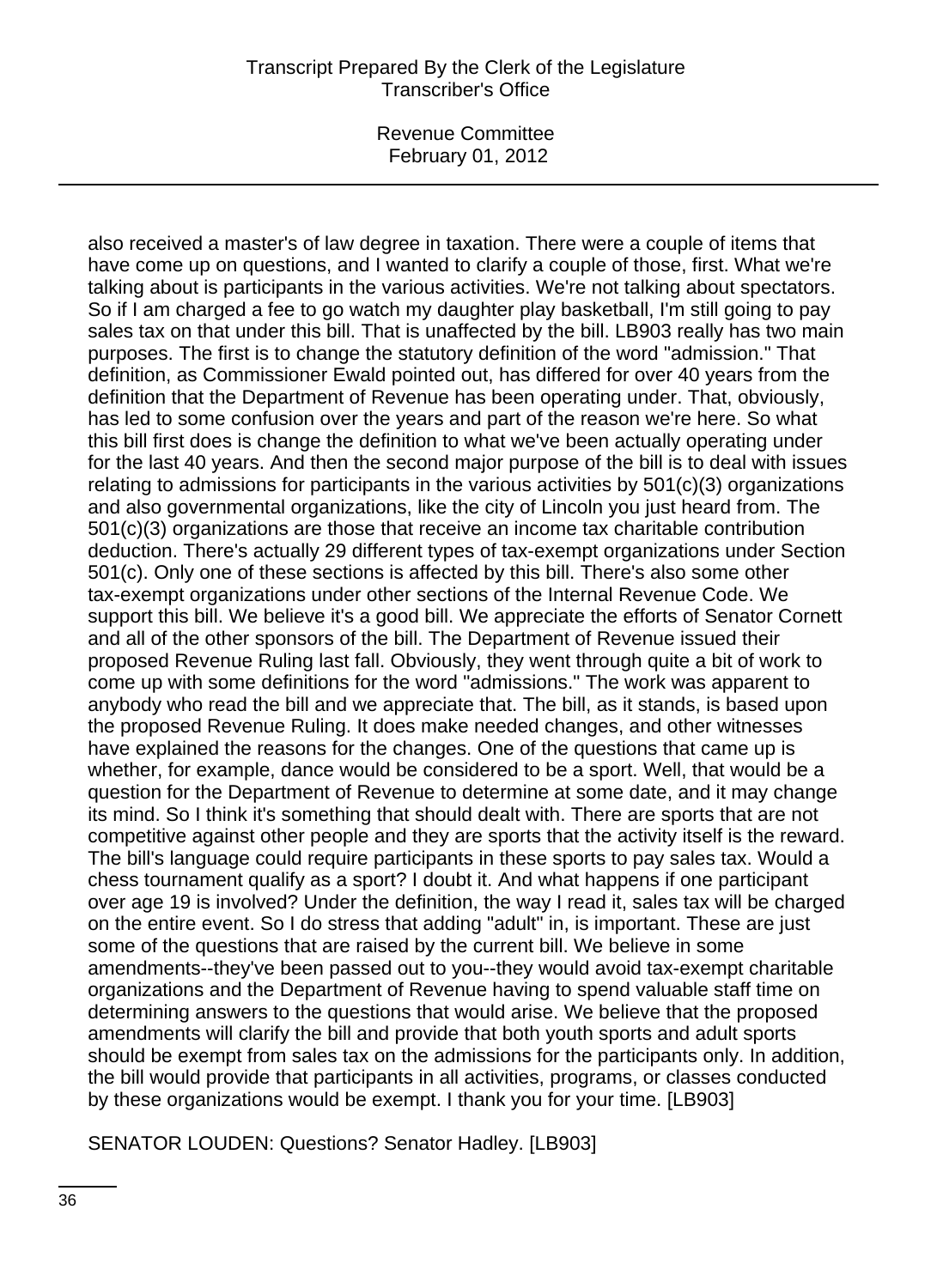SENATOR HADLEY: Senator Louden. Mr. Lindsay, thank you so much. Since you're an expert on tax, do you believe this is good tax policy for the state of Nebraska to make this change? [LB903]

BILL LINDSAY: Well, if your asking my professional opinion, I don't know that I have an opinion. If you're asking my personal opinion, yes. [LB903]

SENATOR HADLEY: Okay. Thank you. [LB903]

SENATOR LOUDEN: Senator Pirsch. [LB903]

SENATOR PIRSCH: So as I see the underlining rationale for the bill, and the bill's aim--correct?--is at children; minors right now, 18 and below, correct? [LB903]

BILL LINDSAY: Yes. [LB903]

SENATOR PIRSCH: And I guess the immediate kind of goals, health-related, obesity, maybe some goals with respect to keeping kids busy in kind of a good fashion as opposed to letting them...you know, having them unsupervised in nonproductive ways. But some have suggested here today that it should also apply to adults. I guess the same rationale, right? And you're among those, right, to keep health...? [LB903]

BILL LINDSAY: Yes, I am. [LB903]

SENATOR PIRSCH: And some have...one of the things that I was wondering is that under the bill as written, and you're a proponent of the bill, it would apply to events that would not necessarily get Nebraska kids in shape or keep them out of trouble, because these could be children from other states who just happened to be playing in a tournament here and perhaps on a high level. I'm trying to think of that occupying one of the...are there any of those type of events? Or are these, by and large, this bill geared only to affect Nebraska kids and not tournaments that draw from national pools and kids from other states? [LB903]

BILL LINDSAY: Well, it depends on who is sponsoring the particular one that you're talking about. If it's a for-profit organization or any tax-exempt organization that's not 501(c)(3), it's still subject to sales tax. It's fairly common in Omaha for people in Council Bluffs, for example, to play on an Omaha team. They're not Nebraska residents but they would still be excluded if it's a 501(c)(3) organization. As far as would other...you know, these big tournaments coming in? Yes. Now, I don't know if there's an entry fee charged to participants in the 2012 Olympic swim trials, but even under this bill, since there would be participants over 19, if one participant is over 19, sales tax will be charged on the entry fees for all of those persons. I don't know if there's an entry fee there or not; but if there is one, there would be sales tax charged under it, under the proposed ruling.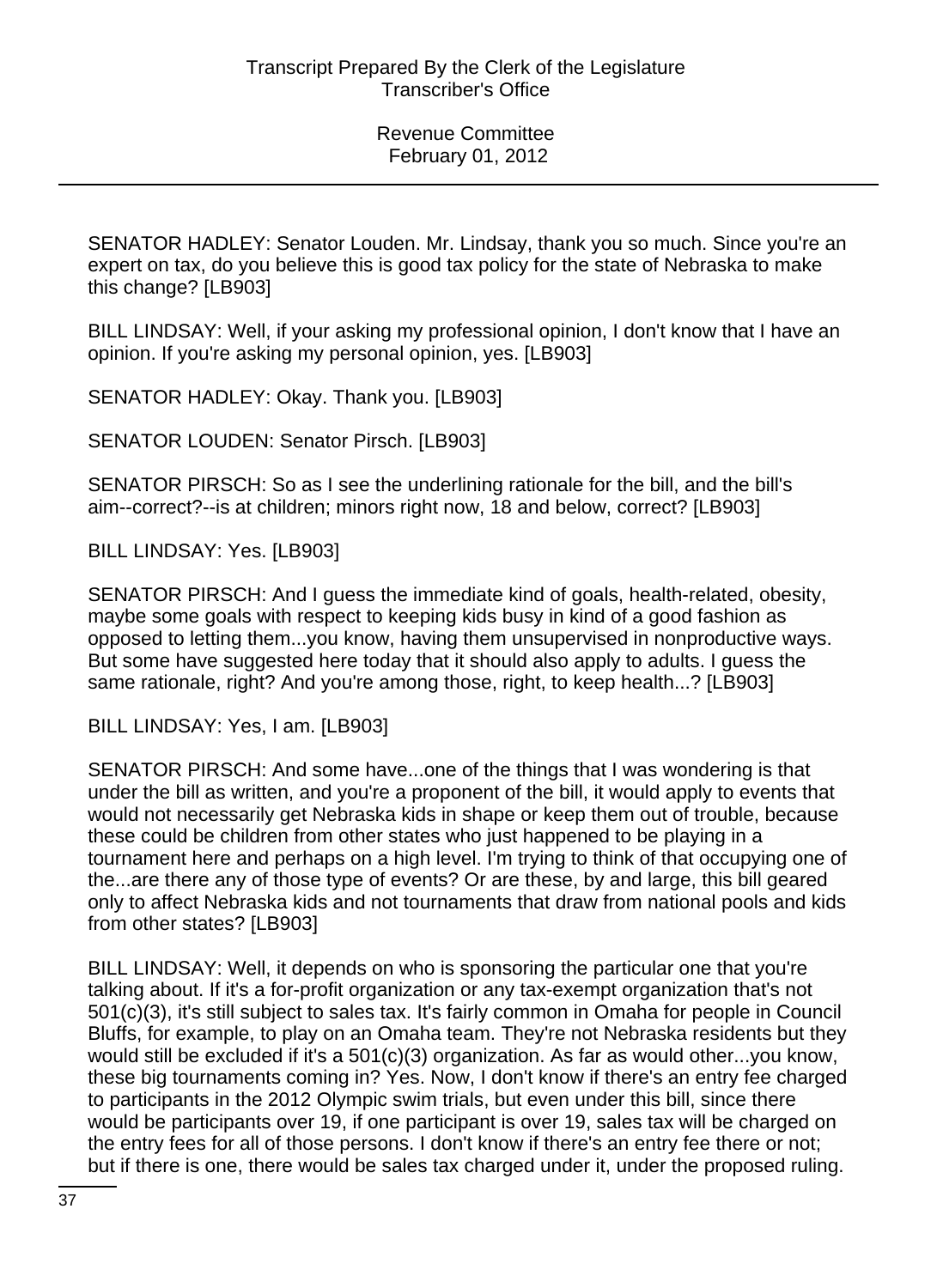[LB903]

SENATOR PIRSCH: And similarly with that, the prior testifier talked about the State Games of America. It sounded like at least some of those participants are over the age of 19, which I think (inaudible) advocate. So I guess that, if you're limiting it to just kids, there isn't that concern as...well, I appreciate your comments here today. Thanks. [LB903]

BILL LINDSAY: Thank you. [LB903]

SENATOR LOUDEN: Senator Brasch. [LB903]

SENATOR BRASCH: Thank you, Chairman Louden, and thank you, Mr. Lindsay. Some excellent food for thought here on this subject. But as I look at youth and add "adult"...well, if you're not a youth or an adult...you're one or the other. Why isn't it just individual perhaps, or then...or are we trying to build a healthy lifestyle? Perhaps it should be PK for prekindergarten to 16 or 21, so it includes all dependents, you know, if we're looking at that. Or are we just striking "admissions"; subadmissions to "admissions"? [LB903]

BILL LINDSAY: Well, I think part of the reason we're putting the "and adult" in, was the bill already was using the word "youth." And yes, it might have been another way to do it would be to strike that word and just cover all participants. And I wouldn't have a problem with that. [LB903]

SENATOR BRASCH: Okay. That's what I was wondering, because there one...there's no "other" in there, I don't think. Maybe there is. I don't know. [LB903]

BILL LINDSAY: Well, I think you're right. I've never found any others, Senators. [LB903]

SENATOR BRASCH: Okay, an other. (Laugh) Okay, all right. Thank you for your testimony. [LB903]

SENATOR LOUDEN: Other questions? Senator Schumacher. [LB903]

SENATOR SCHUMACHER: Thank you, Senator Louden. Thank you, Mr. Lindsay, for your testimony today. From a tax policy point of view, we heard earlier today about the unfairness of giving one provider of an equal service a tax preference over another provider and how that creates distortions in the marketplace and unfairness. In doing...if the goal of this legislation is to make young people able to afford the benefits that come from sports or intellectual activity on a competitive basis, then kind of go over with me a little bit the pros and cons of saying, look, what we really should be doing here is just allowing a tax credit to a child, or perhaps on an income tax return of a productive adult,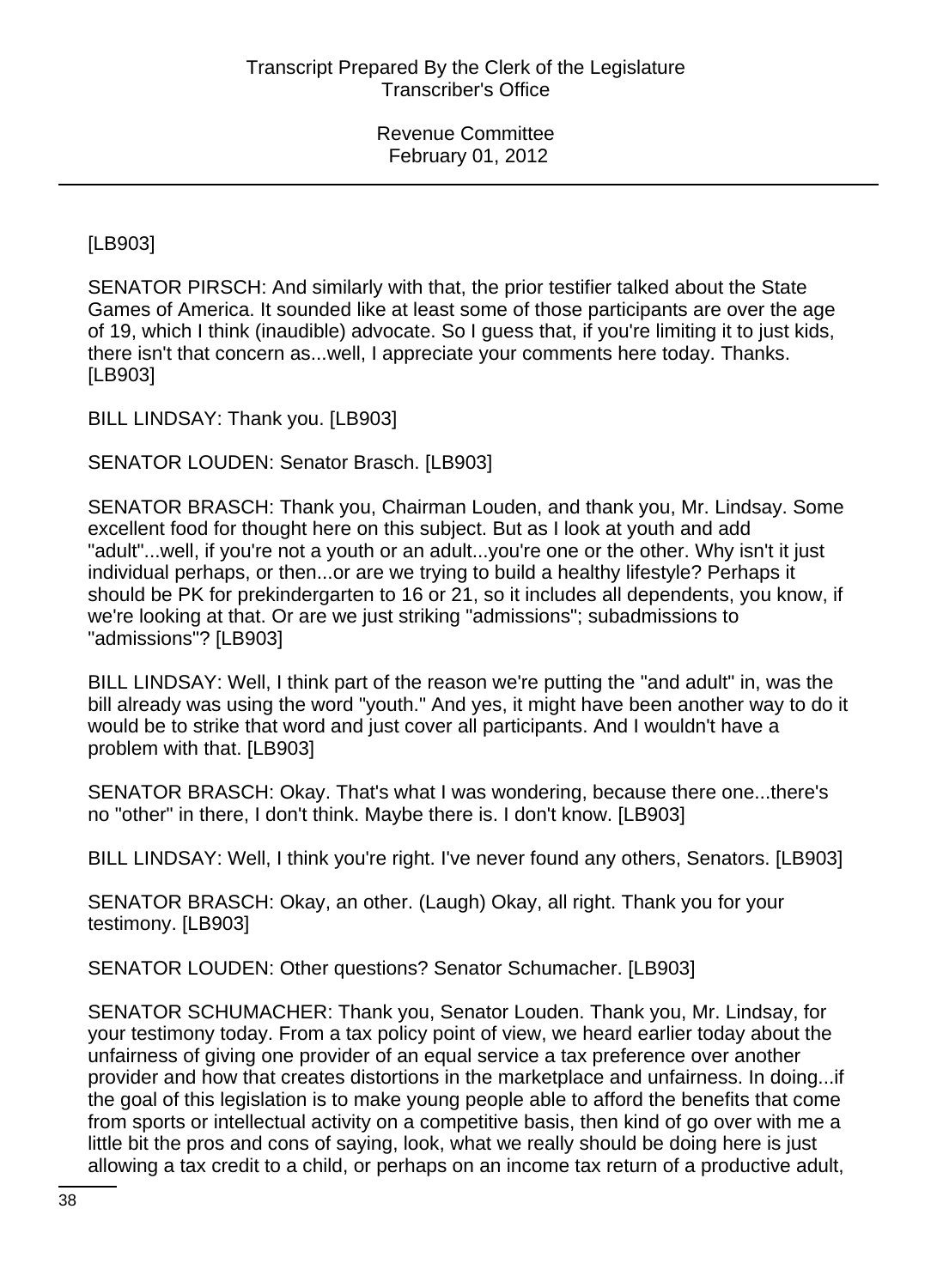that they can then take and spend on the sales tax, either a nonprofit organization or a public organization or a for-profit organization, so long as it provides youth competition, rather than saying this kind of provider, you get the exemption, and that kind of provider you don't. [LB903]

BILL LINDSAY: Well, I see from a tax policy point of view the idea of putting a credit when somebody then goes to spend it and you put this on a tax return. We've done that in the past with a food sales tax credit. You then have the problem that you start having to do the administration of all of the credit and spend the money on that, where it would have just been easier to do what was done with food and exempt food. So groceries are now exempt. They did start out years ago with a food sales tax credit. And to me that sounds like an additional mechanism that doesn't need to be there. [LB903]

SENATOR SCHUMACHER: But it does solve the problem of the unfairness of selecting one type of provider over another type of provider. [LB903]

BILL LINDSAY: Well, you have to decide what is unfair and are they providing the same service. You're talking about a charitable organization trying to encourage the youth sports versus a for-profit organization that is designed, you know, on a more capitalistic basis. And are they going to provide the same types of instructions? I don't know. That is a policy decision for the committee and, ultimately, the Legislature to make. [LB903]

SENATOR SCHUMACHER: But ultimately the consumer, if armed with that credit, would be the one to make the decision. [LB903]

BILL LINDSAY: Well, they would be armed with that credit, but they get a...I don't know if you're talking about they get a credit only if they establish this. [LB903]

SENATOR SCHUMACHER: You just give...anybody with a child deduction gets so much to cover the sales tax on stuff like this. [LB903]

BILL LINDSAY: Okay. But I don't understand if they're having to prove they paid the sales tax or anybody just gets the credit. [LB903]

SENATOR SCHUMACHER: Even if they're a couch potato, they get the sales tax deduction. [LB903]

BILL LINDSAY: So they don't actually have to use it for that purpose. [LB903]

SENATOR SCHUMACHER: They might not have to. [LB903]

BILL LINDSAY: Well, again, then you're going to be spending money on people who aren't doing this. [LB903]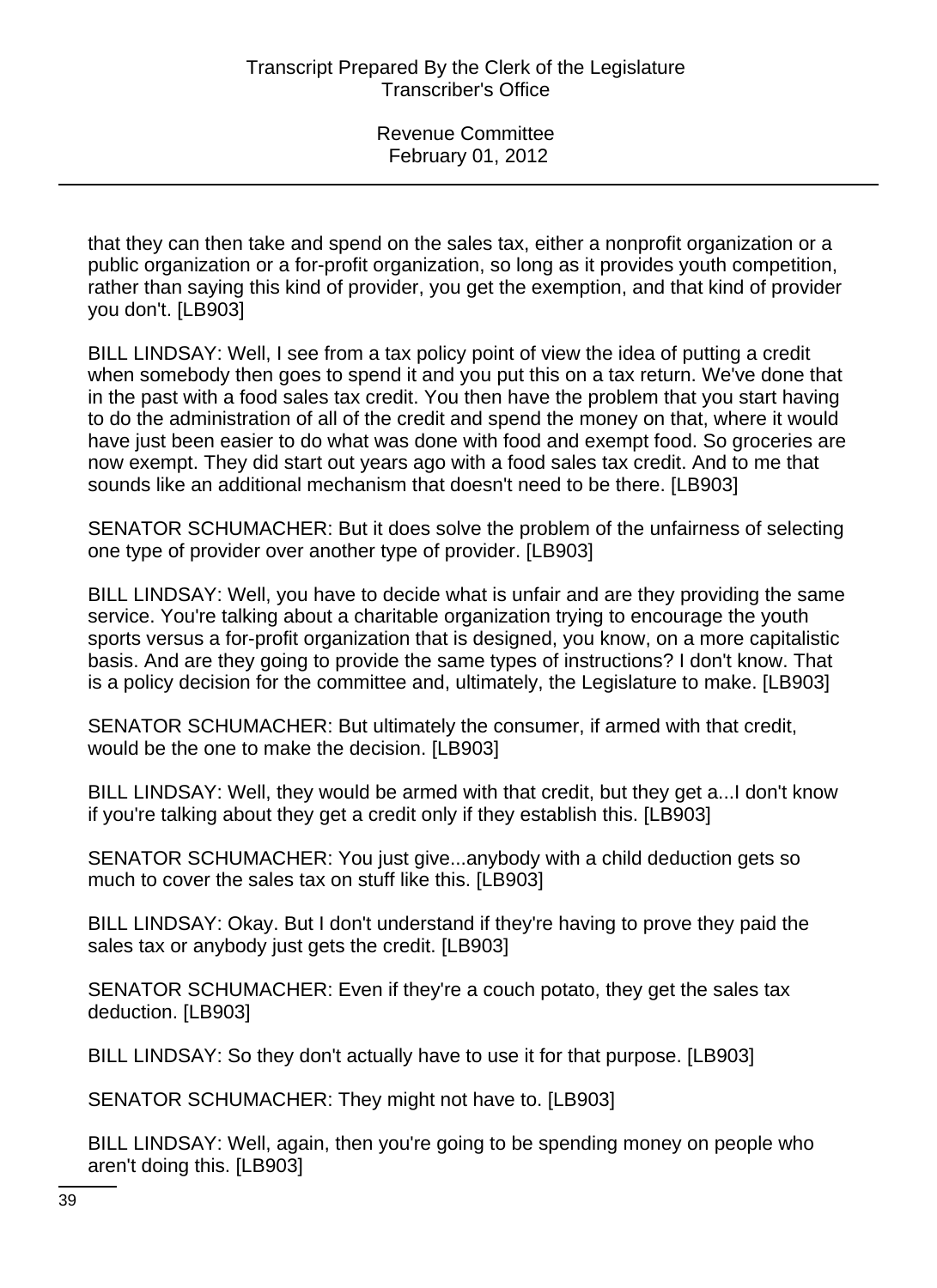### SENATOR SCHUMACHER: Thank you. [LB903]

BILL LINDSAY: Thank you. [LB903]

SENATOR LOUDEN: Other questions? Seeing none, thank you for your testimony. Are there any more proponents? How many proponents are left? This is the last one. [LB903]

TONY VELAND: Good afternoon, members of the committee. My name is Tony Veland, that's V-e-l-a-n-d, and I'm pleased to be here today to speak in support of the bill. Youth sports has been characterized by the Department of Revenue in their taxation proposal as being merely recreation. Yes, youth sports is about learning the rules of the game, and yes, it's about learning how to play the sport better by building new skills; and, of course, kids are going to have fun in the process. But the volunteer coaches at these nonprofit organizations, like the Y and others like it, know that this is really youth development work. It's about learning to be part of a team, learning to play fairly, learning the right way to win and the right way to take a loss; how to learn from a leader and also how to become a leader. For some, it's about feeling a sense of accomplishment, self-esteem, and confidence. Perhaps, for the first time ever, it's about being called out by name--but for this time, for doing something right. Sometimes that volunteer coach is the first role model or mentor in that child's life; and consequently, that child is able to break the cycle of delinquency in their family, the cycle of gang affiliation, the cycle of a life in and out of incarceration, because there was more than just sports going on, on that field, that court, or that baseball diamond. It was the exposure to a set of expectations, a set of values, and a safety net that most of us take for granted; support through a sense of community, a sense of belonging, and a sense of pride. I want to focus on those last two: a sense of belonging and a sense of pride. There is a place that kids can go to get these things, and I'm not talking about within the confines of your home. I'm talking about on the streets with gangs, unfortunately. Gangs can welcome in kids, take them in as their own, and they become a part of that family. And regardless of the gang's intentions or their actions, the kids feel like it's a part of something big and that feeling becomes addictive. Now I grew up in north Omaha, roughly four blocks away from extreme gang activity. And one of biggest reasons I didn't stray to the wrong side of the tracks was because I was involved in these type of programs. I was exposed to individuals who were going to help me and who were making sure that I was steered in a positive direction as opposed to being run down a dead-end road. I was able to learn the importance of discipline, integrity, respect for self and others, and character. My mere involvement instilled values and traits that would allow me to start making good decisions as a child that would carry forward into my adulthood, and allowed me to become the person that I am today, as well as accomplish the things I have in my career. Now there are a number of kids who have yet to experience these type of programs. They are left to fend for themselves without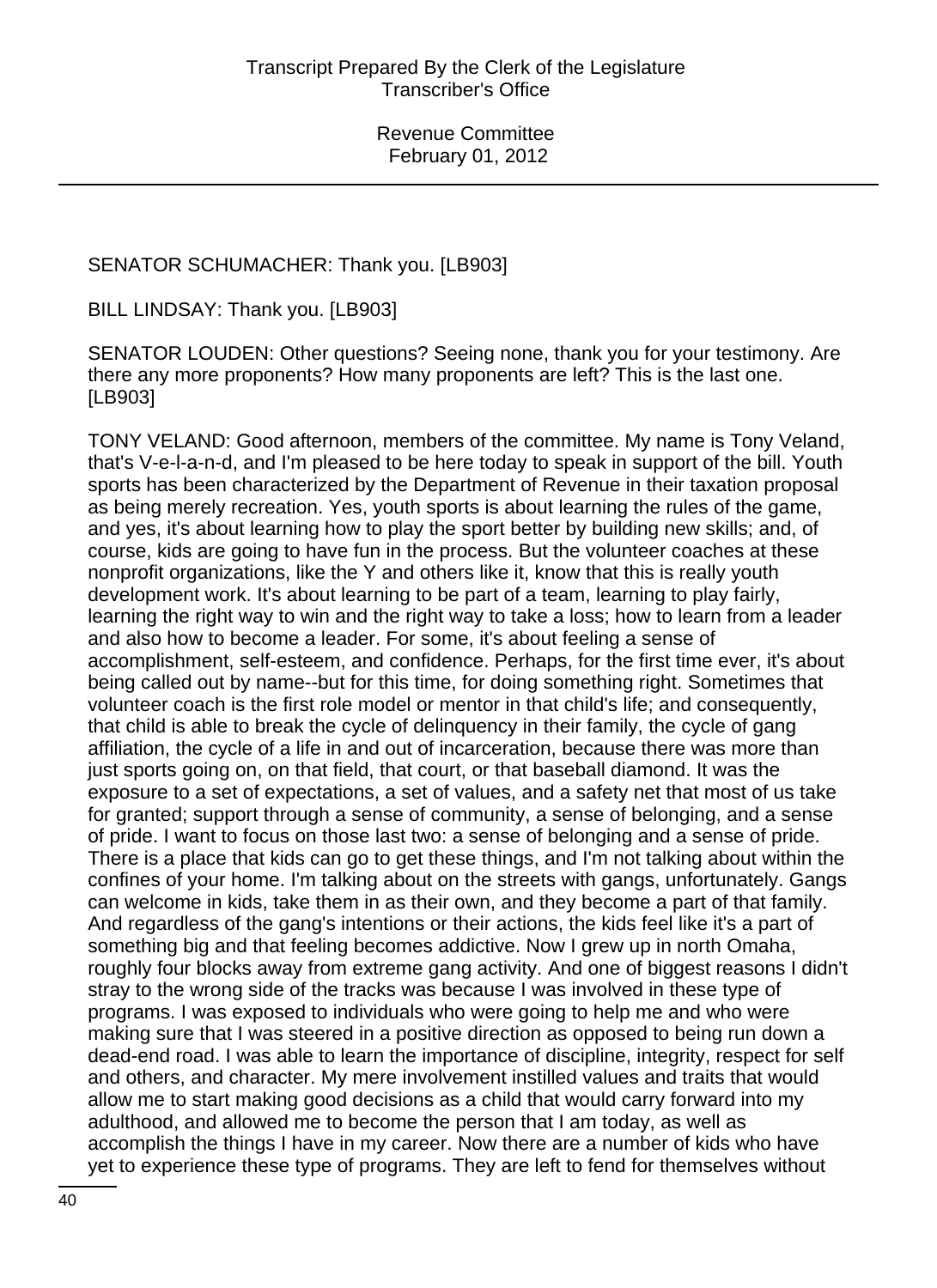# Transcript Prepared By the Clerk of the Legislature Transcriber's Office

Revenue Committee February 01, 2012

proper guidance or good models...good examples for model behavior. And, consequently, they start making bad decisions and developing bad habits that carry over into their teenage and adult years. Some of these kids are the same individuals who are responsible for the senseless acts of violence that are taking place in our community today. Not only have I been a victim of that violence but I've lost two family members to the violence over the last eight months. And how do we combat this? What the Good Book says that if you train a child in the way they should go, they should not depart from it. I think the key word there is "child." We have to reach these individuals early in their lives and show them the right way to live and the right way to strive. The YMCA and other programs are trying to do things like that. Because of this, I feel like it is morally irresponsible to do anything that will be a hindrance to our kids participating in these types of positive programs. We should be finding solutions to make it easier for our kids to achieve success in life as opposed to creating more of a burden for them to bear. With that being said, let's clarify that in Nebraska it's not appropriate to tax yet youth sports. Let's use this bill today as an opportunity to say that the return on investment for our state's youth is indeed substantial and well worth our collective efforts. Thank you for your time. And I urge your aye on this vote. [LB903]

SENATOR LOUDEN: Questions? Seeing none, thank you for your testimony. [LB903]

TONY VELAND: Thank you. [LB903]

SENATOR LOUDEN: Any more proponents? Seeing none, then we will take opponents. Seeing no opponents, neutral testimony? Seeing none, would you like to close, Senator Cornett? [LB903]

SENATOR CORNETT: Thank you, Vice Chair Louden. There are a couple of points that I want to clarify that we have heard over today's testimony, and I'm not saying that they are wrong, they are just not necessarily fully correct. What the Department of Revenue did with its draft ruling was not a new tax. We've heard this a number of times. I'm sure we've all received e-mails about the Department of Revenue trying to impose a new tax. This is a tax...it was enacted in 1967. Some groups have not been paying that. We are faced with a policy decision. And Senator Louden and some of the people that have been here a little longer will know, we always hear we need an exemption. At some point, we can't exempt everybody. We have to have tax revenue coming in. The policy decision we're making here, because these groups have not been paying taxes in the past, are: (1) do we leave it the way it is with the department ruling and we impose tax on youth sports; (2) do we carve out youth activities? Senator Schumacher, I'm more than happy to look at "youth activities" as a definition. But the other thing we have to look at very carefully and we will hear a number of people, or I have already, trying to amend the bill to include "for-profit," that this is a clear distinction, nonprofit and for-profit in this bill. The second clear distinction that we have tried to draw is youth activities over adult activities. I completely agree the Y serves a wonderful purpose in our communities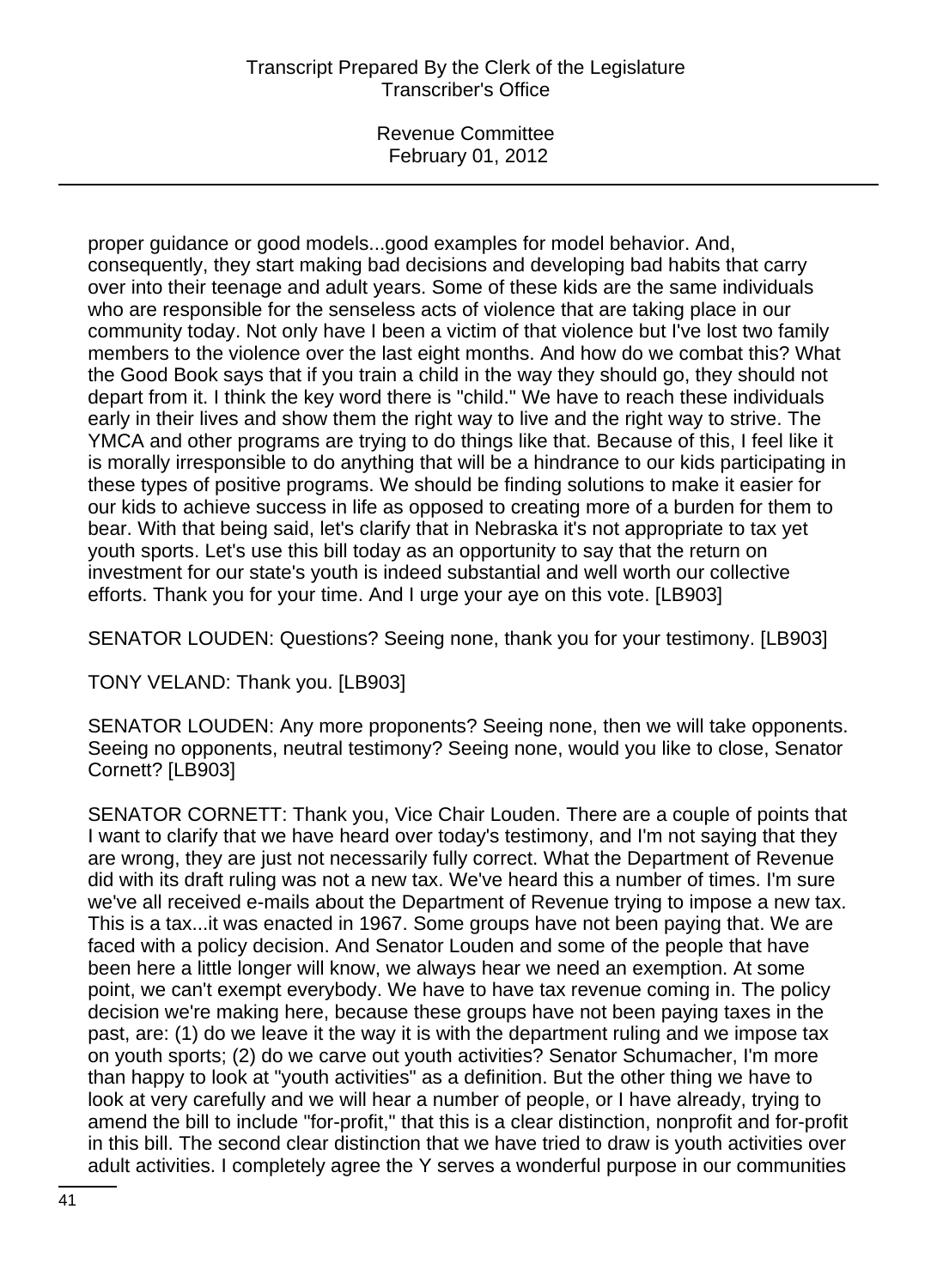for both youth and adult. But what are we trying to do? And why do we justify an exemption? Are we justifying an exemption for the greater good of our youth, or are we justifying an exemption for all people for sports? Generally, I'm not for these...I'm very conservative in some of these things. This is why it is drafted this way. I will also be more than happy to look at if one person participates in a group then the whole group would be subject to sales tax, the way it is drafted. But those are the three points that I really wanted to make: (1) this is not a new tax; (2) this is focusing on nonprofit; and (3) it is focused on youth. With that, I will be happy to answer any questions. [LB903]

SENATOR LOUDEN: Questions for Senator Cornett? Seeing none, then that will close the hearing on LB903. And if you wish, Senator Cornett, you may open the hearing on LB983. [LB903]

SENATOR CORNETT: I was going to say, you guys are going to be seriously sick of me by the end of the day.

## SENATOR LOUDEN: Pardon?

SENATOR CORNETT: I said you guys are going to be sick of me by the end of the day. (Laugh) LB983 is striking limitations on the number of years for the research and development tax credit that can be claimed. Vice Chairman Louden and members of the Revenue Committee, my name for the record again is Abbie Cornett, C-o-r-n-e-t-t, representing Legislative District 45. I am appearing here today as the introducer of LB983. LB983 would strike the limitation on the number of years that a taxpayer can claim the research and development or R&D tax credit authorized by Nebraska Revised Statute Section 77-5803, thereby recognizing and affirming Nebraska's commitment to providing R&D tax credits for projects that may take more than five years to successfully research and develop. One of those tax credits applies to the university-based R&D projects. The credit is equal to 35 percent of the federal R&D income tax credit, and the other applies to R&D projects that are not university-based projects. That credit is equal to 15 percent of the federal R&D tax credit. Current Nebraska law limits taxpayer ability to claim those R&D tax credits to a total of five years. LB983 would remove that limitation of five years. The Nebraska R&D tax credit then could be used to obtain refund of Nebraska state sales tax and use taxes paid, may be used against the Nebraska income tax liability of the taxpayer, or may be used as a refundable credit claimed on a taxpayer's Nebraska income tax return pursuant to Nebraska Revised Statute Section 77-5804. The changes proposed in LB983 would be operative for all tax years beginning or deemed to begin on or after January 1, 2012, under the Internal Revenue Code of 1986. This was brought to me by the Omaha Chamber. And I believe that there will be a representative to speak to the meat of that. [LB983]

SENATOR LOUDEN: Questions? Senator Hadley. [LB983]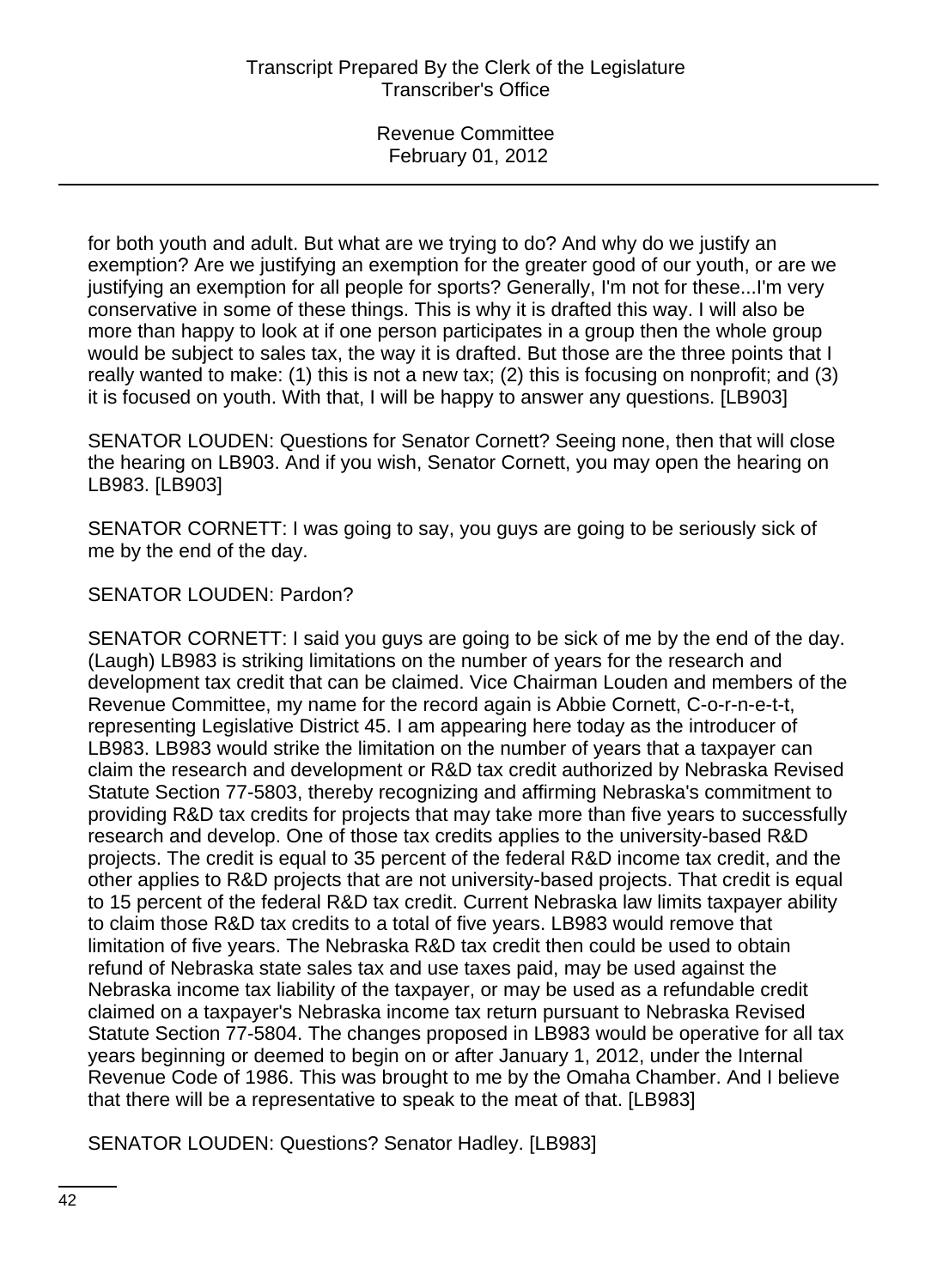SENATOR HADLEY: Thank you, Senator Cornett. Just a quick question. [LB983]

SENATOR CORNETT: Sure. [LB983]

SENATOR HADLEY: And you may want to defer it. Since this is tied to the federal, 35 percent of the federal R&D income tax credit, and the 15 percent, does the federal last longer than five years also, the federal tax credit? [LB983]

SENATOR CORNETT: I believe it does, but that is something that I would have to double-check on. [LB983]

SENATOR HADLEY: Okay, because I'm just curious, because if it doesn't, how...you know... [LB983]

SENATOR CORNETT: Well, I think it would have to if it's tied to, logically speaking. But I don't know how long the federal credit goes. [LB983]

SENATOR HADLEY: Okay. Okay, thank you. [LB983]

SENATOR LOUDEN: Other questions? Seeing none, I guess we're ready for the first proponent. [LB983]

JOSEPH YOUNG: (Exhibit 12) Good afternoon, Vice Chairman Louden and members of the Revenue Committee. For the record, my name is Joseph Young, that's spelled J-o-s-e-p-h Y-o-u-n-g. I am the director of public policy for the Greater Omaha Chamber of Commerce; also here testifying today on behalf of the Lincoln Chamber of Commerce and the State Chamber of Commerce and Industry in support of LB983. And I'd like to thank Senator Cornett for introducing this legislation. I think it's safe to say that there are a few things that are more important in business than innovation and technological advances that keep pace with the ever-changing world of commerce. Whether we're talking about new software that makes your phones or computers run faster and make them easier to use or if we're talking about a new pivot head on central pivot irrigation systems, new product and service development are the keys to creating more business investment and new jobs for Nebraska's citizens. Because of that, the Legislature I think has had an impressive focus on creating new programs and enhancing existing programs to further incentivize business growth in our state. The primary activity that businesses conduct to create new products and further innovation, of course, is research and development. And I won't go into the details of the bill. I think Senator Cornett did a nice job on that. But I do want to highlight some reasons why this bill is important today. In 2009, Senator Tom White, who sat on this committee, introduced LB555. That bill doubled the R&D tax credit to 30 percent of the federal credit. In addition to doubling the credit, LB555 allowed for a 35 percent credit if the company utilized a Nebraska college or university campus while conducting this research and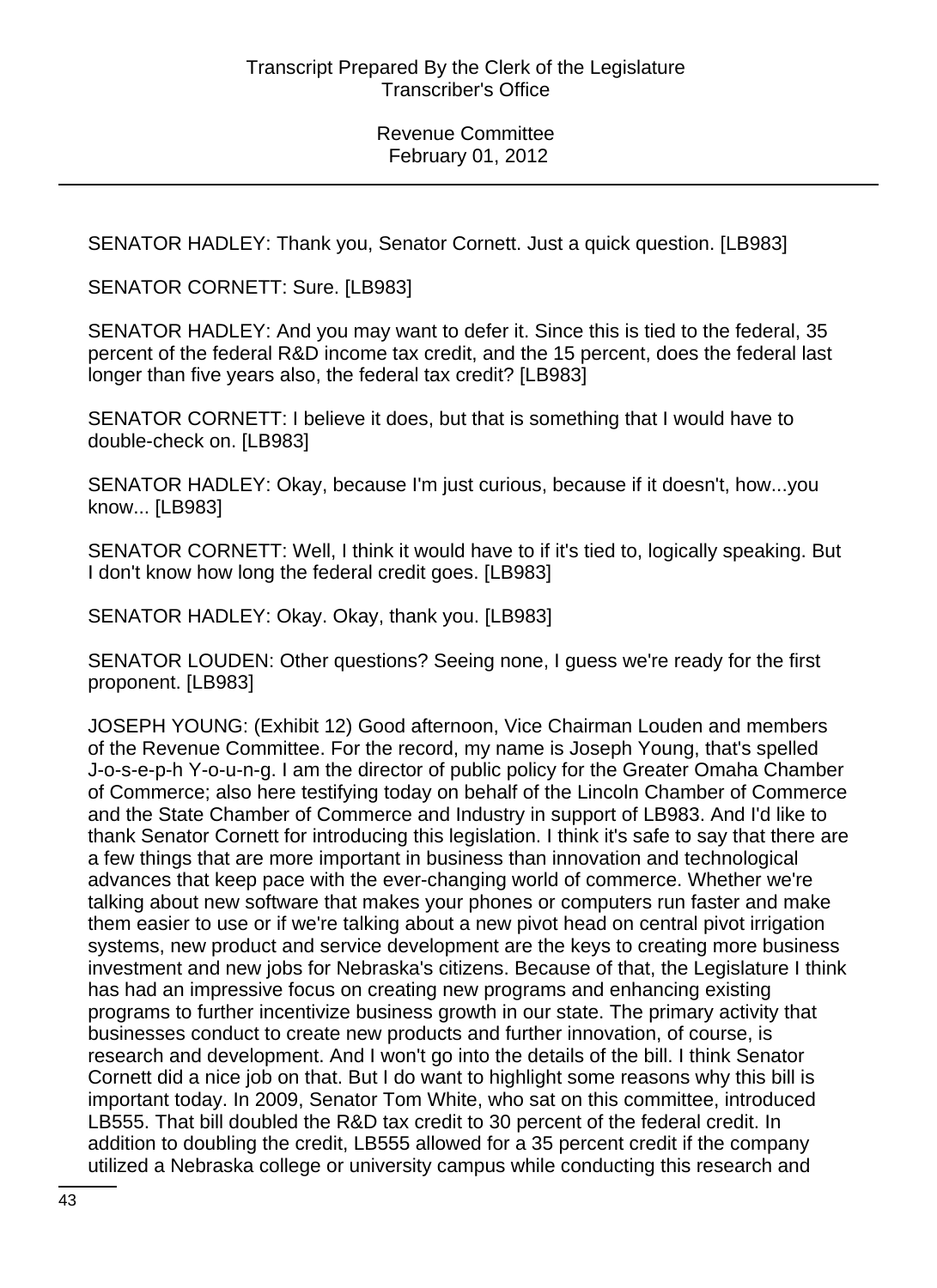# Transcript Prepared By the Clerk of the Legislature Transcriber's Office

Revenue Committee February 01, 2012

development activity. Last year, the Legislature passed LB387 and LB389 which were the Business Innovation Act and the Angel Investment Tax Credit Act, respectively. Both of those bills had a significant focus on encouraging businesses, both existing and start-up, to invest in the R&D activities that will help them achieve sustainable long-term job and investment growth. I think the most important point that I can make today is that R&D is one of the most important activities that you all as a state can incentivize. I'm sure you're all familiar with the Battelle study that was conducted in 2010. One of the main focuses of that study at the time was to concentrate on programs that would be most effective at getting businesses ramped up and ready to emerge from the nationwide recession in the best possible position to seize a greater share of their market, whatever that may be. We think it's good public policy to lift this limitation or sunset, if you will, especially after the Legislature and the Governor have invested so much in research and development programs over the last six years. And I should note, and this is very important, that there is a zero fiscal note on this bill; so it won't cost the state any new money. There are some numbers there for your reference on the pages that I handed out. But generally, I'd just like to thank the committee for their past work on this issue. And I'd be willing to answer any questions that you might have. [LB983]

SENATOR LOUDEN: Questions? Senator Hadley. [LB983]

SENATOR HADLEY: Thank you, Senator Louden. Mr. Young, just the same question I asked Senator Cornett. There obviously must be a federal tax, R&D tax credit, in order for the Nebraska to kick in, is that correct? [LB983]

JOSEPH YOUNG: That's correct. [LB983]

SENATOR HADLEY: And so the federal goes on obviously longer than five years? [LB983]

JOSEPH YOUNG: I believe it does. I'll have to confirm that for you. One of the issues with the federal R&D tax credit is that in general the entire policy is sunset every three to five years. And so Congress has to go back and reenact or reauthorize the R&D credit, which I think makes some people nervous. But obviously we can't control that. [LB983]

SENATOR HADLEY: So technically, if they were to do away with the R&D credit, this...ours would go away also, right? [LB983]

JOSEPH YOUNG: That's correct; yes. We wouldn't have one. [LB983]

SENATOR HADLEY: Yeah, okay. Thank you. [LB983]

SENATOR LOUDEN: Senator Schumacher. [LB983]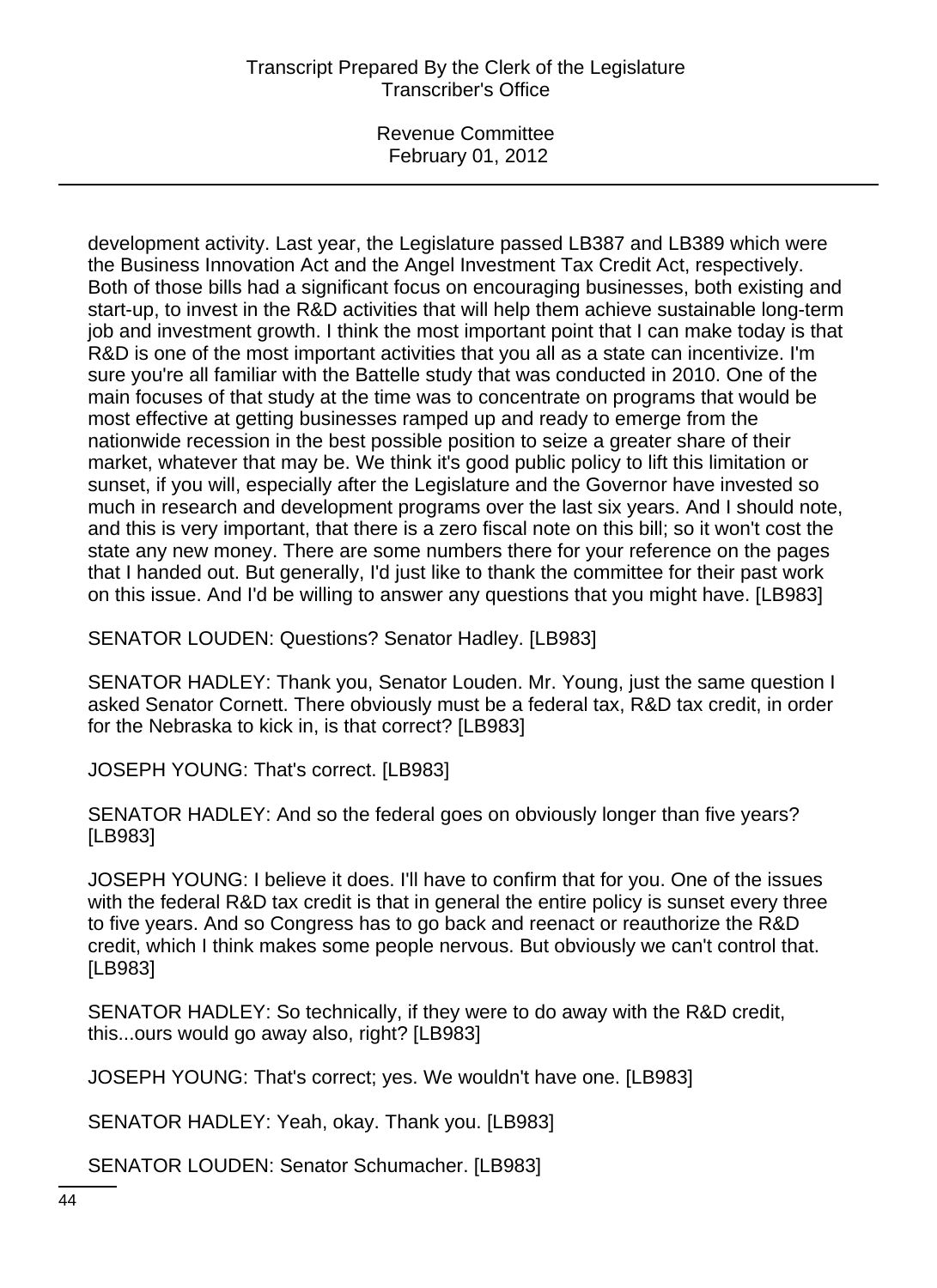SENATOR SCHUMACHER: Thank you, Senator Louden. Thank you for your testimony today. I'm trying to get in my head the big picture under this. The first element that this particular statute we're tinkering with has is research and experimental activities defined in 174 of the Internal Revenue Code. Can you kind of give me a general idea of what those are? [LB983]

JOSEPH YOUNG: The activities? [LB983]

SENATOR SCHUMACHER: Yes. [LB983]

JOSEPH YOUNG: I can't speak specifically to the statute. I'd have to pull that. But I believe, and I'll have to get back to you on this mostly, but I believe that any scientific research and development that a company partakes in, if they're participating in the Nebraska Advantage Act within those statutes or receiving credits through that program, would qualify for this. But I... [LB983]

SENATOR SCHUMACHER: So in order to get your research and development, whatever that might mean, a credit for that, you have got to be involved in the Nebraska Advantage Act? [LB983]

JOSEPH YOUNG: I believe so, but I'll have to confirm that for you. [LB983]

SENATOR SCHUMACHER: Okay. And then this is a refundable credit, is that true? [LB983]

JOSEPH YOUNG: That's correct. [LB983]

SENATOR SCHUMACHER: And so basically either 35 percent of what the feds allow...what do the feds allow? What percentage of the research and development do the feds allow? How much is the public paying for this? [LB983]

JOSEPH YOUNG: I want to say it's 15 percent, but that's another number I'll have to get back to you on. [LB983]

SENATOR SCHUMACHER: So in other words, a third of...I mean, if that is 15 percent, then 5 percent of the cost of whatever research and development is defined as, will be...a check will be written to me before I can offset my taxes with it? [LB983]

JOSEPH YOUNG: Yeah. [LB983]

SENATOR SCHUMACHER: And the public benefit is the fact that these businesses then are more inclined to do this activity in Nebraska than a state which gives them less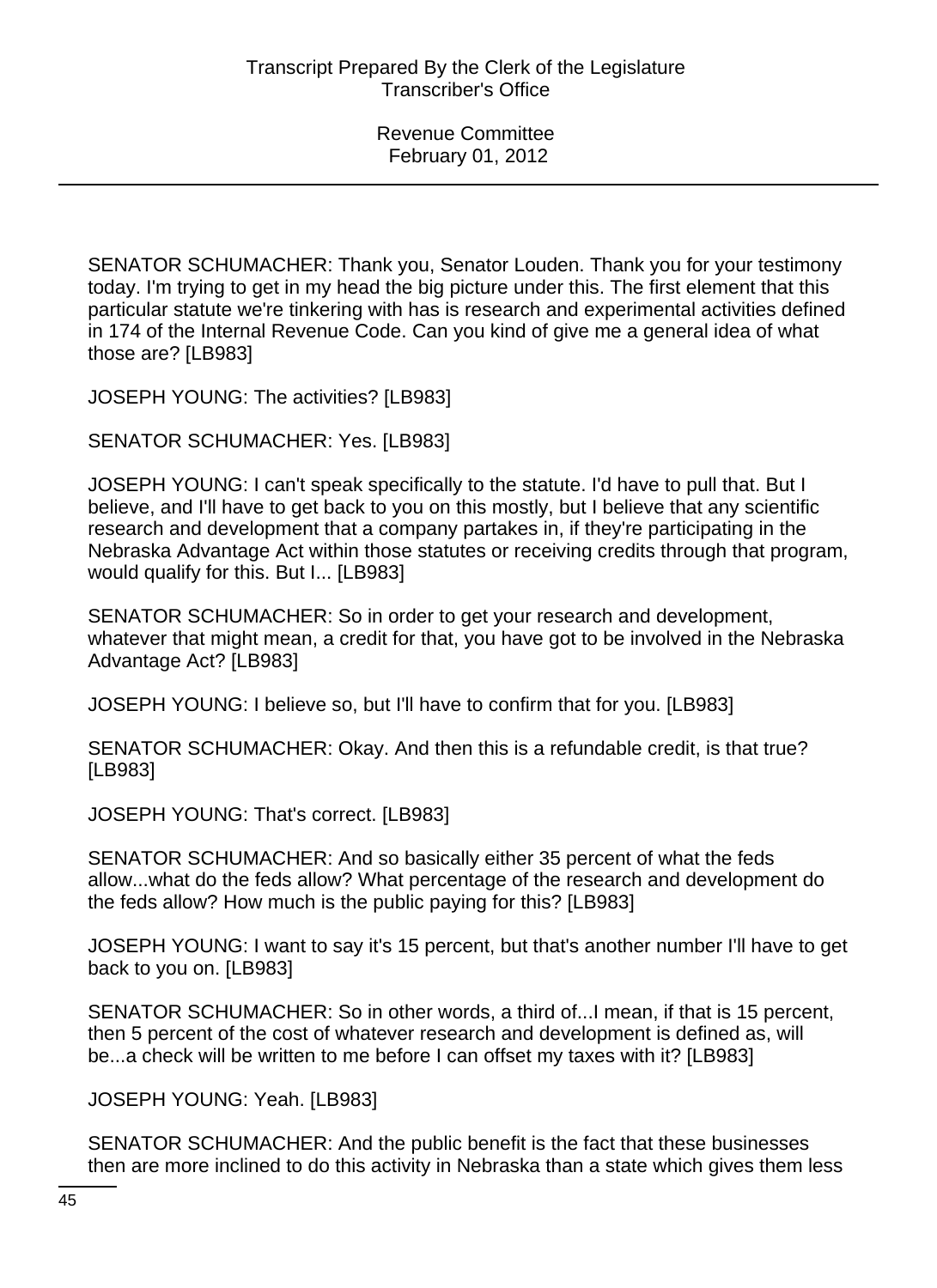of a credit? [LB983]

JOSEPH YOUNG: Yeah. I believe actually that the numbers work out from a Nebraska standpoint at...the 15 percent was 3.5. When they bumped it to 30 percent and 35 percent, it works out to 7 percent and 7.5 percent. [LB983]

SENATOR SCHUMACHER: Do we have any data as to the size of companies that are getting benefit from this? Who are these checks or these offsets on taxes going out to? Are they going out to, you know...the general size, you know, this much in sales or net income, this much, this much, this much, so that we know who's taking advantage of these programs? [LB983]

JOSEPH YOUNG: I don't have the names of the specific companies. I would venture to guess it varies widely. [LB983]

SENATOR SCHUMACHER: I wasn't asking for the names of specific companies. I was just kind of...bigness, littleness, in the "middleness." [LB983]

JOSEPH YOUNG: I'll have to get that. If I can, I'll get that from the Department of Revenue. [LB983]

SENATOR SCHUMACHER: I think in shaping tax policy this kind of a big picture thing is probably good to have so we have some idea of what's working, what isn't working, particularly if, and I think it's kind of my recollection, it's been awhile since I read that provision of the Internal Revenue Code, the definition of research and development is not so defined. [LB983]

JOSEPH YOUNG: That sounds right to me. [LB983]

SENATOR SCHUMACHER: It's kind of loose. Thank you. [LB983]

SENATOR LOUDEN: Seeing no more questions, thank you for your testimony. [LB983]

JOSEPH YOUNG: Thank you. [LB983]

SENATOR LOUDEN: Next proponent. Are there any more proponents? Then we will take opponents. Are there...I see no opponents. Neutral testimony? Seeing none, Senator Cornett, you may close. Senator Cornett waives closing. And we will start in on LB1033. And Senator Cornett will open on that one. [LB983]

SENATOR CORNETT: Last year we had a...well, pardon me. Thank you, Vice Chairman Louden and members of the committee. My name again for the record is Abbie Cornett, C-o-r-n-e-t-t. I represent the 45th Legislative District. All of you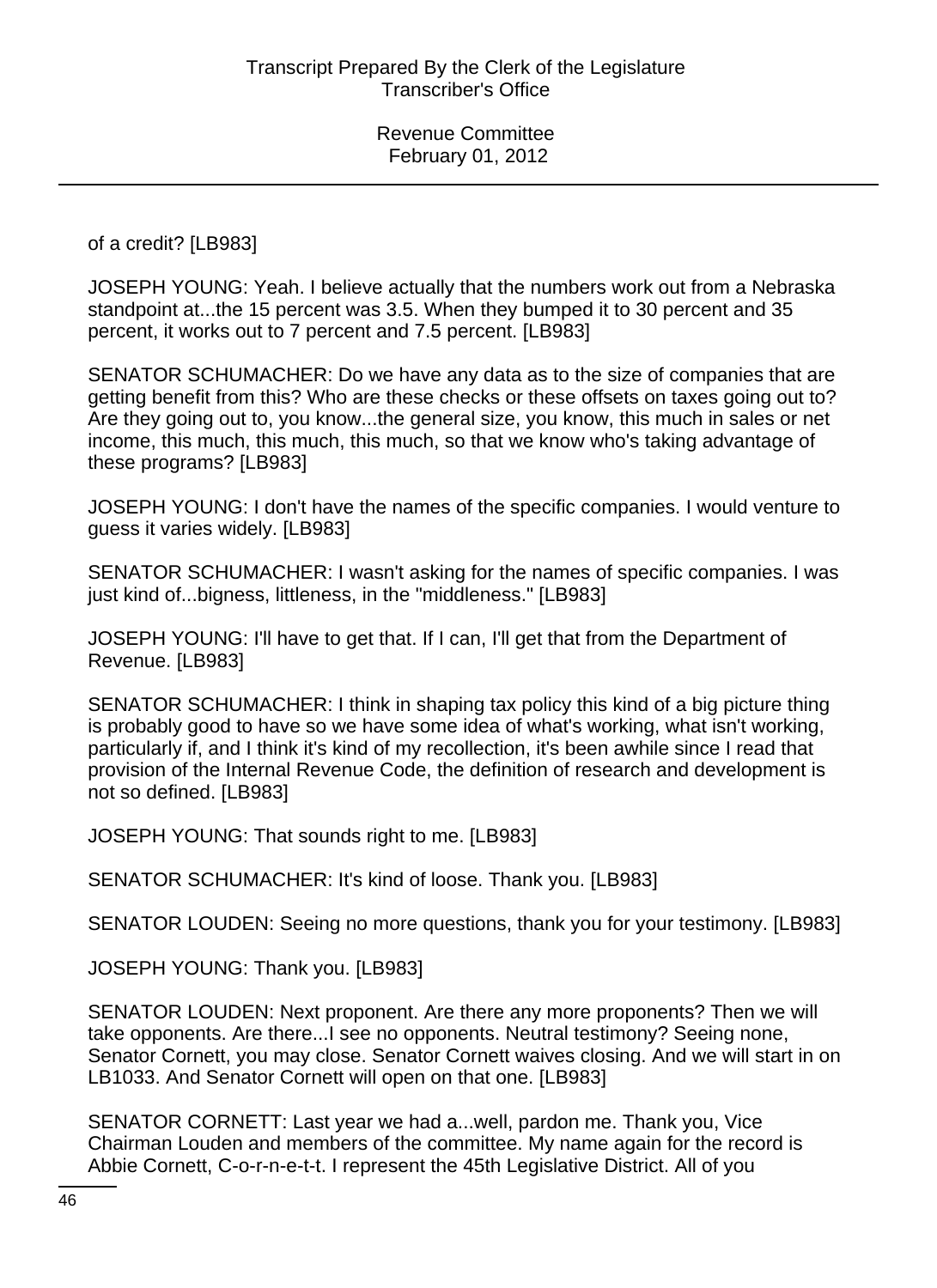# Transcript Prepared By the Clerk of the Legislature Transcriber's Office

Revenue Committee February 01, 2012

remember, last year, we had a number of wind bills in front of us. Over the course of the interim we worked on the bills and consolidated the concept of those bills into the bill that you see in front of you. Because...even though we heard the three bills last year in committee in their individual form, myself and the Speaker felt that it was significant enough of a change that by combining them into one bill we needed a new hearing. As this committee knows, Nebraska is ranked as the third best wind resource state in the entire country. That is why over the last four years the Legislature has passed significant and landmark legislation that seeks to capitalize on this vast resource. Since the Legislature began these efforts, the amount of electricity generated by wind has tripled, and wind capital investment has surpassed half a billion dollars. LB1033 is the result of a combination of three bills, as I described before, introduced and heard by this committee in 2011. During this past summer, the group of Nebraska businesses, out-of-state wind developers, and groups representing local landowners met and drafted amendments to the original carryover legislation of LB362. The drafted amendment sought to put Nebraska in a competitive position with our surrounding states on sales tax issues and create an incentive for out-of-state investors to contract with local Nebraska businesses and to further encourage local stock offerings to those Nebraska employees directly involved in wind energy projects. As a result of these amendments, I decided that, as I described, a new bill should be introduced to afford this committee an opportunity, through a public hearing process, to examine and, hopefully, pursue the enactment of this proposal. Several of the participants in these discussions will follow me today and provide for you a background on this proposal. They will answer all of your technical questions. However, before those presentations I'd like to ask Ross Knott, the president of the Petersburg State Bank in Petersburg, Nebraska, to give you a look at what wind energy development means to our state and rural communities. I believe he is here to speak today. Questions from the committee? [LB1033]

SENATOR LOUDEN: Questions? One question I have, Senator Cornett. With this new amendment will the fiscal note still be similar? [LB1033]

SENATOR CORNETT: It is not an amendment. It is a new bill that amends...it's basically LB362 from last year with significant enough amendments that we felt that it needed a new hearing. So, yes, it will have a fiscal note in here that is representative of those changes. [LB1033]

SENATOR LOUDEN: About the same as this one? [LB1033]

SENATOR CORNETT: Yes. [LB1033]

SENATOR LOUDEN: Okay, thank you. Okay. Other questions? Seeing none, thank you. First proponent. [LB1033]

ROSS KNOTT: Thank you, Senator Cornett, Senator Louden, and members of the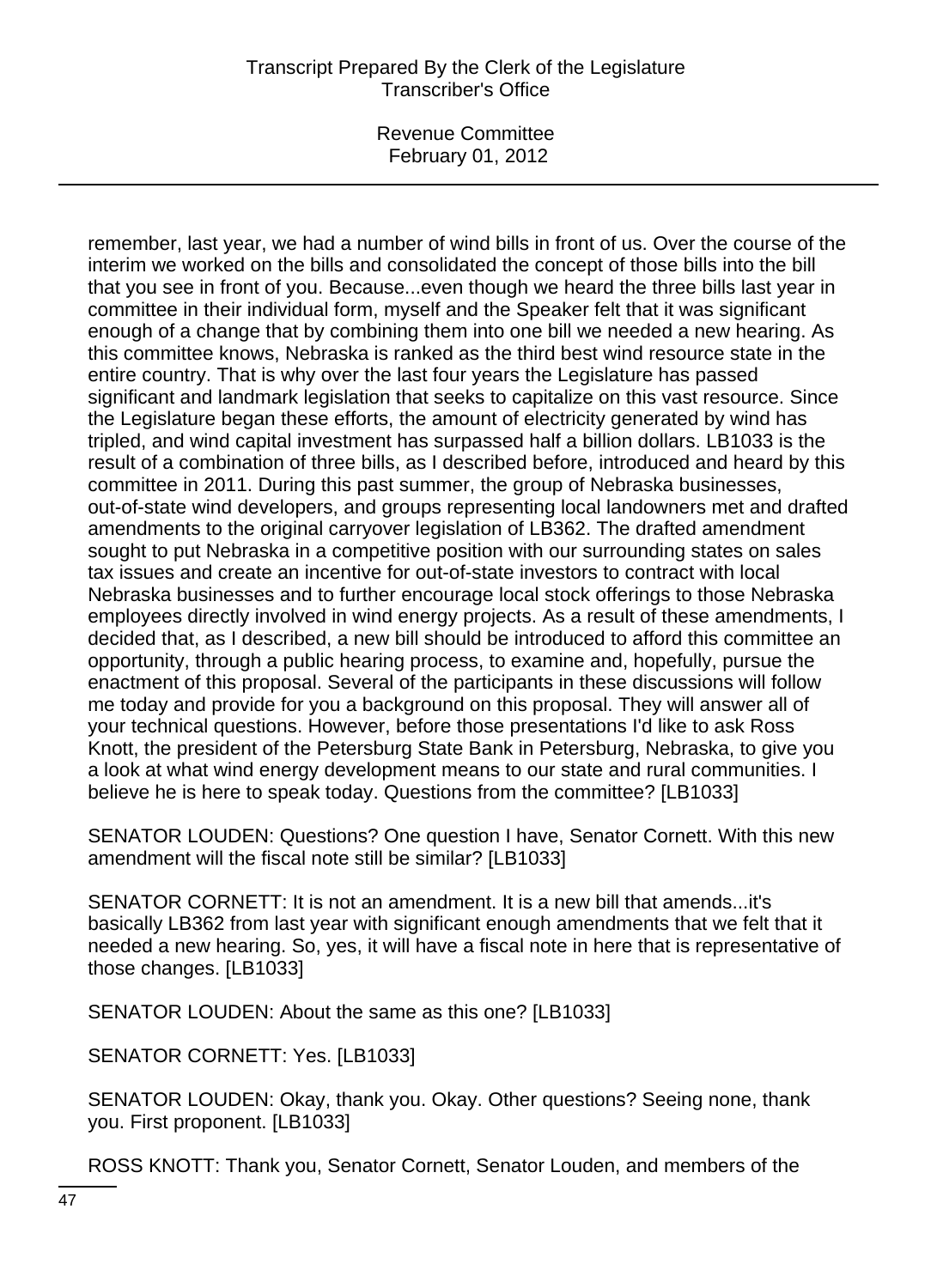# Transcript Prepared By the Clerk of the Legislature Transcriber's Office

Revenue Committee February 01, 2012

Revenue Committee. My name is Ross Knott, R-o-s-s K-n-o-t-t. I am president and CEO of the Petersburg State Bank. We're a community of a little over 300, located in northeastern Boone County. And we are currently the home of 120.5 megawatts of renewable energy through wind generation. Our community, through the construction phase of these windfarms, has seen a great spike in retail, some housing development. We were faced with our rural grocery store almost being closed. And as it turns out, the owner of the store owned some land east of town, he's got three wind towers on that land. He's getting royalty payments from the rent and has had an opportunity to buy another small store; and we're actually building a new grocery store on the corner of Highway 14 and Highway 32 in Petersburg, which is pretty unheard of for a rural community these days. We've seen numerous benefits. We've had at least four kids that I can think of that were residents of the county or our community that the wind development has given them the opportunity to come home. It's where they're going to make their home, make their living, raise their families, and help our school district as well through, hopefully, some increased enrollment, which is another thing all the rural communities seem to be confronted with. I'm the only one on the group I think testifying today that's not an expert in anything. All I do is live on main street of a small, rural community and have seen some tremendous economic impacts and an attitude in a community that has gone from how do we survive to how are we...from that attitude to the attitude that now we're going to thrive, that we have some real opportunities. And I think the passage of this LB1033, while it may seem like a short-term loss of sales tax revenues, it actually opens up the opportunity to some long-term gain of sales tax revenues. If we can find a way to help the developers and Nebraska Public Power and the other entities in electricity create more windfarms in our state, that will create more jobs, that will create more new homes, that creates more retail and all of those other items that will have sales tax be generated as a result. That's all I've got. If anybody has any questions, I'd be glad to try to answer them. [LB1033]

SENATOR LOUDEN: Questions for Mr. Knott? I guess if you're not an expert, they're not going to ask you questions, so I'm sorry. (Laughter) [LB1033]

ROSS KNOTT: I was hoping for that. (Laughter) [LB1033]

SENATOR LOUDEN: Sorry about that, but thanks for your testimony. [LB1033]

SENATOR HADLEY: I wished that happened to me all the time, too, that they don't ask me questions. (Laughter) [LB1033]

ROSS KNOTT: Okay. [LB1033]

SENATOR LOUDEN: Next proponent then. [LB1033]

ROSS KNOTT: Thank you. [LB1033]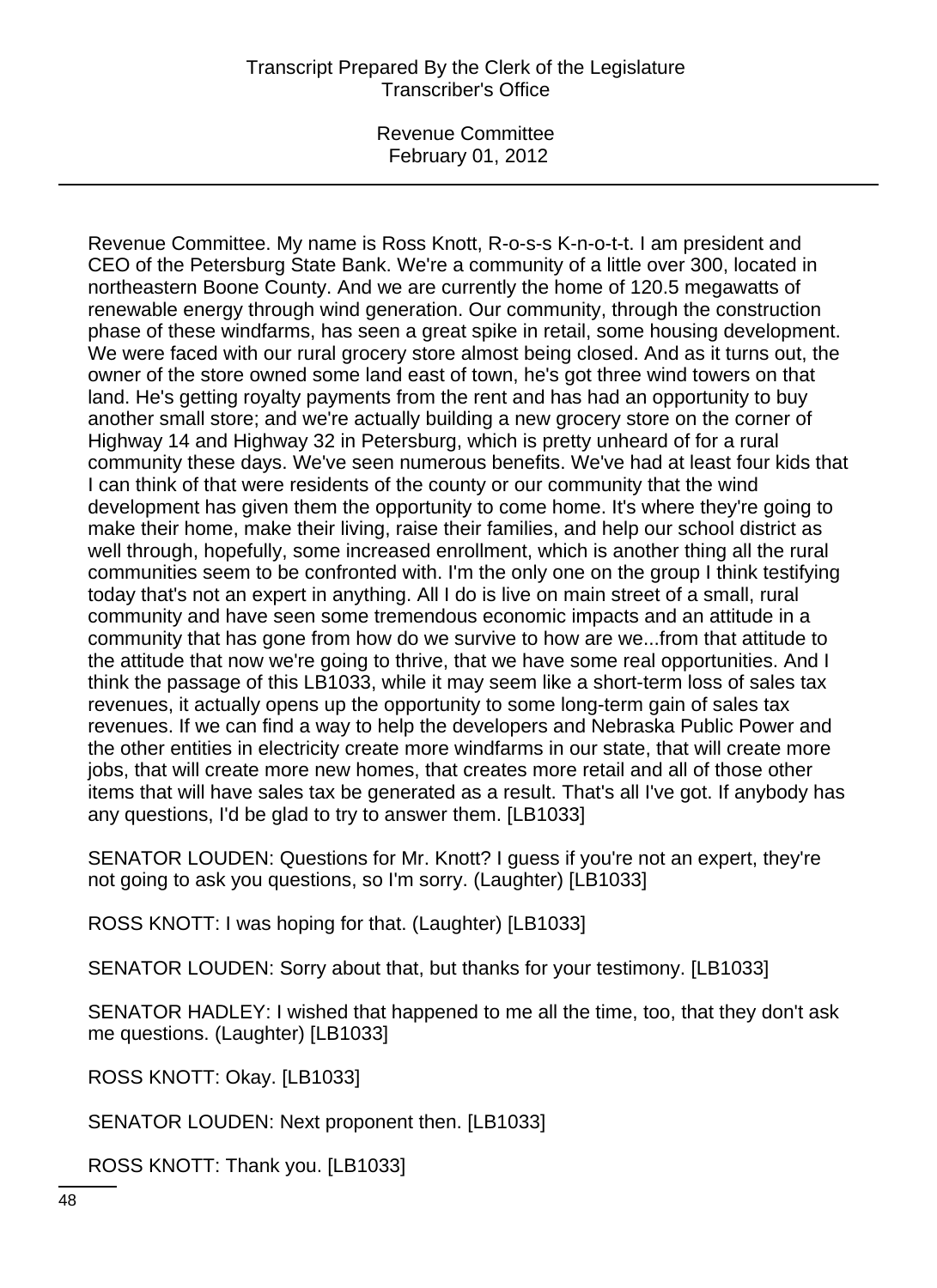# SENATOR LOUDEN: Thank you for your testimony. [LB1033]

CHRIS DIBBERN: (Exhibits 13 and 14) Good afternoon, Vice Chairman Louden and members of the committee. My name is Chris Dibbern, and that's C-h-r-i-s D-i-b-b-e-r-n. And I'm the general counsel and registered lobbyist for the Nebraska Municipal Power Pool, and I am here today on behalf of the Nebraska Power Association. The NPA, made up of all public power providers in the state of Nebraska, supports LB1033. Our mission is low-cost reliable power. The Legislature has altered our mission to also include more renewable options for ratepayers and greater support for renewable projects in the past. LB1033 encourages renewable energy in a very important way by reducing the sales tax paid by private developers if they pass through certain hurdles under the Nebraska Advantage Act. The Nebraska Power Association supports LB1033 and commends Senator Cornett for introducing the bill for these three reasons. First, LB1033 sends a message that the state supports renewable energy. They're now called tier 7 projects under the bill. And we at the NPA believe that message should be reinforced, even if we do not directly benefit by LB1033. Secondly, public power can buy the output of private wind developers and thus we should indirectly reduce the cost of energy for ratepayers in the state. Lastly, public power encourages incentives as a way to support a new industry and the Nebraska economic development that is associated with these projects. By passing this bill, it creates a greater incentive to invest and operate renewable technologies. And I have passed out for you two handouts. The first handout is...yesterday, there was a webinar by the American Public Power Association, and this is their most current information: that in the country, in 2009, renewable projects constitute 3.6 percent of the portfolio in the country. So it tells you it is an emerging technology, it's a growing technology. I also looked at the database for...the second handout was the "Database of State Incentives for Renewable and Efficiency" projects. This database for the research analysts is really very helpful. It says what are the financial incentives for renewable energy in all 50 states. Twenty-eight states give a sales tax advantage for renewable energy. And if you go click on Nebraska, it would tell you that there is a certain sales tax exemption currently for fuel used in energy generation. So with that, we just want to thank Senator Cornett. And I would answer any questions, although I am not a tax expert and did not draft this bill. [LB1033]

SENATOR LOUDEN: Questions for Chris? Senator Hadley. [LB1033]

SENATOR HADLEY: Senator Louden. Chris, thank you for coming. Just for the record, it is not uncommon to have tax policy to incent people's behavior. Would that be a correct statement? [LB1033]

CHRIS DIBBERN: That's absolutely correct. [LB1033]

SENATOR HADLEY: It can be more than just raising revenue, it can make people do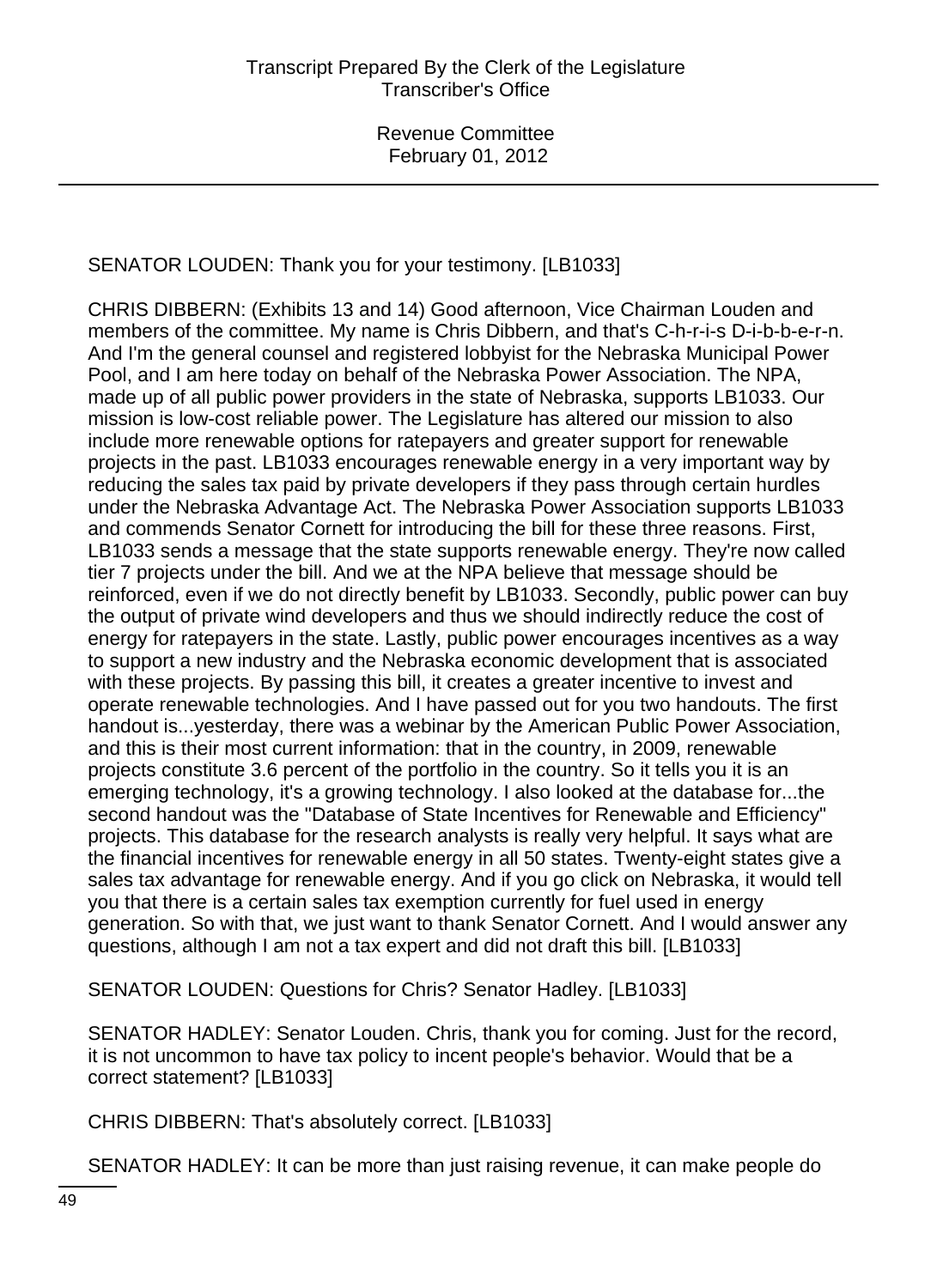what government would like them to do. [LB1033]

CHRIS DIBBERN: That's right. Good policy. Often the beginning, emerging technology is incentivized. In fact, MEAN, our organization got an incentive for the first five years of the Kimball windfarm. We got a REPI payment from the federal government to incentivize us to invest in wind. [LB1033]

SENATOR HADLEY: Thank you. [LB1033]

SENATOR LOUDEN: Other questions. Senator Schumacher. [LB1033]

SENATOR SCHUMACHER: Thank you, Senator Louden. Thank you for your testimony today. Just so I get...I look at this handout that you've handed out here today, and it's clear that the renewables are a tiny percentage of our use. What is the cost of generating a unit of power, say, a kilowatt-hour, or however you measure that, by wind versus nuclear or hydrocarbon? [LB1033]

CHRIS DIBBERN: Let me...so I won't guess for you, let me get that answer back to this committee, so I can go back to the industry. I would tell you the renewables are slightly higher than coal. I would tell you that hydropower is probably slightly lower than all of the usage. We benefit a great deal from hydropower in Nebraska too. So that, to me, is our lowest resource. Coal is certainly a low resource. But let me get you the exact data so I'm not just guessing for you. [LB1033]

SENATOR SCHUMACHER: Thank you. [LB1033]

SENATOR LOUDEN: Senator Pirsch. [LB1033]

SENATOR PIRSCH: Speaking of hydropower, where are the current hydropower projects in the state? And is there room for more hydropower? [LB1033]

CHRIS DIBBERN: Well, a couple of answers. We use WAPA power. Western Area Power Administration has some large hydro dams that we benefit from on the Missouri River and also on the Platte River; so not necessarily in the state but that the federal government owns. So many communities have a WAPA allocation, and that allocation is the hydropower that we get. And Senator Adrian Smith, in Congress, excuse me, Congressman Smith actually has some small hydro legislation that he is supporting. You don't see large dams anymore like the large federal dams, but you see run-of-the-river, you see some new technology in hydro dams. So we're looking forward to some of those items. [LB1033]

SENATOR PIRSCH: It doesn't have large promise for expanding from 7 percent, where it is now, way out to 20 percent? [LB1033]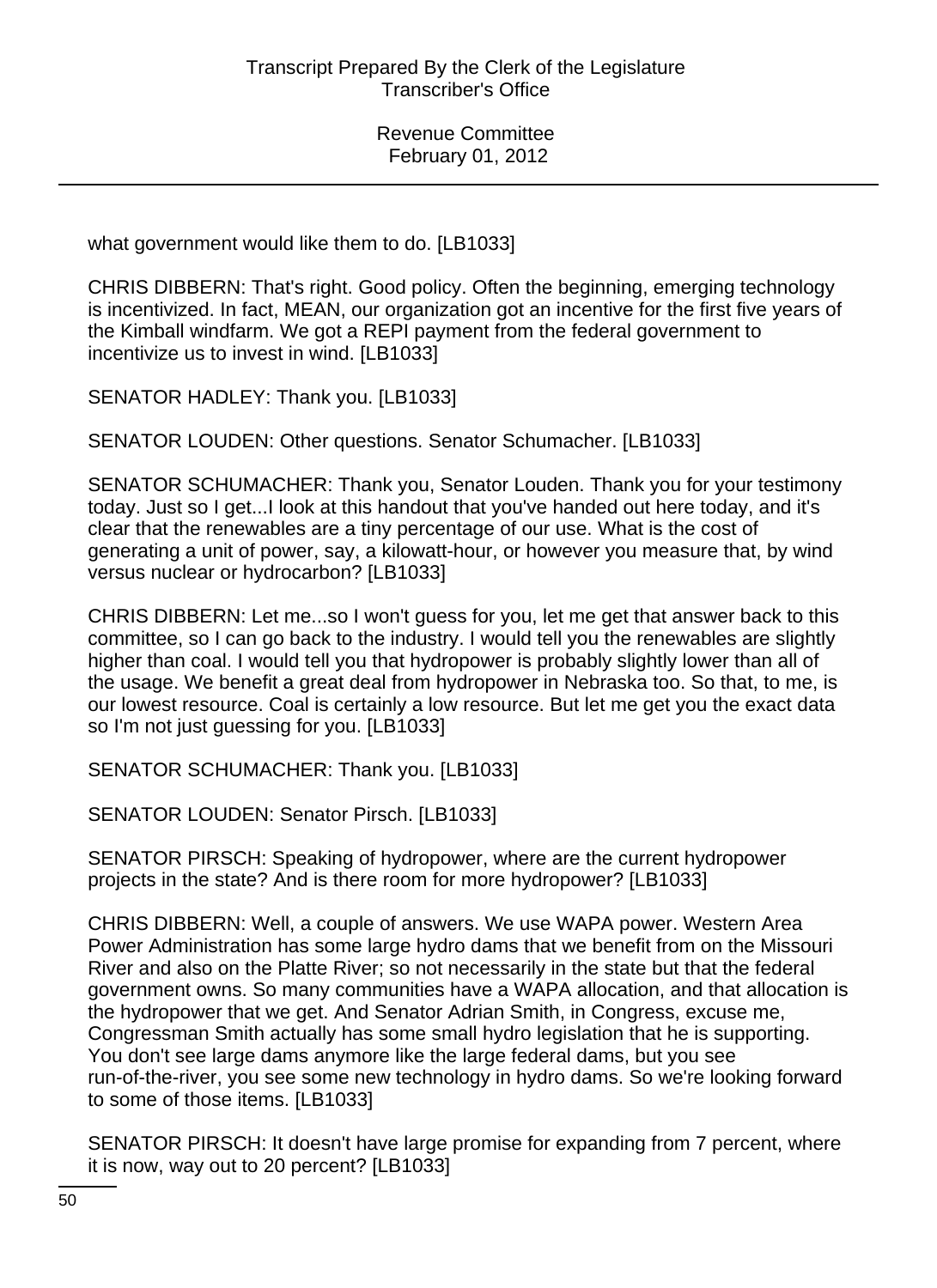CHRIS DIBBERN: No. [LB1033]

SENATOR PIRSCH: Okay. [LB1033]

CHRIS DIBBERN: I don't think we'll see large hydro projects. But we have certainly seen a lot of hydropower in the last year and a half because of snow melt. [LB1033]

SENATOR PIRSCH: Okay. And I've taken us off the trail a little bit. And now back on track. With these type of...the proposal here for this new tier, tier 7, would the...and maybe I'm jumping the gun here or remiss. But are there particular potential projects that may hinge on this type of activity or type of program? [LB1033]

CHRIS DIBBERN: Well, I think it would incentivize more wind projects in the state. Wind projects are...though the criteria is also there has to be transmission with it. So this kind of bill will incentivize more projects, existing projects in the state, and just wind in general. We have a lot of opportunities in the future. [LB1033]

SENATOR PIRSCH: And this is based on...there's two types of categories here: one over \$75 million and one smaller investment. So it would be applicable toward sales and use taxes and what else? Refund of an additional 25 percent of sales. [LB1033]

CHRIS DIBBERN: It's largely geared at sales and use tax. [LB1033]

SENATOR PIRSCH: Okay. And with this, would it be...would renewable sources then generated from Nebraska sources be competitive then or just starting to get a little bit lower towards other, you know, nuclear or hydrocarbon? Do you know? Would this bring us into a...do you see a... [LB1033]

CHRIS DIBBERN: It would be competitive with other states who give incentives for wind products. I still... [LB1033]

SENATOR PIRSCH: It would get us competitive? [LB1033]

CHRIS DIBBERN: Each one of these generation sources has its own cost, has its own benefits to it. So I wouldn't tell you that it would be completely competitive with coal or natural gas or hydro. But it would be competitive with other states that give incentives to wind. [LB1033]

SENATOR PIRSCH: Okay. So you see a modest bumping out maybe and not an explosion of... [LB1033]

CHRIS DIBBERN: That's correct. [LB1033]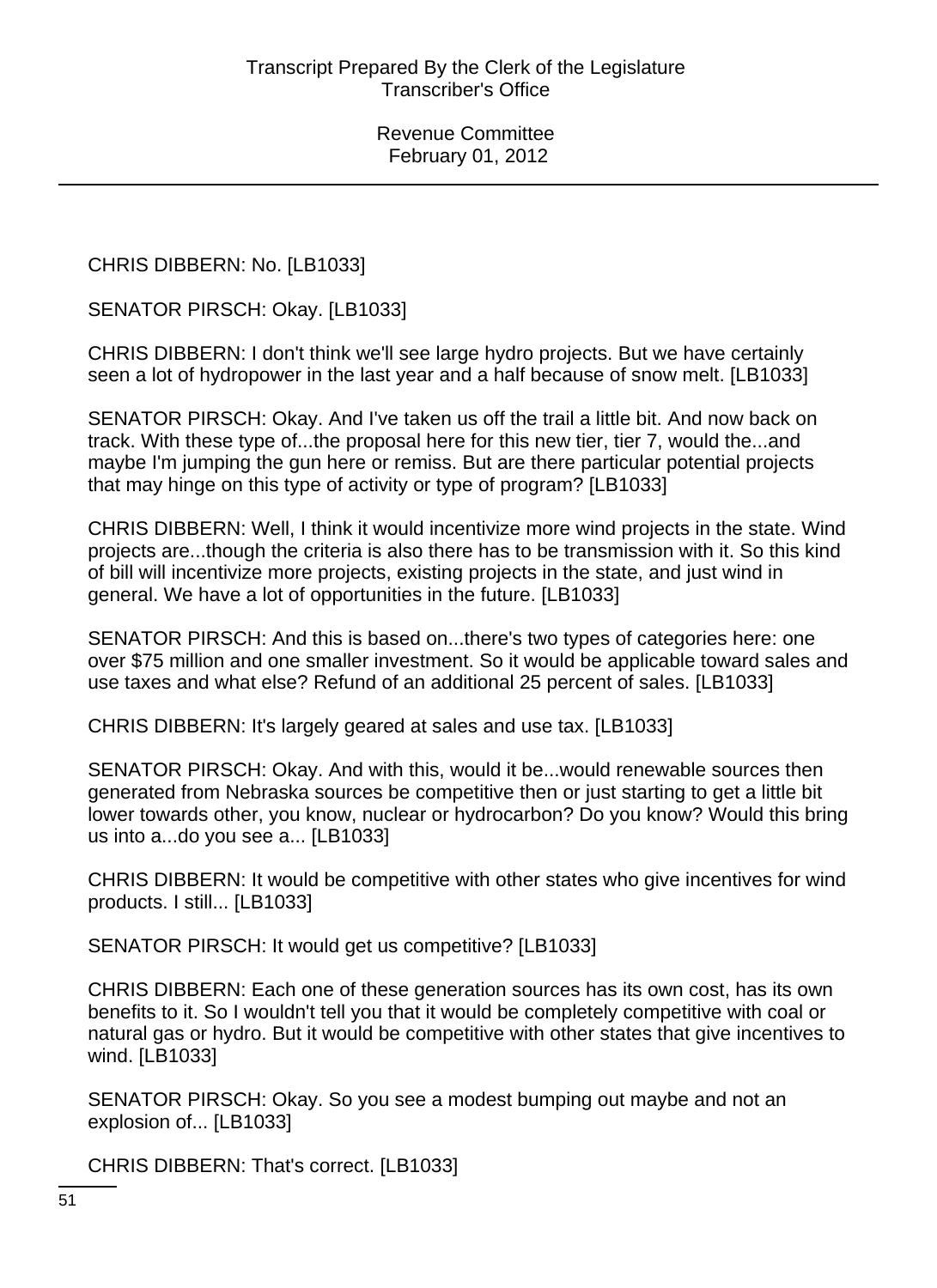SENATOR LOUDEN: Other questions? Seeing none, Chris, thank you for your testimony. [LB1033]

CHRIS DIBBERN: Thank you. [LB1033]

SENATOR LOUDEN: Next proponent. [LB1033]

DAVID BRACHT: (Exhibits 15 and 16) Mr. Chairman and members of the committee, thank you for allowing me to testify today. My name is David Bracht. And for the record that's spelled B-r-a-c-h-t. I'm an attorney testifying today in support of LB1033 in my capacity as legal counsel to Invenergy Wind Development LLC. Invenergy owns and operates large-scale renewable and other clean generation facilities throughout North America. Invenergy is the largest independent wind development company in North America, and I underscore the independent in that respect; and it currently has about 6,700 megawatts of wind, solar, and thermal projects under contract, in construction, or in operation. As the committee is well aware, Nebraska has a significant wind resource. According to the National Renewable Energy Laboratory, Nebraska has the fourth best wind potential in the United States. Like many of the resources we have in Nebraska, however, our high quality and abundant wind resource can produce more wind energy than the residents of Nebraska can use; in fact, more than 120 times the wind energy that we could use in the state. Therefore, much like the corn producers and cattle ranchers in our state, it's necessary to export this wind energy for Nebraska's citizens to reap the economic benefit of the state's wind resource. The Nebraska Unicameral recognized the potential benefit when it passed LB1048 in 2010. LB1048 represented a fundamental shift of Nebraska's power policy by allowing certified, renewable export facilities to be developed with the express goal of exporting the energy produced. I've heard LB1048 referred to as opening the door to Nebraska's energy future. Invenergy recognized both this opportunity and Nebraska's excellent wind resource when it became the first developer to apply under LB1048, a mere weeks after the law became effective in July of 2010. Invenergy's Prairie Breeze project, which was conditionally approved by the Nebraska Power Review Board in October of 2010, is located in Antelope County near Elgin, Nebraska. It is a 200 megawatt project in the advanced stages of development. Invenergy estimates that after construction the Prairie Breeze project will pay over \$2 million each year to Nebraska landowners, Nebraska employees, and Nebraska counties and school districts. And this is on top of the \$30 million to \$40 million and perhaps as much as \$60 million of expenditures that will be paid to Nebraska businesses during construction. So, obviously, these are very significant projects. In order to receive the final approval from the Nebraska Power Review Board, as well as being the principal step for it to begin construction, it will be necessary for Invenergy to show that it has an executed power purchase agreement with a buyer of renewable energy. Invenergy is actively marketing the power to be produced by Prairie Breeze, and in that process is competing with wind projects in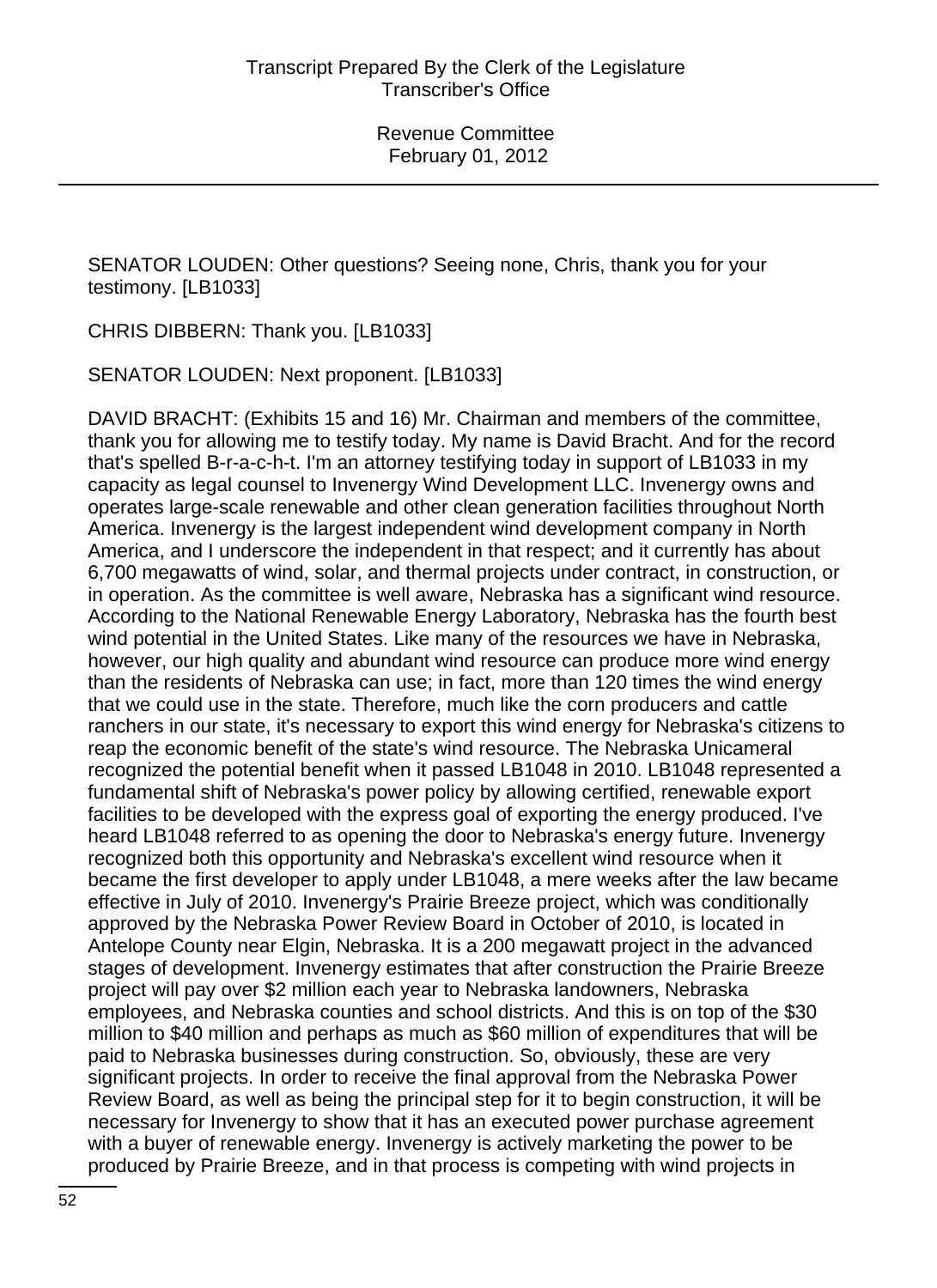## Transcript Prepared By the Clerk of the Legislature Transcriber's Office

Revenue Committee February 01, 2012

neighboring states, especially those that are in the Southwest Power Pool. Now how competitive a wind project is depends not only on the wind resource but also on the costs associated with constructing and operating the windfarm compared to other competing windfarms. What was handed out to you as an attachment, on the front page of it is a map. And that's a map that shows the Southwest Power Pool. And I'd draw your attention to the kind of arrows that are on it. And it generally shows that the flow of power, particularly power I would say that's produced by wind energy, flows to the south and east from what we might argue is the windier part of the Southwest Power Pool region, although all of that region has quite a little bit of wind resource, to the population centers that would be into the eastern Texas and into Louisiana, Arkansas, and then also points further into the eastern United States. In particular, I think you see that that power has to flow basically where it's also flowing over the states of Kansas and Oklahoma, that I would note also have a strong wind resource. One fact that I'd also point out, however, here that's somewhat different maybe in this industry that you might is that energy is really a transporter. The transmission cost is...what's applied is a postage stamp, basically, concept of transmission cost. In other words, to the same end user it doesn't matter which of the producers within the Southwest Power Pool is delivering it. It's the same cost, much like if I send a letter to the same location, it's that postage stamp. More to the point then, the transmission costs from a windfarm in Nebraska has the same transmission cost, all other things being equal and after all upgrades have been put in, as a windfarm in Kansas might have. With transportation costs essentially the same and all other things being equal, differences in tax policy between the competing states can have a very significant effect. Attached to my testimony is a graph comparing the taxes paid by wind projects in Nebraska. And I draw your attention to the colored graph there. As the graph illustrates, the combined taxes are higher in Nebraska than in the neighboring states, primarily due to Nebraska's sales tax. In fact, in the states surrounding Nebraska, including Kansas, Oklahoma, and Texas, you'll see that on the final page of the handout, all of those states exempt wind turbines from sales tax. This added cost makes Nebraska wind projects less competitive and will likely result in fewer wind projects being located in the state. Invenergy strongly supports LB1033. And it strongly supports and looks forward to the opportunity to working with Nebraska to export this resource to buyers outside of the state. That's really the opportunity that we're here to talk about today. Invenergy believes that the proposed revisions to the Nebraska Advantage Act to support wind development by reducing sales tax will reduce the burden on those wind projects and will result in more wind projects in Nebraska; and consequently, Nebraska and its citizens will reap that benefit. We also want to give a special note of thanks to Senator Cornett. She did a very strong and skillful job I think of bringing together a very diverse group to come up with a bill that met a number of different needs, and we appreciate that help as well. I would be happy to answer any questions from the committee. [LB1033]

SENATOR LOUDEN: Questions for Mr. Bracht? Senator Pirsch. [LB1033]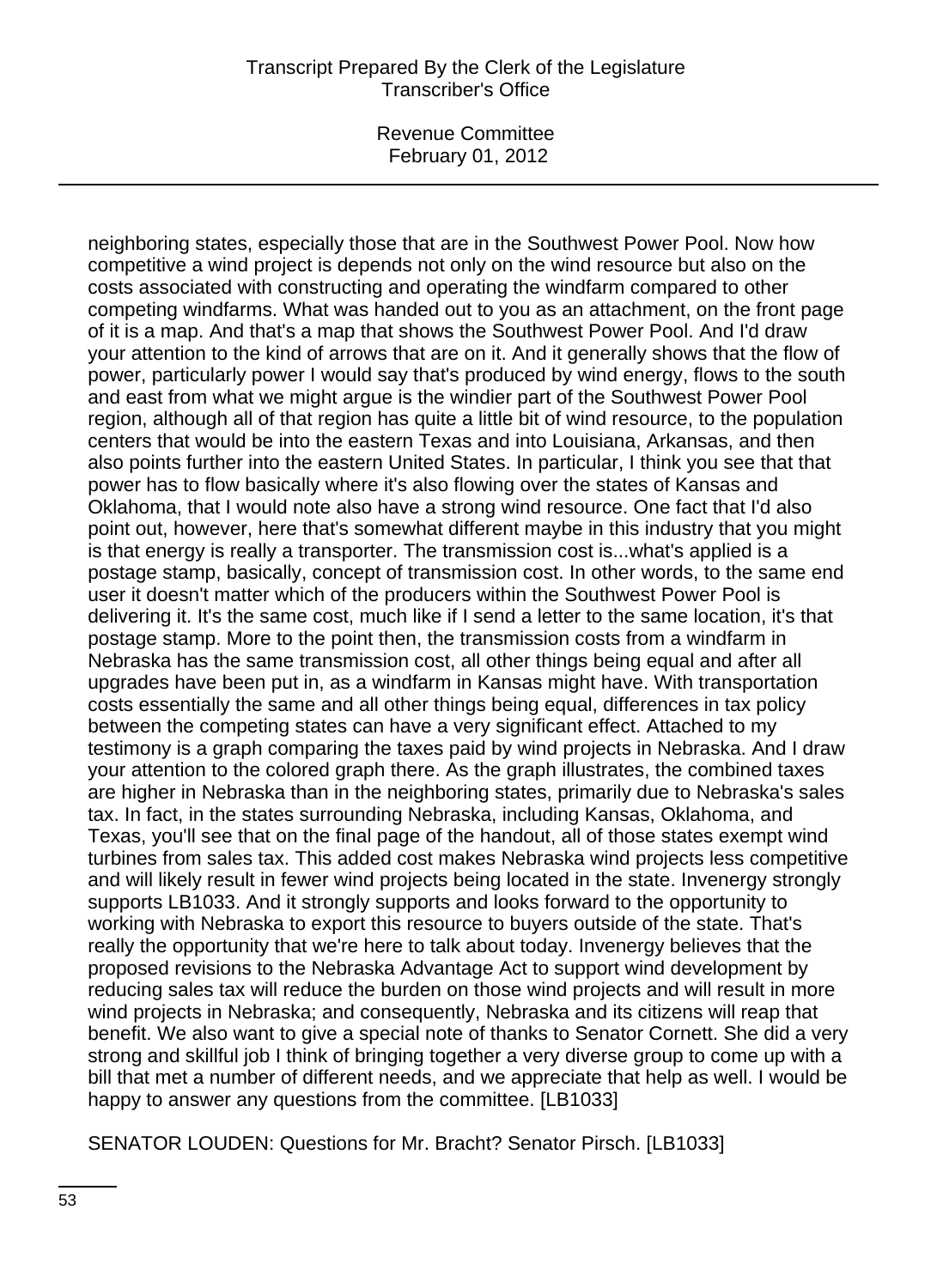SENATOR PIRSCH: Can you talk about the long-term potential of the industry in terms of...for economic development for the state of Nebraska. [LB1033]

DAVID BRACHT: As I noted, Nebraska has...and if you'll see at the bottom of the colored graph that has the bars on it, Nebraska is, roughly speaking, in total megawatts it's ranked fourth by the National Renewable Energy Laboratory. Kansas and Oklahoma also have very strong wind. Iowa I think is something on the order of tenth. You'll note that what our installed capacity, that 294 megawatts, we're well behind that right now. Some of that was sort of structural and that's what LB1048 did an excellent job of changing. To answer your question specifically then, I'd say it could be said that Nebraska has, certainly compared to some of the other states like Iowa, most of its really good wind sites are still available to be developed. So there is an opportunity. But it is a competitive marketplace, and so it's one that unless we can be competitive on a price basis, our competing states are still going to be able to offer more. [LB1033]

SENATOR PIRSCH: Are there a finite number of good sites in a state? In other words, has...Texas at 10,000, is that pretty fully matured, the potential sites such that...in other words, if we have a healthy bump out in this chart here when we're talking about, other renewable is 3.6 percent. Is there some maximum capacity, you know, some level, you know, 12 percent, 15 percent, where you can pretty well expect that we're firing on all cylinders? [LB1033]

DAVID BRACHT: Each site is going to be somewhat different. And so there is a whole variety of factors that might weigh into how, you know, how good the wind is. And a lot of it has to do with the topography and other things that someone other than me would know much more about. I think how I would answer your question is, is that Nebraska, in part by kind of just circumstances, is well poised to be able to really participate in the future growth. And how far that goes is going to depend on the marketplace. But we really need to be in a position to compete to be able to do that. [LB1033]

SENATOR LOUDEN: Senator Hadley. [LB1033]

SENATOR HADLEY: Thank you, Senator Louden. Mr. Bracht, a question, and maybe you can't answer it. I had to go to Chicago, went to Chicago for the holidays and came back. And I was really surprised at the number of windfarms in western Iowa, you know, that significantly you can see them from I-80. You cross into Nebraska and there are none. And we seem to be talking about wind projects out, you know, in the western part of the state and the northern part of the state. And I just wondered what does Iowa have, when you cross the Missouri River, that we don't have close to the Missouri River? [LB1033]

DAVID BRACHT: Well, I think there's two things there. And one is I would address is we really did have kind of a structural situation that really limited the amount of...because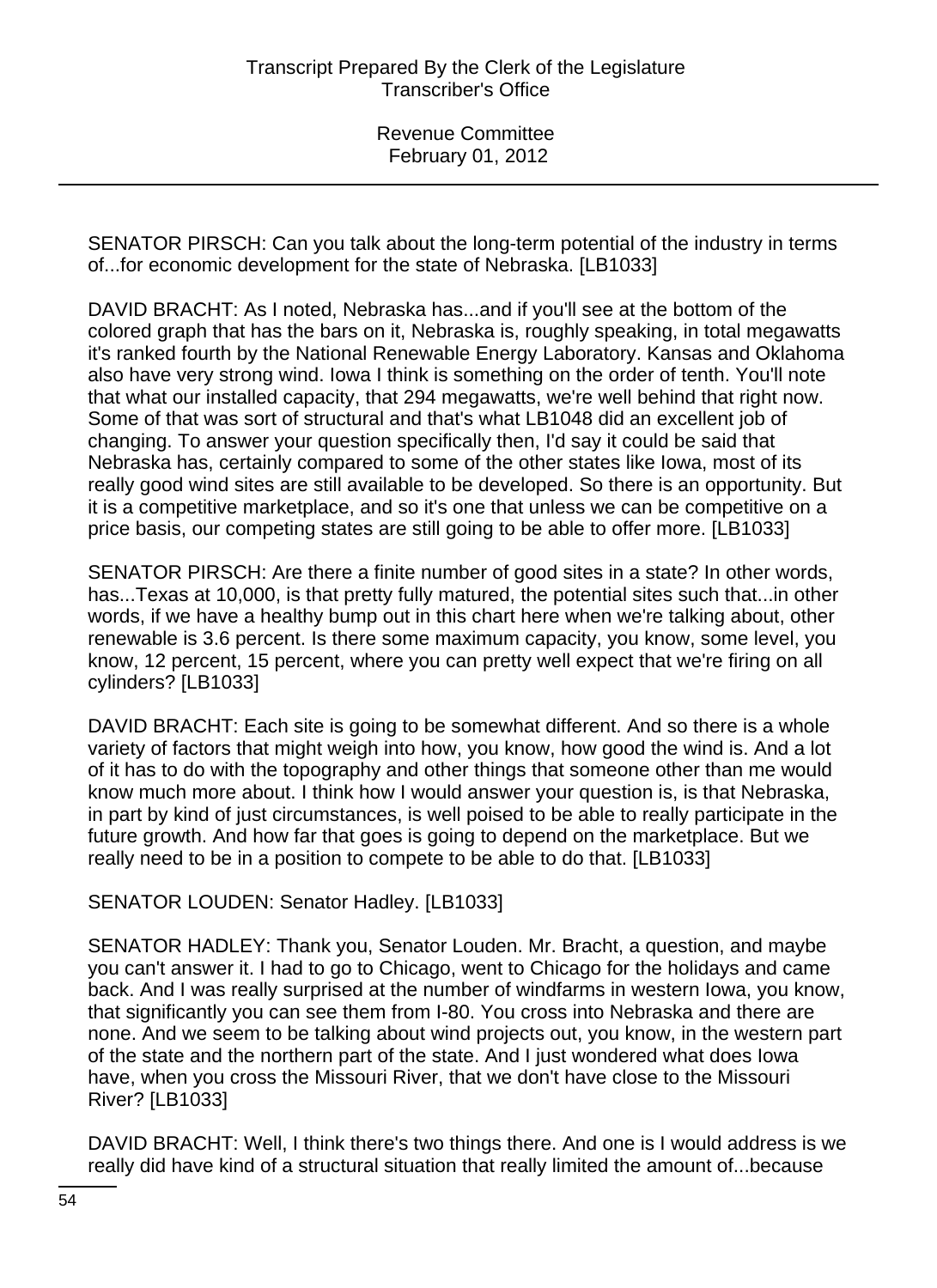effectively, until LB1048, any of the energy generating capacity in the state was really directed towards meeting only the needs of our population. So then you start with Iowa, 5.5 million people, versus Nebraska at 1.7 million, we had a much smaller demand for that, for renewable energy in general. And then like in most things you start building where the very best of it is at and that's where the very best in Nebraska right now is still probably in our central part of the state. I'm certain...or I would expect that if Nebraska was fully developed, and there are at least a couple. Lincoln Electric System has had its two towers for I think almost ten years now. And so there is potential. And, for instance, a project that in fact was...it's not an Invenergy project, but I was involved in that, was actually started in Richardson County in far southeast Nebraska; went on-line about 12 or 15 months ago. And so there is some of that as well. [LB1033]

SENATOR HADLEY: Okay, thank you. [LB1033]

DAVID BRACHT: Most of what you see is the fact that Iowa has been in a position, because of the way its power structure is there, and its population, to take advantage of its wind resource. And they've spent ten years really doing a lot of it. [LB1033]

SENATOR HADLEY: Okay. Thank you, Senator Louden. [LB1033]

SENATOR LOUDEN: Senator Schumacher. [LB1033]

SENATOR SCHUMACHER: What might be other competing considerations that a company would have, beside sales tax, in deciding whether to locate or whether to deploy resources in the state? [LB1033]

DAVID BRACHT: Well, there would be a whole variety of things. I think that the...and not so much for Invenergy, so I'll be speaking a little bit more on my own experience now. When I have worked with landowner groups, what I've said in response to a question like that is the first and most important thing is, do I have a good wind resource? Is it windy or not, effectively? The second is, is there a way for me to transmit that resource from where that wind is to the potential market? And then, finally, where are the markets that are going to be most likely to want to buy that? And so transmission would be the second largest issue that would likely make a difference there. [LB1033]

SENATOR SCHUMACHER: And how do our transmission facilities stack up with respect to these four particular other states that we're looking at here? [LB1033]

DAVID BRACHT: Well, again it's always very situational because it's hard to say on a statewide basis because the wind is where the wind is. And is there a transmission line, and if I have a transmission line on the other side of the state it doesn't help much. What I can say to you is that there are a number of projects that both...for instance, Invenergy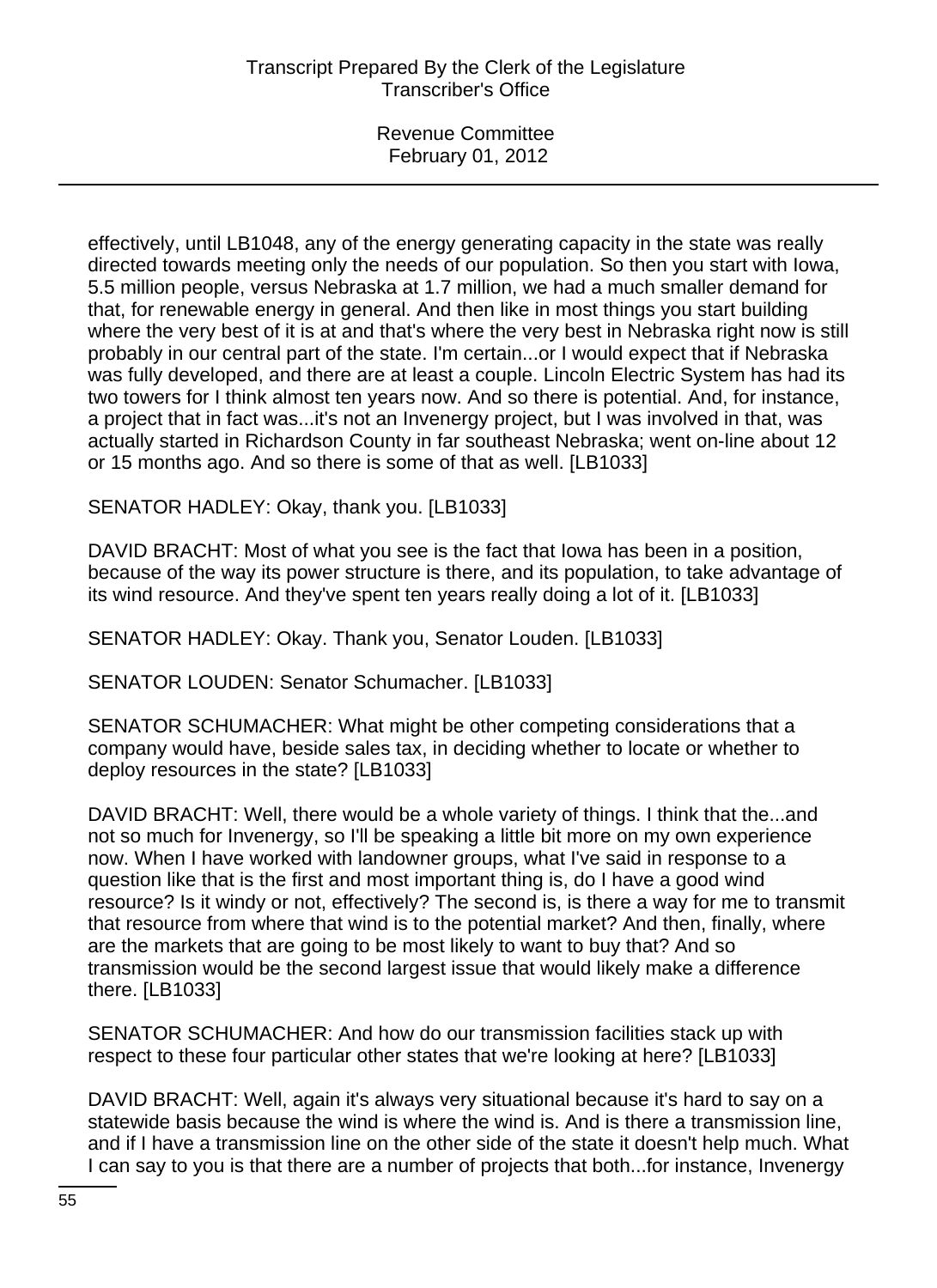has its Prairie Breeze project. I know that some others that will speaking after me have projects that they in fact have the transmission rights available to them right now to be able to do it. [LB1033]

SENATOR SCHUMACHER: So the sales tax in the matrix of things in making an economic decision whether to deploy wind or not, is now near the top of the list. [LB1033]

DAVID BRACHT: It certainly...well, to give you a factor, and these are going to be approximate figures, the sales tax impact...the price of wind, I can't speak to what the price of some of the other sources of energy would be at, but I can say that just in working with my client, the kinds of bids they've been giving out on the projects they're looking at are in the mid \$30 per megawatt; and that's typically in the energy industry how you're looking at that. My understanding is the tax load here in Nebraska makes up for about \$4 to \$5 of that. So, literally, the taxes end up being 10 percent. And if you think about it, the reason that is, is unlike other sources of energy...and not to draw...I'm just trying to draw some contrast, wind doesn't have any input cost. Once it's built and everything I...and much of what you...the money you have to spend to build that would be subject to sales tax, there is no further cost for the 20-, 25-, 30-year life of the project. Contrast that with an energy source, whether it was natural gas or coal or some other source where you're using heat, obviously a significant part of that cost is the cost of the input, buying the coal or natural gas or whatever you're burning. And under Nebraska law that's not subject to sales tax. [LB1033]

SENATOR SCHUMACHER: But you have still the recurring cost of the lease to plant the machine. You've got...these machines don't last forever, do they? [LB1033]

DAVID BRACHT: Well, they'll last 20 to 25 years. [LB1033]

SENATOR SCHUMACHER: I mean, there's no repair costs or maintenance (inaudible)? [LB1033]

DAVID BRACHT: Well, certainly there's repair costs. But the most significant is the initial capital expenditure. [LB1033]

SENATOR SCHUMACHER: Now if we were to knock out sales tax, I mean we'd have...on the property tax side of it, surprisingly enough, you know, we're really low compared to three out of the other states. I mean, probably even if we knocked out just half the sales tax, we'd be competitive with Iowa and Oklahoma and Texas. [LB1033]

DAVID BRACHT: And while I haven't worked those exact figures, I think that what...and this might go to a little bit of Senator Pirsch's question as well, is the structure of LB1033 is to really look at it's kind of a stairstep approach. First, dependent on the size of the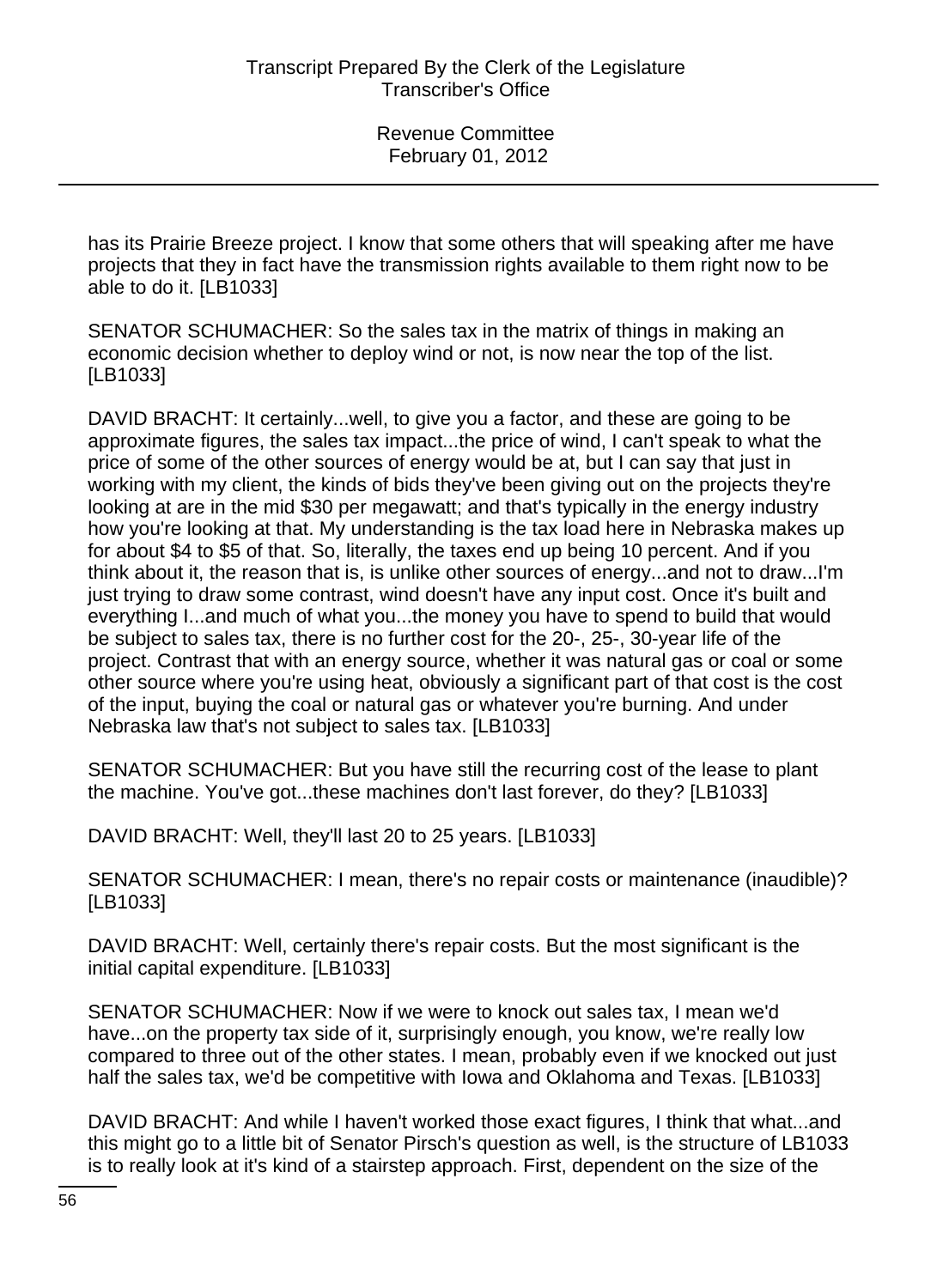project, the \$75 million investment would largely be a break at about 40 megawatts. And if you see windfarms you typically see, you know, 40 or 50, and then 50 or 100, and then 200, and in other states where we've seen large projects, quite a little bit larger than that. So the first step would be 50 percent sales tax for that, just 50 percent exemption; a larger project, an 80 megawatt project, \$75 million or more, we'd be looking at a 75 percent exemption. And then beyond that, a company that meets some certain requirements for input costs, perhaps employee stock ownership plans, employee ownership can get to 100. What I'm trying to say to you, Senator, is that I think that in fact that's what this bill does is it gives a stairstep for a project that wants to do all the things perhaps to get to 100, but then there's going to be others that may just not be able to accomplish that. [LB1033]

SENATOR SCHUMACHER: Thank you. [LB1033]

SENATOR LOUDEN: Senator Brasch. [LB1033]

SENATOR BRASCH: Thank you, Chairman Louden. And good to see you again. [LB1033]

DAVID BRACHT: Good seeing you, Senator. [LB1033]

SENATOR BRASCH: And this is very fascinating and impressive. I'm very excited to see that Nebraska is attractive in wind energy. I attended a daylong tour in Burt County on various forms of renewable energy. We did look at some wind turbines that were in Burt and Thurston County as well. But my understanding was the investment, the repairs started again at five years; that there are moving parts. That comparing solar energy to wind energy that it was...there was a significant cost. And the...and I know we're attracted to these to resell our energy. But they were just comparing dollar for kilowatt, that solar was the most, and then as far as the hardware that... [LB1033]

DAVID BRACHT: I can't really speak too much to solar. Just to be clear and to clarify, because perhaps I wasn't clear, is the maintenance really starts almost immediately. So it's like the adage of, you know, I start painting a bridge at one end, and when I get done I go back to the beginning. And a larger wind project, that's exactly how the maintenance would be. And a project like Prairie Breeze we'd expect probably 10 to 12 employees, and they'll continue to be working through those, it would be in the neighborhood of 70 to 80 turbines. When they finish, they'll go back to the beginning. So there is an ongoing maintenance from the very beginning. I guess the point I was saying though is the vast majority of the cost is the capital expenditure as opposed to the operating costs. [LB1033]

SENATOR BRASCH: And they take very little room actually. They kind of complement our agricultural communities and also our... [LB1033]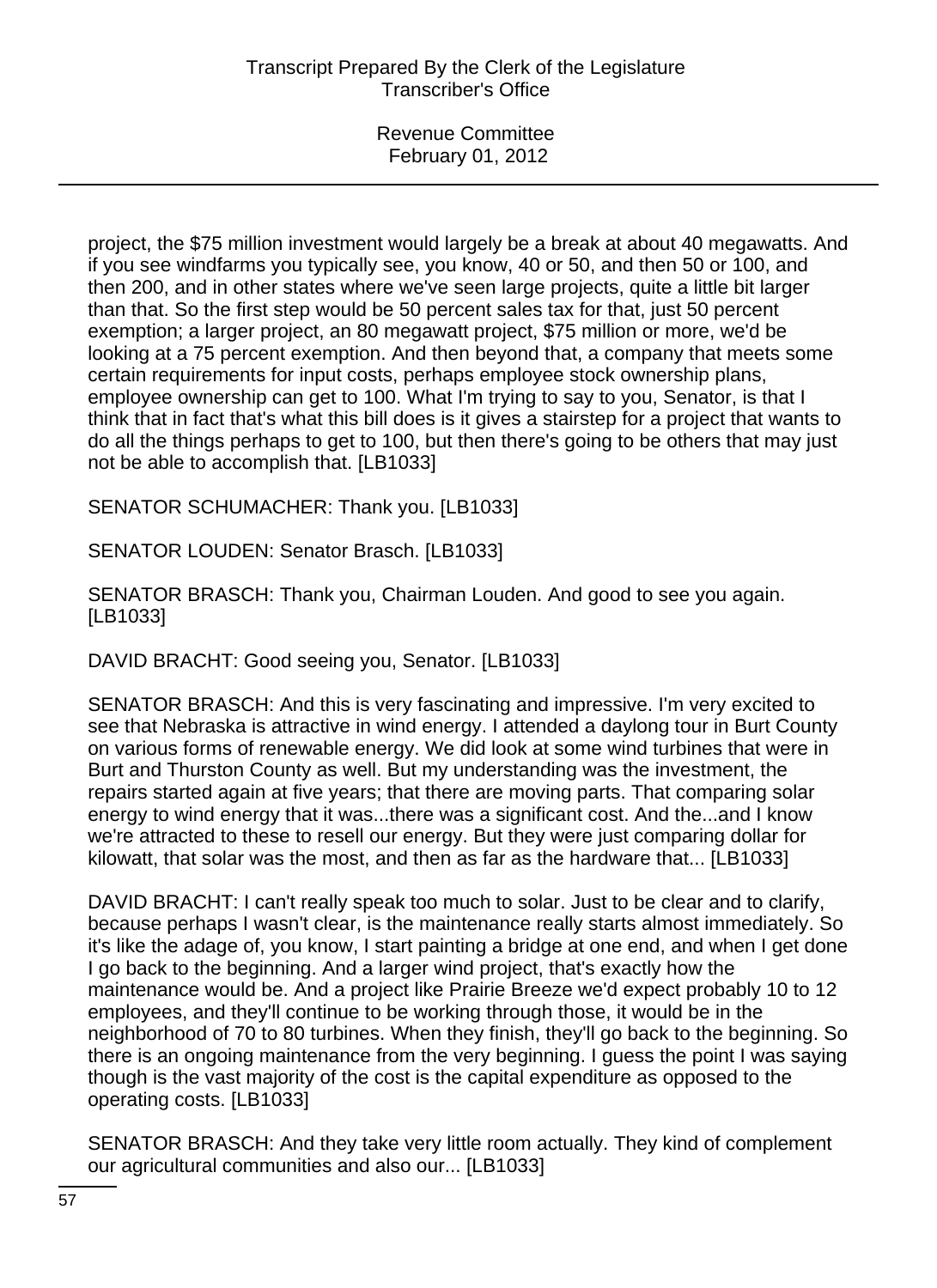DAVID BRACHT: That's true. And certainly, you know, it's...obviously it's much easier depending on the type of land used. But the developers tend to try and take that into account as well to the extent they can. [LB1033]

SENATOR BRASCH: Thank you for your expert testimony. [LB1033]

SENATOR LOUDEN: Senator Pirsch. [LB1033]

SENATOR PIRSCH: And you're the one that handed out this? [LB1033]

DAVID BRACHT: I am. [LB1033]

SENATOR PIRSCH: If we were to implement this bill, LB1033 then, how far down would that red line indicating sales tax, the middle line for the state of Nebraska, how far would that drop either in terms of indicating that how far we'd push down the sales tax dollar per megawatt power or the total? In other words, does it bring us into a competitive...low or above or virtually the same? [LB1033]

DAVID BRACHT: Well, first, I would say that just because of the nature of the way the bill is structured it's going to vary between each project; because as I said, there is, you know, it depends on the size and also the amount of local use and the employee stock ownership, etcetera. The broader question I think I hear you asking is, okay, will this then make us competitive and make developers want to go here versus Kansas or someplace else? And all of those things are somewhat subject to market forces. I think that's...there's been a lot of things happening in wind and wind development since LB1048 even came about. So it's a little hard to say that. I think it would certainly put us very much more in the neighborhood of what Oklahoma and Kansas is. Kansas is particularly aggressive in their tax programs. And, you know, I can't say that we'd be in a position where we'd be less than that at that point, but. [LB1033]

SENATOR PIRSCH: Did they just become aggressive? I notice that their total developed, installed capacity, as of June of 2011, is actually less than, say, Oklahoma, it's southern neighbor, and Iowa a third of that, even though they are considerably lower in terms of their overall taxes. Is that just because they just got going on those recently or...? [LB1033]

DAVID BRACHT: I wouldn't necessarily say just got going. But I would agree that if you looked at a map today of projects that are in some stage of development, Kansas is very active from that standpoint. [LB1033]

SENATOR PIRSCH: Is the fact that...isn't our best potential of wind energy located out in the Sandhills region? Is that true? [LB1033]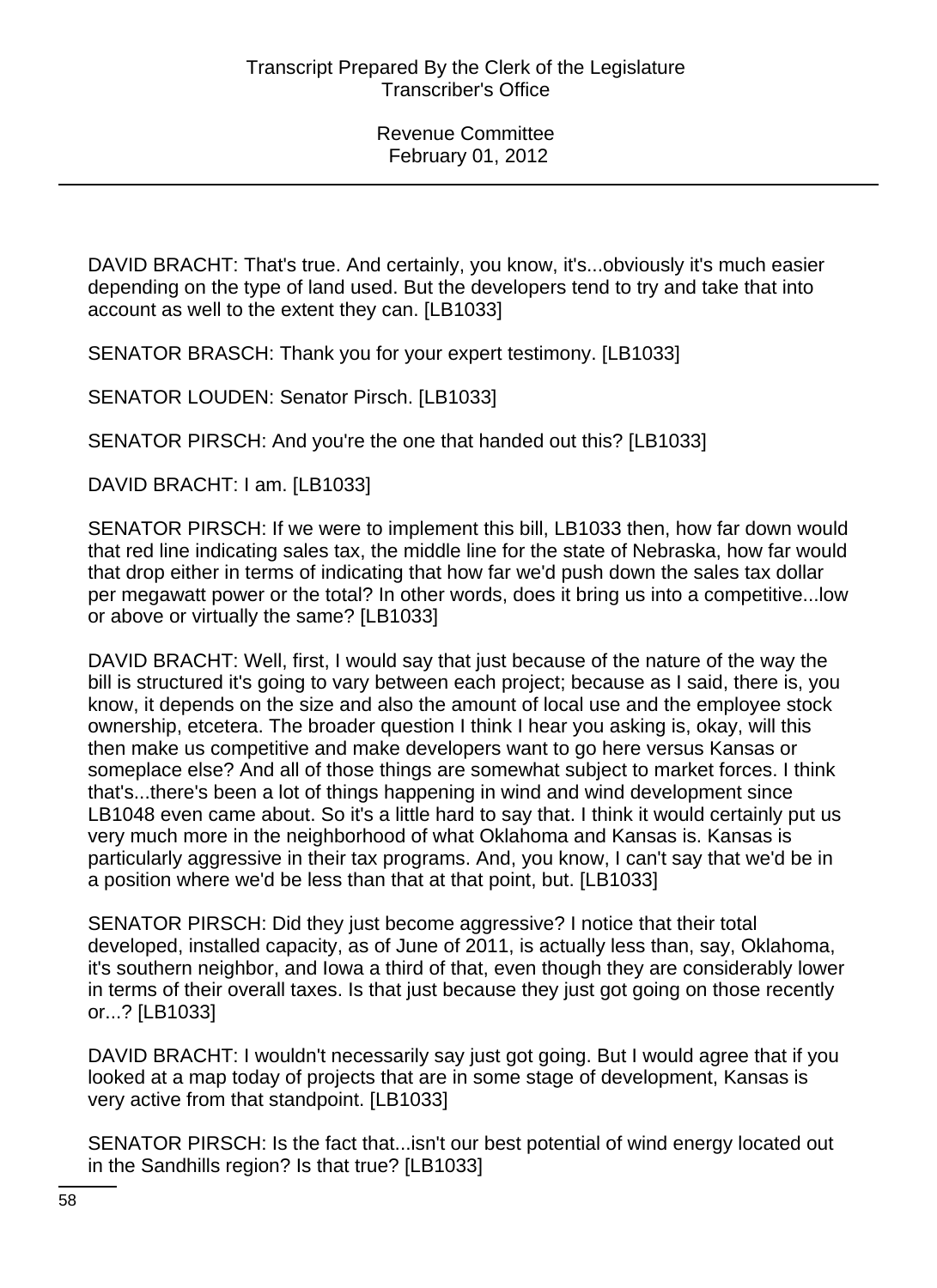DAVID BRACHT: Well, I think that we, and I don't have the map, maybe one of the other folks testifying will. There's a variety of areas, but that's certainly true is that through the Sandhills there are, kind of starting up, Cherry County, and you've already heard about in Boone County around Petersburg, their Prairie Breeze project is in Antelope County; I know that there's a variety of other projects. But as I said, there's a project that's already on-line in Richardson County and some other projects that are in the south and south-central part of the state. And the Panhandle has good wind, too, not to leave them out. [LB1033]

SENATOR PIRSCH: Yeah. And the issue with the Panhandle and Sandhills is one of maybe transmission lines, though, isn't it? [LB1033]

DAVID BRACHT: Somewhat, because we've got more cattle than people. And cattle haven't typically needed a lot of transmission, so. [LB1033]

SENATOR PIRSCH: Well, there you go. But even with the transmission lines we do have, we have a lot of potential? [LB1033]

DAVID BRACHT: Yes, I would say that's right. [LB1033]

SENATOR PIRSCH: Okay. Thank you. [LB1033]

SENATOR LOUDEN: Senator Schumacher. [LB1033]

SENATOR SCHUMACHER: Just one question came to mind. Now assuming that your company becomes profitable and starts making income, most of this electricity is being exported out of the state? [LB1033]

DAVID BRACHT: That's correct. [LB1033]

SENATOR SCHUMACHER: That's correct. Okay. So...and where are most of your facilities located at? [LB1033]

DAVID BRACHT: So Invenergy's facilities are really spread all over the country, of the different types of projects that they have. [LB1033]

SENATOR SCHUMACHER: I guess what I'm trying to get at is we've heard testimony on how to tax intangibles. I guess is electricity considered an intangible? [LB1033]

DAVID BRACHT: Actually, I think it's considered personal property. So I'm not sure where it fits into that. The sales tax, the consumer...the end user of the sales tax (sic) is who pays the sales tax. [LB1033]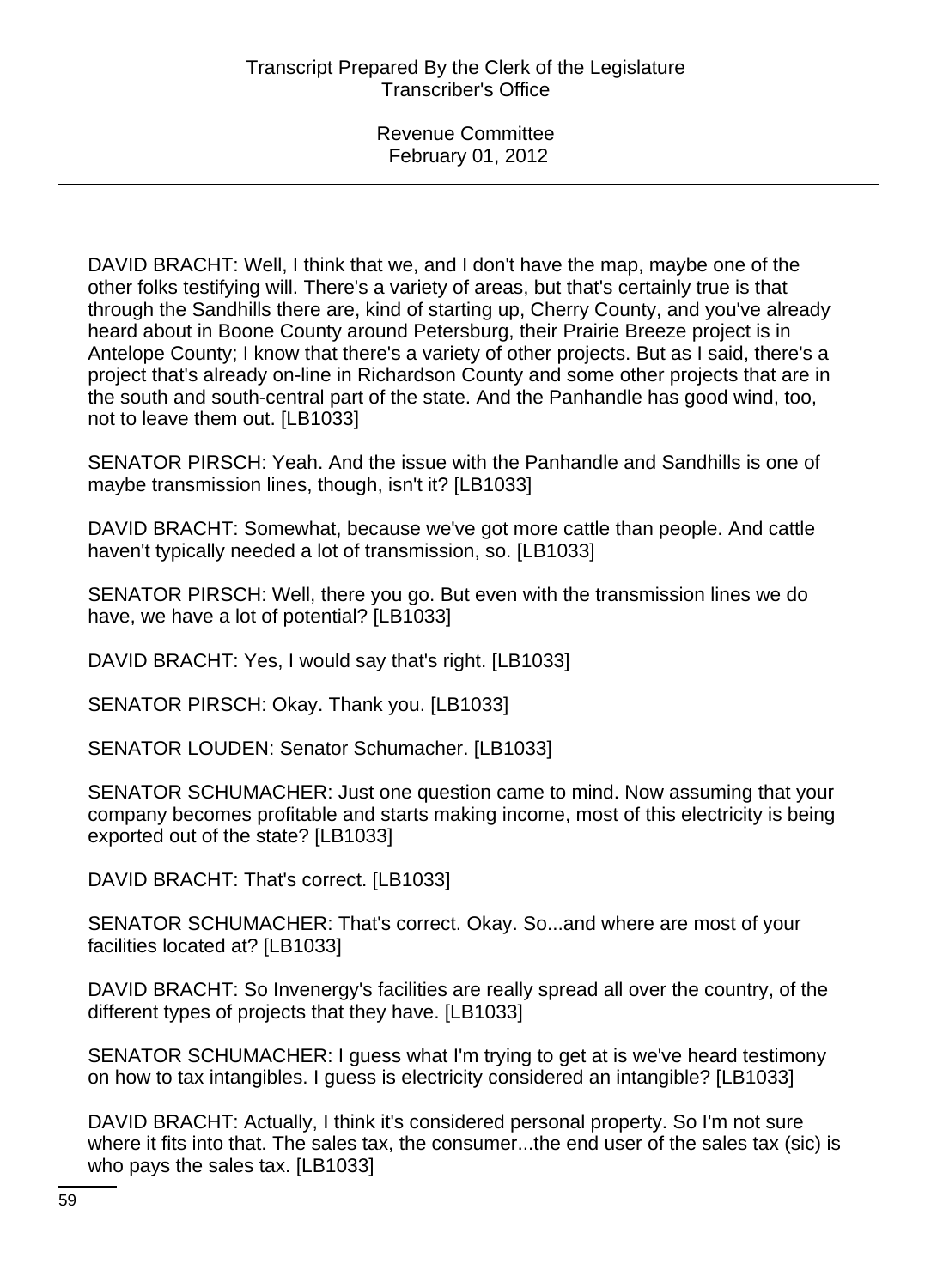SENATOR SCHUMACHER: What I'm getting at is you get these federal subsidies or the sales tax break. And when you're rolling in the dough, down the road, who's going to get the income tax? [LB1033]

DAVID BRACHT: Well, and I think that certainly income tax would be one part of it. It's going to depend on each project because these projects are typically owned by different groups as the investment comes together. But I would say that's where in part to look at the local impact of it is certainly a portion of that is the Nebraska landowner is getting his landowner payments, those Nebraska school districts are getting that. That's where at least \$2 million of that each year out of the Prairie Breeze project. [LB1033]

SENATOR SCHUMACHER: But the company that owns this windmill and its...after it pays its help and it pays the landowner, whatever, if this is economically feasible at all to do wind without subsidies, it shows a profit and that income, profit, is that...is Nebraska going to be able to tax income on that? Are you expecting that or does that go to that income tax paid to...if you're a Florida-based company or I guess Delaware-based company that doesn't have an income tax, are we looking forward down the road, as a result of this investment, of getting an income tax return? [LB1033]

DAVID BRACHT: You know, Senator, I'm not a tax attorney so I'm not sure I could answer that question. Part of what you're getting to is these entities are typically...well, the entities here, it may be a Delaware LLC, but so I can't really speak to how the income that's produced by that entity, how it's taxed from an income standpoint. [LB1033]

SENATOR SCHUMACHER: I guess it's a fairly simple principle. The taxpayer is being asked to make an investment here by virtue of this credit. Are they going to get a return outside of the general economic business? [LB1033]

DAVID BRACHT: Perhaps. I'll see if I...I know I'm not the right person to ask that. So I might try and identify that. [LB1033]

SENATOR SCHUMACHER: Okay, thank you. [LB1033]

SENATOR LOUDEN: Yes, a question I have here is this \$1.15 a megawatt hour for Nebraska. Now is that because we had this bill here last year so that LB1048 or something like that? [LB1033]

DAVID BRACHT: That would be the property tax where that's...I think that reflects the nameplate capacity tax, yes. [LB1033]

SENATOR LOUDEN: Okay. And that's the reason our blue line is down where it is?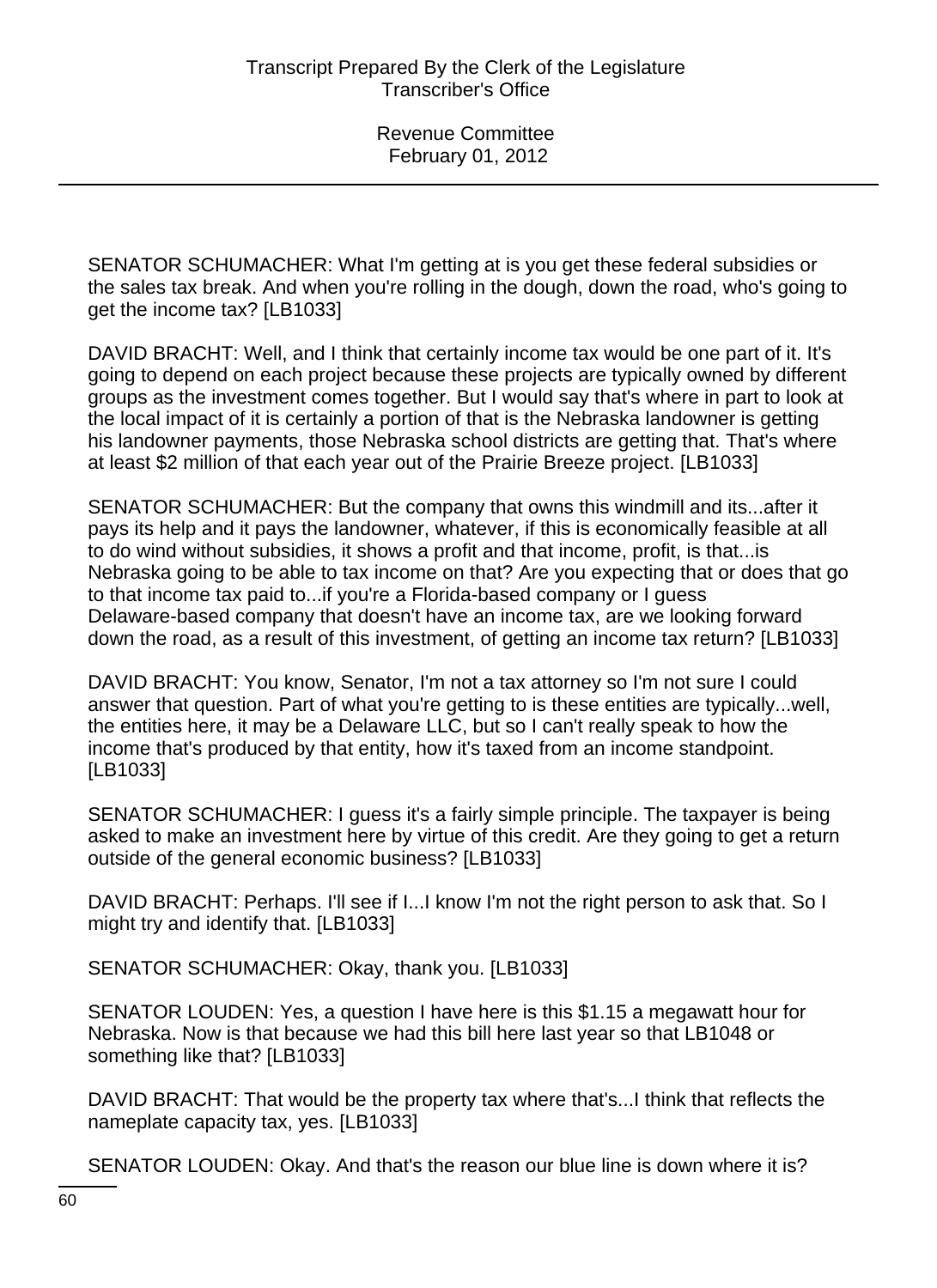[LB1033]

DAVID BRACHT: I think that's correct. [LB1033]

SENATOR LOUDEN: Okay, but these other states then other than maybe...did Kansas pass something similar to that, the reason they're down at 88 cents? [LB1033]

DAVID BRACHT: I can't speak to how Kansas got there. But I do know that they have a very...a package that they are really approaching for renewable energy. [LB1033]

SENATOR LOUDEN: And then the reason Nebraska is at \$3.96, that's because you added the \$2.82 onto the \$1.15, and then we're talking about cutting out on the sales tax. So we could actually be down at the \$1.15 and be lower or nearly as low as what Kansas is. [LB1033]

DAVID BRACHT: And again it would depend on each project. So there might be a lot of...it would only be if a project is able to do all the things that it takes to get to the 100 percent sales tax exemption. They'd start out at, depending on size, either 50 or 75, and then be able to add, depending on how much local inputs they use and whether they're offering an employee stock ownership plan or some sort of local ownership. [LB1033]

SENATOR LOUDEN: Now you get a federal subsidy or federal tax or something like that to produce electric power, wind power? [LB1033]

DAVID BRACHT: So wind energy, in fact, like pretty much all of the sources of energy that we have in the United States, has different sort of tax codes that go with it. To go to the point you're talking about, yes, in fact there is a...it's referred to as the production tax credit. It's...however, I might note that that...those bid prices of 35 to in that midrange, mid-30s to approaching 40, even if you took that away, took away the production credit, it would be in the, you know, 50 to 60 range. And so...and I contrast that from where wind was maybe as recently as five and ten years ago when it was quite a little bit higher. [LB1033]

SENATOR LOUDEN: Now when you say 30 to 40, are you talking about 30 to 40... [LB1033]

DAVID BRACHT: Per megawatt, per megawatt. [LB1033]

SENATOR LOUDEN: ...dollars a megawatt. [LB1033]

DAVID BRACHT: Yeah, so cents per kilowatt if you were looking at it that way. [LB1033]

SENATOR LOUDEN: Yeah. Or you even have received as much as 50 cents a kilowatt,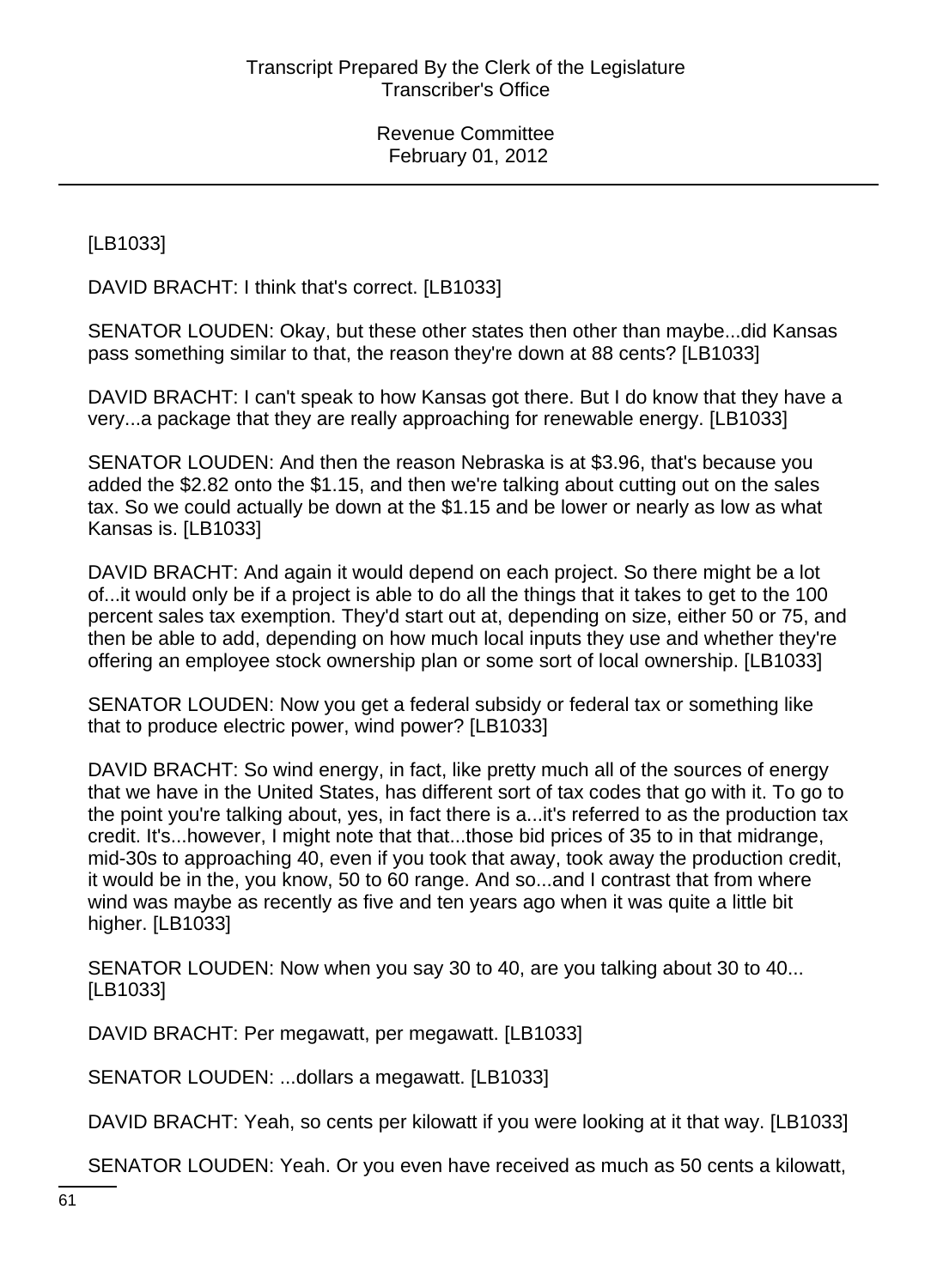is that what you're telling me, or 5 cents a kilowatt then, or \$50 a megawatt on your tax credit? [LB1033]

DAVID BRACHT: No, what I'm saying with you is that wind has become, because of the new technology growth, it's become increasingly, and that's part of what I think is the exciting opportunity, it's really becoming very efficient. It's still a very competitive marketplace, but it is one where it's very...the improvement, even in just the last several years because of technology, is really quite significant. [LB1033]

SENATOR LOUDEN: Well, I know. But when I first came down here we were doing this. And we were talking about these, what do you call them? C...? [LB1033]

DAVID BRACHT: C-BEDs. [LB1033]

SENATOR LOUDEN: C-BEDs or whatever. And the reason they were pushing them is because Nebraska was a public power district and they couldn't receive these tax credits. So we were finding a way for corporations to come in and receive those tax credits. My question is, how much is that tax credit a kilowatt? [LB1033]

DAVID BRACHT: That's where it's about 20...well, about 2.2 cents. [LB1033]

SENATOR LOUDEN: Still is? [LB1033]

DAVID BRACHT: Through the end of this year. It is due to expire, and we'll have to see if Congress renews it. [LB1033]

SENATOR LOUDEN: Okay. Then my last question is, there's nothing in here on Colorado. And I realize Colorado is on the west side tie there. Is that the reason you don't have Colorado, or do you know what the numbers are for Colorado? [LB1033]

DAVID BRACHT: You know, I don't know what the numbers are on Colorado. I can't speak to that. [LB1033]

SENATOR LOUDEN: Do you do any...are you planning on building any facilities in Colorado? [LB1033]

DAVID BRACHT: Well, I know that Invenergy, in fact, their western region office is in Denver, and they have projects that they're working on in Montana. I can't speak to Colorado specifically; but they do work in that area, yes. [LB1033]

SENATOR LOUDEN: Where is the head office then that you work out of? [LB1033]

DAVID BRACHT: Well, Chicago for...Invenergy is based in Chicago, but Denver is the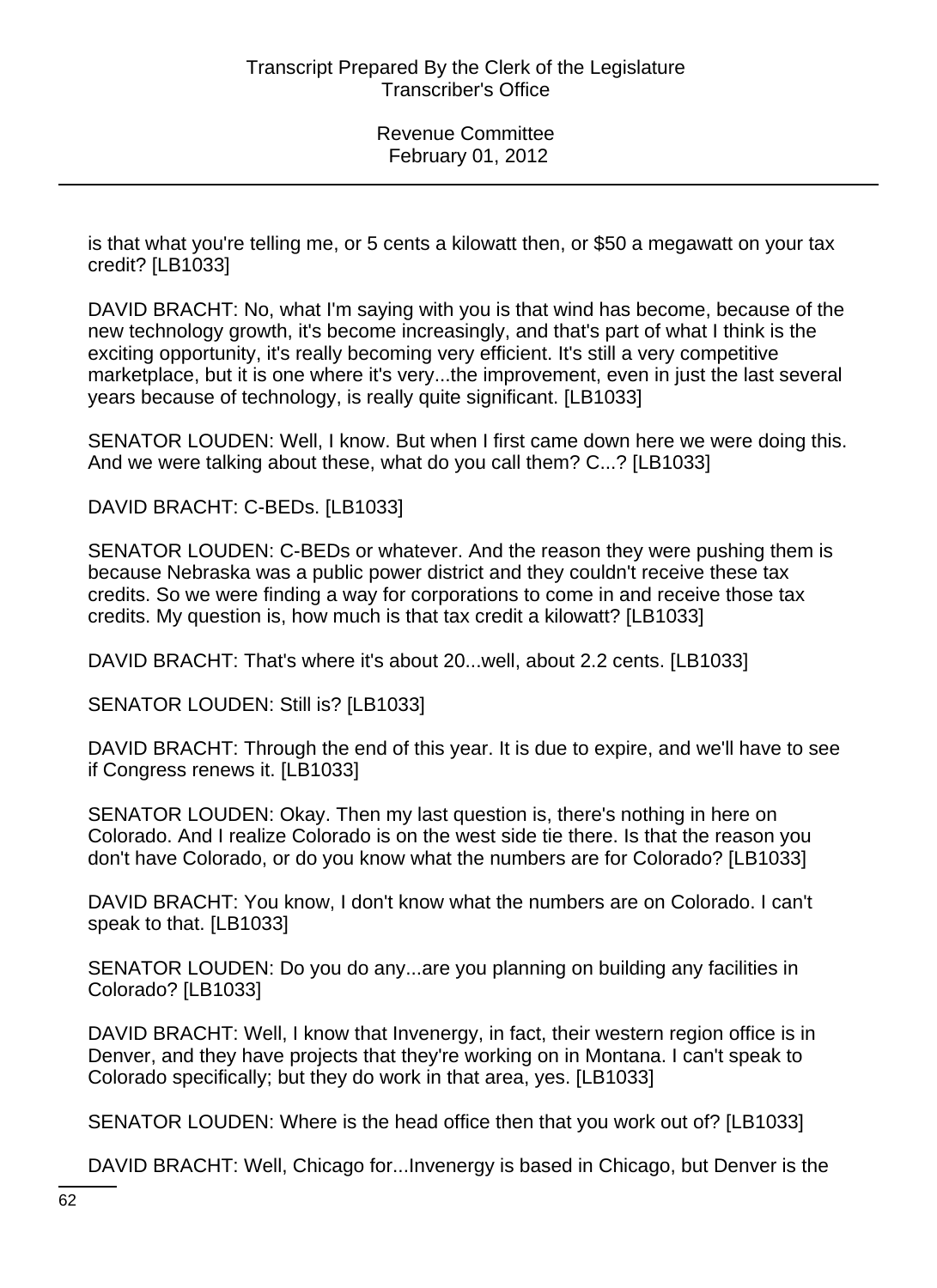western region office. [LB1033]

SENATOR LOUDEN: Okay. Then to answer Senator Schumacher's question about the headquarters for the corporation, then you would actually be paying...paying any income taxes, so you'd be paying it in Chicago or Illinois? [LB1033]

DAVID BRACHT: Well, I can't speak to and don't know that that's what determines where your income tax is paid. [LB1033]

SENATOR LOUDEN: Okay. Well, thank you. Other questions for...? Senator Pirsch. [LB1033]

SENATOR PIRSCH: I'm just trying to make sure I have the proposition. Right now we don't have much in terms of renewable production or renewable energy, but we have at least one of the necessary elements, which is good wind, superior wind; maybe not as much transmission lines. But the proposition is we could have considerably more, right? [LB1033]

DAVID BRACHT: I think that's right. [LB1033]

SENATOR PIRSCH: And that but for this bill, we probably are not going to get there to considerably more. Is that... [LB1033]

DAVID BRACHT: I think that it would be accurate to say that, as I noted in my testimony, Invenergy was the first project that applied to be a certified renewable export facility. [LB1033]

SENATOR PIRSCH: Um-hum. [LB1033]

DAVID BRACHT: And it's had its approval now for over a year. And it's been actively trying to market those...it's power, as have some other projects that are, you know, also been trying to market their power. And certainly the marketplace is then...this is part of what they've been facing with that. [LB1033]

SENATOR PIRSCH: Sure. [LB1033]

DAVID BRACHT: So the answer to your question, you can draw your conclusion, but we haven't had any export facilities yet. [LB1033]

SENATOR PIRSCH: Yeah. [LB1033]

DAVID BRACHT: Our hope would be is that making us more competitive on the sales tax side and tax side overall would allow the state to enjoy the benefit of those projects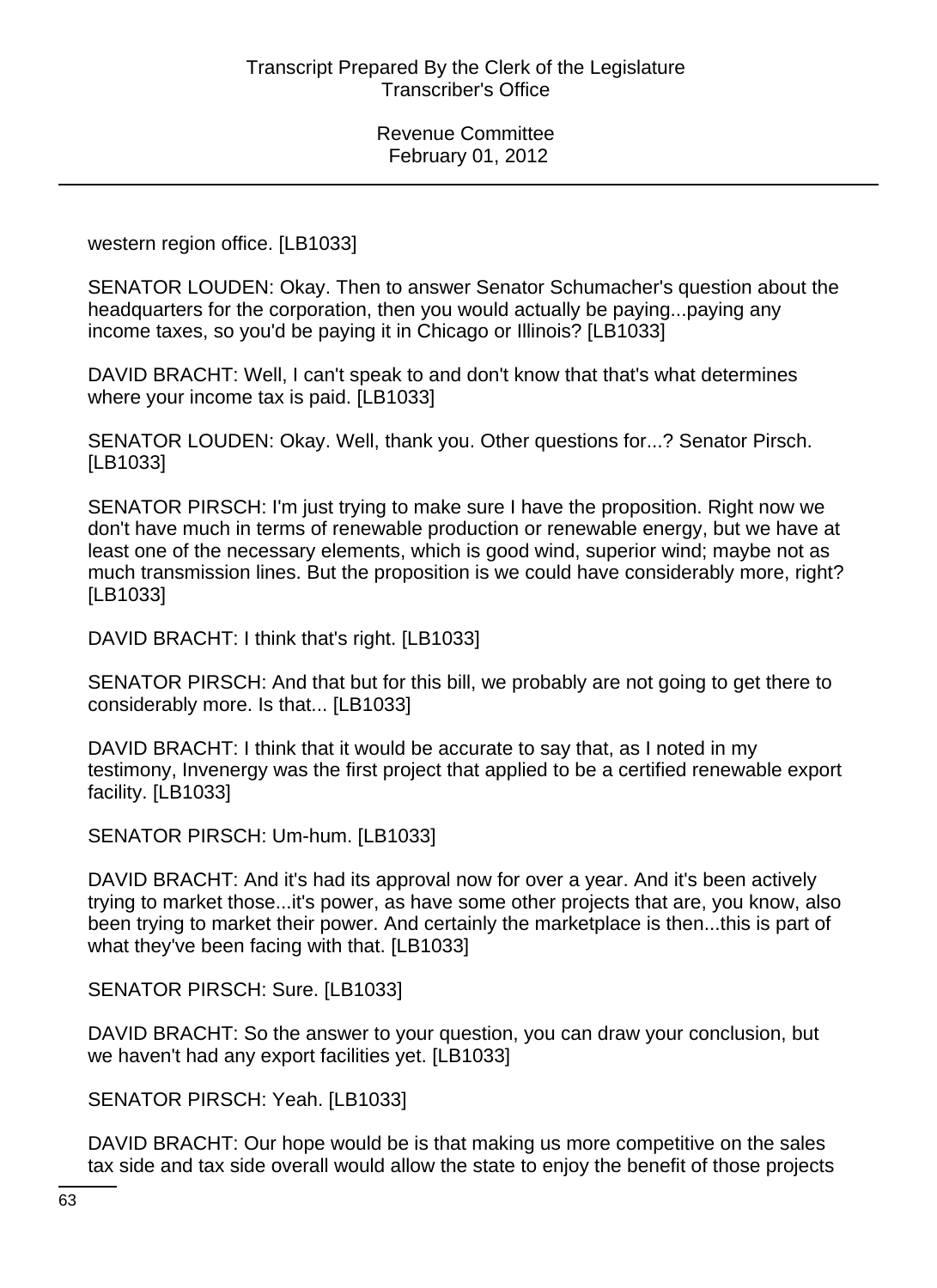by getting that. [LB1033]

SENATOR PIRSCH: Yeah. Your concept is grow the pie bigger. [LB1033]

DAVID BRACHT: Yeah, that's exactly right. [LB1033]

SENATOR PIRSCH: And maybe take a smaller slice. [LB1033]

DAVID BRACHT: That's right. [LB1033]

SENATOR PIRSCH: But what I guess I'm asking is, with this measure does that give the potential to grow the pie considerably? [LB1033]

DAVID BRACHT: I think it certainly gets...that's what we believe. It's still a marketplace. You have to see how everything else works out. But, yes, I think that's what our hope would be. [LB1033]

SENATOR PIRSCH: Okay, thank you. [LB1033]

SENATOR LOUDEN: Okay. Well, seeing no other questions, thanks for your testimony and your lengthy conversation with us. [LB1033]

DAVID BRACHT: Thank you. [LB1033]

SENATOR LOUDEN: And we'll have the next proponent. [LB1033]

DEREK SUNDERMAN: Good afternoon, Senator Cornett and Senator Louden and the members of the Revenue Committee. Thank you for this opportunity to speak to you regarding LB1033. My name is Derek Sunderman, that's D-e-r-e-k, Sunderman is S-u-n-d-e-r-m-a-n. And I am director of business development at TradeWind Energy. TradeWind is a utility-scale wind development company based in the Kansas City metro area. We possess a significant portfolio of wind projects through 11 Midwest states, including Nebraska. Thus far, we've completed construction on five projects, totaling about 600 megawatts. We have a 230 megawatt project in construction right now. TradeWind has invested significant resources in the development of our 200 megawatt Rattlesnake Creek project, located in northeastern Nebraska, in Dixon County. Over the last four years, our company has invested significant funds and time in the project, preparing it for construction. This includes acquiring leasing rights, gathering and assessing the wind data, acquiring permits, performing environmental studies, acquiring access to the transmission grid, acquiring transmission rights for delivering power. We've also spent hundreds of man-hours marketing the project to utilities in and outside the state of Nebraska. From all that we can tell, including the feedback we've received from these potential customers that we've talked with, the Rattlesnake Creek project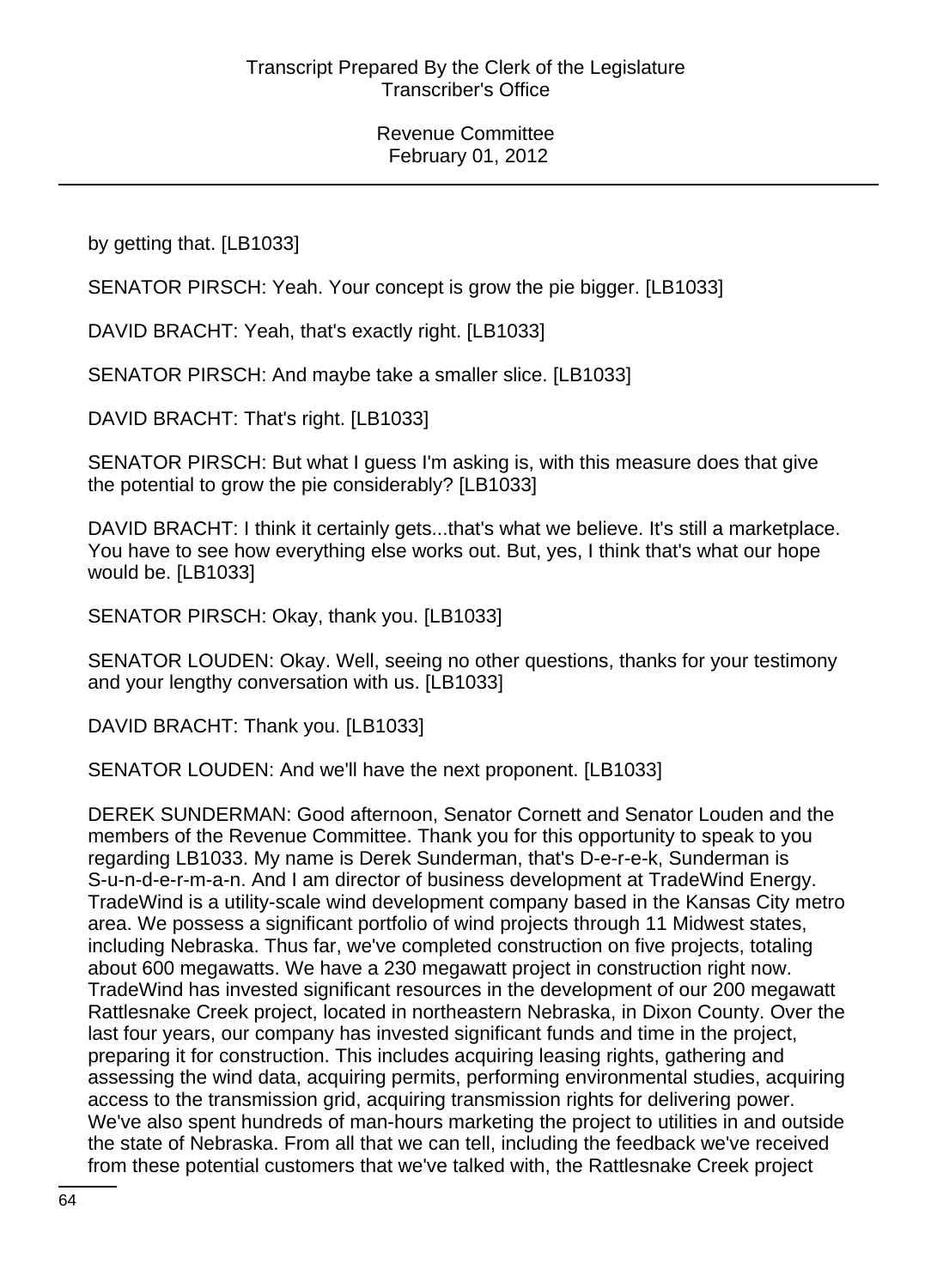## Transcript Prepared By the Clerk of the Legislature Transcriber's Office

Revenue Committee February 01, 2012

possesses virtually every good quality sought in a great wind project, except price. In the very competitive wind development business, power purchase agreements are won and lost by a small difference in price. A 50-cent change in the PPA's energy charge is more than enough to move a project from deal to no deal. That's why the legislation that is before you now is so incredibly important to Nebraska's wind energy future. TradeWind Energy does know a thing or two about exporting energy. In the past 18 months, TradeWind has successfully developed two utility-scale wind export projects within the Southwest Power Pool. One of those is located in Kansas, the other is located in Oklahoma. The energy generated by these two projects is being delivered to the Tennessee Valley Authority and to Alabama Power. In both cases, TradeWind, in conjunction with those utilities, was able to acquire the long-term firm transmission rights to put together a back to back to back transmission path--virtually unheard of in our industry. TradeWind is the only wind development company to pull off this achievement as far as we know. We understand how these pieces of the puzzle fit together for an export facility. Unfortunately, when we compare the Nebraska export puzzle with the Oklahoma and Kansas puzzles we find a very prominent piece of the Nebraska puzzle missing. That piece of the puzzle is a competitive sales and use tax policy. The tax legislation proposed here today in LB1033 is that missing piece of the puzzle. Earlier, I mentioned how TradeWind has successfully executed agreements on two export wind projects in SPP. What I didn't mention was that our Rattlesnake Creek project was one of the projects under consideration by Alabama Power. During the negotiation phase we offered one wind resource project from Oklahoma, one from Kansas, and the one from Nebraska. Each project possessed a comparable wind resource. These were very clean projects; environmentally, about as good as you can get. Interestingly enough, transmission service was not the biggest issue, for once. In fact, we were in a position to confirm long-term, firm transmission rights for each of the three projects, including the Nebraska project. So what was the biggest issue? The final and biggest issue was price. And the single largest differing component of the prices was related to the overall tax policy of each state; that was the difference. Oklahoma offers a \$5 state production tax credit and an abatement of sales and use tax. Kansas offers an abatement of the sales and use tax in an ability to negotiate pilot payments: payment in lieu of taxes for property taxes. Presently, Nebraska offers an attractive pilot policy, but no abatement of sales and use taxes. As I conclude, I want to leave you with a very sobering fact. Based upon existing state tax policies and based upon existing projects and recent announcements, it is expected that Oklahoma will possess over 3,100 megawatts of wind projects by the end of 2013; Kansas will possess over 2,600 megawatts. In fact, right now Kansas is more active than any other state in the United States in wind development. In fact, the Southwest Power Pool will possess over 7,000 megawatts of wind resources at the end of 2013. On the flip side, Nebraska is projected to possess about 450 megawatts of wind resources at that time. On behalf of TradeWind Energy and the Wind Coalition, we believe LB1033 will make the needed difference. Thank you. [LB1033]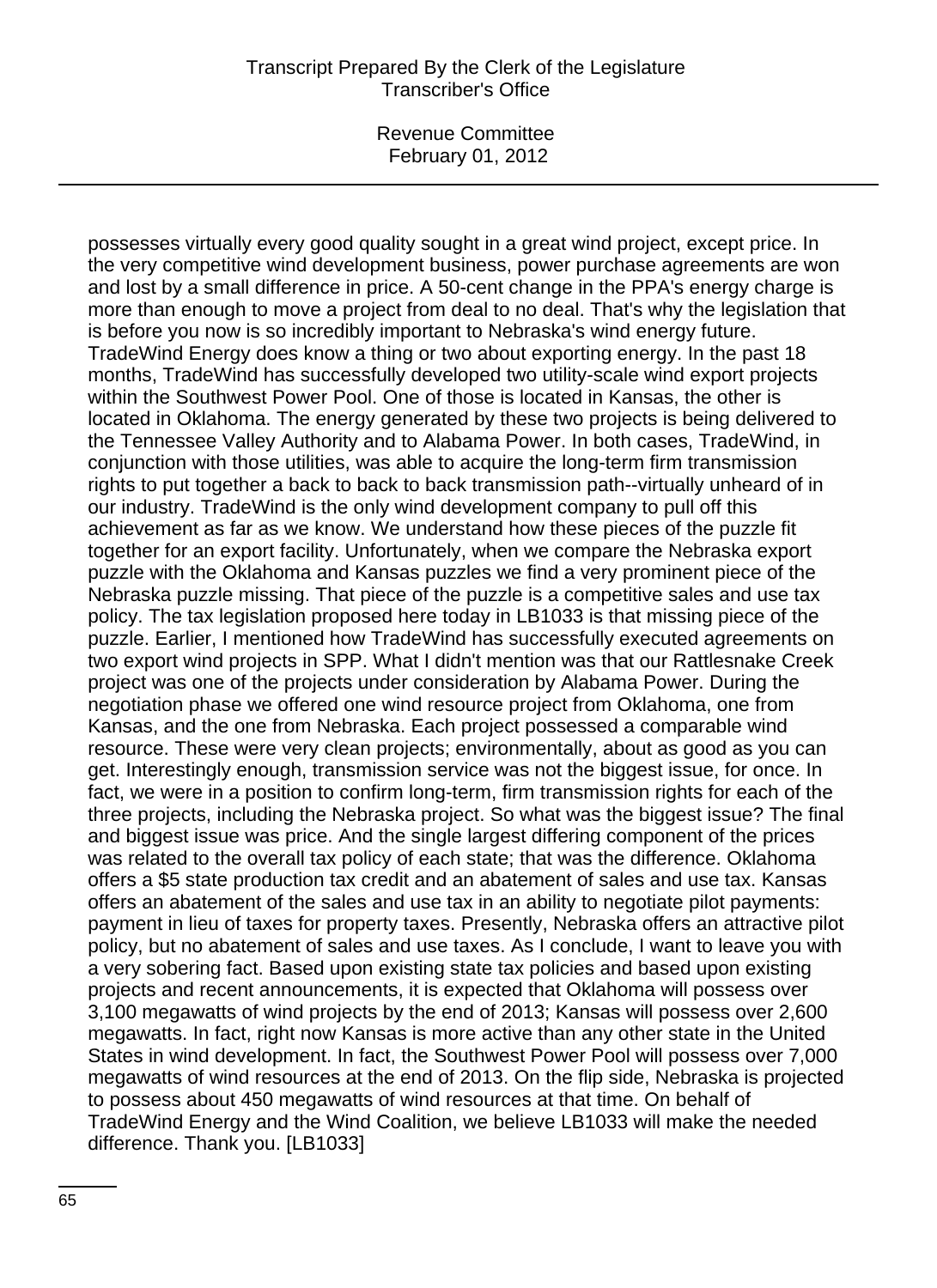SENATOR LOUDEN: Questions? Senator Hadley. [LB1033]

SENATOR HADLEY: Senator Louden, thank you. When we talk about the other states, and let's just take Kansas and Oklahoma, we talk about Nebraska's basically wind energy being for export. Is that true also in Oklahoma and Kansas, that they are primarily or 100 percent of their wind energy being developed for export? [LB1033]

DEREK SUNDERMAN: It is becoming that way. And the reason that is, if you go back a few years, most states were putting forward a renewable portfolio standard for their individual states. So those utilities that were in those states stepped up their game, essentially, and invested in wind projects throughout those states. Those utilities in those states have pretty much filled up the bucket. They've met their requirements. So as developers, we are now going out and doing our best to export these facilities to other regions that are hungry for wind power. And what we're finding is that the southeast, especially, is becoming more of a hotbed of interest. Because of recent EPA regulations coming out and impacting coal facilities, you see a huge impact on the states to the east. [LB1033]

SENATOR HADLEY: And secondly, to follow up on Senator Schumacher's comment about the income tax and, you know, what happens, you know, what is the benefit to the state of Nebraska once this windfarm is mature and going on. And I have talked with some people that talk about it's really a minimal amount of employees for a windfarm. Is that a fair statement when you compare it to a nuclear plant or a coal-powered plant? [LB1033]

DEREK SUNDERMAN: Yes, sir, that's fair. When a project is obviously in construction it's not uncommon to have a few hundred folks out there working and a significant impact on the local community for a year. After that, you tend to have 10 to 15 employees who are full-time. But you also have an impact on the local community through, you know, maybe you need concrete, maybe you need other items, motors rewound or something of that nature; so there's a continuing impact. But you are correct, it's nothing like a nuclear facility would produce on an ongoing basis. [LB1033]

SENATOR HADLEY: And I just did some looking at it and the Cooper Nuclear has like 700 employees for I think 700-and-some-odd megawatt output. And somebody else was saying a windfarm, even a much smaller windfarm, might have 20 employees. So if you're talking about down the line, you know, the impact is more up-front on the windfarms. Is that a fair statement? [LB1033]

DEREK SUNDERMAN: That is correct. But at the same time, when you look at the flip side, you have a project that is not based upon fuel. And, you know, at the same time you don't have the...you do have O&M, but it's not like a nuclear facility that has very expensive O&M. So, you know, when you compare apples to apples, what's the impact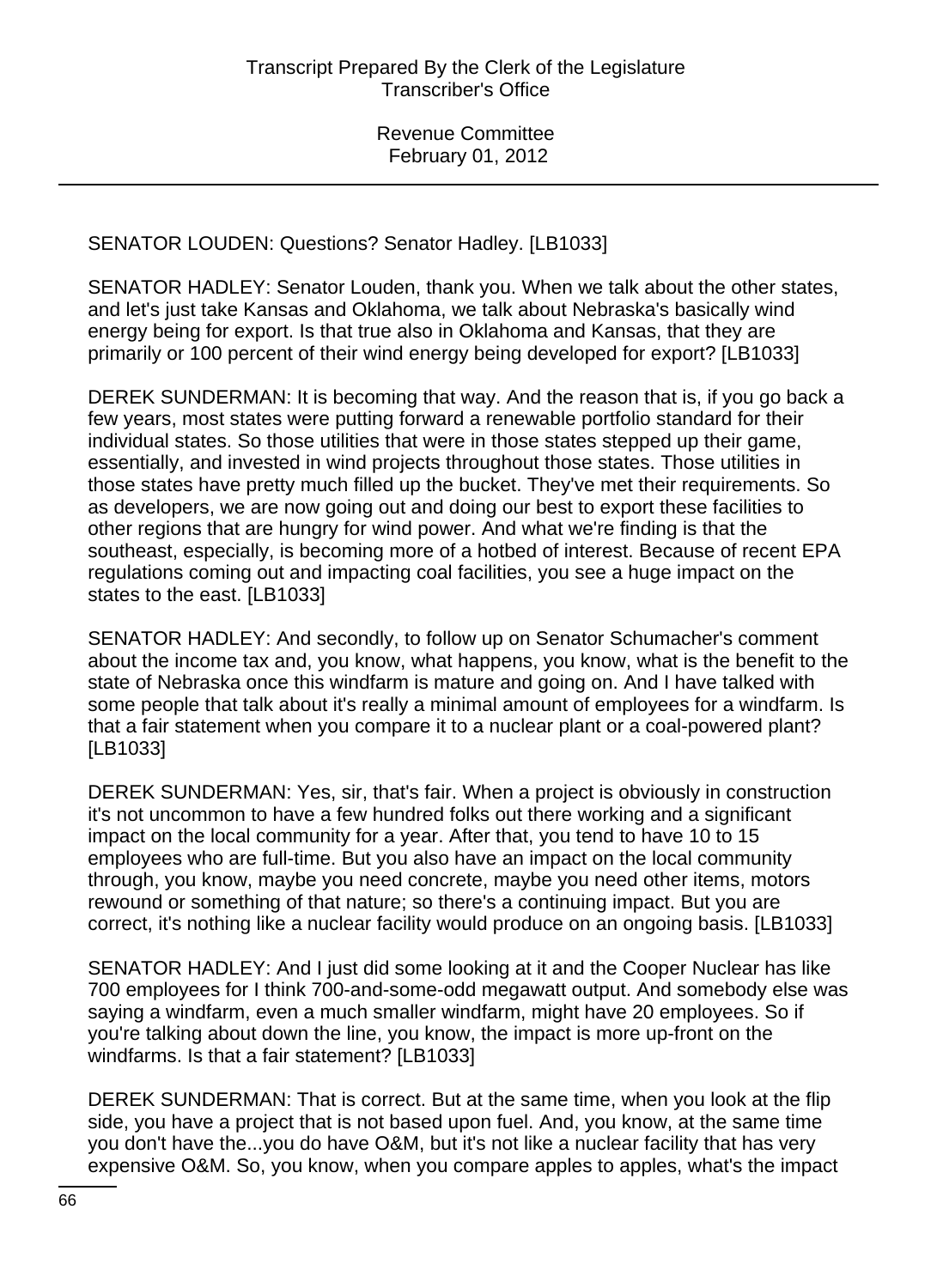it has on the ratepayer at the end who has to pay for that electric bill. And, you know, there's significant discussions (laugh) there. [LB1033]

SENATOR HADLEY: Well, I hope the committee can get into the idea, you know, because we have another bill in front of the committee that deals with intangibles and the income tax on intangibles and whether or not...I just don't know the answer, whether electric energy is considered an intangible. And we certainly tax that much different in Nebraska than we do tangibles. So we'll...I think as a committee we need to fully understand what's down the line. Thank you. [LB1033]

# SENATOR LOUDEN: Senator Pirsch. [LB1033]

SENATOR PIRSCH: Thanks. And appreciate your testimony. It's the price is a major consideration in terms of making our potential renewable exports competitive. Are there though other factors that may cause a governor to be put on the potential, you know, if we were to go forward with this bill, proposition, LB1033. But are there other potential bottlenecks or restraint on (inaudible) even assuming we had a competitive product, it must go through the Southwest Power Pool, correct? [LB1033]

DEREK SUNDERMAN: Yes, sir. [LB1033]

SENATOR PIRSCH: And we must identify potential purchasers, they have specific rules with respect to transactional type of transactions. And so is there...is the hard part gaining approval through the Southwest Power Pool to find the customers, even if we have the potential growth or is the Southwest Power Pool not a bottle head or a limiter of potential output? [LB1033]

DEREK SUNDERMAN: In each project it's really an individual project basis. In some cases, you may have significant environmental impacts that you're trying to mitigate. In other cases it may be trying to get an interconnection to the transmission grid. Now, getting the interconnection is very important because that's a one- to two-year process typically to run through that. But then you also have to acquire the transmission rights to deliver the energy from point A to the load serving entity. And that has been a significant challenge in the past. SPP has done a lot of work in the past few years and has started to issue the notices to proceed on the development of several transmission lines. And as a result, we have seen available transmission capacity. Now, more than likely, SPP will need to move forward and do more projects because we have seen that ATC, that available transmission capacity get consumed with wind projects and other projects as well. So we're making use of the transmission that has been improved upon and the availability made, you know, as a result of those improvements. But we still have more work to do. [LB1033]

SENATOR PIRSCH: One other question. Now, the proposition had been put forward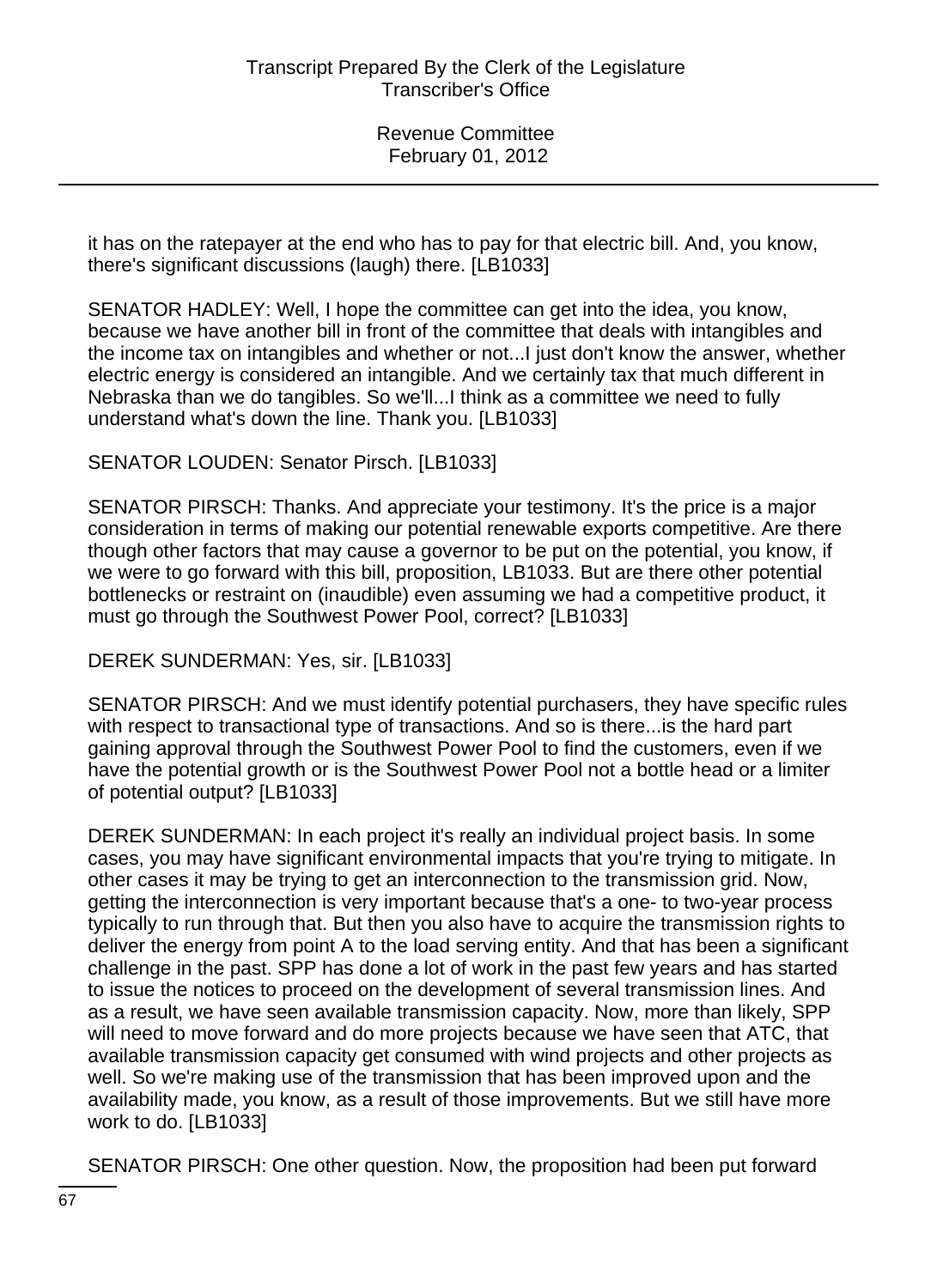that this is because it's a developing, young industry that this is kind of a, you know, at some point in time in the future then that might not be necessary for these tax breaks or incentives for the state? Is that... [LB1033]

DEREK SUNDERMAN: That is actually quite possible. If you look at where we're at right now, it's not uncommon. In fact, for the past year we've seen turbine prices come down dramatically from the turbine manufacturers. And as a result, the developers have been offering up power purchase agreements at some of the lowest prices we've heard of in a decade. And, in fact, in Oklahoma we've heard projects that were in the 20s, flat for 20, 25 years. So fixed price, no escalator; you know, it's extremely good pricing. In Kansas, we've seen 30s, mid-30s, low 30s. It just depends upon the size of the project and the economies of scale that you can achieve. Now granted, this pricing comes partly due to the production tax credit. And that production tax credit, and I'm talking the federal production tax credit,... [LB1033]

SENATOR PIRSCH: Um-hum. [LB1033]

DEREK SUNDERMAN: ...is due to expire at the end of 2012. So...but from a Nebraska perspective it's not really that PTC that makes a difference. It's your competitiveness with the other states, because as a developer we have a portfolio of projects. And whenever we respond to a utility who has a request for proposals on the street, we give them the very best project, the lowest-priced project we can at that time, because it's not uncommon for those utilities to receive 50 proposals. [LB1033]

SENATOR PIRSCH: Um-hum. [LB1033]

DEREK SUNDERMAN: So it's an extremely competitive business. If we're given a 50-cent benefit, we pass through that 50-cent benefit to...in the form of a lower price on that PPA, because it's really the only way to get to executing a power purchase agreement. So, in a nutshell, you're competing with the other states. If the production tax credit goes away from the federal level, you're still competing against the other states. [LB1033]

SENATOR PIRSCH: I understand. We're still...the federal...what the fed does, it does uniformly among the states. We're not at a competitive disadvantage. With respect to the, you know, kind of concept though of developing industry at some point in time, would it be a difficulty then if some sort of a sunset, and I don't know what would be appropriate, you know, a 20-year or whatever, you know. Or would that be some sort of idea of reassessing and having a sunset added to this bill? Would that be problematic because it introduces then--and these are long-term projects--and introduces an element of uncertainty into the equation? [LB1033]

DEREK SUNDERMAN: Well, obviously in my chair I'd say, oh, we'd love to never see a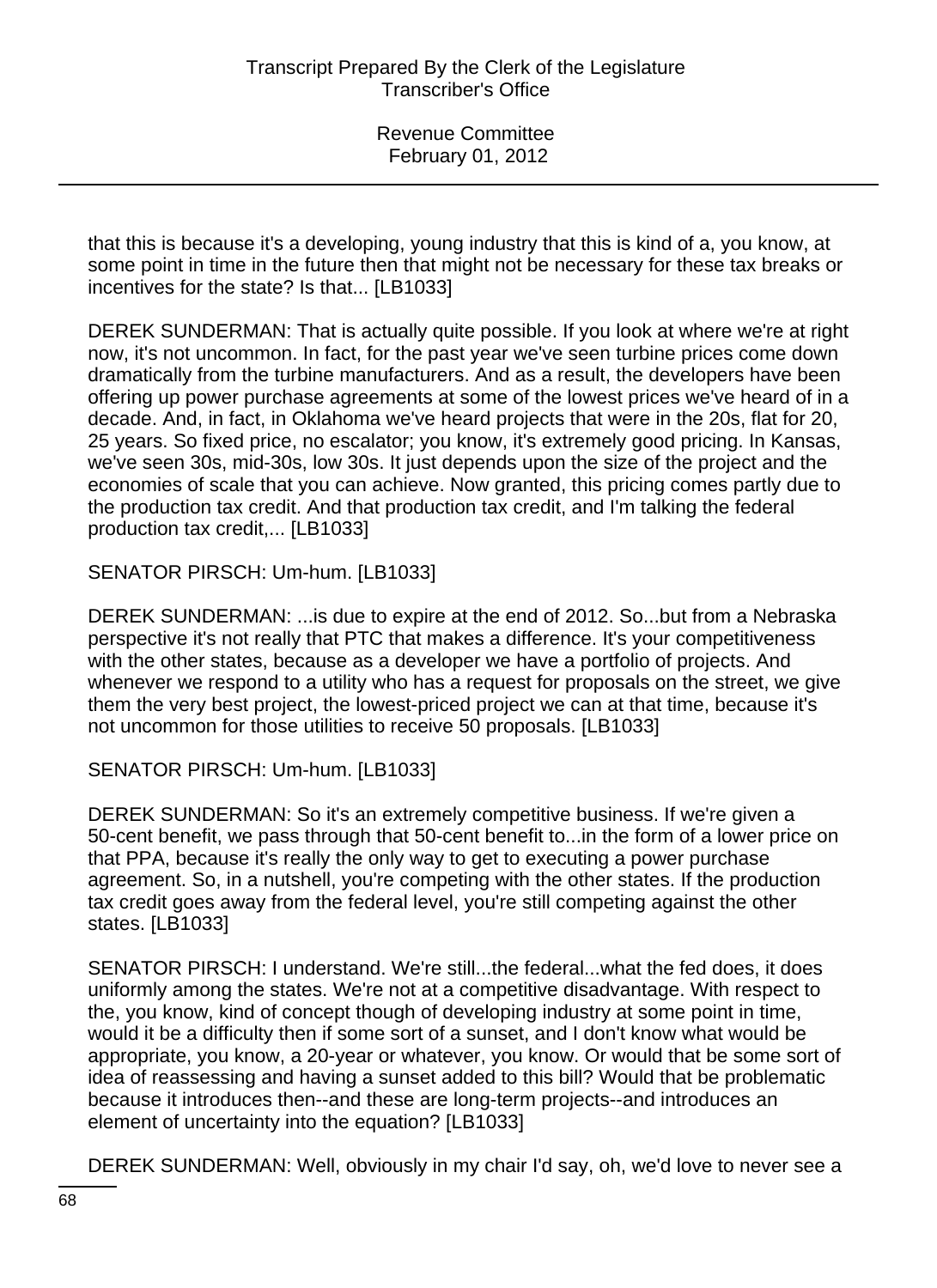sunset. But if I were in your chair I would make it incumbent that I come back and look at these things and see what kind of impact it does have. I truly believe that this abatement of the sales and use tax will have a significant impact, because we've seen the numbers, we've seen how our projects in Nebraska compete with the others. And literally, we weren't far off; it was close. [LB1033]

SENATOR PIRSCH: Given the long-term development of the projects, what would be an appropriate, if there were...are there sunsets in other states or not really? [LB1033]

DEREK SUNDERMAN: Not that I'm aware of. [LB1033]

SENATOR PIRSCH: Okay. Thank you. [LB1033]

SENATOR LOUDEN: Senator Schumacher. [LB1033]

SENATOR SCHUMACHER: Thank you, Senator Louden. Just a brief follow-up on the question that Senator Pirsch raised. Did I understand you to say that there are some companies or it's becoming a trend in your industry to offer 20-year contracts on price without any adjustments for inflation? [LB1033]

DEREK SUNDERMAN: That is correct. [LB1033]

SENATOR SCHUMACHER: How long do you plan on staying in business? (Laugh) [LB1033]

DEREK SUNDERMAN: We hope to have those numbers embedded in the contracts so that, you know, based upon everything that we've modeled it says that it will still make money in the end. [LB1033]

SENATOR SCHUMACHER: What are you modeling for inflation or currency devaluation? [LB1033]

DEREK SUNDERMAN: There's typically some sort of CPI in there, index that we do. You know, it's... [LB1033]

SENATOR SCHUMACHER: So they are indexed to inflation? [LB1033]

DEREK SUNDERMAN: The contract itself is not. What we model and then what we offer out, you know, we do our own models and we say, here's what inflation is expected to be. And then what we do as a developer is we sell that project typically to someone else who then owns the project and operates it for a long period, like a large utility. For instance, our largest investor is a company by the name of Enel. [LB1033]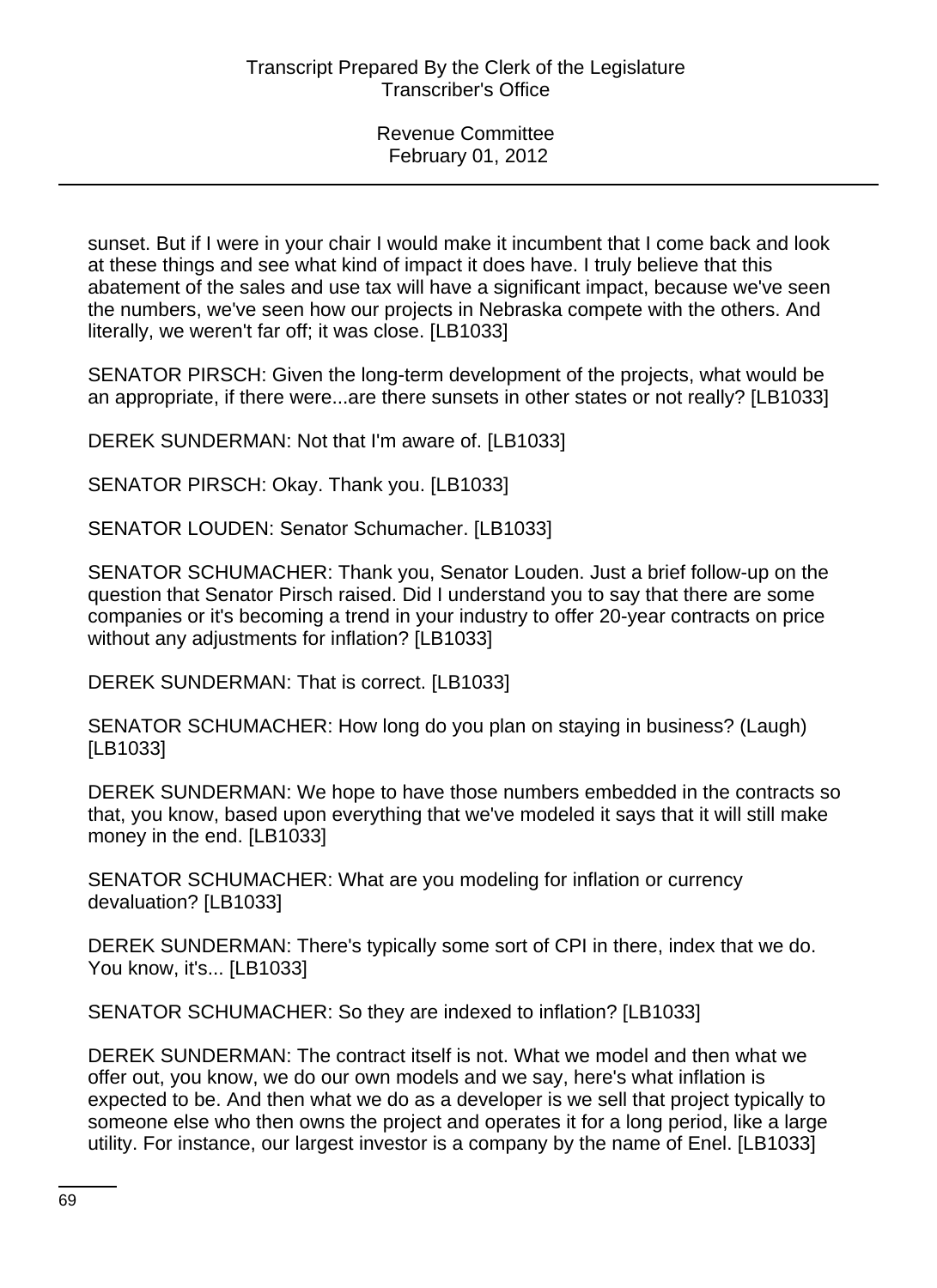SENATOR SCHUMACHER: So you get your money out up-front, basically? [LB1033]

DEREK SUNDERMAN: That's the way we operate. Different developers do not... [LB1033]

SENATOR SCHUMACHER: But what about these people that are locking themselves in for 20 years at a fixed rate? Do they get their...is the same mechanism working, so get in and get out? [LB1033]

DEREK SUNDERMAN: I can't tell you that. We, ourselves, have not done that. We have structured ours differently. But we have heard that that is being done. And there are some extremely aggressive developers over the past year that we think probably took some chances that we, ourselves, would not have taken. [LB1033]

SENATOR SCHUMACHER: But this particular piece of legislation is not limited to your business model and would also equally apply to the get in and get out model, wouldn't it? [LB1033]

DEREK SUNDERMAN: Well, the PPA is structured...keep in mind that really all that a windfarm has left is O&M, because once you've got the project there, the turbines are guaranteed for a certain amount of time; and they've been tested and proven to operate for at least 20 years. So based upon all the information that we have, we've developed the pricing structure to give us the rate of return that we need, and then we've contracted with the utility, and that utility is usually seen as a very good customer. And as a result, we know, based upon what the O&Ms should be for a facility like a windfarm, that we can keep those 10 to 12 employees employed and we can make those O&M upgrades as we need to do them and keep the project operating. [LB1033]

SENATOR SCHUMACHER: Even if ten years from now \$1 is worth 25 cents? [LB1033]

DEREK SUNDERMAN: Well, we're obligated in the contract. [LB1033]

SENATOR SCHUMACHER: And if that obligation doesn't occur, then it's a visit to the local bankruptcy court. [LB1033]

DEREK SUNDERMAN: Well, keep in mind, we already have the lenders who have lent us the money: the financiers, tax equity/debt equity partners who are involved in these projects. This is just a piece of their pie, you know, their hedge funds and things of that nature; larger corporations who are taking this as a piece of their pie. [LB1033]

SENATOR SCHUMACHER: Well, in that we're being asked to make an investment of public resources here, is there some place that we can go to look at the financial structure? And, I mean, we're now hearing hedge funds, we're hearing some companies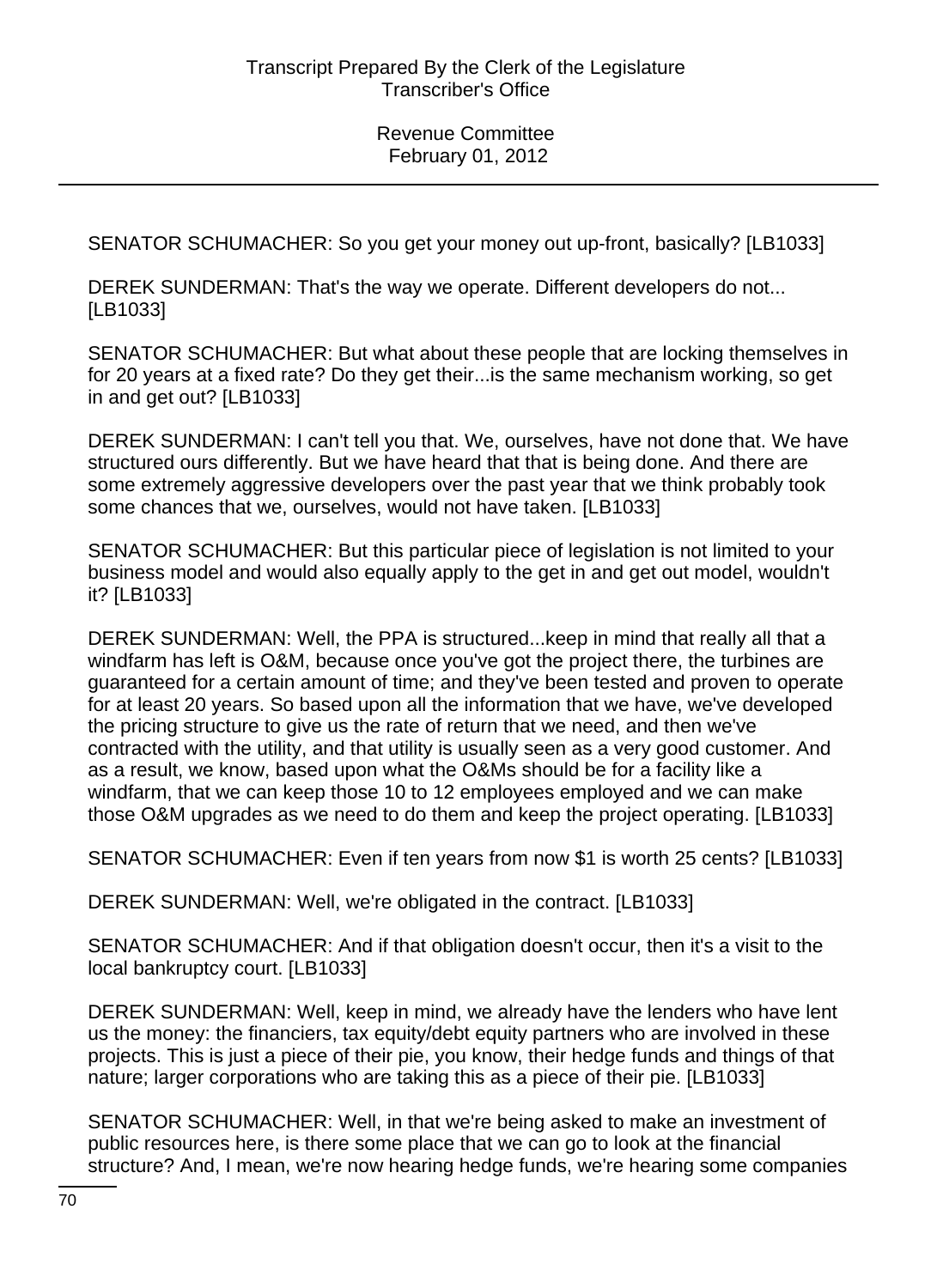with a get in and get out strategy. Is there some way that we can look at this structure--and we're hearing the necessity of the continuation of a federal subsidy--that we can get a picture of the financial viability of this animal before we commit? [LB1033]

DEREK SUNDERMAN: Well, I think the structure, the financial viability of these is very vetted by a lot of individuals who pour over these contracts before anybody ever puts their money on the line. So we have investors who are extremely... [LB1033]

SENATOR SCHUMACHER: Yeah, but we heard very similar stuff back in 2006 and 2007 from the mortgage industry, and it didn't work out quite that way. So, I mean, is there a place that we can get the structure of this so we can make an intelligent decision rather than just trust the hedge fund manager who is investing in this, who's investing in this? I mean, we're...and little communities are being asked to make a...and stake their future on this. And power companies are being asked to put money into big, expensive transmission lines or use their unused capacity on their existing lines, which may better be used in the event of a breakthrough in such things as a thorium reactor. I mean, where do we...we've got to invest in something sound fiscally. And the last little conversation here, no calculation for inflation for all practical purposes, locking in of 20-year contracts, get in and get out situations, has now got me scratching my head. [LB1033]

DEREK SUNDERMAN: Well, keeping in mind that when these contracts are inked you're essentially saying that this unit is going to continue to perform. So regardless of where our economy goes, the generation unit still produces electricity and it still puts the electricity on the line; it still goes to the end user and it still goes at that same price so that the ratepayer is protected under that PPA. [LB1033]

SENATOR SCHUMACHER: But if you're fixing your income from that unit, bar none for inflation and your cost, whether it's the grease to make the thing spin or the...all the other costs involved are floating with inflation while you're fixed, there's going to be a squeeze there someplace. But really, from these other guys you described, they don't care because they're in and out early on. [LB1033]

DEREK SUNDERMAN: Who is in and out? [LB1033]

SENATOR SCHUMACHER: I thought you indicated that the folks that...and some of these guys down, I think in, what was it, Oklahoma or Texas, that are fixing themselves in this position, they then sell off the capacity to power companies and off to a middleman. [LB1033]

DEREK SUNDERMAN: No, I think maybe there's been a misunderstanding. What I was saying that TradeWind Energy's model is that we have a larger investor in our company. We are the developer. So we take that project, we develop it from a greenfield project to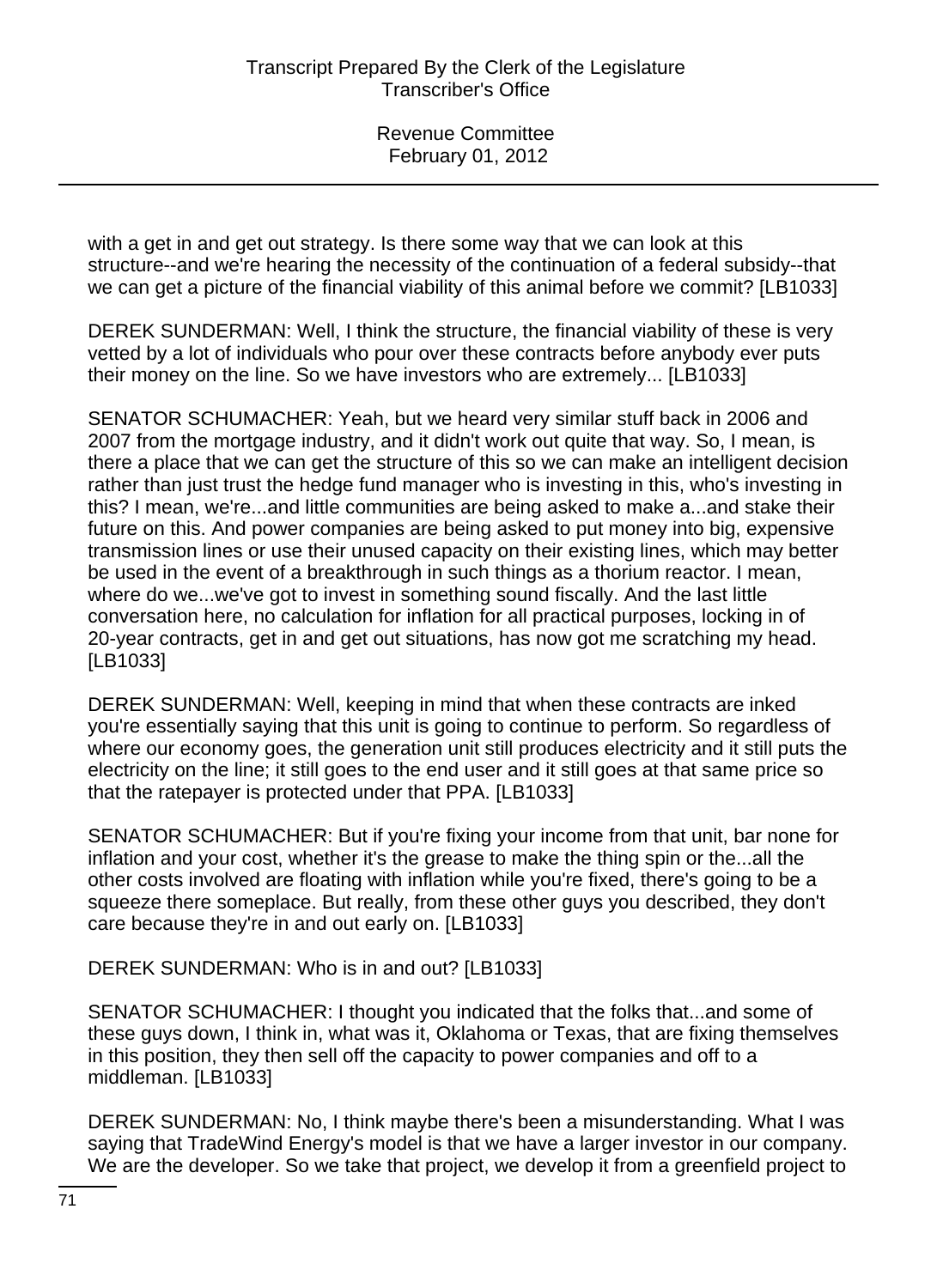the point of construction, and then we hand over the keys of that project to a larger company who usually operates it, somebody who has the wherewithal to withstand a significant amount of fluctuation in the economy. [LB1033]

SENATOR SCHUMACHER: Who might we talk to, to educate us as to the way these things are financially structured and what assumptions are being made with regard to their viability? [LB1033]

DEREK SUNDERMAN: You're more than welcome to contact us if you would like to talk to us about the structures that we use. [LB1033]

SENATOR SCHUMACHER: But is there any independent association or something like that that we can use? [LB1033]

DEREK SUNDERMAN: The Wind Coalition would probably be able to help you acquire the information that you're needing. [LB1033]

SENATOR SCHUMACHER: Are you a public company? [LB1033]

DEREK SUNDERMAN: No, we are not. [LB1033]

SENATOR SCHUMACHER: So your internal documents with regard to this are not public information. [LB1033]

DEREK SUNDERMAN: That is correct, but our largest investor is. [LB1033]

SENATOR SCHUMACHER: Thank you. [LB1033]

SENATOR LOUDEN: Okay. Seeing no other questions, thank you for your testimony. [LB1033]

DEREK SUNDERMAN: Thank you. [LB1033]

SENATOR LOUDEN: Next proponent. [LB1033]

ADAM HERINK: (Exhibit 17) Mr. Chairman, members of the Revenue Committee, my name is Adam Herink, H-e-r-i-n-k. I am here today representing Boyd Jones Construction, an 88-year-old Nebraska-based company, along with a subsidiary company we recently formed called Bluestem LLC, specifically created for renewable energy. We've most recently developed and own a wind project in Springview, Nebraska, which we did in a partnership with Nebraska Public Power. As a Nebraska company, we support LB1033, specifically the local input portion of this bill. Not only will this help Nebraska businesses grow as outside developers develop wind within our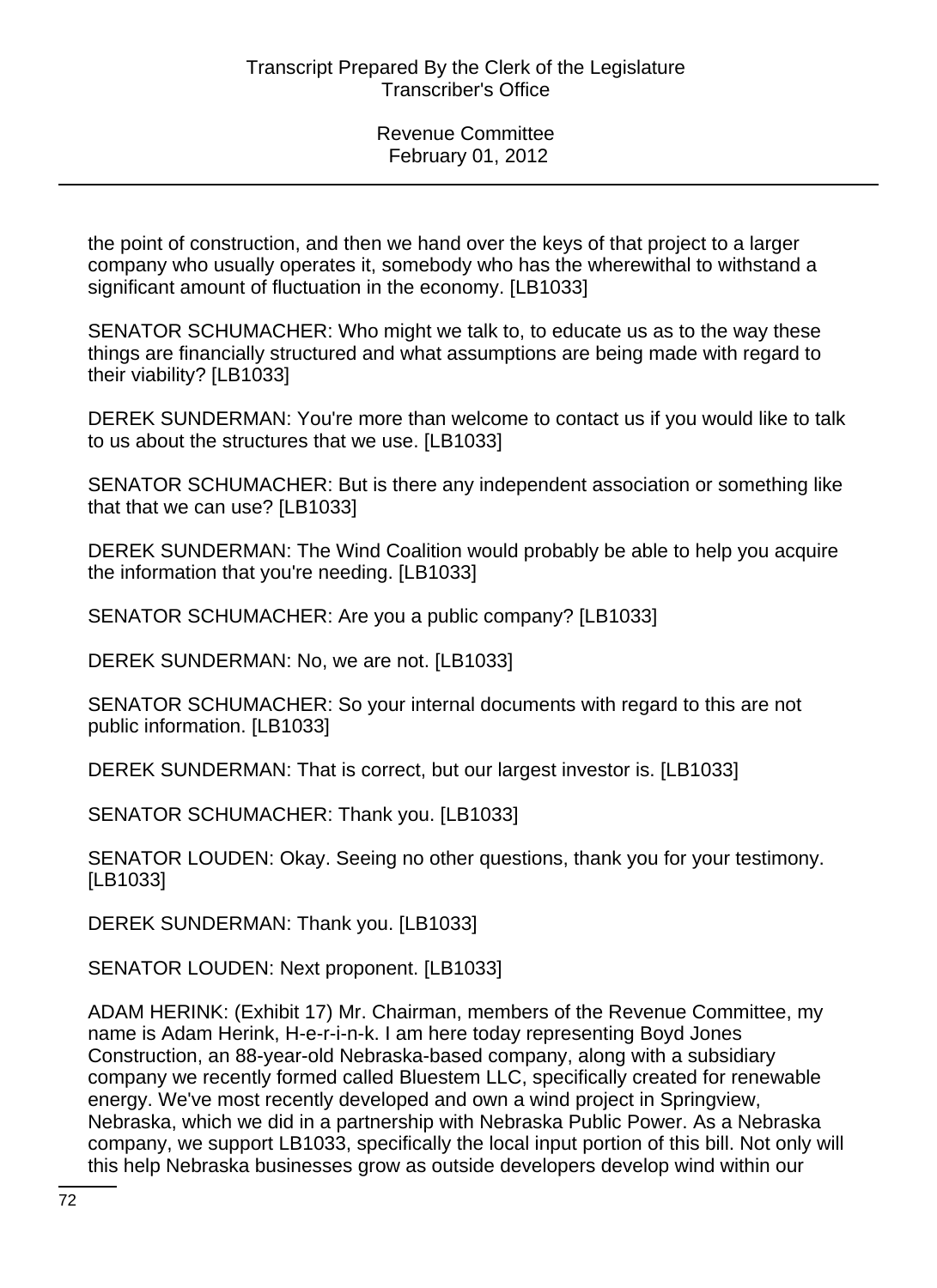state, but it will help us grow an industry, an industry that includes a supply chain, skilled people to help serve this business, this industry. We have a great resource here in Nebraska. And as a Nebraska company, again we believe that this is an opportunity to grow an industry, expand businesses within the state. I grew up in greater Nebraska. I listen to economic development issues there all the time. This is an opportunity to introduce businesses in greater Nebraska to this industry and allow them to grow and expand. And as an owner of a wind project and a contractor of a wind project in Nebraska, we feel we have a good understanding of this. And again we support this bill. [LB1033]

SENATOR LOUDEN: Questions? Senator Hadley. [LB1033]

SENATOR HADLEY: Thank you, Senator Louden. Just a quick question. Part of this does deal with ESOPs. Do you think that is an important part of this project? [LB1033]

ADAM HERINK: You know, we're going to have somebody talk about ESOPs directly after me, so. [LB1033]

SENATOR HADLEY: Okay, okay. I'll hold the question then. [LB1033]

ADAM HERINK: But, yeah, we do see that as an important portion of this and could benefit the residents of Nebraska. [LB1033]

SENATOR HADLEY: Okay, thank you. [LB1033]

SENATOR LOUDEN: Seeing no other questions, thank you for your testimony. [LB1033]

ANDY POLLOCK: Good afternoon, Vice Chairman Louden and members of the Revenue Committee. My name is Andy Pollock, A-n-d-y P-o-l-l-o-c-k. I'm here as a registered lobbyist on behalf of the Nebraska Energy Export Association. I promise I will keep my comments brief. I think Senator Hadley probably slept here last night after hearing testimony after testimony about cab service. And so I'm sure he's glad to have a little bit of a change in direction. I'd like to simply say that we support this. Our group represents landowners from across the state. We support this legislation for many of the reasons that Mr. Herink mentioned, the opportunities it creates for landowners in Nebraska, for businesses in Nebraska, and for that reason we very much thank Senator Cornett for introducing the legislation. I would also stress what Mr. Herink stressed, about the Nebraska inputs portion of that legislation. That portion of the legislation was critical for our association to jump on board with the legislation. But for that part of the legislation, we would not have agreed to support the legislation like we're doing here today. It requires that for a developer to obtain the 100 percent sales tax exemption, that they have to use 25 percent Nebraska inputs. And just to expound upon that a little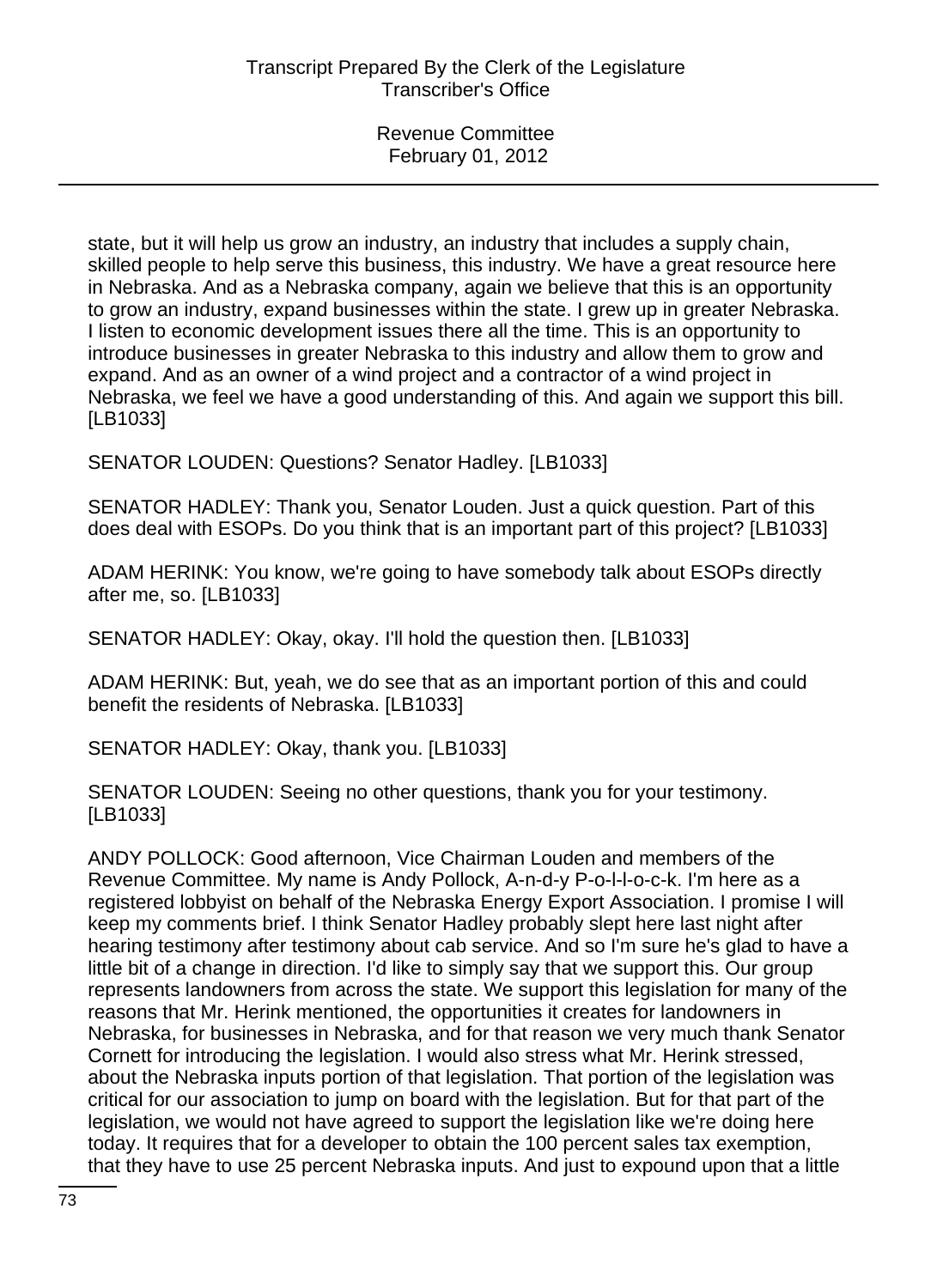bit, and I think it goes not directly to Senator Schumacher's question about where are our income taxes going, but what is in this for the state of Nebraska. We're asking that you exempt these projects from sales taxes. So what's in it for us? Well, what's in it for us is opportunities for Nebraska, whether they are an accountant or some other professional, whether they're a construction company like Mr. Herink's, whether they're a cement maker/producer, you name it, any good, any service coming from Nebraska, counts towards that Nebraska input. And that is critical and essential for the 100 percent sales tax exemption. For that reason, we think it just expands on the opportunities that wind itself presents for Nebraska. And we would ask you to support the legislation. [LB1033]

SENATOR LOUDEN: Questions for Andy? Seeing none, thank you...oh, I guess Senator Pirsch. [LB1033]

SENATOR PIRSCH: (Laugh) Thanks. I'll be brief. [LB1033]

ANDY POLLOCK: I almost got out of here easy. [LB1033]

SENATOR PIRSCH: You almost. This close. But...so is your position right now...we don't have much, so to the extent you're not getting anything, the state's not deriving anything from the potential. So to the extent that the industry is growing larger in terms of conceptualizing it as a pie, the state will be better off for it, for developing the industry? [LB1033]

ANDY POLLOCK: I think Mr. Bracht put it very well. I think LB1048, which this body passed a couple years ago, was critical to tearing down some regulatory barriers that were impeding wind development. I see this as a way of matching some of our peer states in terms of the tax climate. LB1048 included a change in the way that property tax was assessed. It actually exempted things from a property tax and moved to a nameplate capacity tax. That was helpful. But you've seen what the data shows. And we're still not competitive with those other states. And I would add just another point that you mentioned earlier, Senator Pirsch, and that is transmission is a key component of it. And our public power districts are doing some great things, very progressive things in terms of recommending to the Southwest Power Pool plans that will build transmission in Nebraska, which will enhance reliability and also create some wind opportunities here. There was a bill before Natural Resources a few weeks ago on that topic. But it's one...it's another piece of the pie. You've got the regulatory burden, which was taken down a couple years ago, sales tax issues, and the transmission piece is being addressed too. [LB1033]

SENATOR PIRSCH: To the issue of risky investment for the state, is it only a risk in the sense that really there's nothing that will be forgone in terms of tax if the...there's nothing lost unless the industry grows or does well because we don't have it now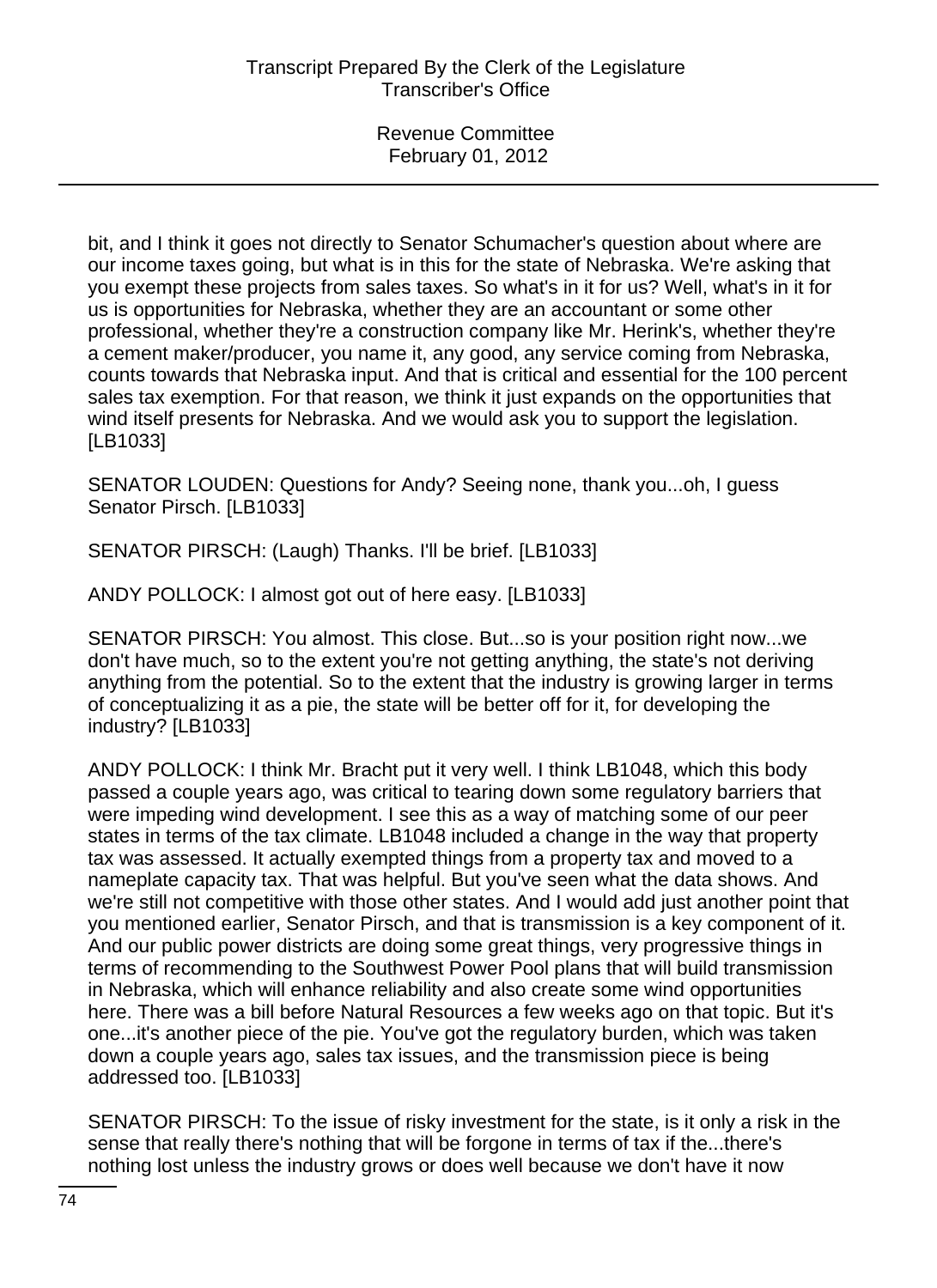currently, right? Is that what you're saying? [LB1033]

ANDY POLLOCK: I think that's exactly right. [LB1033]

SENATOR PIRSCH: It's agreeing to...I mean, is the conceptual idea here that in order to grow what doesn't exist now, that the end result is if you were to lower the percentage of the pie, that the pie grows at a much greater clip and that the end-all effect is that you derive greater actual dollars from the revenue? I mean, is that...? And so is that but for then? I mean, but for this, and you call it now taking on the price structure, would we...do you expect us not to have great success then in terms of developing renewable energies? [LB1033]

ANDY POLLOCK: I'll put it this way, I think this will enhance the success that we'll see in the state in terms of development. Part of it is economy driven. I think everybody acknowledges that, Senator Pirsch. But certainly this is a disincentive for development in Nebraska compared to other states. And I think we will not see the level of development that we might see if this legislation is not passed. [LB1033]

SENATOR PIRSCH: Thank you. [LB1033]

SENATOR LOUDEN: Senator Hadley. [LB1033]

SENATOR HADLEY: Thank you, Senator Louden. Andy, our public power, you know Nebraska is a public power state, obviously we all know that. And basically there hasn't been an income tax issue with public power. Do you have any idea how these corporations now are springing up, will spring up for the sale of energy by privately held corporations...or not privately, but by nonpublic...public power, how that will be taxed? Is it as a tangible or intangible? [LB1033]

ANDY POLLOCK: I do not know the answer to that question. I'm sorry, Senator Hadley. I'd defer to others who have more expertise in that matter. [LB1033]

SENATOR HADLEY: Okay. I just...because we're talking about that in this committee. And that could be a crucial part, because if it's treated as a tangible it's going to be treated on what they call the market basis, which means that the income taxes will be paid in the state receiving the power,... [LB1033]

ANDY POLLOCK: Right. [LB1033]

SENATOR HADLEY: ...and not in Nebraska where it's being generated. [LB1033]

ANDY POLLOCK: I watched that hearing. And honestly, I'd be lying to you if I said I had an answer to that question. [LB1033]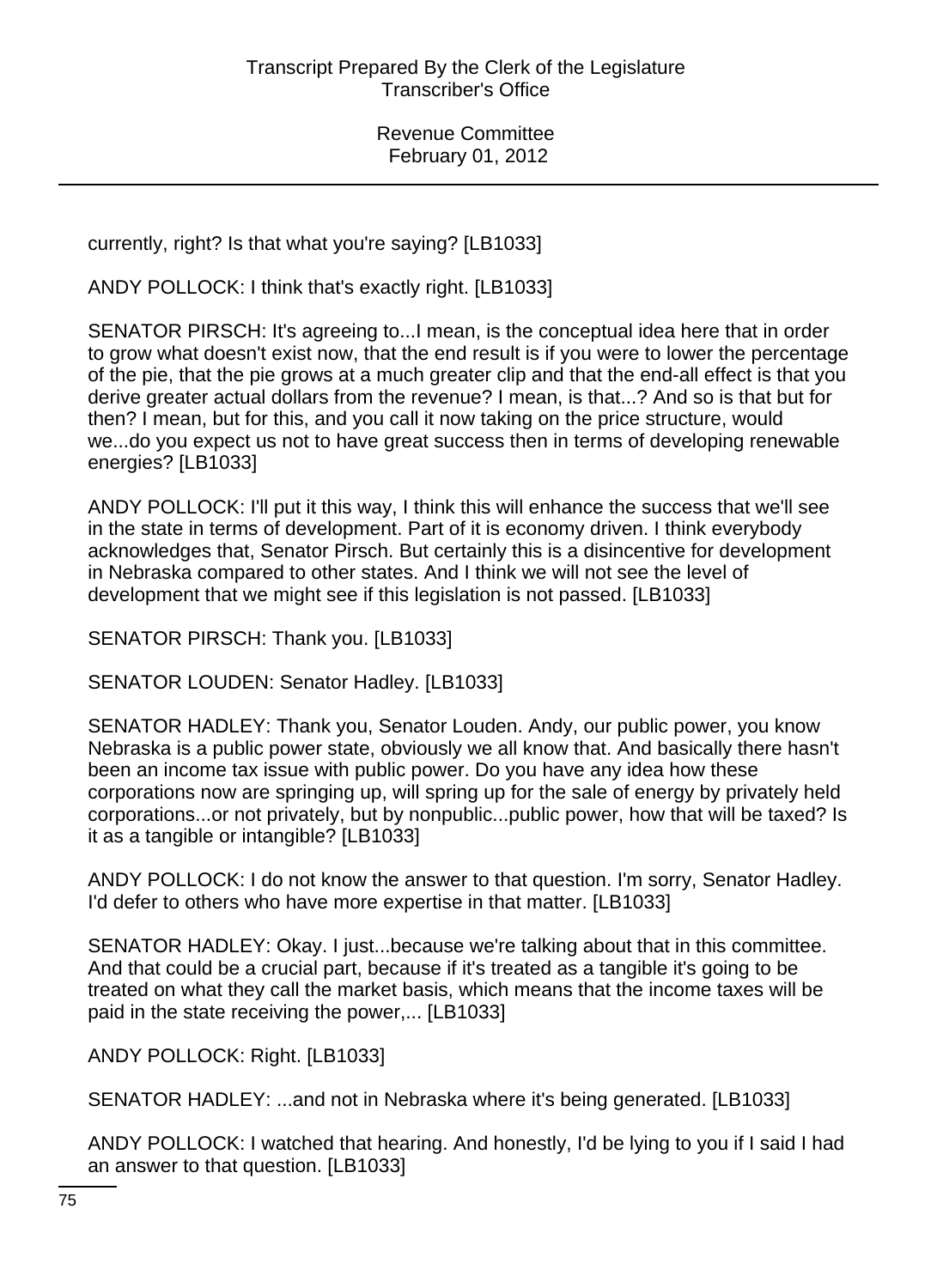SENATOR HADLEY: Okay. Well, I think we can certainly find out. And it will be breaking new ground, since we haven't had...since we've been a public power state, income taxes have not been something that we... [LB1033]

ANDY POLLOCK: Since we...you know, since we are a public power state it creates lots of new issues. The wind development itself presents lots of new issues, and taxes are certainly among those. [LB1033]

SENATOR LOUDEN: Senator Schumacher. [LB1033]

SENATOR SCHUMACHER: Thank you, Senator Louden. Just a quick question. I think this is about the third set of quick questions. (Laugh) The leases with the farmers, do they have escalator clauses for inflation or are they fixed for...and for what term? [LB1033]

ANDY POLLOCK: Without getting into details, they're all over the map. I don't know that they have escalators for inflation. But they do include...a lot of them, more and more, include royalty payments. I could check a few and get back to you. I hate to commit on that, Senator Schumacher, and give you bad information. [LB1033]

SENATOR SCHUMACHER: But a royalty paper is usually based on a percentage of revenue. [LB1033]

ANDY POLLOCK: Correct. [LB1033]

SENATOR SCHUMACHER: And if you've locked yourself in for 20 years at the same revenue stream, then the royalty payment isn't worth very much or the increase in royalty payments doesn't exist. [LB1033]

ANDY POLLOCK: Well, it would be a percentage payment. So if revenues go... [LB1033]

SENATOR SCHUMACHER: Right. But if you said we're going to sell everything from this windmill for X dollars for 20 years... [LB1033]

ANDY POLLOCK: I see what you're saying. [LB1033]

SENATOR SCHUMACHER: I mean, you're locked in. [LB1033]

ANDY POLLOCK: Theoretically, that's probably true. [LB1033]

SENATOR SCHUMACHER: Okay, thank you. [LB1033]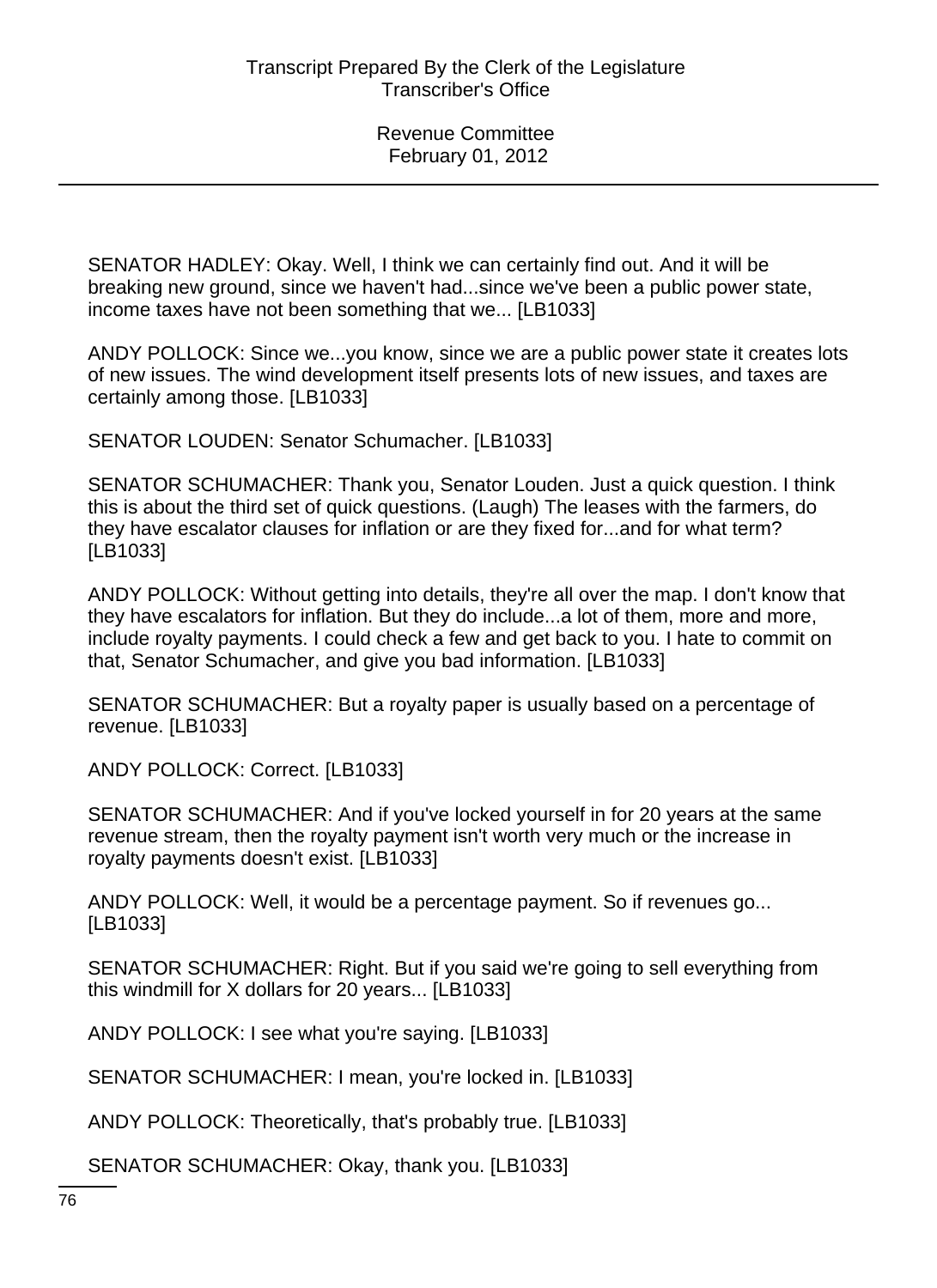SENATOR LOUDEN: Senator Hadley. [LB1033]

SENATOR HADLEY: Senator Louden, just quickly. How far is that wind tower going to be from the end of the runway? (Laughter) [LB1033]

ANDY POLLOCK: Far enough. [LB1033]

SENATOR HADLEY: We heard a bill the other day about... [LB1033]

ANDY POLLOCK: I watched that too. [LB1033]

SENATOR HADLEY: ...where the wind tower should be in regard to airports (laugh), so I was just curious as to whether that was an issue yet. [LB1033]

SENATOR LOUDEN: Seeing no more questions, Andy, why, thank you for your testimony. [LB1033]

ANDY POLLOCK: Thank you. [LB1033]

CHUCK HASSEBROOK: Good afternoon. I'm Chuck Hassebrook, H-a-s-s-e-b-r-o-o-k. I'm representing the Center for Rural Affairs of Lyons, Nebraska. We support this bill because it's going to create jobs for rural Nebraska, it's going to create small business opportunities in Nebraska, and it's going to help ordinary working families in rural Nebraska build wealth, the kind of wealth that helps them put down roots and overcome some of the loss of jobs or other things that come in your way throughout a life that create economic problems for families. It's a small business bill for rural Nebraska. Adam talked about the incentives that you get, only the last 25 percent of the tax break you get only if you meet a certain threshold for buying inputs in Nebraska and from Nebraska companies. You know, oftentimes we think about those as being things that are going to benefit manufacturers, and they do, or large construction companies, and they do. But there's also a lot of small business opportunities associated with this that can benefit small towns like Lyons or any other myriad of small towns around Nebraska. For example, typically, when a windfarm is built they'll contract with somebody locally to...or someone, not necessarily locally, but they'll contract with someone to provide the timbers to set the cranes on for the wind tower construction. They'll contract with someone to come in and do the inspection of the blades and things like that. And so all of those create the kinds of opportunities that can enable small businesses to get started in small towns. The other thing that's important about this is it's a rural wealth creation bill and because it incorporates some of the provisions that were in Senator Hadley's bill last year. But to describe them simply, for a company that sets aside or a wind developer that sets aside stock or ownership interests in the development for the people that actually work on the windfarm that are the maintenance and operation staff,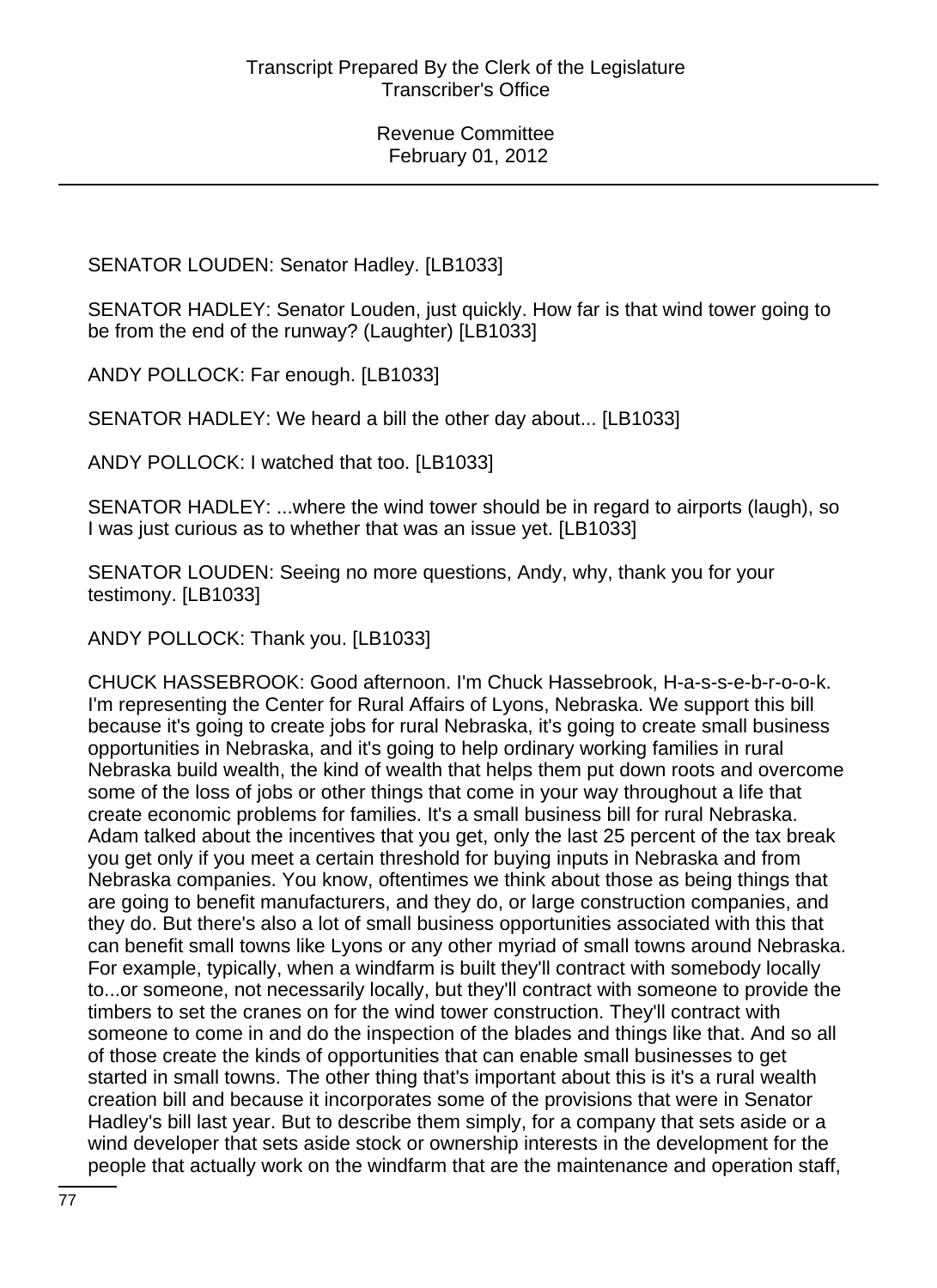Revenue Committee February 01, 2012

the stock they set aside for that purpose counts as...every dollar set aside, every dollar's worth of stock or ownership interest counts as \$6 toward the Nebraska input requirement. What that means is that ordinary, working families in rural Nebraska, out there in the Sandhills or in northeast Nebraska or the Panhandle or southwest Nebraska, they get to share in the wealth that's created by wind development. And what that means they get to share in the profits that are created by wind development. And so they don't all go off to absentee investors, but a good share of that stays right here, close to home, in rural Nebraska, to enable ordinary, working families to build wealth, that enables them to gain a stronger foothold in the economy, to make their family more secure, to enable them to get through the hard times. And I think that's one of the critical benefits in this bill is that it's not just structured to provide incentives for developers to develop wind in Nebraska, though it is, but it's also structured to create incentive for them to develop wind in a way that benefits our families, our communities, our small businesses, our working families in rural Nebraska. And that's why I support this bill, that's why the Center for Rural Affairs supports it. I would add, on the question of competitiveness of the...or the cost of wind energy and how competitive it is, about a year and a half ago I called Ron Asche, who then of course was CEO of NPPD. And he had the folks at Nebraska Public Power put some estimates together for me. And what he said was that new wind energy was costing about 5 cents a kilowatt-hour. And new coal, if you actually looked at a new plant, new coal was costing on the order of 8 cents a kilowatt-hour, new nuclear would cost 10 to 11 cents a kilowatt-hour. So it's one thing when you compare existing plants to new wind facilities. But when you actually compare the fact that we have an aging fleet of power plants in this country, most of the power plants were built 30 years ago. When you compare the cost of replacing them with new coal or new nuclear, wind is very competitive. And it's less even if you take the production tax credit out of it. Now you still have to deal with the, you know, the fact that the wind doesn't blow all the time, you've got to build transmission to move it around and things like that. But when you look at the cost of building new capacity, which we will have to do because power plants wear out, wind is quite competitive. [LB1033]

SENATOR LOUDEN: Questions? Senator Pirsch. [LB1033]

SENATOR PIRSCH: Did you say that new wind is down to 5 cents per... [LB1033]

CHUCK HASSEBROOK: Well, this is what NPPD was setting up on their contracts, when I talked to, you know, a year and a half ago they were in the range of 5 cents a kilowatt-hour on some of their new contracts that they were signing for buying wind. [LB1033]

SENATOR PIRSCH: That's a lot lower than I thought then. Thank you. [LB1033]

SENATOR LOUDEN: Other questions? [LB1033]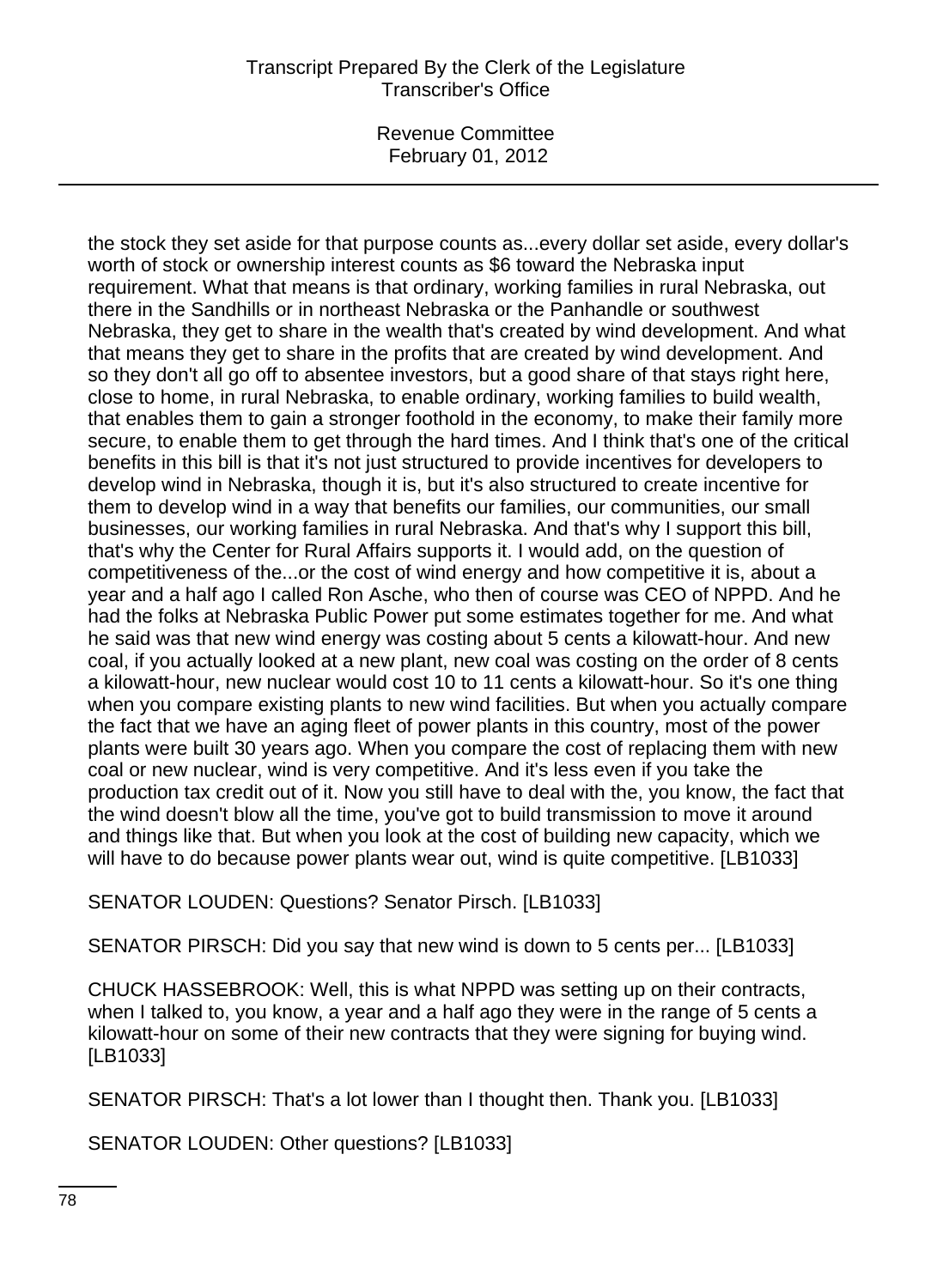# CHUCK HASSEBROOK: Rich, is that about right? [LB1033]

\_\_\_\_\_\_\_\_\_\_\_\_\_\_\_\_: It's actually lower now. [LB1033]

CHUCK HASSEBROOK: It's lower now. Okay. [LB1033]

SENATOR LOUDEN: Other questions? I've got one. Chuck, when you talk about your telling how much that guy that's probably smoothing out the concrete for that, how much he's going to participate in the revenue from that windfarm and stuff. And you know, it's late in the day and I can philosophize late in the day, it's dangerous, but here goes. (Laughter) When we put up a windfarm we're selling a product we have out there, this wind that's blowing through all the time. But that's what we're selling. When we go out there and plant a field of wheat, a section of wheat or something like that, we're building a product, pulling it up out of the dirt and we're growing this and we'll selling this product. Now when we load that wheat up and ship it to Lord only knows where, there's a bunch of other people who make a whole lot more money off of that wheat than what the guy did that planted it. [LB1033]

CHUCK HASSEBROOK: Yeah. [LB1033]

SENATOR LOUDEN: Now when we crank that wind charger up there with our wind, and that power goes way off someplace, there's somebody that's making a whole lot more money off of that power than what we are (laugh) right there. Who's making that money off that power? And is there any way that we can bring some of that money back because we're giving a tax discount in order to have that there. Now we're not giving a tax discount to the guy that's planting that wheat, but we are to these guys. (Laugh) I mean, we're not giving him an exemption on his machinery repairs or sales tax, but yet we're giving you a sales tax. Now why should we be doing it with you instead of the farmer that plants the wheat? [LB1033]

CHUCK HASSEBROOK: Let me say two things about that. First, the farmer doesn't pay sales tax when he buys new equipment. [LB1033]

SENATOR LOUDEN: Yeah, he does. [LB1033]

CHUCK HASSEBROOK: On new equipment? [LB1033]

SENATOR LOUDEN: Yeah, you either pay sales tax or property tax on it, one or the other. [LB1033]

CHUCK HASSEBROOK: Okay. But the wind...what you don't do is pay both, because right now the turbines are...well, they pay a nameplate capacity tax in lieu of property tax and they also pay sales tax now. So this would essentially make wind equipment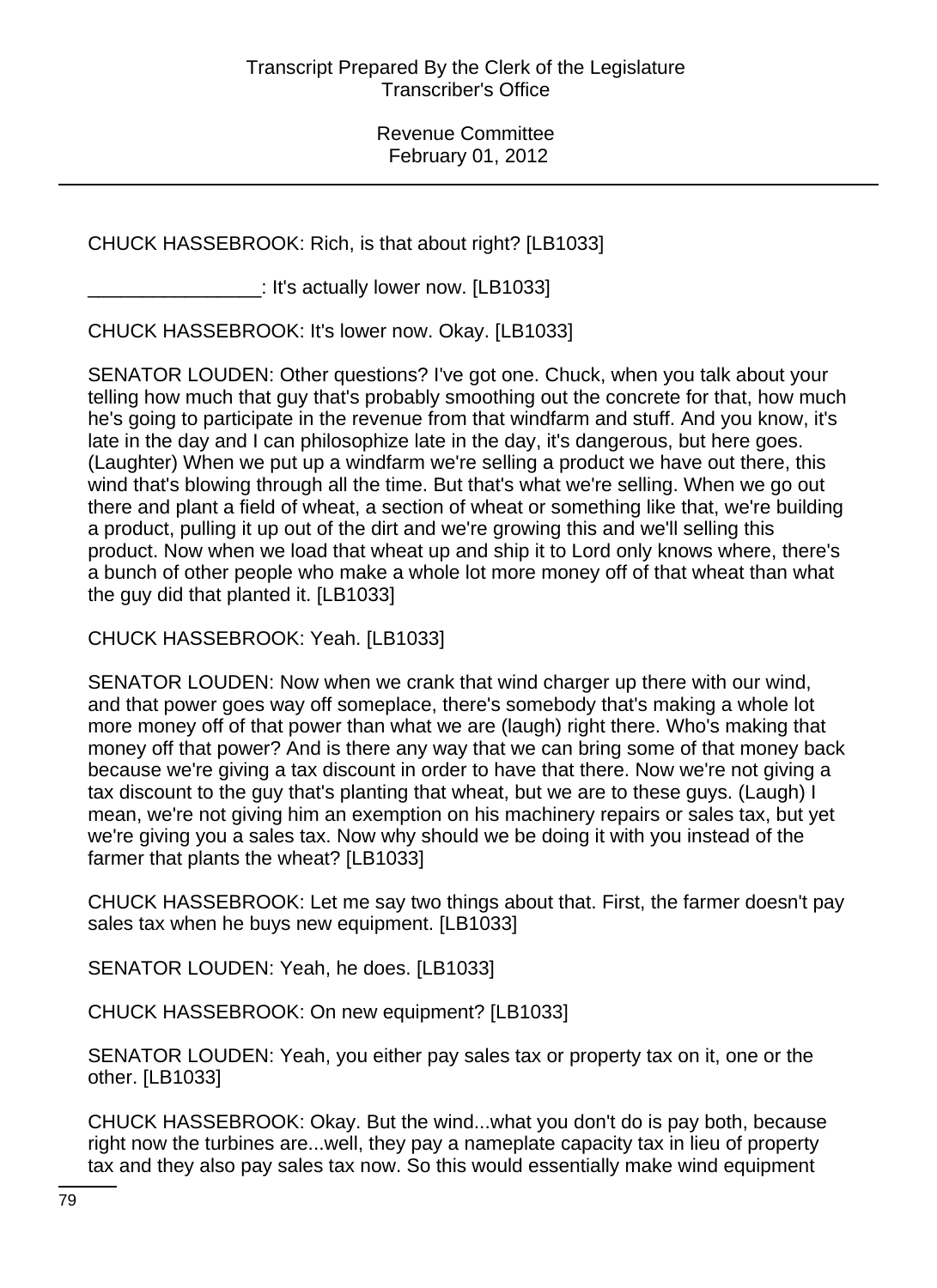comparable to... [LB1033]

SENATOR LOUDEN: Yeah, it's all even, both sides do the same. [LB1033]

CHUCK HASSEBROOK: This change would actually make wind comparable to farm equipment. But part of...you're right that, of course, a big chunk of the profit, the biggest chunk of the profit is going to go to the people who own it. And, you know, a single wind turbine costing on the order of \$2 million, there's a... [LB1033]

SENATOR LOUDEN: Well, it doesn't matter what it costs. I mean, they're trying to get enough revenue out of it to pay for the thing. [LB1033]

CHUCK HASSEBROOK: Correct. [LB1033]

SENATOR LOUDEN: I mean, it doesn't matter what the costs are. It's the end product, is how can we bring any of that end product back to the guys that are producing it, I guess. [LB1033]

CHUCK HASSEBROOK: And so what we try to do with this bill was say that at least let's keep some ownership in the hands of the folks right out there in the community, by saying in order to get...one of the ways you can get to 100 percent of the sales tax break is by setting aside some of the ownership, some of the stock or ownership interest for the employees that live in Nebraska that are out there working on the windfarm. So we're trying...part of what that does is bring some of it back. And that's one of the reasons I support this bill and the Center for Rural Affairs supports it is because it gets some of it back into the hands of people who live out there and work out there. [LB1033]

SENATOR LOUDEN: Yeah, then you're telling me this farmer could go out there and sell stock in his farm and give it back to his employees and he could get his sales tax exemption? (Laugh) [LB1033]

CHUCK HASSEBROOK: Well, no. (Laughter) You got me on that one. [LB1033]

SENATOR LOUDEN: Good enough. Okay, we'll let it go at that. (Laughter) [LB1033]

CHUCK HASSEBROOK: Okay. [LB1033]

SENATOR LOUDEN: Thank you for your testimony. Any other proponents? [LB1033]

BEN GOTSCHALL: Hello, and thank you for allowing me to present my testimony. My name is Ben Gotschall, that's B-e-n G-o-t-s-c-h-a-l-l. I'm the energy director for BOLD Nebraska and I am in support of this bill. I won't repeat a lot of the things that Mr.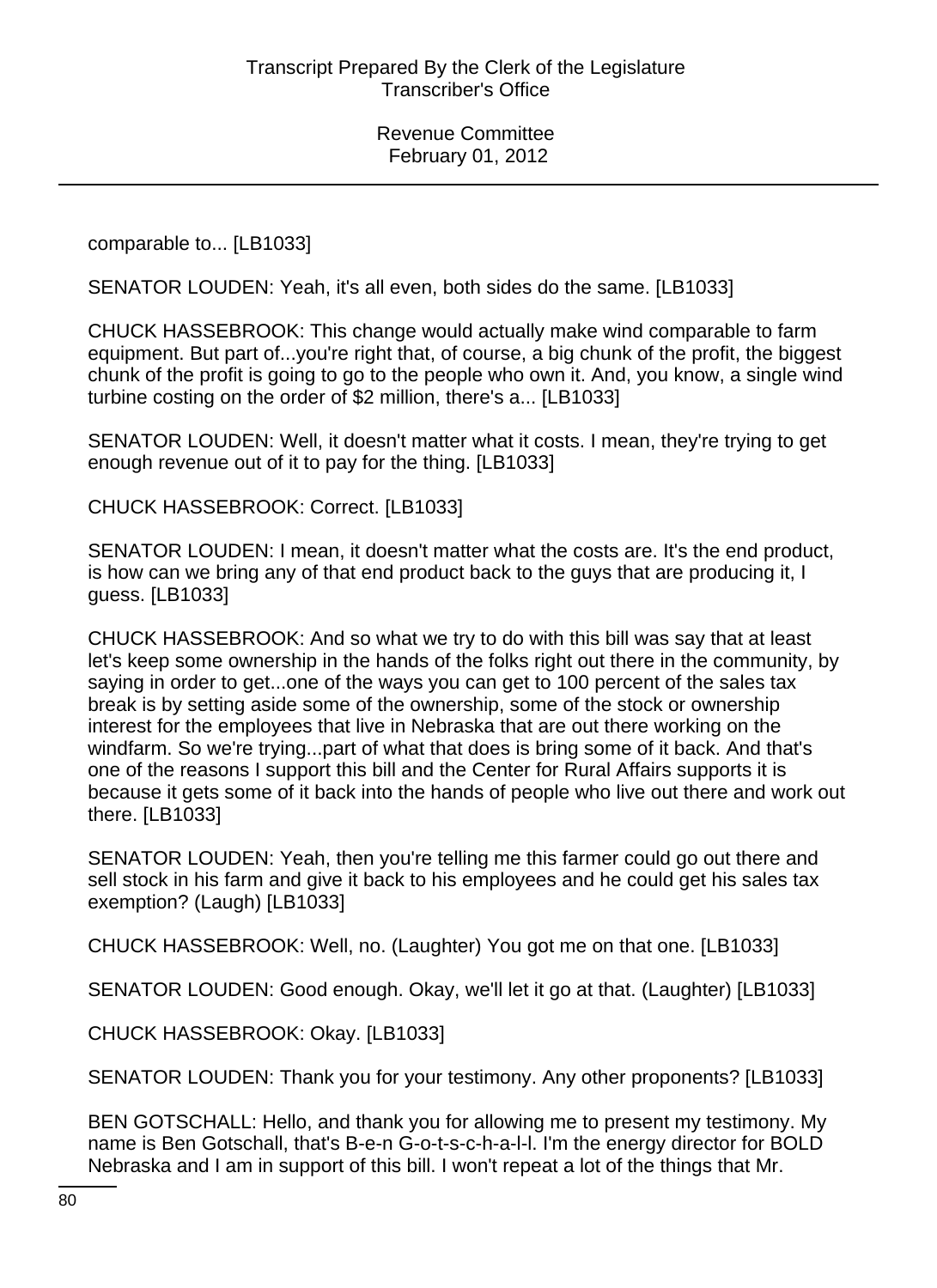Revenue Committee February 01, 2012

Hassebrook said, although I do agree with quite a bit of it. The main thing being that, you know, this does more than just incentivize wind infrastructure. You know, it keeps jobs and keeps economic growth in the state. And maybe it's my...I support this bill, but I also have a...I want to clarify that with as I understand it or as I have read it, the 25 percent contributions to Nebraska businesses or Nebraska employees, as I read it that only applies to one class of the new tier 7 projects that are identified by this bill. You've got the class 1, which is the projects greater than 75...is it \$75 million, I believe? And then you've got the class 2, which is below \$75 million. As I understand it, the 25 percent, to get to the 100 percent tax relief only applies to the second class, the class 2, the below. Maybe I'm reading...maybe I'm looking at a different version of this, because as I understand it, so they're both equal, is that what you're saying? Okay, because the version that I read maybe was an earlier version and had the class 1 at 75 and 25, and there was nothing in there about the Nebraska incentive. So I'm just...I'm hoping that that has been resolved, because I would...I don't know that it has to be equal to the 50-25-25 that the class 2 was identified as, but at least some percentage to incentivize Nebraska participation. So I guess if that's been resolved already then I was just ignorant of that fact before I came in here. (Laugh) So with that again, I just ask that you...or I just give my support of this bill. Thank you. [LB1033]

SENATOR LOUDEN: Questions? Seeing none, thank you for your testimony. Any more proponents? [LB1033]

STEVE BOYER: Good afternoon, Senators. My name is Steve Boyer, B-o-y-e-r, and I'm a project developer with Third Planet Windpower, and I live in Kearney. Third Planet has been operating in Nebraska since late 2006, and last year successfully commissioned its first windfarm in the state, near Petersburg, a 40.5 megawatt facility with 27 turbines. We have two other proposed project sites in the state, and hope to develop these and others in the future. We believe LB1033 provides an additional incentive to develop within the state. While LB1048 helped open up development through the possibility of export projects, LB1033 will help send a signal the state is going to compete with its neighbors for future projects. During the construction of our Petersburg windfarm last year, Third Planet spent several million dollars in local inputs. This included lodging, fuel, meals, as well as several large contracts with businesses in the state for aggregates, concrete, associated hauling, surveying services, building contractors, and large equipment rentals. This construction activity contributed to a large spike in local sales taxes in Boone County, as Ross Knott reported earlier during his testimony. This effect was also felt in the prior year, in 2010, with the construction of another windfarm in Boone County, the Laredo Ridge project. These figures only represent the immediate impact during construction. The ongoing nameplate generation tax will mean over \$140,000 in annual income to the state and county as long as the farm is in production. This, combined with the other windfarm in Boone County, will provide much needed revenue for the local school district and help stabilize their budget. From a rural economic development standpoint these projects are critical for the areas in which they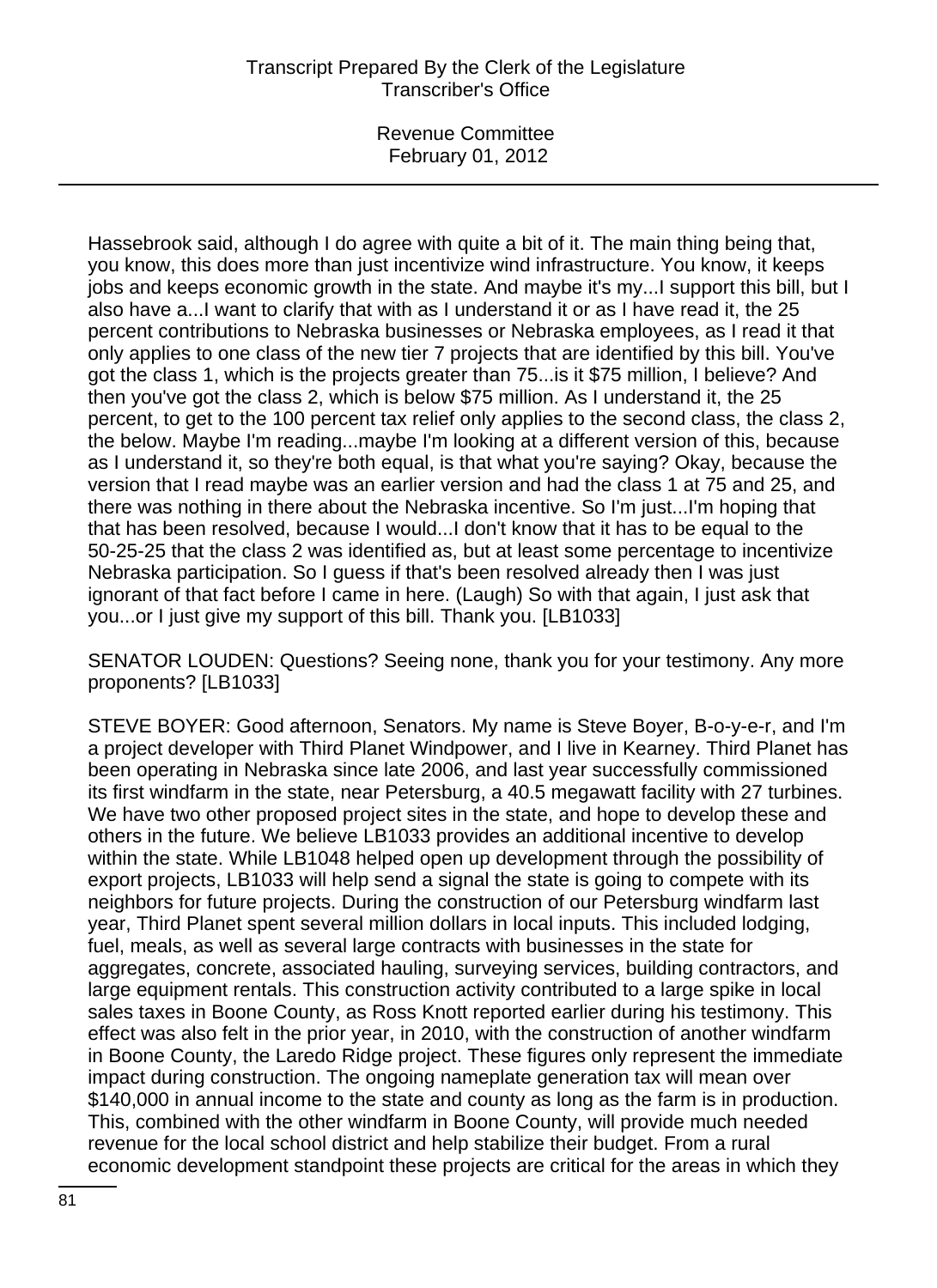Revenue Committee February 01, 2012

reside. The landowner royalties, construction budget impacts, local sales tax, and nameplate generation tax are meaningful and provide a stimulus for growth. I would encourage more of this type of development, as the benefits are clear. Without LB1033, wind development will still occur but at a much slower rate, and Nebraska will continue to be outpaced by neighboring states. This additional incentive will help keep Nebraska moving forward with wind development. Another point I'd like to make is that as Third Planet prepares proposals to public power for future wind projects, the reduction or elimination of the state sales tax component will help reduce the bid price to public power. This in turn will help keep rates low for ratepayers throughout the state. This is very important as developer vie for the all-important power purchase agreements with not only public power but out-of-state utilities as well. As our company evaluates our portfolio of projects across several Midwestern and western states, this legislation will help make our Nebraska projects more competitive. In summary, LB1033 will provide...help promote rural economic development, assist public power in keeping rates low, and keep the wind development momentum we've created in the last several years within the state moving forward. Thank you. [LB1033]

SENATOR LOUDEN: Questions for Steve? Senator Schumacher. [LB1033]

SENATOR SCHUMACHER: One quick question. Nameplate generation tax. Is that a Nebraska tax only? [LB1033]

STEVE BOYER: Yes, it is. [LB1033]

SENATOR SCHUMACHER: Does that make us noncompetitive? And do the other states have something comparable? [LB1033]

STEVE BOYER: Other states have something that's comparable, yes, depending on the state. And ours is very reasonable at \$3,518 a megawatt. [LB1033]

SENATOR SCHUMACHER: And so that generates how much for the state? [LB1033]

STEVE BOYER: Well, in our particular farm at 40.5 megawatts, it's approximately \$142,000 a year. [LB1033]

SENATOR SCHUMACHER: And that's what percentage of revenue? [LB1033]

STEVE BOYER: Oh, I couldn't tell you off the top of my head. [LB1033]

SENATOR SCHUMACHER: Thank you. [LB1033]

STEVE BOYER: Yep. [LB1033]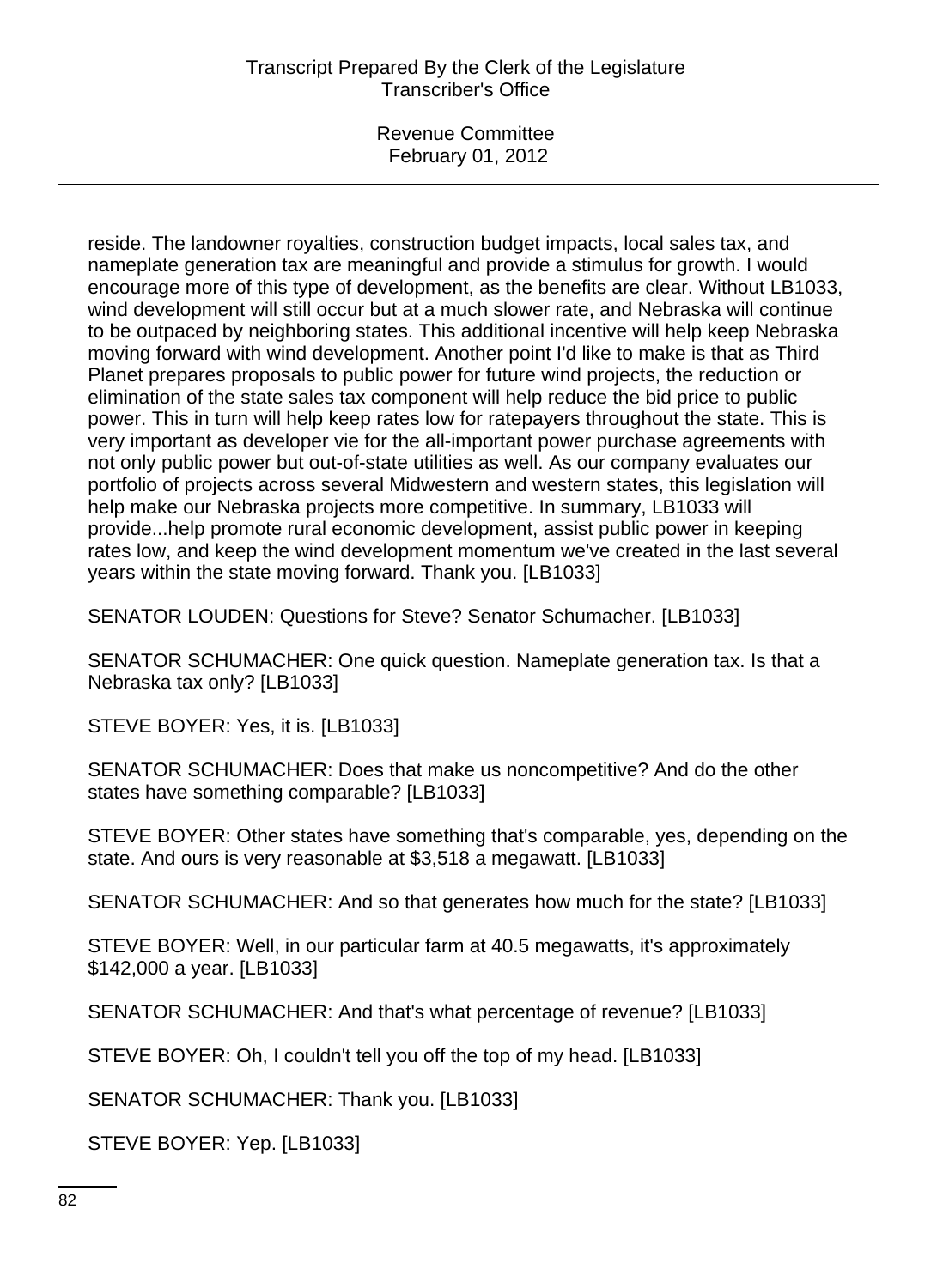SENATOR LOUDEN: Other questions? Yeah, the question I have then, what other taxes then do you pay to the local governments, besides that \$140,000? Do you pay that to the state? [LB1033]

STEVE BOYER: Correct. [LB1033]

SENATOR LOUDEN: And what do you pay to the local school districts and counties? [LB1033]

STEVE BOYER: Well, that comes out of that generation tax. [LB1033]

SENATOR LOUDEN: Okay. Then... [LB1033]

STEVE BOYER: And that's in lieu of a property tax. [LB1033]

SENATOR LOUDEN: Okay. And that instead of paying a property tax or...well, then yeah, and that would even include your sales tax you don't pay? [LB1033]

STEVE BOYER: Well, we did pay sales tax. [LB1033]

SENATOR LOUDEN: Yeah, it would just be your property tax on that. [LB1033]

STEVE BOYER: Correct. [LB1033]

SENATOR LOUDEN: And you pay \$140,000? [LB1033]

STEVE BOYER: Yes, on our...the size of our project, yes, sir. [LB1033]

SENATOR LOUDEN: Hell, you're getting by pretty cheap. I got a lot of ranchers out there pay more than that in property taxes, so. Okay, thank you. [LB1033]

STEVE BOYER: You bet. [LB1033]

SENATOR LOUDEN: Any other questions? Seeing none, thank you for your testimony. Any other proponents? [LB1033]

DUANE HOVORKA: Good afternoon, Senators. I'm Duane, D-u-a-n-e, Hovorka, H-o-v-o-r-k-a. I'm executive director of the Nebraska Wildlife Federation and pleased to be here to testify in favor of the support to back up and take a little bigger picture of you philosophically why we think incentives for wind energy like this are very warranted. There are four reasons, four that I'll explain. One is to keep more of our energy dollars in the state. I think my numbers are a little dated, but Nebraskans pay over \$6 billion a year in their energy bills, and about \$2 billion of that are paid for electricity. We do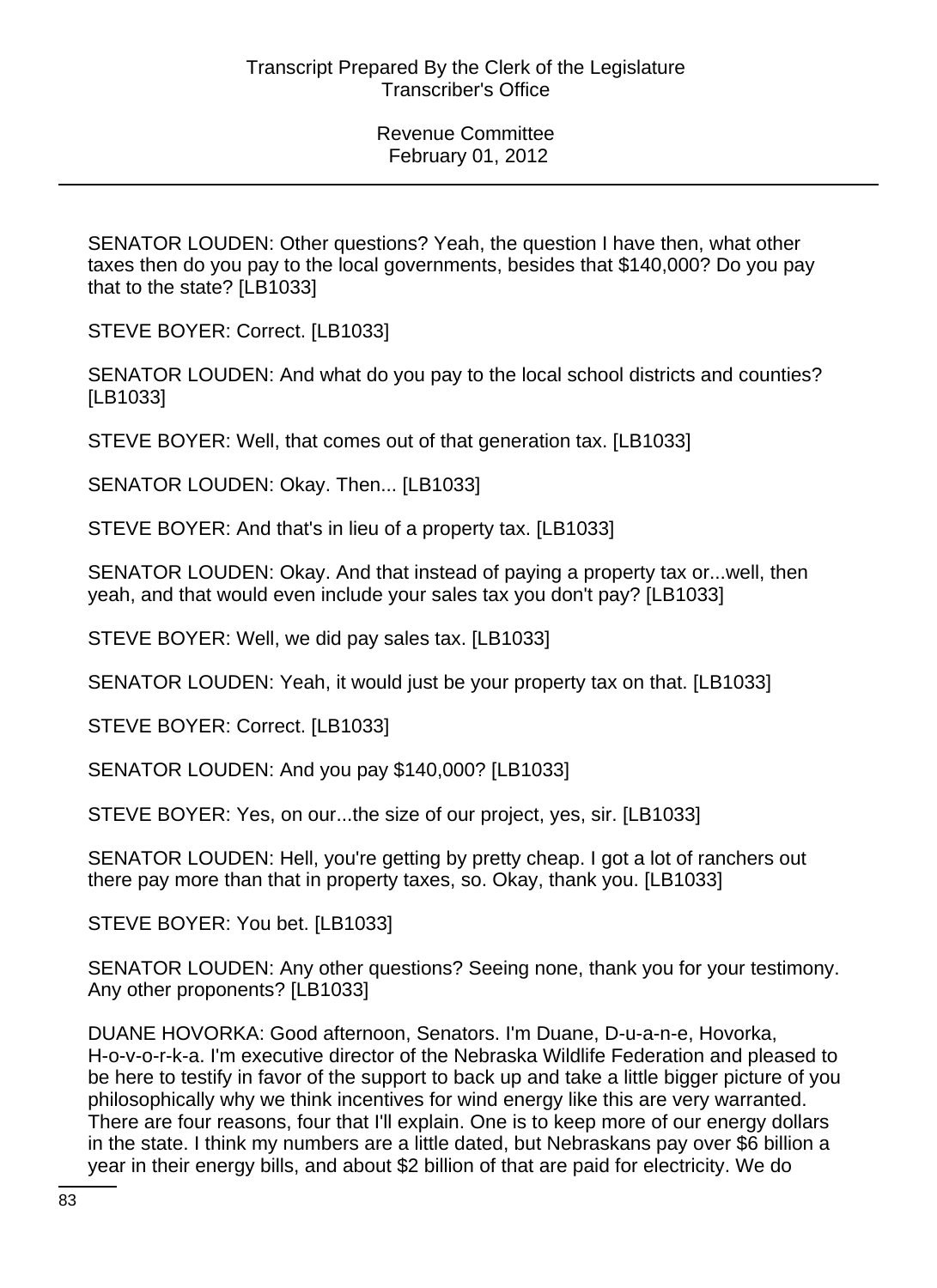Revenue Committee February 01, 2012

produce a lot of ethanol in this state, but the vast majority of the coal, oil, and natural gas that we burn to create electricity comes from outside the state. And so that's hundreds of millions of dollars that are flowing outside of our state for our electricity. Second, as you've heard already, you can help develop local jobs and boost a local wind industry. And we think that's pretty important. Third, these kinds of incentives recognize that there are health and environmental impacts of the alternative, that is that burning fossil fuels--coal and natural gas--do create emissions that contribute to asthma and heart disease that are very substantial; mercury in our waters; and, of course, implications for the water use at those fossil fuel power plants. So those are pretty substantial costs that we have built into the alternative to using renewable energy. And, fourth, it helps level the playing field. And as you've heard in terms of the sales tax, if you look at the vast majority of the delivered cost of wind is in that initial construction and installation, if you compare that to a natural gas plant where the large majority of the costs, historically long-term, has been those fuel costs. And so equalizing the sales tax there will help level the playing field. So philosophically, providing some public incentives for wind energy development, as this bill does, makes good, sound public policy. And the return on this investment that you're going to get is not just income and property taxes in the future, but it's also going to be dollars kept inside our state, energy dollars kept in our state. It's going to be local jobs and local development, and it's going to be health and environmental benefits. So thank you for your time. [LB1033]

SENATOR LOUDEN: Questions? I have one. When you're talking about there in the first part of your testimony about, what do you call it, your footprint or whatever, ecological footprint with your coal-fired plants and everything, what they put out in the atmosphere and so forth. In 30 years from now what are we going to do with all these towers that are setting around made out of cement and iron and probably some copper and some everything else that's all mixed up in there? We've got to dispose of them. What's it going to...(laugh) how we going to do that without messing up the environment? [LB1033]

DUANE HOVORKA: Well, that's, yeah, that's a problem with any energy technology, that whether you're decommissioning a nuclear power plant or a coal plant or a wind tower, you've got materials and you've got installation in cement and everything else you're going to have to figure out what to do with. Frankly, I'd rather take apart a wind tower than Cooper Nuclear Station in 30 years. But that's just me I guess. [LB1033]

SENATOR LOUDEN: Well, yeah. Of course, Cooper Nuclear, you cover them up with dirt. (Laughter) But I was wondering when you talk about your coal-fired plants and some of those like that, you know, I mean, there's going to be something that has to be done with these windfarms. As many as we're building all over the countryside, and in a few years and then we don't know just how far, they're going to wear out. And here we're going to have all this junk laying around I guess. (Laugh) And that's been my concern all the time is how do we dispose of that in the future, because we're not setting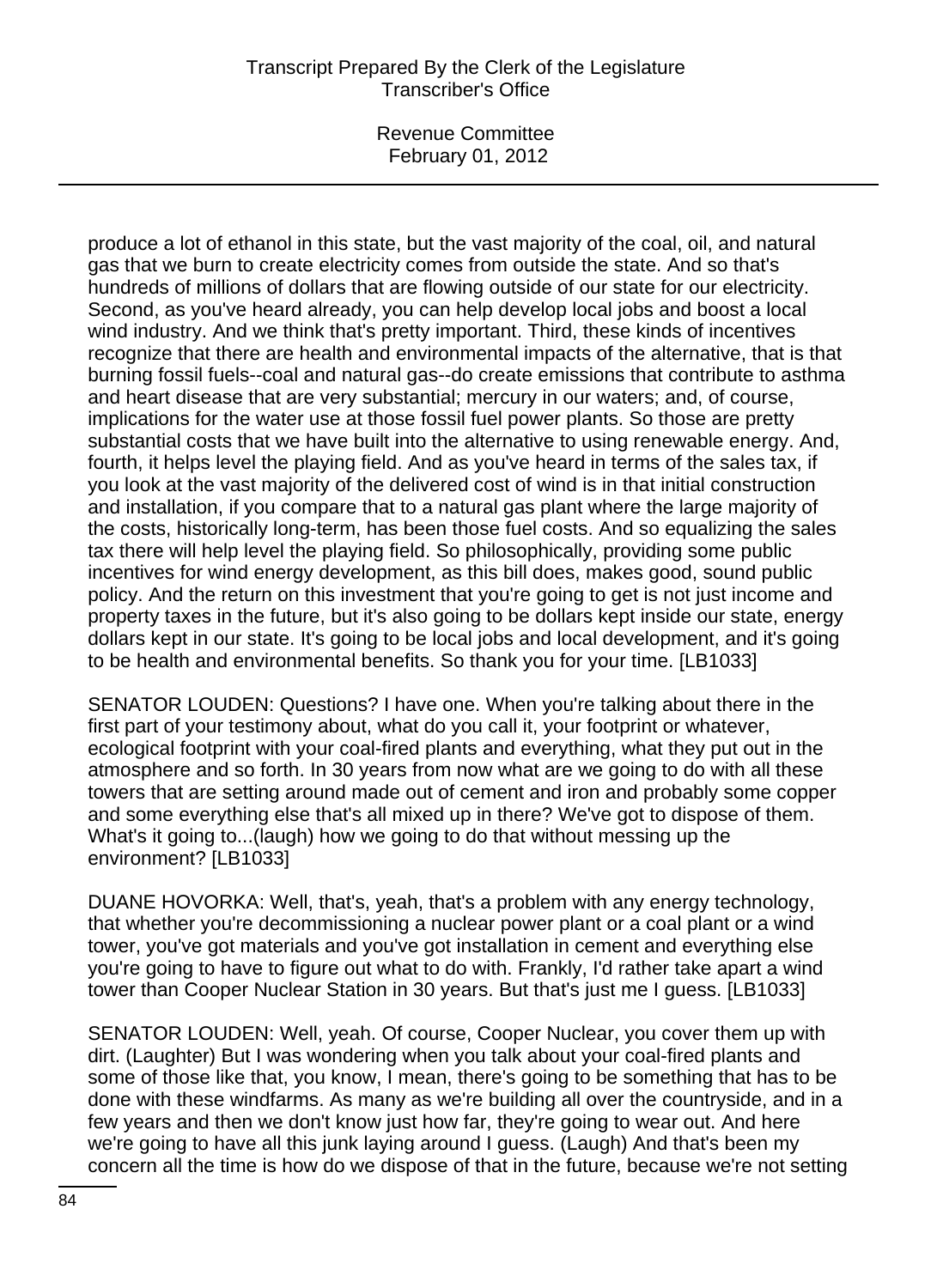aside any kind of trust fund or anything to take care of that. [LB1033]

DUANE HOVORKA: My guess, and it's only a guess, is that 30 years from now the value of the metal in those towers will be high enough that the recycling industry will be all over those and there will be money to be made taking them apart, just as there has been putting them up. [LB1033]

SENATOR LOUDEN: Well said, as Senator Preister would have said. (Laughter) Senator Pirsch. [LB1033]

SENATOR PIRSCH: Just...and this might be a little off track. But right now in, I think China, they said, is adding the equivalent of one coal-fired power station every day. So in the, you know, in the greater scope of things is this going to make a dent in the overall global environment? [LB1033]

DUANE HOVORKA: Well, you know, I don't think I really talked about climate change. And I'd save that for another hearing. But... [LB1033]

SENATOR PIRSCH: Right, and I'm sorry, not necessarily climate, but just the output I guess. You had said footprint in terms of... [LB1033]

DUANE HOVORKA: And what I'm talking about is sulfur dioxide, nitrous oxides, mercury, heavy metals, the other particulates, the kinds of things that come out of the smokestack now, many of those are localized impacts. Some of them blow into Iowa and across the country. But it's certainly a global problem, but... [LB1033]

SENATOR PIRSCH: So it's localized some of these output done? [LB1033]

DUANE HOVORKA: Right. [LB1033]

SENATOR PIRSCH: Okay. So it wouldn't... [LB1033]

DUANE HOVORKA: It's both. [LB1033]

SENATOR PIRSCH: Okay, thanks, appreciate it. [LB1033]

SENATOR ADAMS: Any other questions from the committee? Thank you, sir. [LB1033]

DUANE HOVORKA: Thanks. [LB1033]

SENATOR ADAMS: Any other proponent testimony? [LB1033]

DAVID LEVY: Good afternoon or maybe good evening, Senators. David Levy, L-e-v-y, a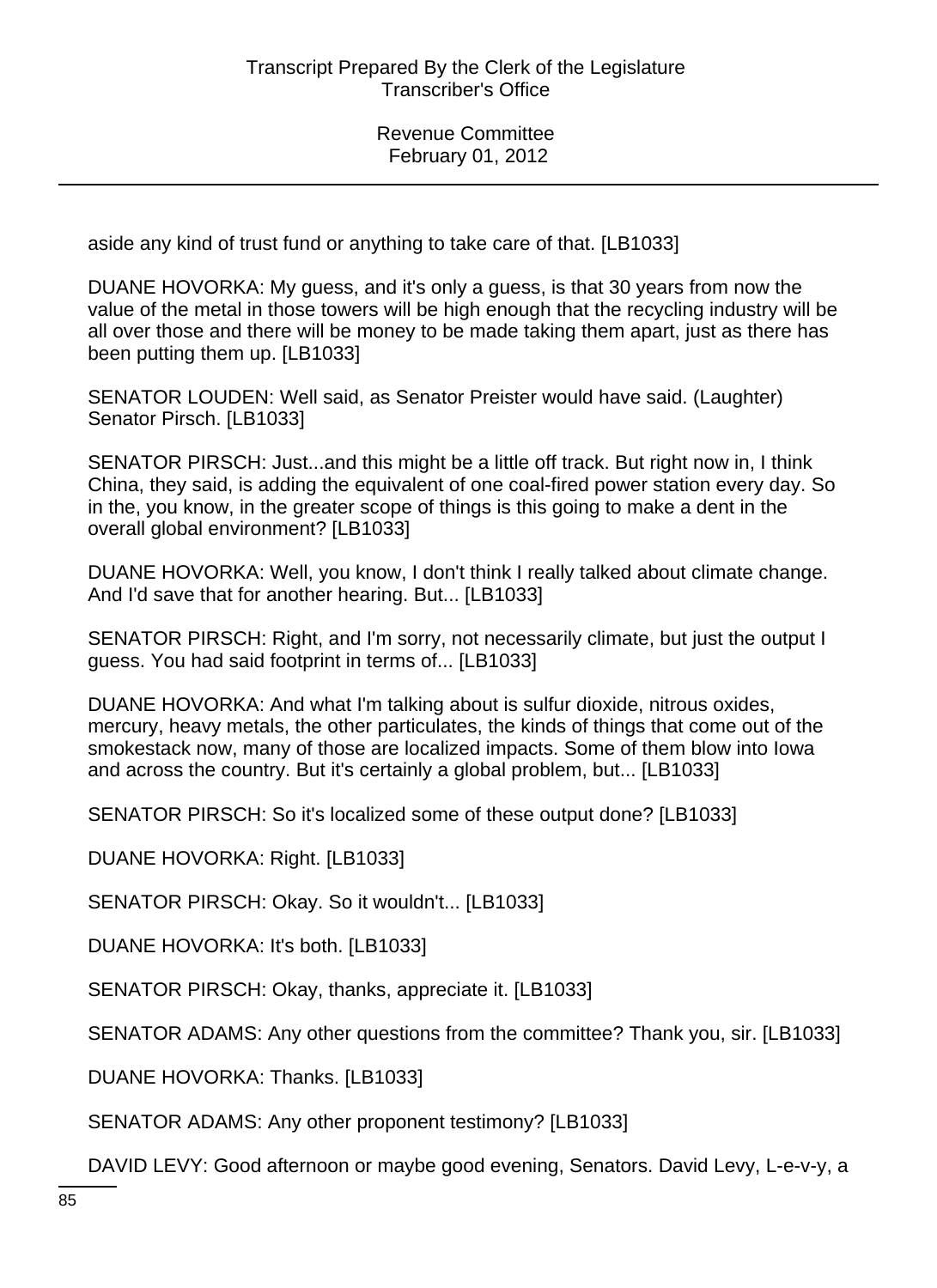Revenue Committee February 01, 2012

partner with Baird Holm law firm and here as a registered lobbyist on behalf of Edison Mission Energy. Edison Mission has developed about three-quarters of the megawatts of commercially or privately developed utility-scale wind currently in Nebraska. I had a number of prepared remarks and I think you've heard a lot of excellent testimony today; and I know the hour is late, so I'm going to be very brief and then try and address some of the questions that have come up during the prior testimony. I do, though, want to thank Senator Cornett for her leadership on this and also for her patience. This bill is really the result of collaboration between members of the wind development industry and other interested stakeholders. And Senator Cornett was very patient with us as we worked through it, and so we appreciate that. And I think we have a much better bill for that. The one thing I do want to focus on before I get to trying to respond to some of the questions is the local inputs part of this. And that may sound odd coming from a wind developer. The wind developer wants the tax break and doesn't want to have to jump over hurdles to get it. For example, Kansas and many other states, you show up, you build the project, you get the tax break. Edison has felt all along in this process that the local input piece of this is very important because it means that these projects are giving something back to Nebraska. It's a partnership with the state. They're asking for help from the state to help them be competitive with other states, energy generated in other states, but they also recognize that they need to help give something back. And that local input portion of this bill provides that balance to where there's a requirement that they give something back, that this results in the development of a manufacturing industry where not only are we exporting our electricity perhaps or our wind, but we're exporting ball bearings or blades or towers or turbines or whatever it is that's manufactured in Nebraska. So I just again want to point out on behalf of Edison that that portion of this bill is very important. I also want to point out that that portion of this bill I believe helps offset the fiscal note that this bill has. This bill has a fiscal note, of course; it's not small. I've certainly seen larger. But as you develop the industry in the state and have those spin-off economic development benefits, that helps offset the fiscal impact of this tax break, specifically adding that sort of dynamic component to that static fiscal modeling. As you've heard, you removed significant barriers for wind energy, especially with LB1048 two years ago, but previous bills as well, and continue to do so. But this is an increasingly competitive and increasingly national landscape. And so to keep Nebraska moving forward as a player in this industry we need to continue removing those barriers and continue helping Nebraska projects be competitive. And that's what LB1033 is all about. To try and respond to some of the questions, and if others come up, of course, I'm happy to address those: Senator Pirsch, you asked a question about the long-term capacity of this industry. According to the National Renewable Energy Laboratory, this is potentially a \$1 billion to \$2 billion industry in Nebraska just in terms of investment and projects. And, in theory, a state or a place could generate up to 20 percent of its electricity by wind. So, hopefully, that addresses those things. There was a question. I think, Senator Schumacher, perhaps you asked why this sales tax break or credit or refund is key to a project, key to making a project competitive. Certainly, there are other factors that go in. But when I'm Atlanta's electric utility and I want to buy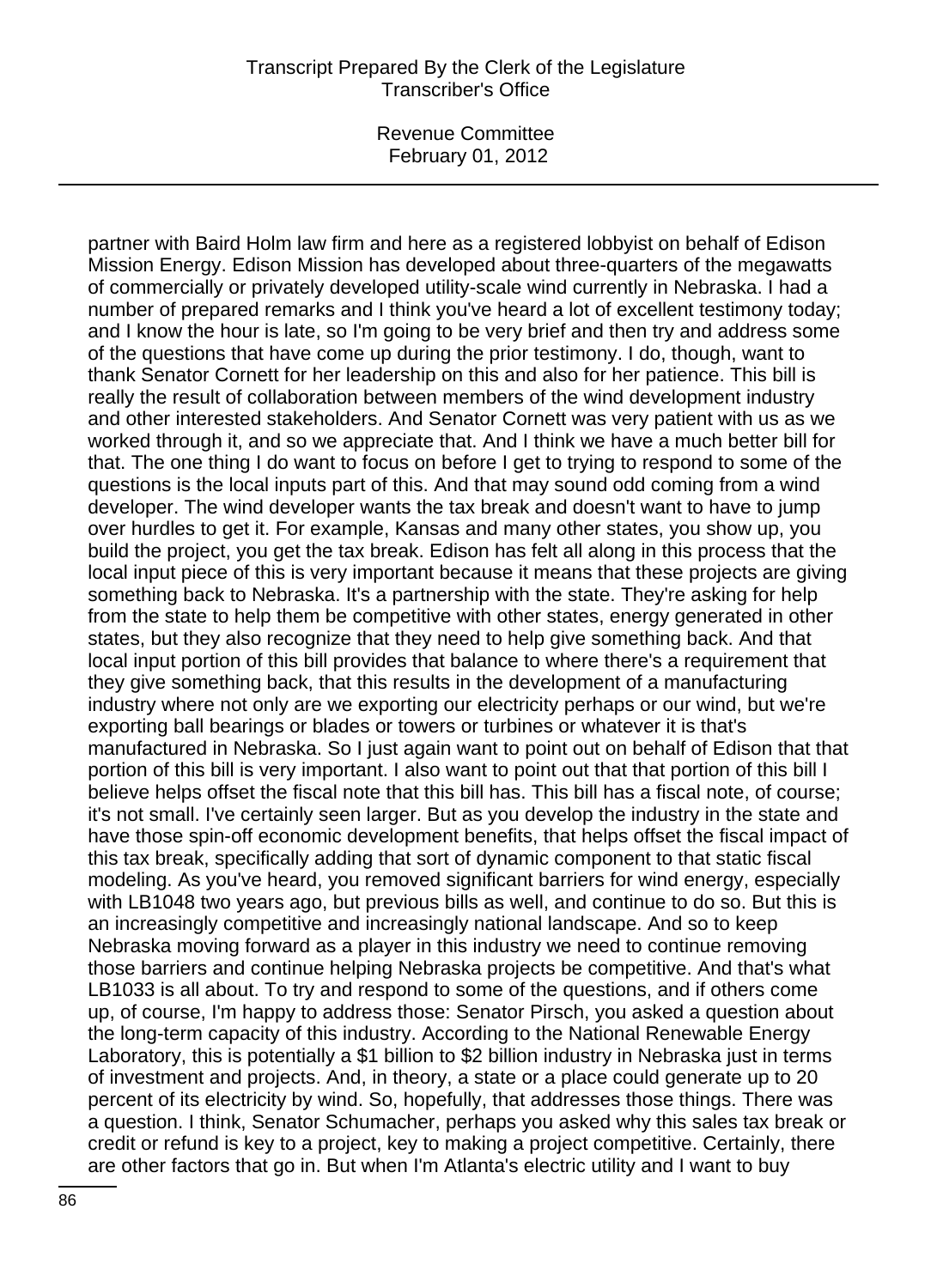Revenue Committee February 01, 2012

electricity generated by wind, I don't really care about much else except for the price. And so if all the other factors are equal, and in fact Nebraska has better wind than other states, but we're still not competitive because we have this price adder. So this, it's not the only factor certainly, but in many cases it can be the linchpin or the straw that breaks the camel's back and makes the Nebraska project not competitive. During the hearing I checked in with my client, Edison Mission, who has a number of projects operating in Nebraska. And they do pay Nebraska income tax. I also checked in with one of the tax lawyers in my office who said that, yes, if you are, let's say you're a Delaware LLC but you're deriving income from assets located in Nebraska, you pay income in that state where those assets are from which you derive that income. So they do pay income tax in Nebraska, even though the project company may be a Delaware LLC. And Edison Mission is actually headquartered in Santa Anna, California. This bill does have a sunset provision. It sunsets in 2019. Senator Schumacher, you asked about the inflation risk also. The big inflation risk for a wind project is up-front. The fuel is free. And so other than the principal on the bank loan and things like that, if there's inflation later and the contract, the PPA, I've never seen one without a significant inflation adjustment. But if it did, as long as the inflation happens later on and doesn't happen while you're building the project, your inflation risk really should be fairly limited. I see the orange light is on. I have a couple of other points I can make in response to questions or I can stop there. [LB1033]

SENATOR ADAMS: Maybe we'll have the questions. Senator Pirsch. [LB1033]

SENATOR PIRSCH: If you could just quickly go over whatever points you wanted to make and then we'll...I just wanted to give you a brief ability to hit your major points quickly there. [LB1033]

DAVID LEVY: Okay. I've just got three more real quickly. One question was about the nameplate capacity tax. I want to clarify that. That is a replacement for the personal property tax. Windfarms also pay real property tax. So the Elkhorn Ridge project, for example, in Knox County, over the first 20 years of the project will pay about \$9 million in property taxes, between the real property tax and the nameplate capacity tax. So the nameplate capacity tax only replaces part of the property tax. They also, as I said, pay income tax as well. And in that case, that project did not pay sales tax because it's a C-BED. I just wanted to note this is the only form of energy generation that is taxed. The fuel is free, but other forms of energy generation do not pay sales tax on their fuel. And then the last point I wanted to make is about the decommissioning. I think, Senator Louden, you asked about the decommissioning and what happens with these towers down the road. Two points on that. One, state law and most county zoning ordinances require the wind developer to post some kind of financial security for decommissioning. So if the project ever were to stop operating or the developer went away and abandoned the project, there is financial assurance. There's a letter of credit or a bond to make sure that there's money to take those things down and dispose of them. Also,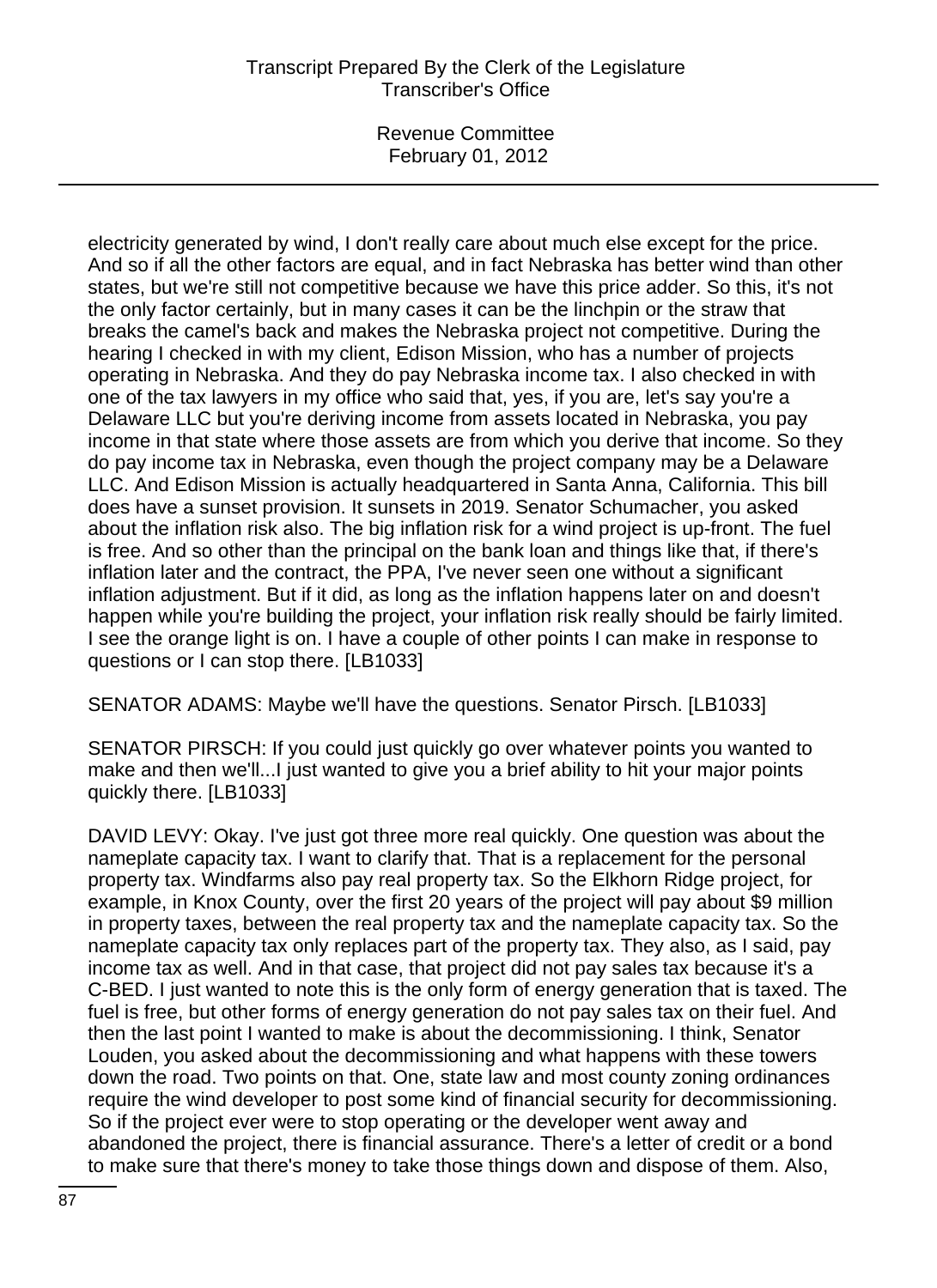though again, the fuel for these is free. The up-front cost of building the thing is the big thing. So the likely economic outcome of this is in 20 years when the turbines aren't very efficient anymore, whoever owns the project at that time is going to put up new turbines, because at that point you've paid a significant amount of money up-front to build the project, to assemble the land and do all that. Now over time is when you're making money from that free fuel. So the likelihood is these projects will go on for a long time. Many power purchase agreements actually go out to 40 years. So you can see that just there contractually that expectation is that these projects have a very long life. So that's all I have. I'm happy to answer any questions. [LB1033]

SENATOR ADAMS: Senator Schumacher, you've got a question. [LB1033]

SENATOR SCHUMACHER: Thank you, Senator Adams. A couple quick questions. When you talk to your folks at your law firm, were they able to tell you whether electricity would be considered as a tangible or intangible? [LB1033]

DAVID LEVY: Right now it's taxed as a tangible item. It's the assets that are taxed. It's the income derived from the assets which are the tangible assets, meaning the wind turbine and the towers. [LB1033]

SENATOR SCHUMACHER: But if we were to convert to what they call a market state, then that property, the assets by which it is generated, at least as I understand it, it becomes a different ball game. And it's where the product is sold at. [LB1033]

DAVID LEVY: Yeah, and that, you know, I can't answer that because that's not the state now. But they do pay income tax now under the current law. [LB1033]

SENATOR SCHUMACHER: It seems to me as a matter of tax policy, we're looking at one of these maps, at least the four Midwestern states are the big area where the free wind is, and in enough quantity and transmission facilities to be of use. And we seem to be caught in this game of who can give the most tax breaks. Would a smart thing, if you were in our shoes, be to go sit down with the folks in those four states, enter into an interstate compact for the uniform taxation of these things? [LB1033]

DAVID LEVY: I hesitate to tell the committee what would be smart to do and what wouldn't, because that implies that other things might not be smart to do. That is certainly an option. And you raise a fair point. I mean, that happens in any industry when you get different jurisdictions competing with one another, it does start to get that way. But Nebraska has a once in a lifetime natural resource opportunity here that we can take advantage of that results in great rural economic development. And we're not competitive right now. You know, again we talked about the nameplate capacity tax. Kansas, for example, charges very little in property tax. So, you know, if you could do that, that would be one way to solve the problem. But otherwise, right now, Nebraska is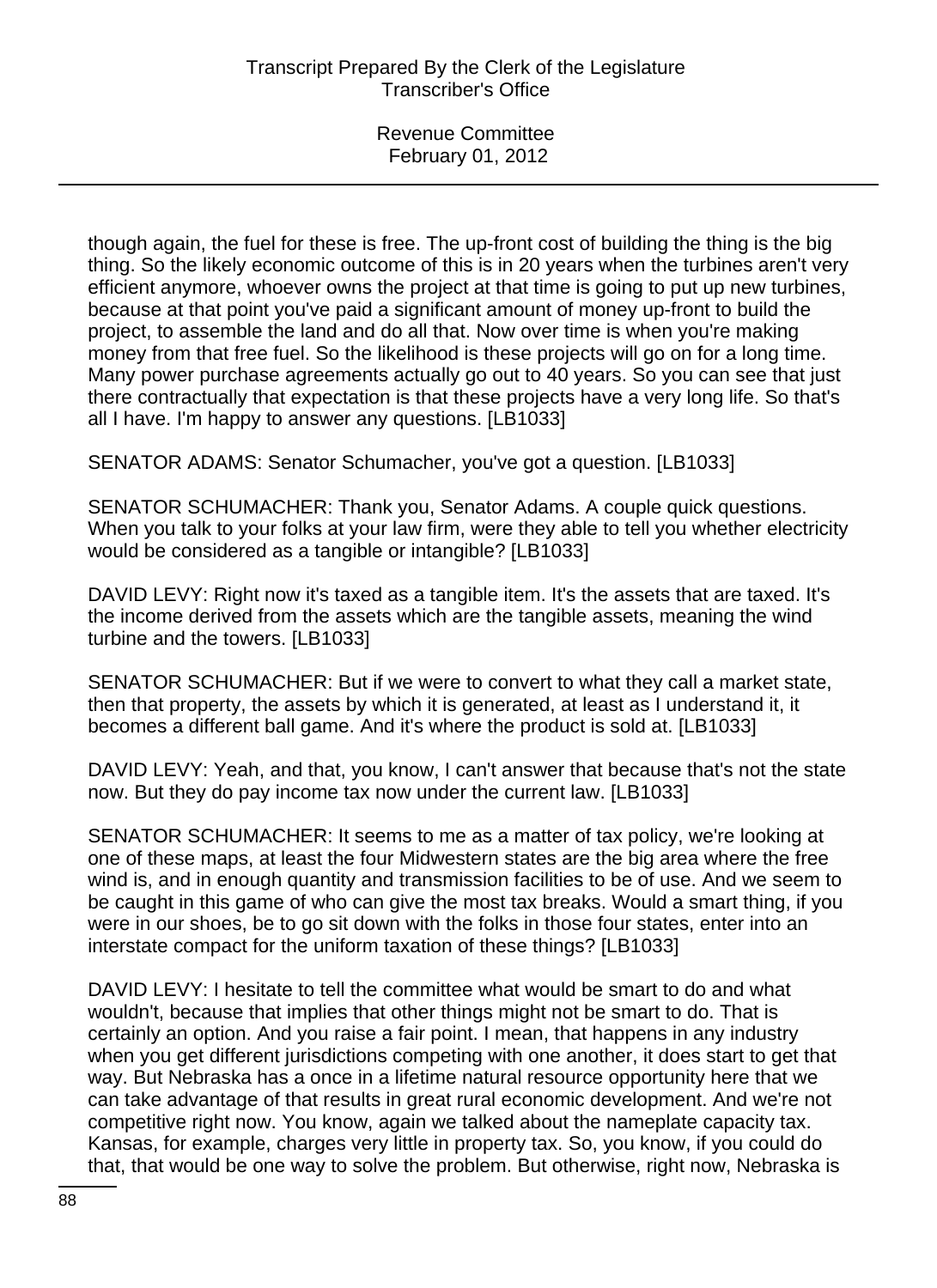just not competitive, even though we have better wind than most other states, really other than North Dakota and South Dakota. [LB1033]

SENATOR SCHUMACHER: Thank you. [LB1033]

SENATOR LOUDEN: Other questions? Senator Brasch. [LB1033]

SENATOR BRASCH: I just have a quick one. I did not take a class in electricity. (Laugh) But I don't think it's an intangible. It requires a wire or something, it's not like software or something that is Wi-Fi or wireless or satellite. Electricity is...still has to travel in a conduit or something, I don't know if that's even the right word. But electricity has to go somewhere by a physical piece of something. It's not intangible. It's...it needs a housing unit of...correct? Or not. [LB1033]

DAVID LEVY: Correct. [LB1033]

SENATOR BRASCH: Or is electricity being beamed over to India as we speak, electronically, you know? (Laugh) [LB1033]

DAVID LEVY: Not to my knowledge. [LB1033]

SENATOR BRASCH: Okay. [LB1033]

DAVID LEVY: No. And like I said, currently, as I understand it the way it's looked at is that it's the tangible asset that's generating the electricity. I also know that there's case law, it applies to public power. So I don't know off the top of my head whether it would apply the same way to private developers, but it considers the generation and distribution of electricity as a service. So out of the three, there are at least two where it's taxable. And like I said, Edison Mission does pay income tax to the state of Nebraska on their wind projects that are generating electricity in the state. [LB1033]

SENATOR BRASCH: There might have been a science class, so I'll retract that. (Laughter) So thank you for your testimony. [LB1033]

DAVID LEVY: Sure. [LB1033]

| SENATOR LOUDEN: Any other questions? Seeing none, thank you for your testimony. |  |  |  |
|---------------------------------------------------------------------------------|--|--|--|
| [LB1033]                                                                        |  |  |  |

DAVID LEVY: Okay, thank you. [LB1033]

SENATOR LOUDEN: Any more proponents? Any opponents? Any in the neutral? Senator Cornett has waived closing. So that closes the hearing on LB1033. [LB1033]